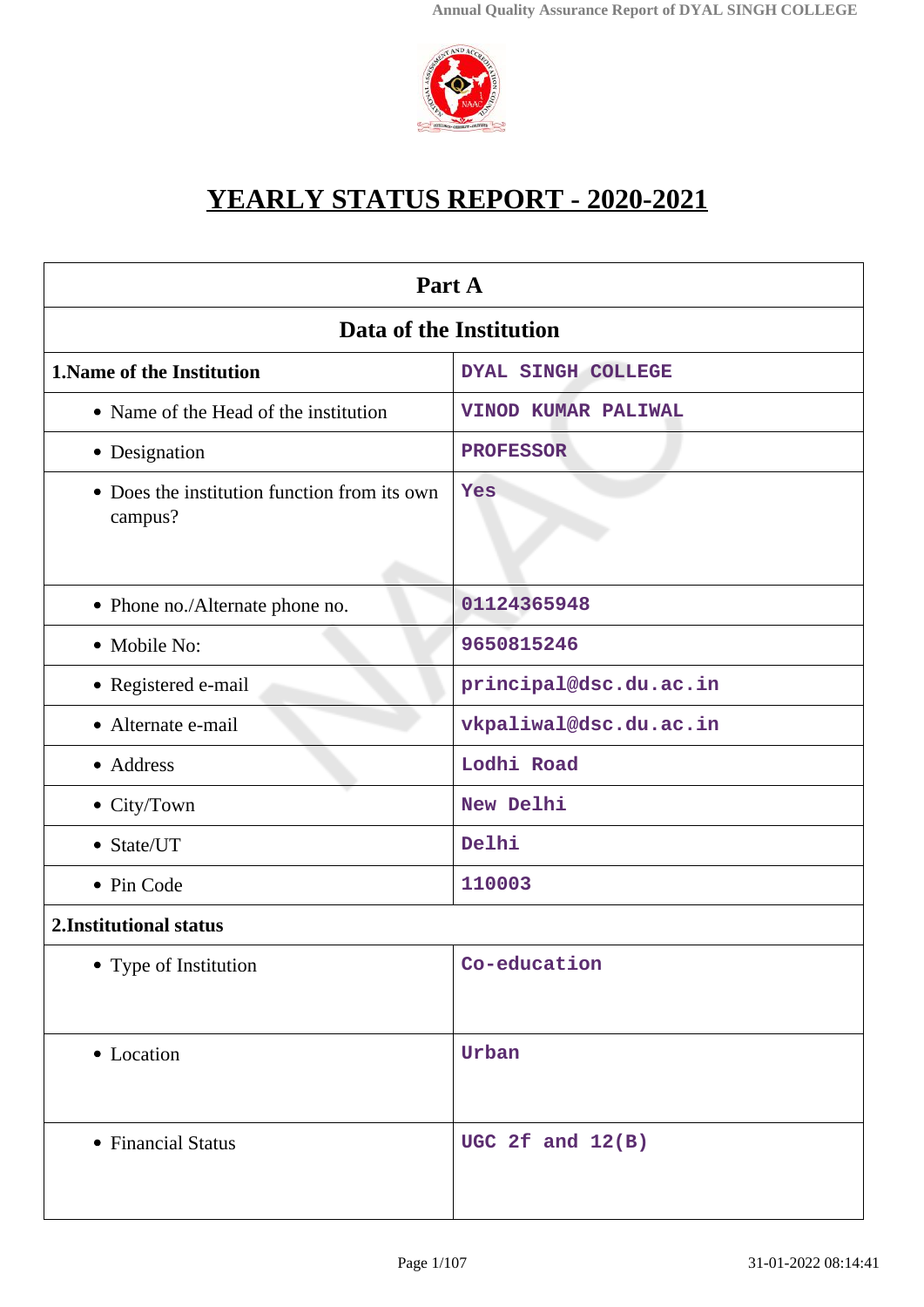| • Name of the Affiliating University                                 |                                                                                                                                                                                              |                                                                                                                                                                                                                                    |                                                                                                                     |
|----------------------------------------------------------------------|----------------------------------------------------------------------------------------------------------------------------------------------------------------------------------------------|------------------------------------------------------------------------------------------------------------------------------------------------------------------------------------------------------------------------------------|---------------------------------------------------------------------------------------------------------------------|
| • Name of the IQAC Coordinator                                       |                                                                                                                                                                                              | Prof. Alka Gupta                                                                                                                                                                                                                   |                                                                                                                     |
| $\bullet$ Phone No.                                                  |                                                                                                                                                                                              | 9968026273                                                                                                                                                                                                                         |                                                                                                                     |
|                                                                      |                                                                                                                                                                                              |                                                                                                                                                                                                                                    |                                                                                                                     |
|                                                                      |                                                                                                                                                                                              |                                                                                                                                                                                                                                    |                                                                                                                     |
|                                                                      |                                                                                                                                                                                              |                                                                                                                                                                                                                                    |                                                                                                                     |
|                                                                      |                                                                                                                                                                                              |                                                                                                                                                                                                                                    |                                                                                                                     |
| 3. Website address (Web link of the AQAR<br>(Previous Academic Year) |                                                                                                                                                                                              | https://www.dsc.du.ac.in/wp-conte<br>nt/plugins/pdfjs-viewer-shortcode<br>/pdfjs/web/viewer.php?file=https:<br>//www.dsc.du.ac.in/wp-content/upl<br>oads/2022/01/AQAR-2019-20.pdf&att<br>achment_id=512&dButton=true&pButt<br>$on$ |                                                                                                                     |
|                                                                      | Yes                                                                                                                                                                                          |                                                                                                                                                                                                                                    |                                                                                                                     |
|                                                                      |                                                                                                                                                                                              |                                                                                                                                                                                                                                    |                                                                                                                     |
|                                                                      |                                                                                                                                                                                              |                                                                                                                                                                                                                                    |                                                                                                                     |
| <b>CGPA</b>                                                          | Year of<br>Accreditation                                                                                                                                                                     | Validity from                                                                                                                                                                                                                      | Validity to                                                                                                         |
| 3.01                                                                 | 2017                                                                                                                                                                                         | 28/03/2017                                                                                                                                                                                                                         | 27/03/2022                                                                                                          |
|                                                                      | 24/04/2017                                                                                                                                                                                   |                                                                                                                                                                                                                                    |                                                                                                                     |
|                                                                      | UGC/CSIR/DBT/ICMR/TEQIP/World Bank/CPE of UGC etc.,                                                                                                                                          |                                                                                                                                                                                                                                    |                                                                                                                     |
|                                                                      | • Alternate e-mail address<br>4. Whether Academic Calendar prepared<br>• if yes, whether it is uploaded in the<br>Institutional website Web link:<br><b>6. Date of Establishment of IQAC</b> | 7. Provide the list of funds by Central / State Government                                                                                                                                                                         | University of Delhi<br>09868026273<br>alkagupta@dsc.du.ac.in<br>dsciqac16@dsc.du.ac.in<br>https://www.dsc.du.ac.in/ |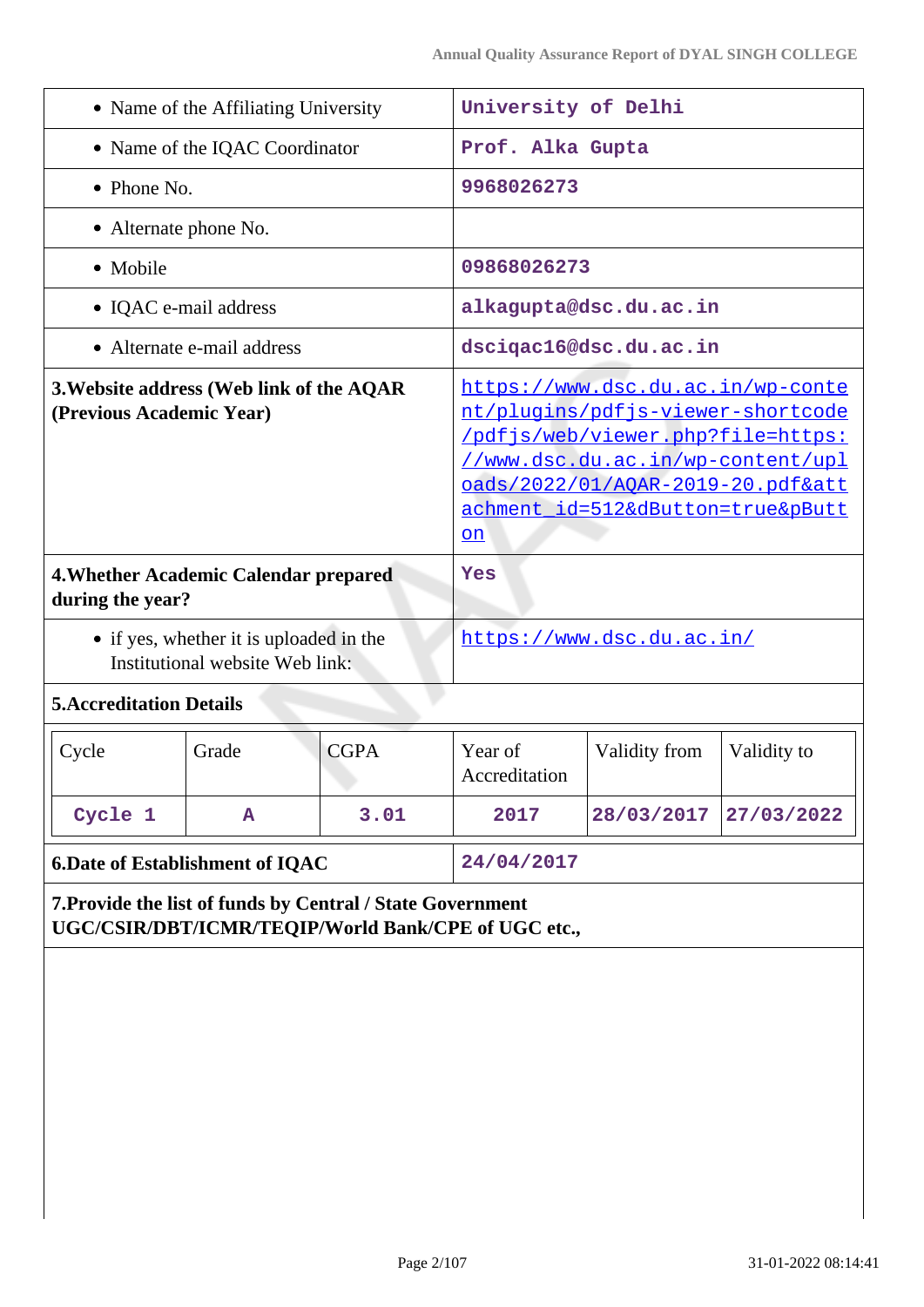| Institutional/Depa<br>rtment /Faculty                                                                                        | Scheme                                          | <b>Funding Agency</b>    |                  | Year of award<br>with duration | Amount  |
|------------------------------------------------------------------------------------------------------------------------------|-------------------------------------------------|--------------------------|------------------|--------------------------------|---------|
| Dr. R. K.<br>Abhay<br>(Geography)                                                                                            | <b>IMPRESS</b>                                  | <b>ICSSR</b>             |                  | 2019 to 2021                   | 255000  |
| Dr. ArunPal<br>Singh (Mathem<br>atics)                                                                                       | Research<br>Project,<br><b>SCRD</b>             | SERB, DST,<br><b>GOI</b> |                  | $2020 - 21$                    | 220000  |
| Dr. R. S.<br><b>Kushwaha</b><br>(Hindi)                                                                                      | Research<br>Project                             | <b>IGNCA</b>             |                  | $2020 - 21$                    | 240000  |
| Prof. Anil<br><b>Kumar Nain</b><br>(chemistry)                                                                               | Research<br>Project                             | <b>CCRH</b>              |                  | $2017 - 21$                    | 4467800 |
| Dr. Sudhir<br>Singh (Pol.<br>Sci)                                                                                            | Research<br>Project by<br><b>IMPRESS</b>        | <b>ICSSR</b>             |                  | $2019 - 21$                    | 400000  |
| 8. Whether composition of IQAC as per latest<br><b>NAAC</b> guidelines                                                       |                                                 |                          | Yes              |                                |         |
| IQAC                                                                                                                         | • Upload latest notification of formation of    |                          | <b>View File</b> |                                |         |
| 9. No. of IQAC meetings held during the year                                                                                 |                                                 |                          | $\overline{7}$   |                                |         |
| • Were the minutes of IQAC meeting(s) and<br>compliance to the decisions have been<br>uploaded on the institutional website? |                                                 | Yes                      |                  |                                |         |
| • If No, please upload the minutes of the<br>meeting(s) and Action Taken Report                                              |                                                 | <b>View File</b>         |                  |                                |         |
| 10. Whether IQAC received funding from any<br>during the year?                                                               | of the funding agency to support its activities |                          | <b>No</b>        |                                |         |
| • If yes, mention the amount                                                                                                 |                                                 |                          |                  |                                |         |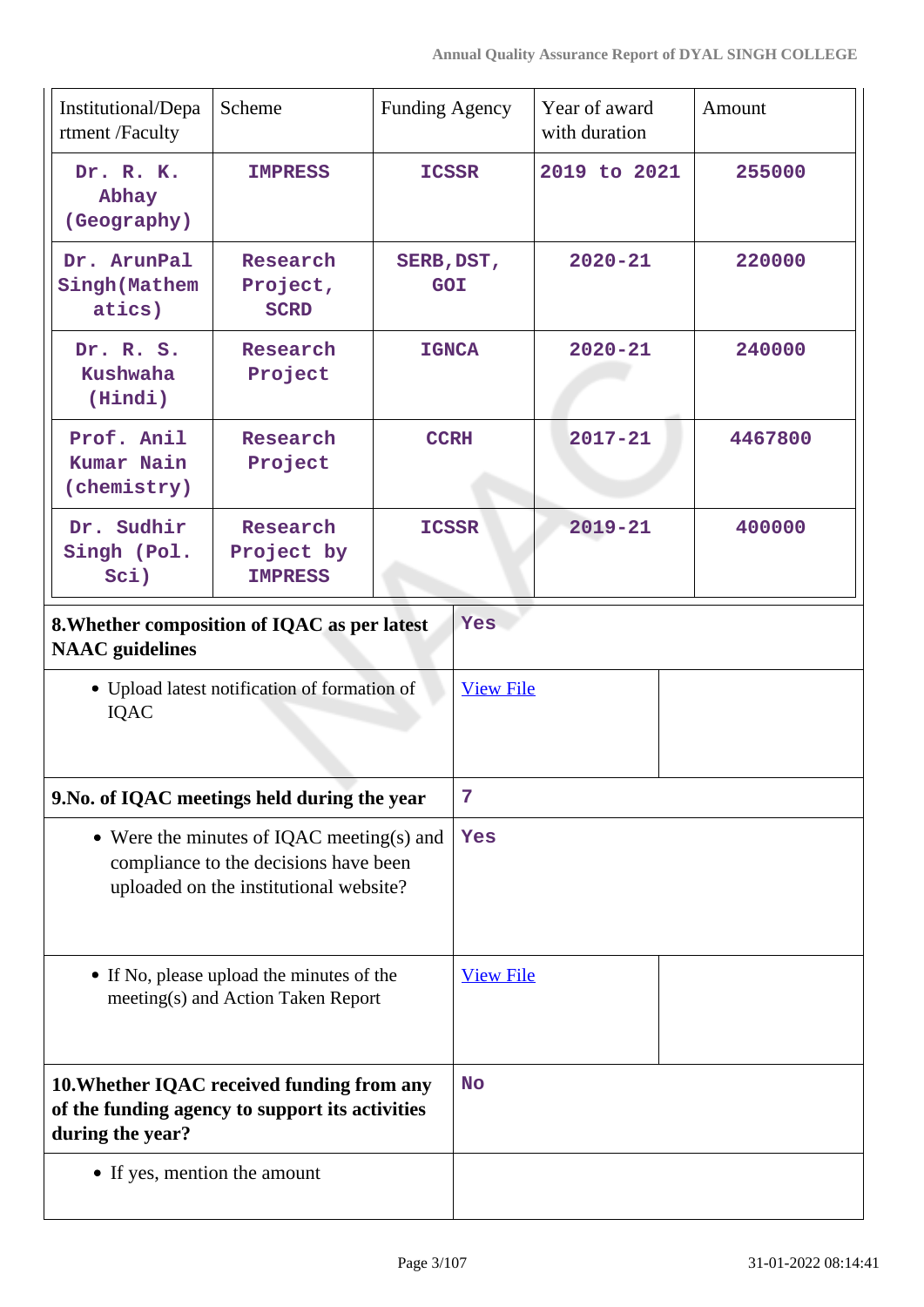### **11.Significant contributions made by IQAC during the current year (maximum five bullets)**

**IQAC has made significant contributions in the following manner: 1. IQAC has initiated up-dation of college website with faculty profiles, department profiles, profiles of different societies etc. 2. Enhancing e-management in college administration by uploading teacher related and students related application forms on college website 3.Establishing a policy of annual submission of APAR by teachers every year by 30th June. 4. Establishing the Parent Teachers Association, in each department. 5. Establishing Alumni Association in college and holding interaction meetings with achiever alumni. 6. Initiating Student Satisfaction Survey and Parents Feed Back mechanism. The forms were designed and made available on college website. 7. IQAC event calendar for each department was prepared and was put on college website. A large number of events including webinars, talks on relevant topics like IPR, Faculty Development Programs on Google talks were organized under the aegis of IQAC. 8.Workshop on PFMS for Account Department of the College to promote e-management of all staff forms was conducted**

**12.Plan of action chalked out by the IQAC in the beginning of the Academic year towards Quality Enhancement and the outcome achieved by the end of the Academic year**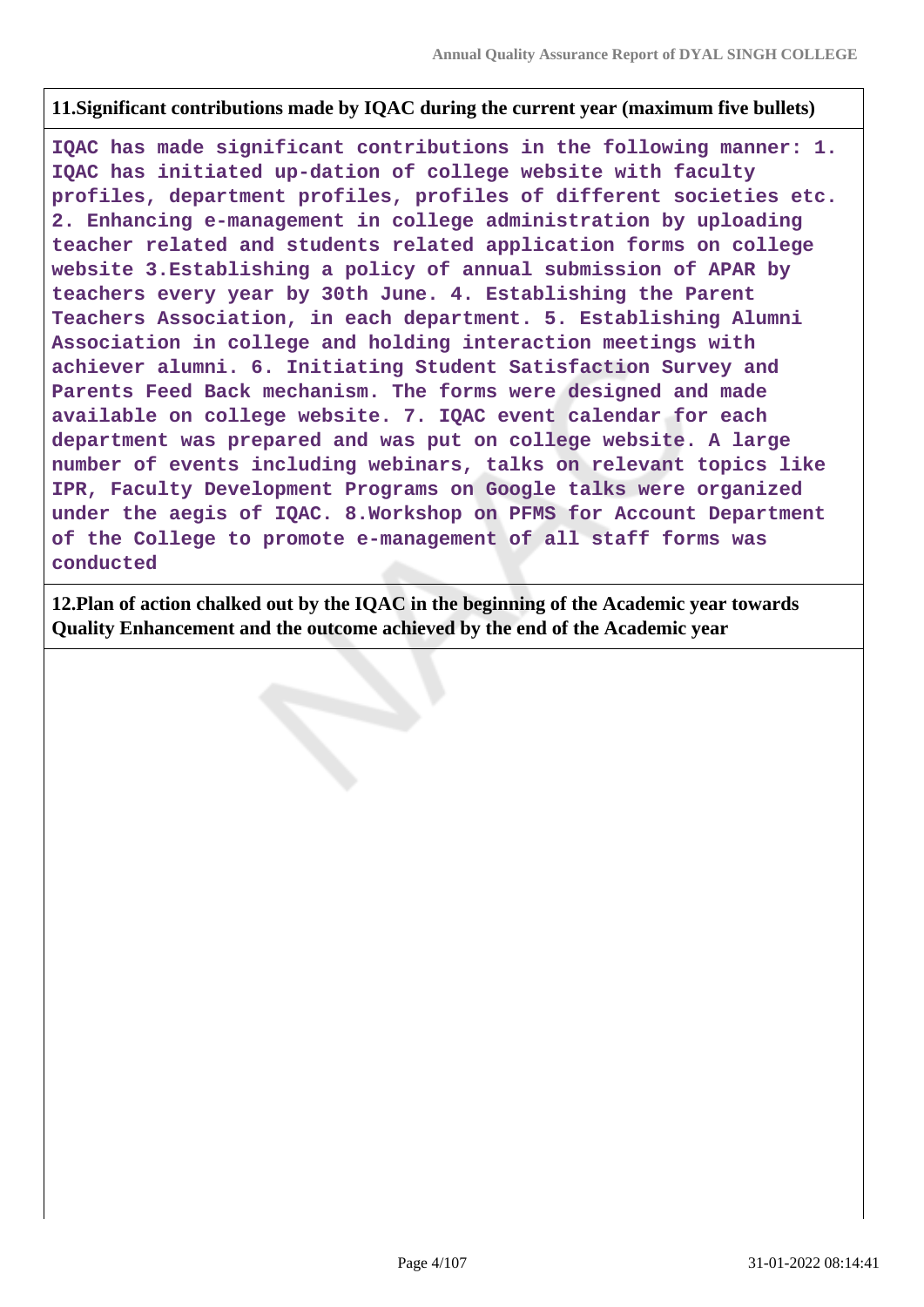| Plan of Action                                            | Achievements/Outcomes                                                                                                                            |  |
|-----------------------------------------------------------|--------------------------------------------------------------------------------------------------------------------------------------------------|--|
| Up-dation of college website                              | Updated faculty profiles,<br>profiles of different profiles,<br>department profiles, course<br>structure etc. was made<br>accessible to students |  |
| E-management                                              | APAR forms of tecahing,<br>nonteaching staff, student<br>related relevant documents were<br>uploaded                                             |  |
| Policy for APAR                                           | APAR forms to be submitted in<br>soft and hard copies by 30th<br>June every year                                                                 |  |
| Parent Teacher Association                                | PTA by all individual<br>departments was formed and made<br>functional                                                                           |  |
| Alumni Association                                        | Alumni meet was held and<br>interaction with achiever alumni<br>was held h                                                                       |  |
| SSS                                                       | SSS Student satisfaction survey<br>was discussed and plan initiated                                                                              |  |
| <b>IQAC Workshops</b>                                     | Seminars and workshops for<br>faculty, non-teaching and<br>students were held                                                                    |  |
| 13. Whether the AQAR was placed before<br>statutory body? | <b>No</b>                                                                                                                                        |  |
| • Name of the statutory body                              |                                                                                                                                                  |  |
| Name                                                      | Date of meeting $(s)$                                                                                                                            |  |
| Nil                                                       | Nil                                                                                                                                              |  |
| 14. Whether institutional data submitted to AISHE         |                                                                                                                                                  |  |
| Year                                                      | Date of Submission                                                                                                                               |  |
| 2020                                                      | 29/05/2020                                                                                                                                       |  |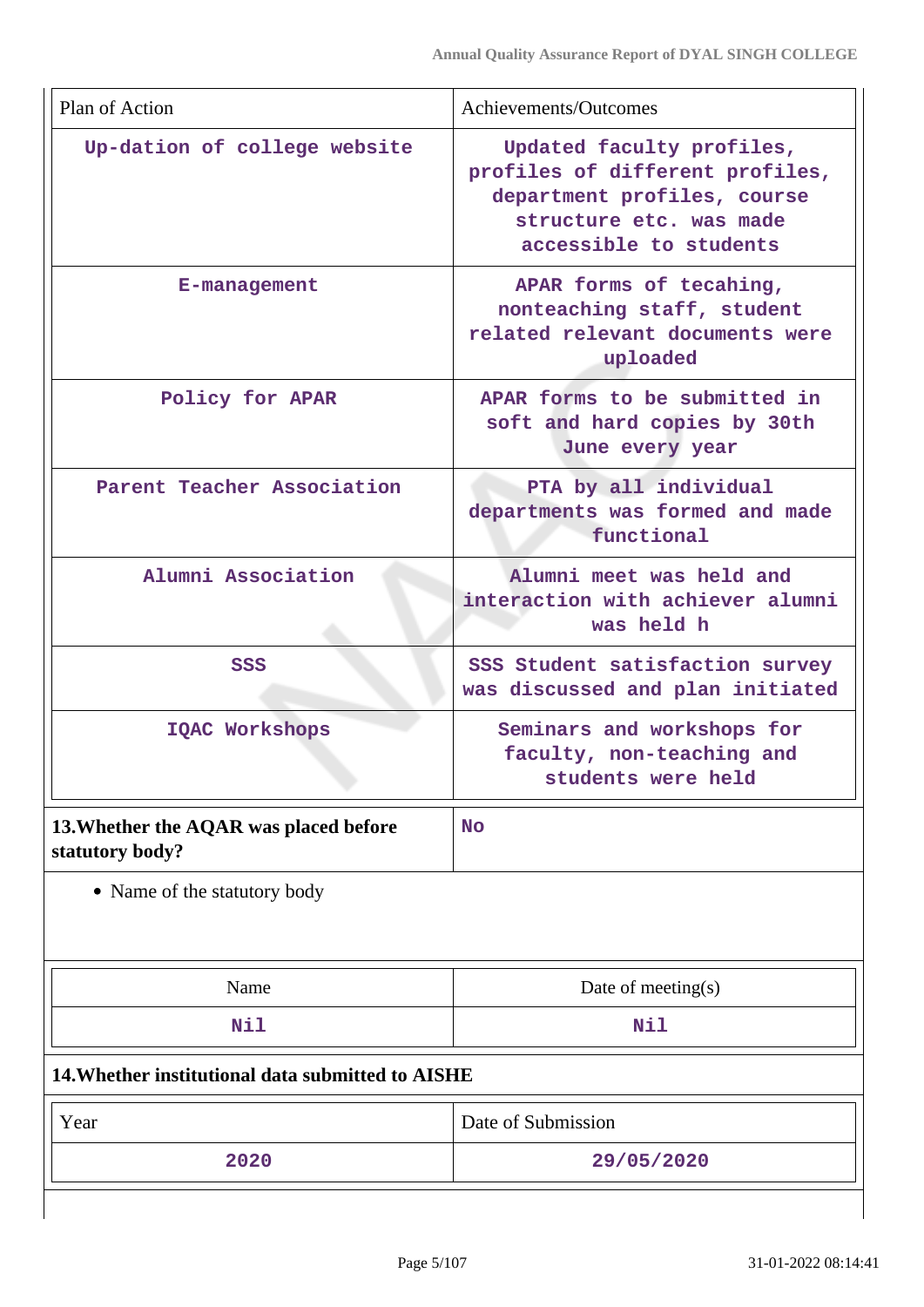| <b>Extended Profile</b>                                                                         |           |                  |
|-------------------------------------------------------------------------------------------------|-----------|------------------|
| 1.Programme                                                                                     |           |                  |
| 1.1                                                                                             |           | 24               |
| Number of courses offered by the institution across all programs<br>during the year             |           |                  |
| <b>File Description</b>                                                                         | Documents |                  |
| Data Template                                                                                   |           | <b>View File</b> |
| 2.Student                                                                                       |           |                  |
| 2.1                                                                                             |           | 6119             |
| Number of students during the year                                                              |           |                  |
| <b>File Description</b>                                                                         | Documents |                  |
| Data Template                                                                                   |           | <b>View File</b> |
| 2.2                                                                                             |           | 1313             |
| Number of seats earmarked for reserved category as per GOI/ State<br>Govt. rule during the year |           |                  |
| File Description                                                                                | Documents |                  |
| Data Template                                                                                   |           | <b>View File</b> |
| 2.3                                                                                             |           | 1876             |
| Number of outgoing/final year students during the year                                          |           |                  |
| <b>File Description</b>                                                                         | Documents |                  |
| Data Template                                                                                   |           | <b>View File</b> |
| 3.Academic                                                                                      |           |                  |
| 3.1                                                                                             |           | 241              |
| Number of full time teachers during the year                                                    |           |                  |
| <b>File Description</b>                                                                         | Documents |                  |
| Data Template                                                                                   |           | <b>View File</b> |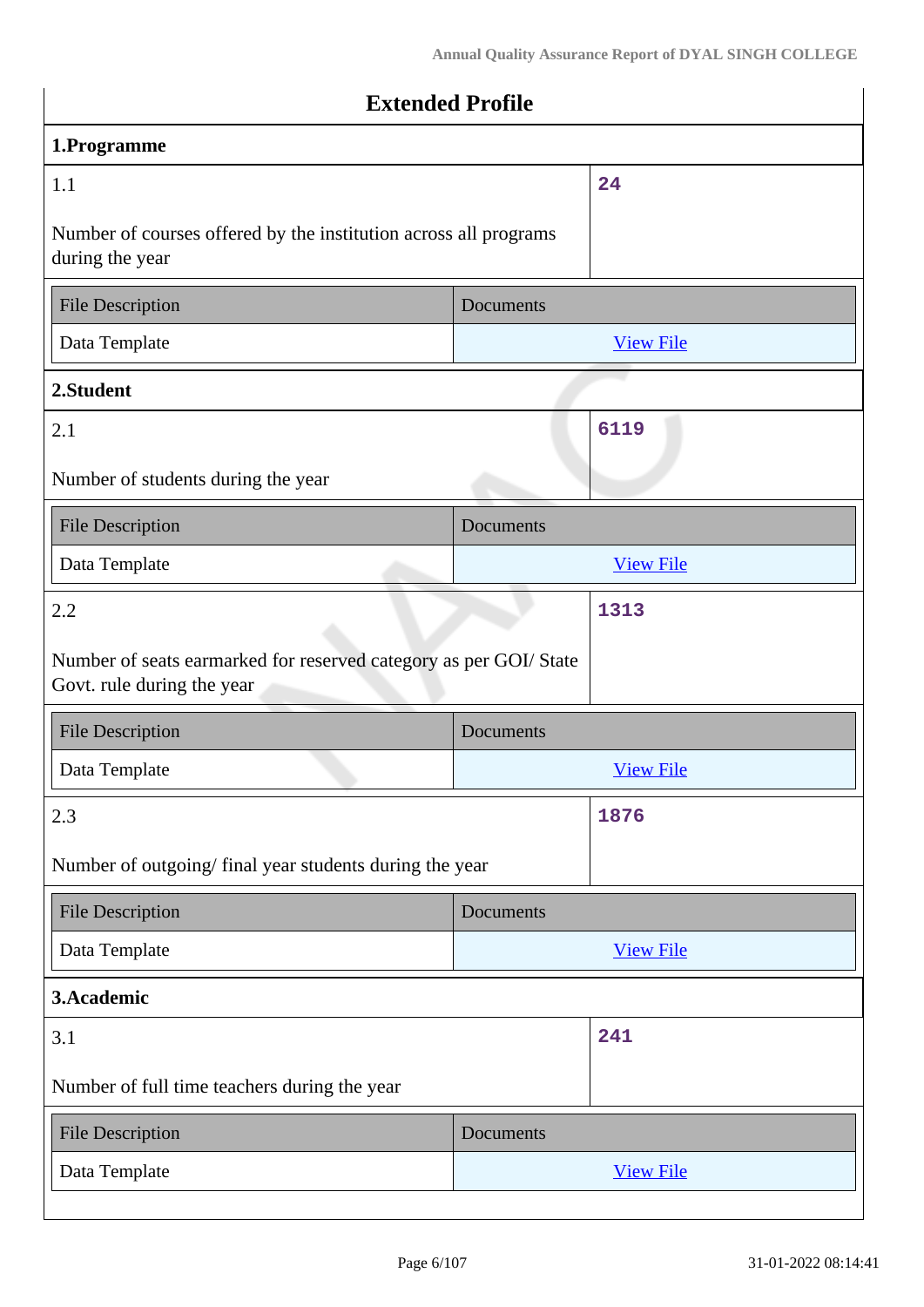| 3.2                                                               |           | 260              |
|-------------------------------------------------------------------|-----------|------------------|
| Number of Sanctioned posts during the year                        |           |                  |
| <b>File Description</b>                                           | Documents |                  |
| Data Template                                                     |           | <b>View File</b> |
| 4.Institution                                                     |           |                  |
| 4.1                                                               |           | 78               |
| Total number of Classrooms and Seminar halls                      |           |                  |
| 4.2                                                               |           | 8538678          |
| Total expenditure excluding salary during the year (INR in lakhs) |           |                  |
| 4.3                                                               |           | 2040             |
| Total number of computers on campus for academic purposes         |           |                  |

**Part B**

### **CURRICULAR ASPECTS**

### **1.1 - Curricular Planning and Implementation**

1.1.1 - The Institution ensures effective curriculum delivery through a well planned and documented process

**Dyal Singh College is the constituent college of the University of Delhi strictly follows the syllabus as prescribed by the University. During the year 2019-20, the University of Delhi has made changes in the curriculum and restructured CBCS. The purpose of restructuring programs is to offer a new vision to all its undergraduate courses. The college imbibes a Learning Outcome-based Curriculum Framework (LOCF)for all its Under Graduate programmes as prescribed by the University. The LOCF approach is envisioned to provide a focused, outcome-based syllabus at the undergraduate level.At the outset of each academic session, the workload committee finalises the workload and is approved by the competent authorities. The timetable committee prepares the timetable of all courses in such a manner that the required number of lectures are allotted to the teachers (Permanent, Adhoc, and Guest faculties) to complete the curriculum at ease. The same is then displayed on the College website linked to the University portal.**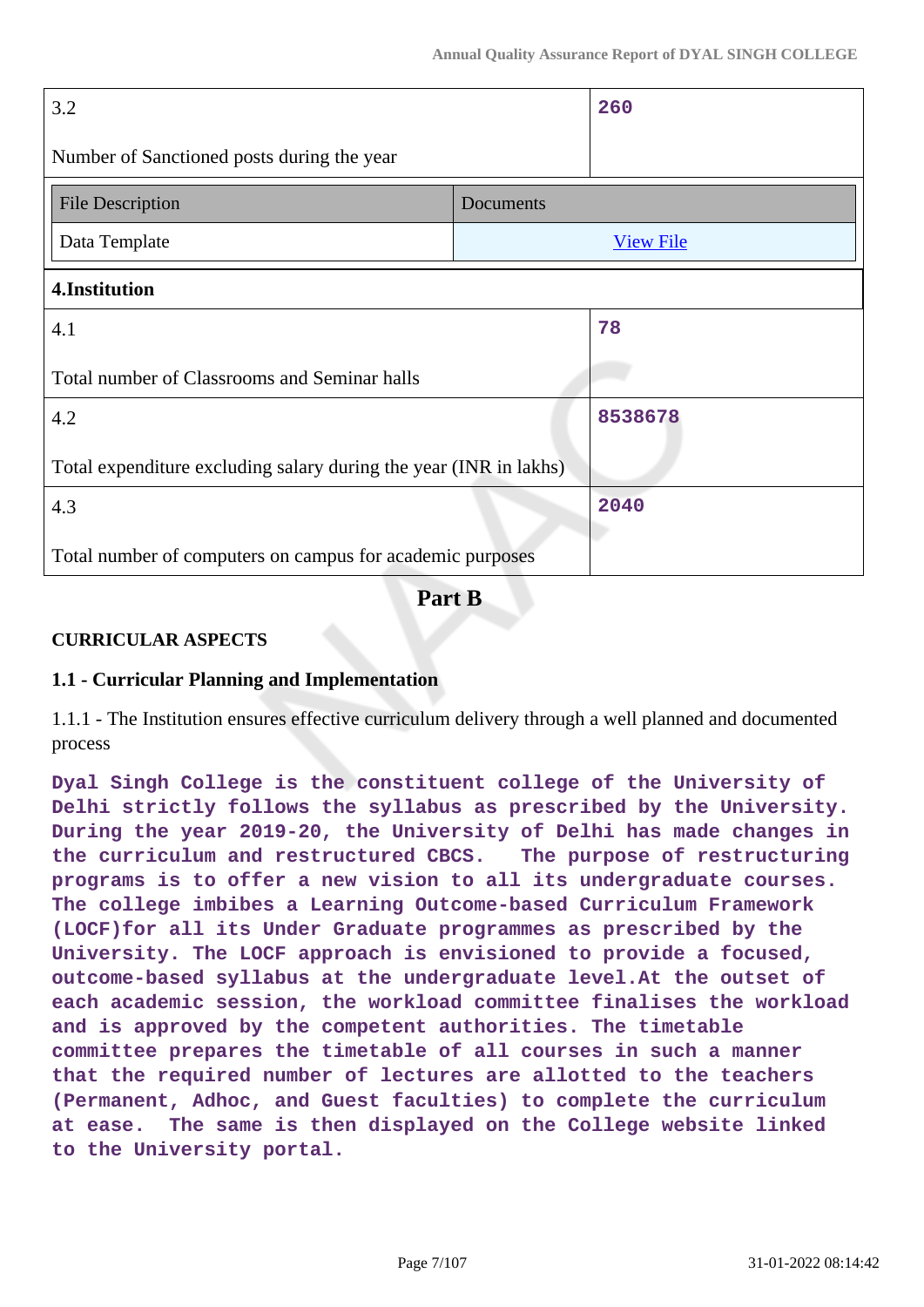| <b>File Description</b>                | Documents        |
|----------------------------------------|------------------|
| Upload relevant supporting<br>document | No File Uploaded |
| Link for Additional information        | Nil              |

1.1.2 - The institution adheres to the academic calendar including for the conduct of Continuous Internal Evaluation (CIE)

**The teachers are engaging in the classes and compiling and submitting the Internal Assessment are strictly according to the Academic calendar. There is a moderation Committee for Internal Assessment marks, which does the needful before the marks are finally displayed on the website.**

**The LOCF approach has been adopted to strengthen students 'experiences as they engage themselves in the programme of their choice. The college provides enough flexibility to students to choose from varied courses. To prepare the Under-Graduate students for both academia and employability, regular seminars, workshops, career counselling sessions, are conducted.**

| <b>File Description</b>                 | Documents        |
|-----------------------------------------|------------------|
| Upload relevant supporting<br>documents | No File Uploaded |
| Link for Additional information         | Nil              |

**1.1.3 - Teachers of the Institution participate in B. Any 3 of the above following activities related to curriculum development and assessment of the affiliating University and/are represented on the following academic bodies during the year. Academic council/BoS of Affiliating University Setting of question papers for UG/PG programs Design and Development of Curriculum for Add on/ certificate/ Diploma Courses Assessment /evaluation process of the affiliating University**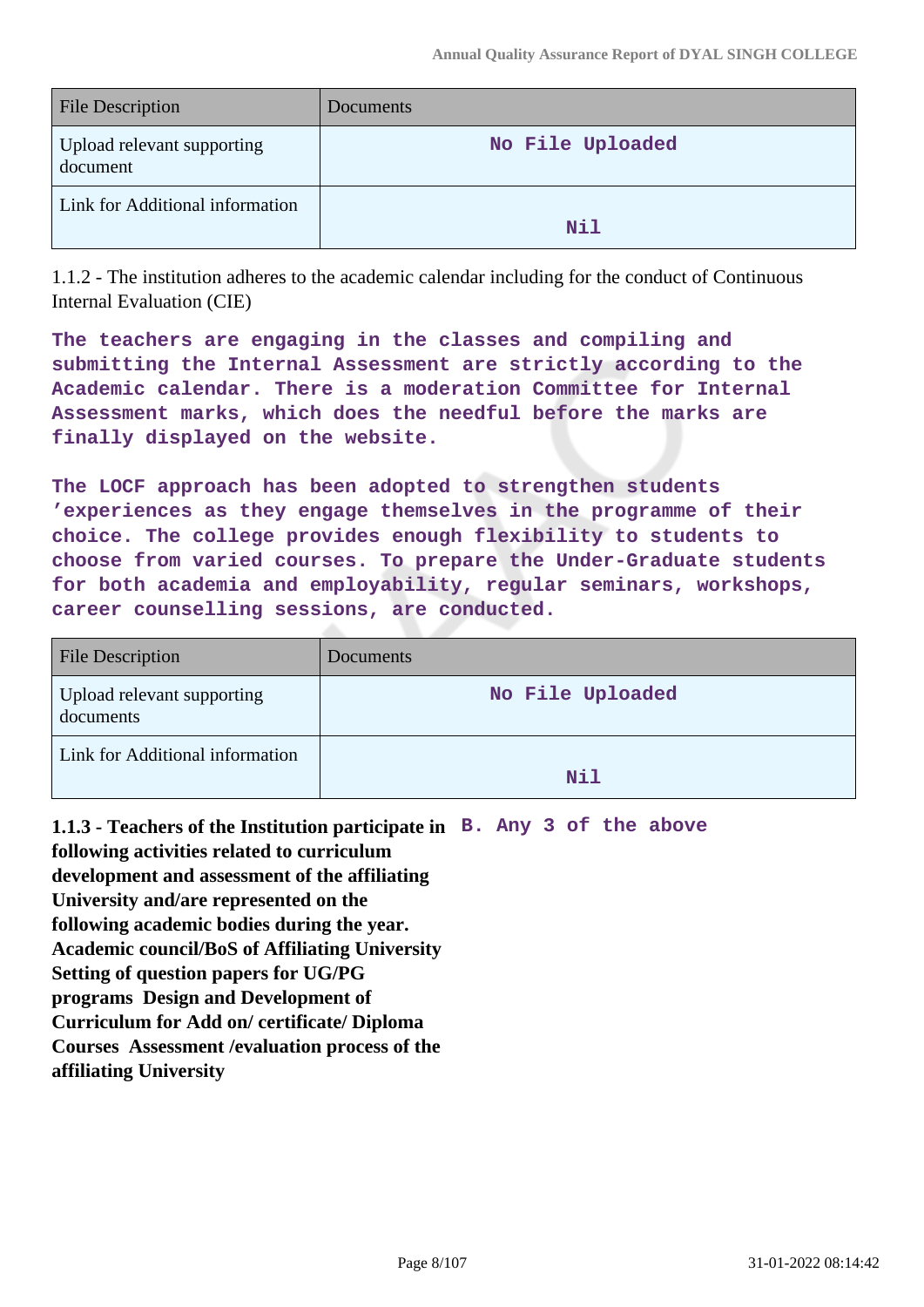| <b>File Description</b>                                                                                         | Documents        |
|-----------------------------------------------------------------------------------------------------------------|------------------|
| Details of participation of<br>teachers in various<br>bodies/activities provided as a<br>response to the metric | View File        |
| Any additional information                                                                                      | No File Uploaded |

#### **1.2 - Academic Flexibility**

**1.2.1 - Number of Programmes in which Choice Based Credit System (CBCS)/ elective course system has been implemented**

### **1.2.1.1 - Number of Programmes in which CBCS/ Elective course system implemented**

#### **24**

| <b>File Description</b>                                    | <b>Documents</b> |
|------------------------------------------------------------|------------------|
| Any additional information                                 | No File Uploaded |
| Minutes of relevant Academic<br>Council/BOS meetings       | No File Uploaded |
| Institutional data in prescribed<br>format (Data Template) | View File        |

### **1.2.2 - Number of Add on /Certificate programs offered during the year**

### **1.2.2.1 - How many Add on /Certificate programs are added during the year. Data requirement for year: (As per Data Template)**

**0**

| <b>File Description</b>                                                       | Documents        |
|-------------------------------------------------------------------------------|------------------|
| Any additional information                                                    | No File Uploaded |
| Brochure or any other document<br>relating to Add on /Certificate<br>programs | No File Uploaded |
| List of Add on /Certificate<br>programs (Data Template)                       | No File Uploaded |

### **1.2.3 - Number of students enrolled in Certificate/ Add-on programs as against the total number of students during the year**

**Nil**

**1.2.3.1 - Number of students enrolled in subject related Certificate or Add-on programs during the year**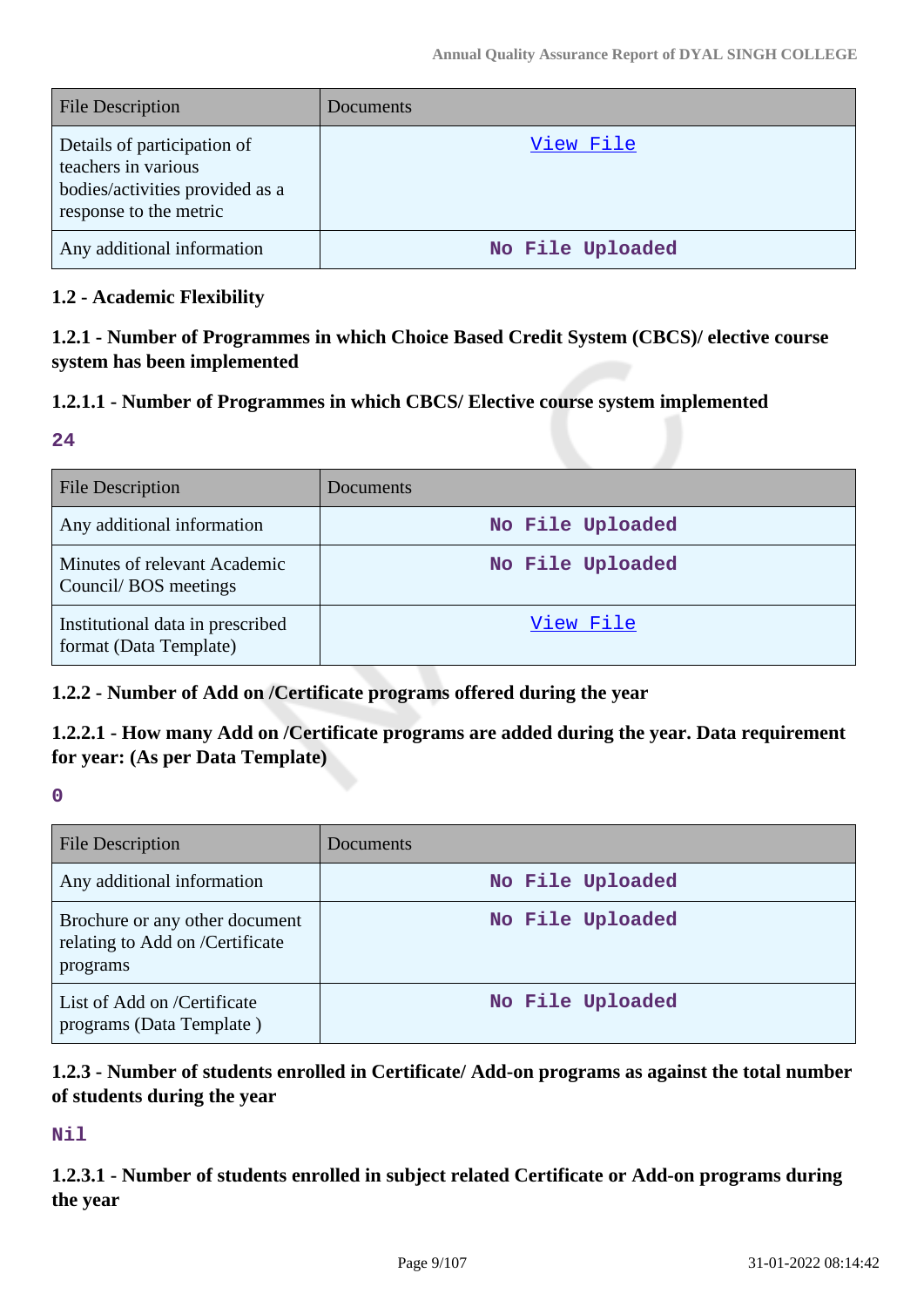| File Description                                                                          | Documents        |
|-------------------------------------------------------------------------------------------|------------------|
| Any additional information                                                                | No File Uploaded |
| Details of the students enrolled in<br>Subjects related to<br>certificate/Add-on programs | No File Uploaded |

### **1.3 - Curriculum Enrichment**

1.3.1 - Institution integrates crosscutting issues relevant to Professional Ethics, Gender, Human Values, Environment and Sustainability into the Curriculum

```
There are many courses which deal with the issues related
to Professional Ethics, Gender, Human Values, Environment and
Sustainability which are integrated into the curriculum. The
detailed list is attched herewith.
```

| <b>File Description</b>                                                                                                                                                   | Documents        |
|---------------------------------------------------------------------------------------------------------------------------------------------------------------------------|------------------|
| Any additional information                                                                                                                                                | No File Uploaded |
| Upload the list and description of<br>courses which address the<br>Professional Ethics, Gender,<br>Human Values, Environment and<br>Sustainability into the<br>Curriculum | View File        |

**1.3.2 - Number of courses that include experiential learning through project work/field work/internship during the year**

**6**

**0**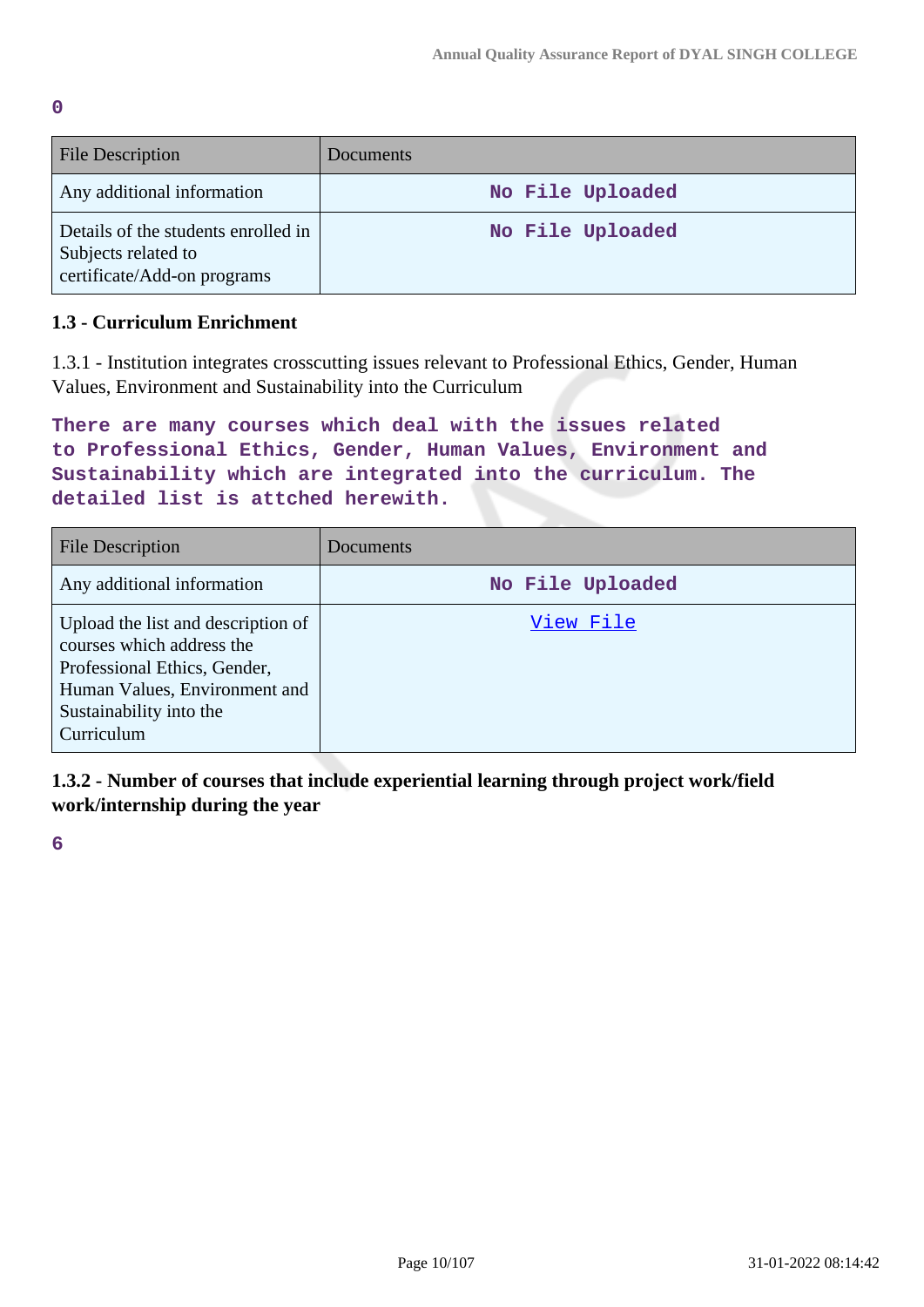| <b>File Description</b>                                                                                                  | Documents        |
|--------------------------------------------------------------------------------------------------------------------------|------------------|
| Any additional information                                                                                               | No File Uploaded |
| Programme / Curriculum/<br>Syllabus of the courses                                                                       | No File Uploaded |
| Minutes of the Boards of Studies<br>Academic Council meetings with<br>approvals for these courses                        | No File Uploaded |
| MoU's with relevant<br>organizations for these courses, if<br>any                                                        | No File Uploaded |
| Number of courses that include<br>experiential learning through<br>project work/field<br>work/internship (Data Template) | View File        |

### **1.3.3 - Number of students undertaking project work/field work/ internships**

#### **686**

| <b>File Description</b>                                                                                             | Documents        |
|---------------------------------------------------------------------------------------------------------------------|------------------|
| Any additional information                                                                                          | No File Uploaded |
| List of programmes and number<br>of students undertaking project<br>work/field work//internships<br>(Data Template) | View File        |

### **1.4 - Feedback System**

### **1.4.1 - Institution obtains feedback on the syllabus and its transaction at the institution from the following stakeholders Students Teachers Employers Alumni**

**B. Any 3 of the above**

| File Description                                                                                                                                                 | Documents        |
|------------------------------------------------------------------------------------------------------------------------------------------------------------------|------------------|
| URL for stakeholder feedback<br>report                                                                                                                           | No File Uploaded |
| Action taken report of the<br>Institution on feedback report as<br>stated in the minutes of the<br>Governing Council, Syndicate,<br>Board of Management (Upload) | No File Uploaded |
| Any additional<br>information(Upload)                                                                                                                            | View File        |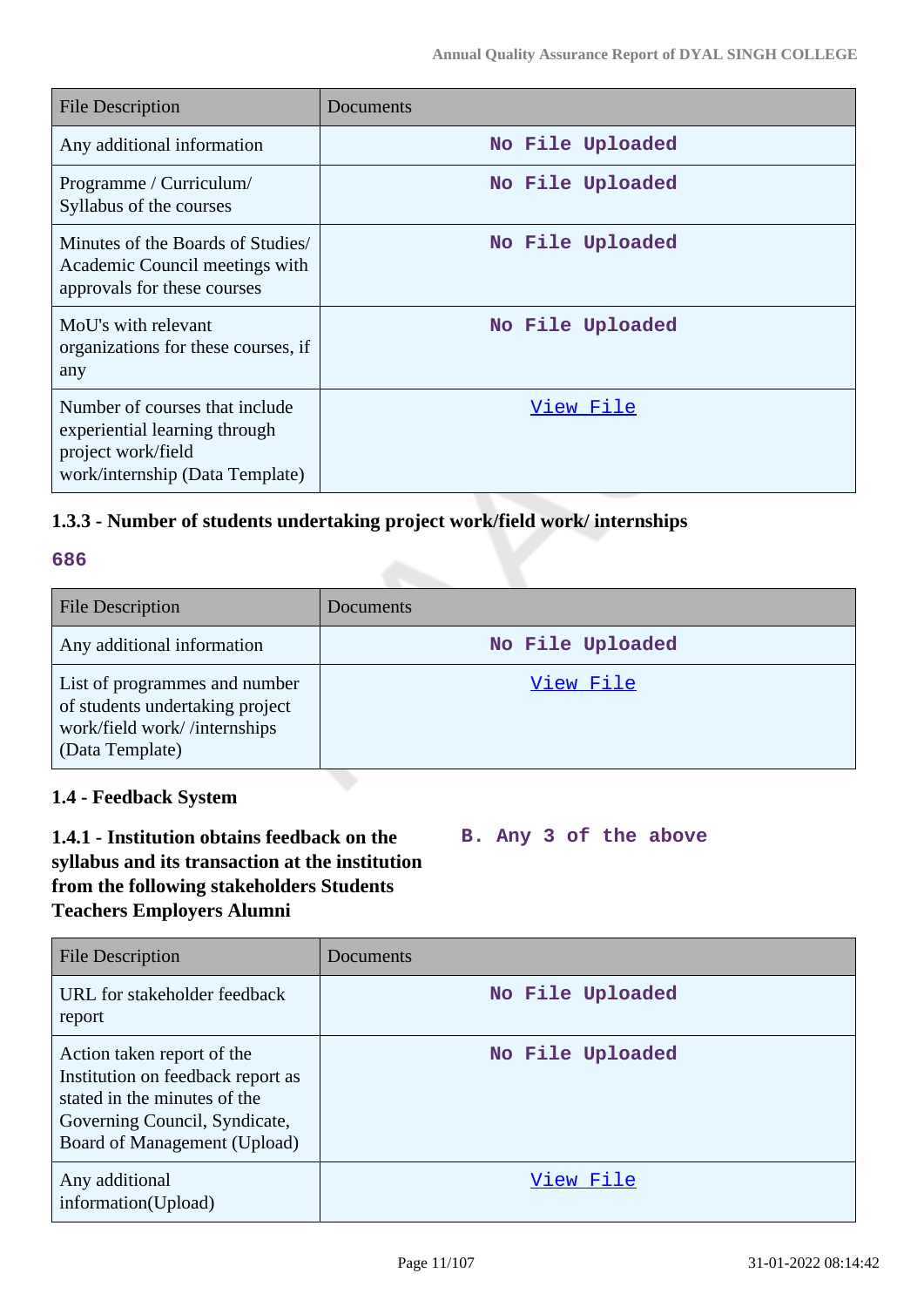### **1.4.2 - Feedback process of the Institution may D. Feedback collected be classified as follows**

| <b>File Description</b>              | Documents        |
|--------------------------------------|------------------|
| Upload any additional<br>information | No File Uploaded |
| URL for feedback report              | Nil              |

### **TEACHING-LEARNING AND EVALUATION**

### **2.1 - Student Enrollment and Profile**

### **2.1.1 - Enrolment Number Number of students admitted during the year**

### **2.1.1.1 - Number of sanctioned seats during the year**

#### **2045**

| <b>File Description</b>                    | <b>Documents</b> |
|--------------------------------------------|------------------|
| Any additional information                 | No File Uploaded |
| Institutional data in prescribed<br>format | <u>View File</u> |

**2.1.2 - Number of seats filled against seats reserved for various categories (SC, ST, OBC, Divyangjan, etc. as per applicable reservation policy during the year (exclusive of supernumerary seats)**

### **2.1.2.1 - Number of actual students admitted from the reserved categories during the year**

**901**

| <b>File Description</b>                                          | <b>Documents</b> |
|------------------------------------------------------------------|------------------|
| Any additional information                                       | View File        |
| Number of seats filled against<br>seats reserved (Data Template) | No File Uploaded |

### **2.2 - Catering to Student Diversity**

2.2.1 - The institution assesses the learning levels of the students and organizes special Programmes for advanced learners and slow learners

**Mentor mentee groups have been formed across departments in the college. Regular meetings are carried out to cater to the needs of advanced as well as slow learners. Students share their grievances with the mentees which are resolved in a time bound manner. Advanced**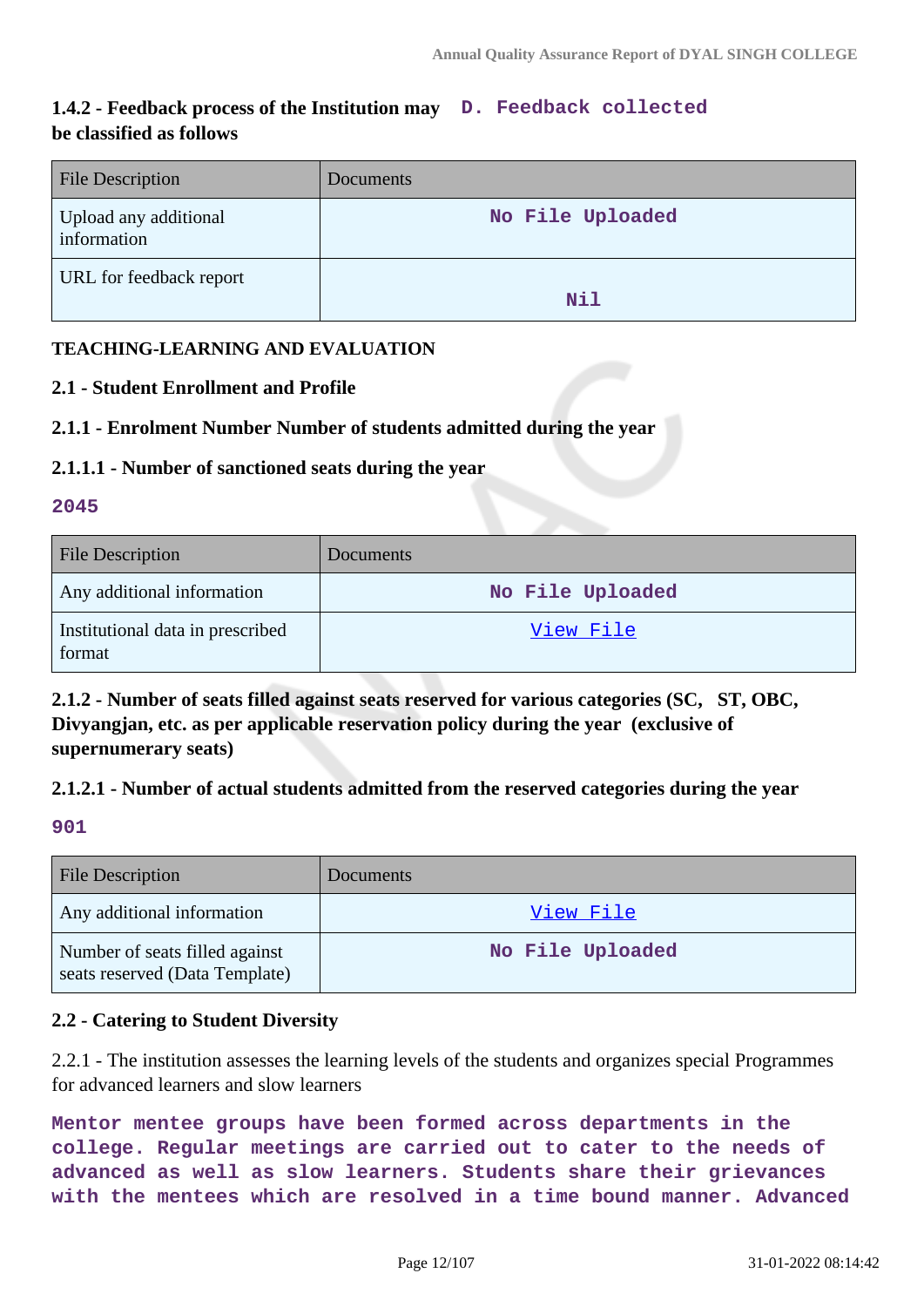**learners are counselled for career options and other opportunities to explore. Slow learnrs are greatly emphasised upon and taken care of. Regular sessions are conducted to make them catch up with the pace.**

| <b>File Description</b>              | Documents        |
|--------------------------------------|------------------|
| Link for additional Information      | Nil              |
| Upload any additional<br>information | No File Uploaded |

#### **2.2.2 - Student- Full time teacher ratio (Data for the latest completed academic year)**

| Number of Students | Number of Teachers |
|--------------------|--------------------|
| 6119               |                    |

| <b>File Description</b>    | <b>Documents</b> |
|----------------------------|------------------|
| Any additional information | View File        |

#### **2.3 - Teaching- Learning Process**

2.3.1 - Student centric methods, such as experiential learning, participative learning and problem solving methodologies are used for enhancing learning experiences

**The courses offerd in the curriculum focus on student centric approach and have variety of core discipline and skill enhancement papers. framework has been designed keeping the student's choices at the centre to express and study the papers of their choices.** 

**The teachers make classes as interactive as possible and encourage innovativei ideas.The teachers use Powerpoint presentations, Audio-Visual methodology, Google classroom, projects, industrial visits, field work based anlysis, surveying, to enhance the learning experience. Teachers also provide assignments and hold group interactions in a manner so as to encourage partcipative learning. Some of the courses also have papers designed to develop the research skills among students like research methodology, stastical learnings etc.**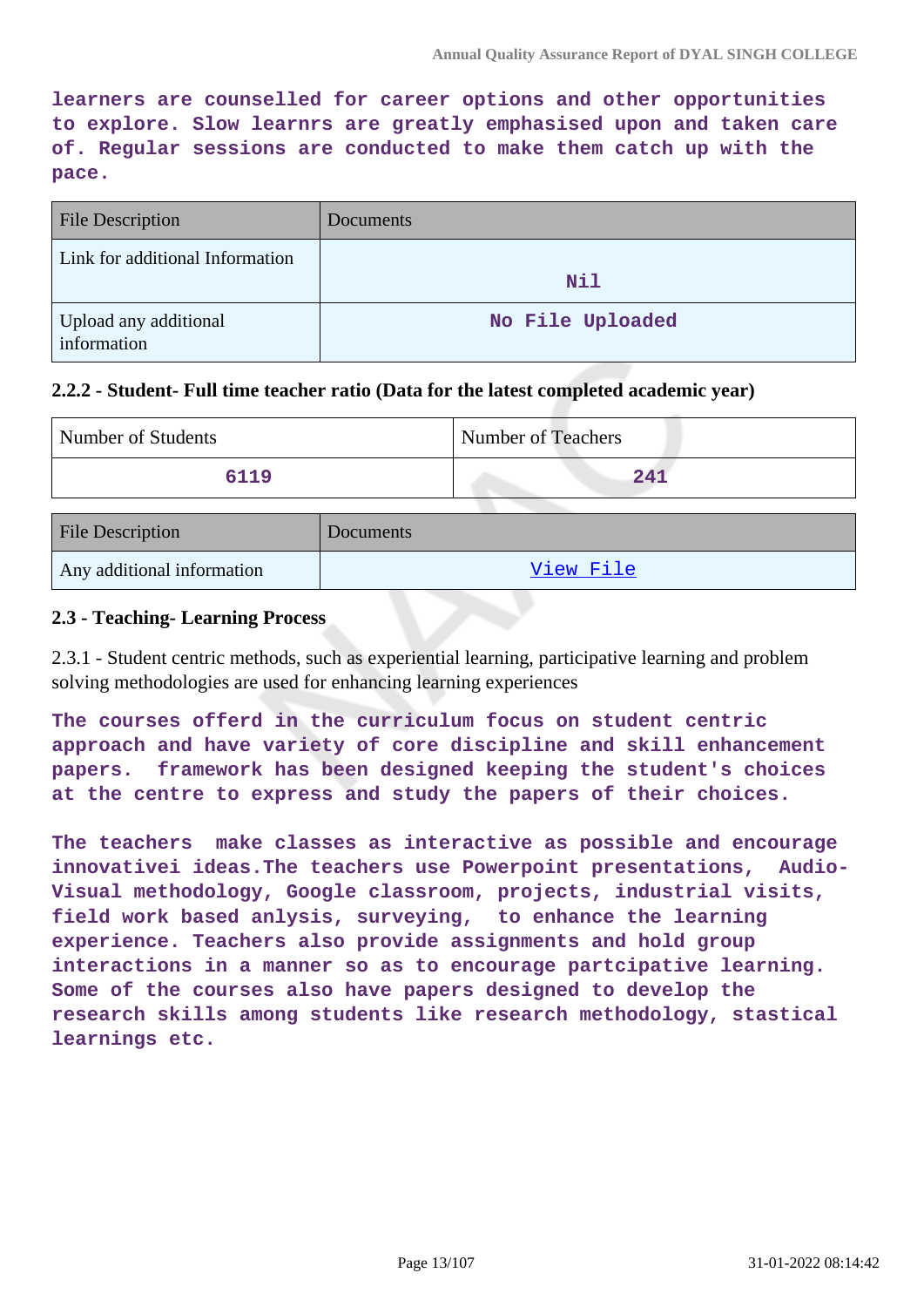| <b>File Description</b>              | Documents        |
|--------------------------------------|------------------|
| Upload any additional<br>information | No File Uploaded |
| Link for additional information      | Nil              |

2.3.2 - Teachers use ICT enabled tools for effective teaching-learning process. Write description in maximum of 200 words

**There are a vast number of ICT-enabled tools available across different departments according to applicability as per the curriculum prescribed. Different departments are using different tools. The different departments have prepared a list of tools used by them The ICT Enabled tools used by different departments are :** Tally software by Commerce Department, QGIS- Geography, MS Office-**All departments, Clustal X, Clustal Omega, Clustal W, Mega 6, Mega X, Mega 10, BLAST, PHYLIP, MLK**

**The students are advised through various e- resources available from E- PG Pathshala, Coursera, Ed X, Swayam portal, UGC CEC**

| <b>File Description</b>                                                                                    | <b>Documents</b> |
|------------------------------------------------------------------------------------------------------------|------------------|
| Upload any additional<br>information                                                                       | No File Uploaded |
| Provide link for webpage<br>describing the ICT enabled tools<br>for effective teaching-learning<br>process | Nil              |

**2.3.3 - Ratio of mentor to students for academic and other related issues (Data for the latest completed academic year )**

### **2.3.3.1 - Number of mentors**

**241**

| <b>File Description</b>                                                   | Documents        |
|---------------------------------------------------------------------------|------------------|
| Upload, number of students<br>enrolled and full time teachers on<br>roll. | View File        |
| Circulars pertaining to assigning<br>mentors to mentees                   | No File Uploaded |
| mentor/mentee ratio                                                       | View File        |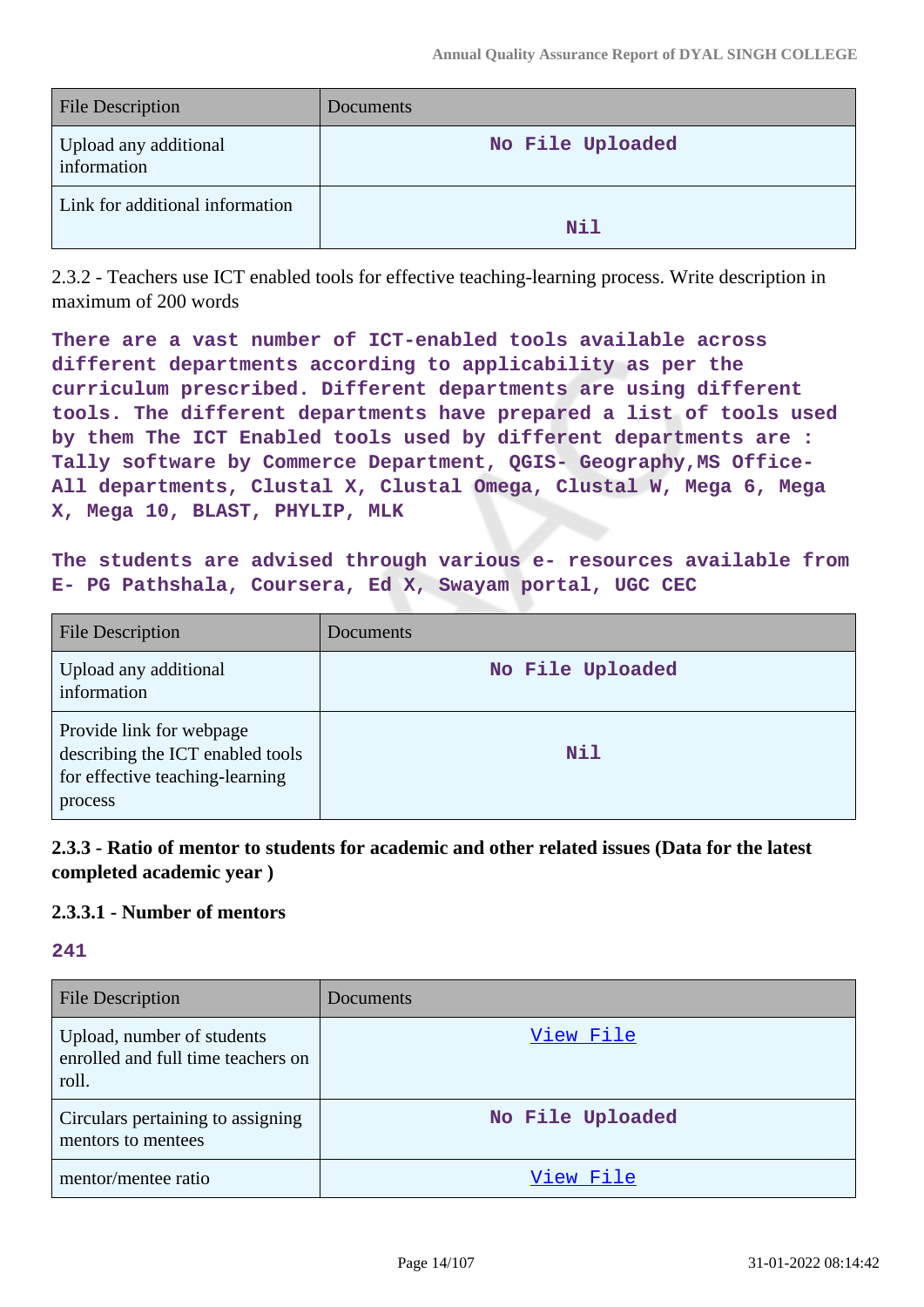### **2.4 - Teacher Profile and Quality**

### **2.4.1 - Number of full time teachers against sanctioned posts during the year**

#### **241**

| <b>File Description</b>                                             | Documents        |
|---------------------------------------------------------------------|------------------|
| Full time teachers and sanctioned<br>posts for year (Data Template) | View File        |
| Any additional information                                          | No File Uploaded |
| List of the faculty members<br>authenticated by the Head of HEI     | No File Uploaded |

**2.4.2 - Number of full time teachers with Ph. D. / D.M. / M.Ch. /D.N.B Superspeciality / D.Sc. / D.Litt. during the year (consider only highest degree for count)**

**2.4.2.1 - Number of full time teachers with Ph. D. / D.M. / M.Ch. /D.N.C Superspeciality / D.Sc. / D.Litt. during the year**

### **165**

| <b>File Description</b>                                                                                                                                                               | Documents        |
|---------------------------------------------------------------------------------------------------------------------------------------------------------------------------------------|------------------|
| Any additional information                                                                                                                                                            | No File Uploaded |
| List of number of full time<br>teachers with Ph. D. $/$ D.M. $/$<br>M.Ch./ D.N.B Super specialty /<br>D.Sc. / D.Litt. and number of full<br>time teachers for year (Data<br>Template) | View File        |

**2.4.3 - Number of years of teaching experience of full time teachers in the same institution (Data for the latest completed academic year)**

### **2.4.3.1 - Total experience of full-time teachers**

#### **3110**

| <b>File Description</b>                                                                                 | Documents        |
|---------------------------------------------------------------------------------------------------------|------------------|
| Any additional information                                                                              | No File Uploaded |
| List of Teachers including their<br>PAN, designation, dept. and<br>experience details(Data<br>Template) | View File        |

### **2.5 - Evaluation Process and Reforms**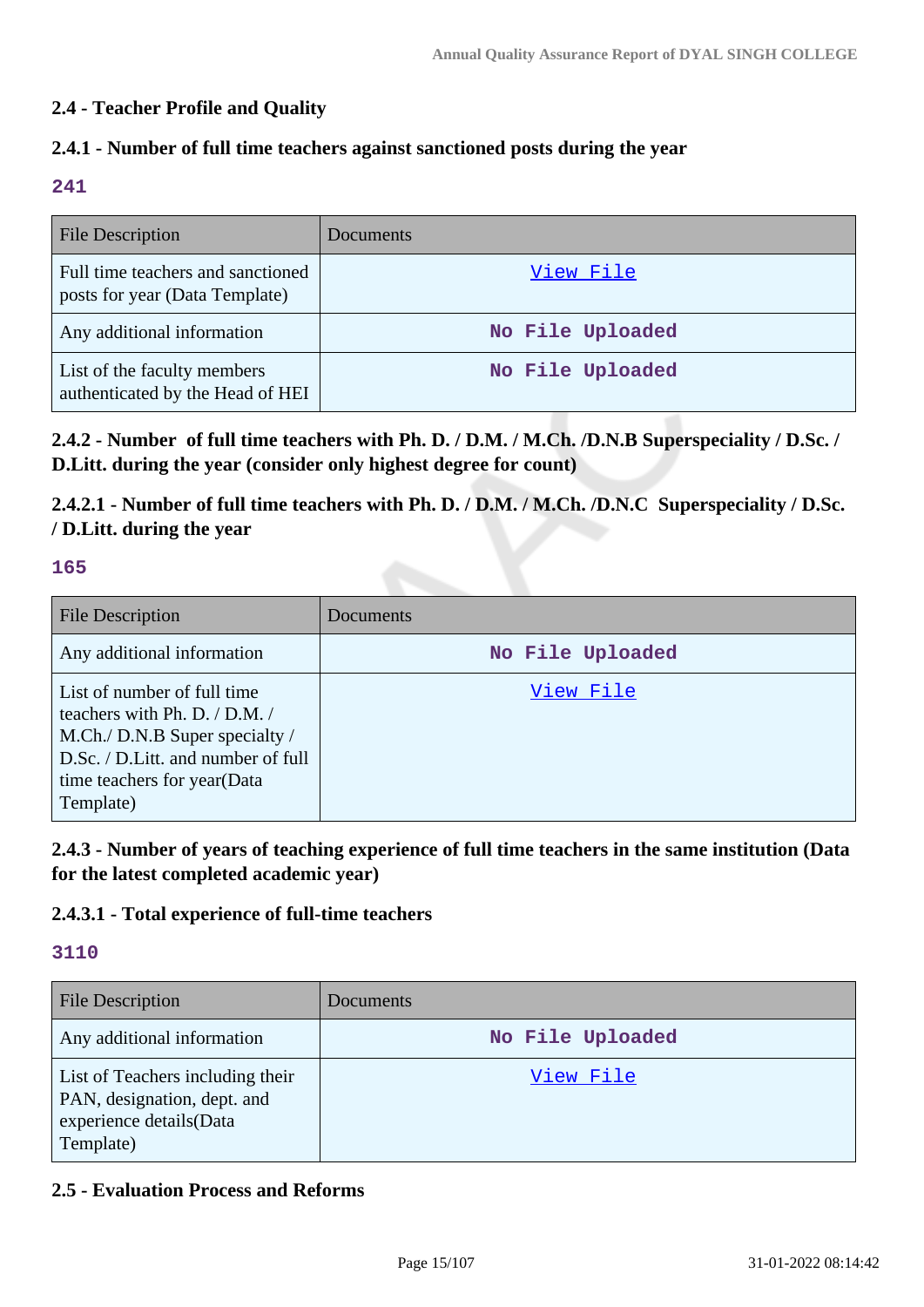2.5.1 - Mechanism of internal assessment is transparent and robust in terms of frequency and mode. Write description within 200 words.

**Internal evaluation as prescribed by University of Delhi norms is strictly followed by the college. The students are evaluated at two levels, college and the University of Delhi. In theory papers, 25% component of the evaluation is carried out at the college level which is further moderated by department and college moderation committee. The remaining 75% of the evaluation is done at the university level by way of semester-end examinations. In the case of papers with the practical component, each department in college follows methods as per their course requirements and in the best interest of students. The internal assessment is carried out based on a Continuous evaluation process using internal assessment and semester-based evaluation twice a year.**

**Various methods are used by faculty members for internal evaluation, a few of them are:**

- **1. Evaluation methods followed for internal assessment include written tests, presentations, assignments, case study evaluation etc.**
- **2. Attendance which is part of the internal assessment is updated regularly and uploaded on the college website.**
- **3. The internal assessment marks too are uploaded online and displayed on the departmental notice board for redressal /any clarifications sought from students.**
- **4. During the year 2020-21, due to Pandemic the entire internal assessment evaluation has been carried out in an online manner. The teachers have taken assessments on email or Google Classrooms. Presentations have also been taken through Google meet wherever applicable.**

| <b>File Description</b>         | <b>Documents</b> |
|---------------------------------|------------------|
| Any additional information      | No File Uploaded |
| Link for additional information | Nil              |

2.5.2 - Mechanism to deal with internal examination related grievances is transparent, time- bound and efficient

**The internal assessment/ examination marks are uploaded online and displayed on the departmental notice board as well as the College website for redressal /any clarifications sought from students. The grievance is addressed through the concerned teacher within a time-**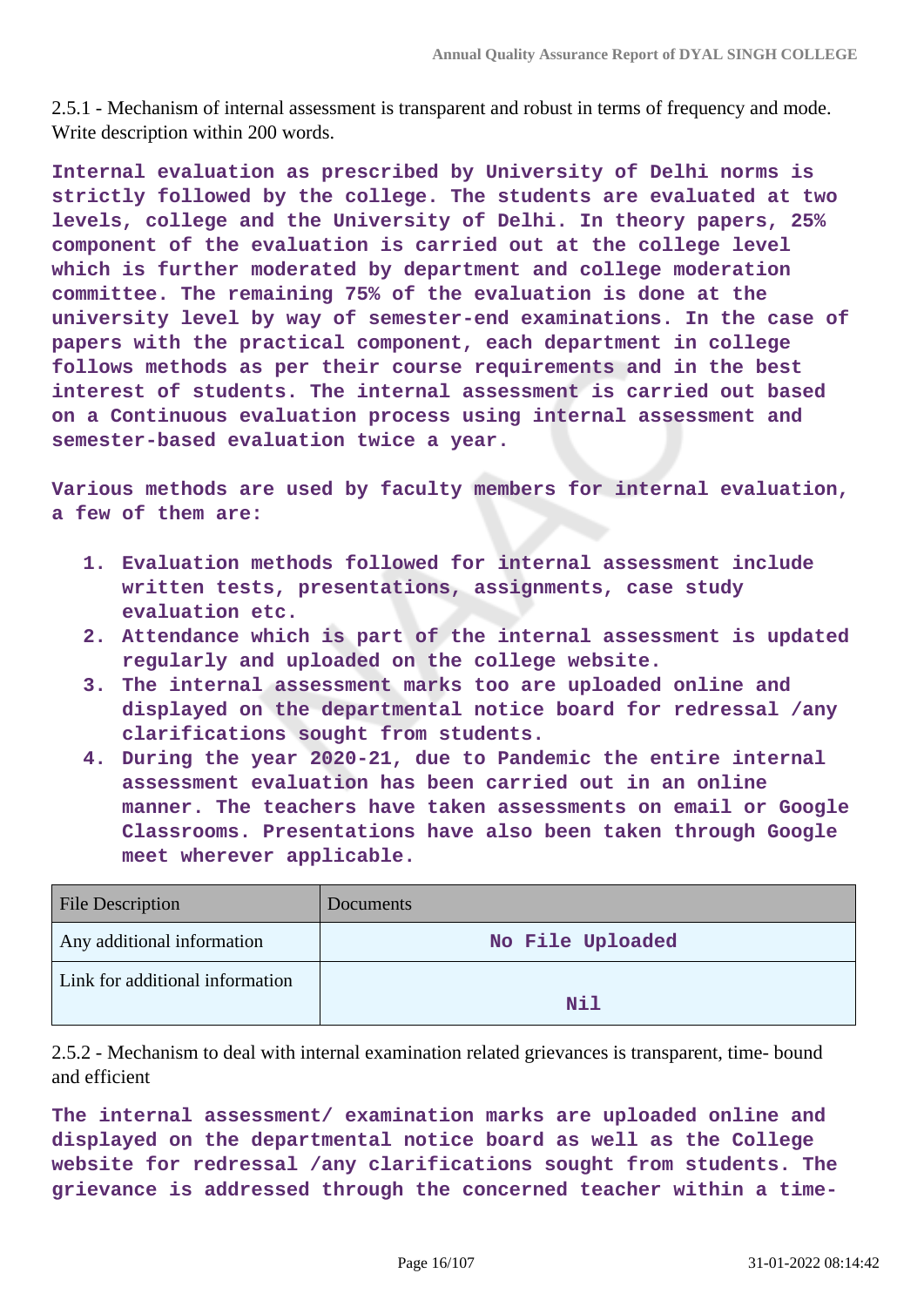#### **bound framework and in an efficient manner.**

| <b>File Description</b>         | <b>Documents</b> |
|---------------------------------|------------------|
| Any additional information      | No File Uploaded |
| Link for additional information | Nil              |

#### **2.6 - Student Performance and Learning Outcomes**

2.6.1 - Teachers and students are aware of the stated Programme and course outcomes of the Programmes offered by the institution.

**The LOCF (Learning Outcome based Curriculum Framework) approach is envisioned to provide a focused, outcome-based syllabus at the undergraduate level with an agenda to structure the teachinglearning experiences in a more student-centric manner. The LOCF approach has been adopted to strengthen students' experiences as they engage themselves in the program of their choice. The UnderGraduate Programmes will prepare the students for both, academia and employability. Each programme clearly elaborates its nature and promises the outcomes that are to be accomplished by studying the courses. All the programmes offered state clearly the attributes to be inculcated at graduation level. The new LOCF focuses on imparting value-based education viz. wellbeing, emotional stability, critical thinking, social justice and also skills for employability. In short, each programme prepares students for sustainability and life-long learning. The teachers and students are well aware of the Course outcomes of the programmes.**

| <b>File Description</b>                                 | Documents                                                 |
|---------------------------------------------------------|-----------------------------------------------------------|
| Upload any additional<br>information                    | No File Uploaded                                          |
| Paste link for Additional<br>information                | http://www.du.ac.in/index.php?page=revised-<br>syllabi-uq |
| Upload COs for all courses<br>(exemplars from Glossary) | No File Uploaded                                          |

2.6.2 - Attainment of Programme outcomes and course outcomes are evaluated by the institution.

**The college regularly undertakes the compilation of Program outcomes. The results of every program being offered by the institution are evaluated. The slow learners are provided with remedial classes to resolve their problems in the future. The course outcomes are evaluated in terms of various parameters viz critical**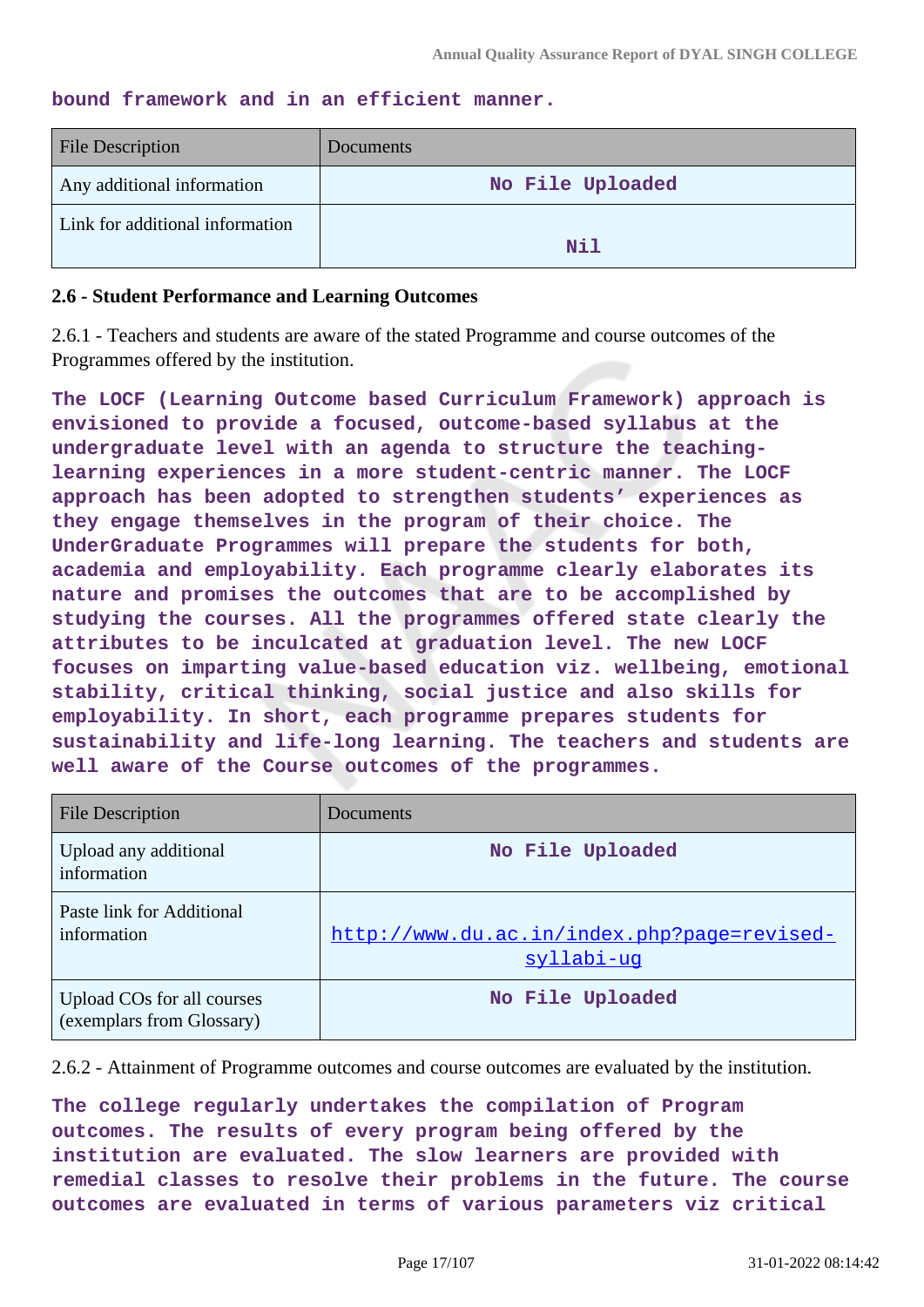### **ability and employability. The Placement Cell of the college takes**

| <b>File Description</b>                  | Documents        |
|------------------------------------------|------------------|
| Upload any additional<br>information     | No File Uploaded |
| Paste link for Additional<br>information | Nil              |

#### **2.6.3 - Pass percentage of Students during the year**

### **2.6.3.1 - Total number of final year students who passed the university examination during the year**

#### **1789**

| <b>File Description</b>                                                                                                     | Documents        |
|-----------------------------------------------------------------------------------------------------------------------------|------------------|
| Upload list of Programmes and<br>number of students passed and<br>appeared in the final year<br>examination (Data Template) | View File        |
| Upload any additional<br>information                                                                                        | No File Uploaded |
| Paste link for the annual report                                                                                            | Nil              |

### **2.7 - Student Satisfaction Survey**

**2.7.1 - Student Satisfaction Survey (SSS) on overall institutional performance (Institution may design its own questionnaire) (results and details need to be provided as a weblink)**

<http://www.dsc.du.ac.in>

### **RESEARCH, INNOVATIONS AND EXTENSION**

**3.1 - Resource Mobilization for Research**

**3.1.1 - Grants received from Government and non-governmental agencies for research projects / endowments in the institution during the year (INR in Lakhs)**

**3.1.1.1 - Total Grants from Government and non-governmental agencies for research projects / endowments in the institution during the year (INR in Lakhs)**

### **715000**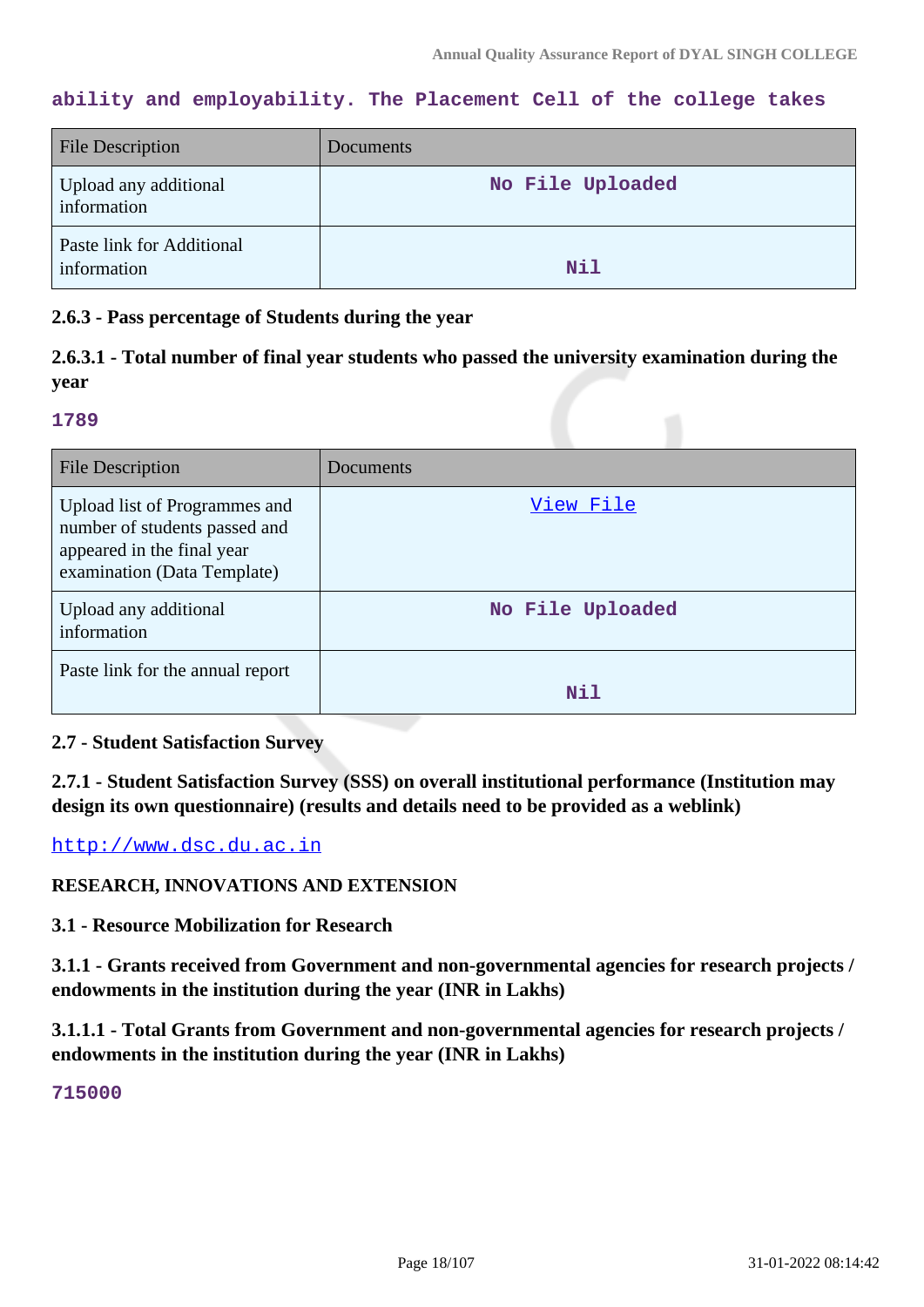| File Description                                                                     | Documents        |
|--------------------------------------------------------------------------------------|------------------|
| Any additional information                                                           | No File Uploaded |
| e-copies of the grant award<br>letters for sponsored research<br>projects/endowments | No File Uploaded |
| List of endowments / projects<br>with details of grants (Data<br>Template)           | No File Uploaded |

**3.1.2 - Number of departments having Research projects funded by government and non government agencies during the year**

### **3.1.2.1 - Number of departments having Research projects funded by government and nongovernment agencies during the year**

**3**

| File Description                                                 | Documents        |
|------------------------------------------------------------------|------------------|
| List of research projects and<br>funding details (Data Template) | View File        |
| Any additional information                                       | No File Uploaded |
| Supporting document from<br><b>Funding Agency</b>                | No File Uploaded |
| Paste link to funding agency<br>website                          | Nil              |

### **3.1.3 - Number of Seminars/conferences/workshops conducted by the institution during the year**

**3.1.3.1 - Total number of Seminars/conferences/workshops conducted by the institution during the year**

**23**

| <b>File Description</b>                                              | Documents        |
|----------------------------------------------------------------------|------------------|
| Report of the event                                                  | No File Uploaded |
| Any additional information                                           | No File Uploaded |
| List of workshops/seminars<br>during last 5 years (Data<br>Template) | View File        |

### **3.2 - Research Publications and Awards**

### **3.2.1 - Number of papers published per teacher in the Journals notified on UGC website during**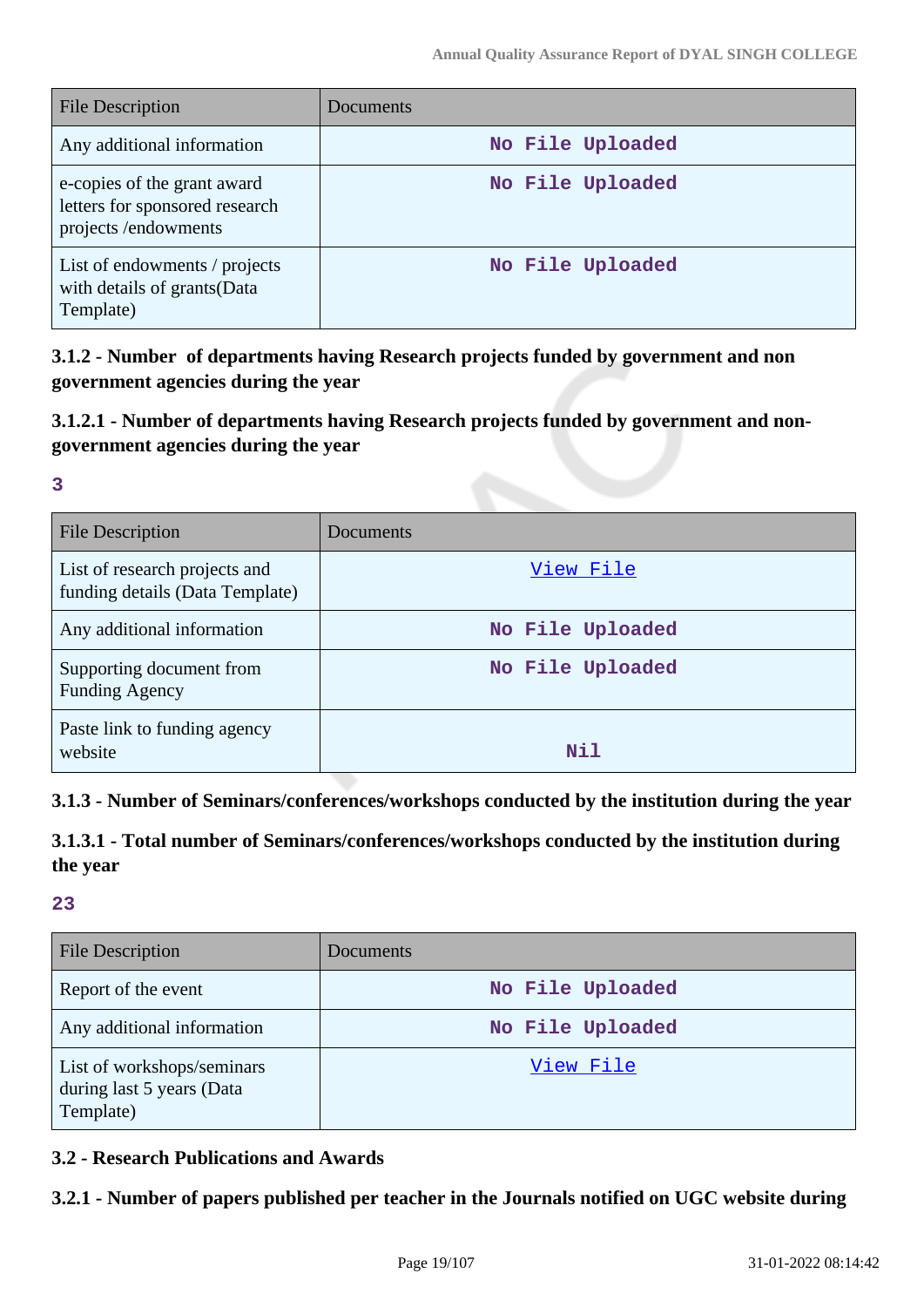#### **the year**

### **3.2.1.1 - Number of research papers in the Journals notified on UGC website during the year**

#### **105**

| <b>File Description</b>                                                                                     | Documents        |
|-------------------------------------------------------------------------------------------------------------|------------------|
| Any additional information                                                                                  | No File Uploaded |
| List of research papers by title,<br>author, department, name and<br>year of publication (Data<br>Template) | View File        |

**3.2.2 - Number of books and chapters in edited volumes/books published and papers published in national/ international conference proceedings per teacher during the year**

**3.2.2.1 - Total number of books and chapters in edited volumes/books published and papers in national/ international conference proceedings during the year**

**7**

| <b>File Description</b>                                                      | <b>Documents</b> |
|------------------------------------------------------------------------------|------------------|
| Any additional information                                                   | No File Uploaded |
| List books and chapters edited<br>volumes/books published (Data<br>Template) | <u>View File</u> |

### **3.3 - Extension Activities**

3.3.1 - Extension activities are carried out in the neighborhood community, sensitizing students to social issues, for their holistic development, and impact thereof during the year

**Dyal Singh College has vaious socities for holistic development and sensitizing students towards social issues. The Environment Club organised host of activities viz. creating awareness through media platforms on issues like Noise Pollution, Yamuna, Dust pollution, Air pollution etc. Social activities like Tree Plantation, Swachh Bharat Abhiyan, Blood donation camp, plogging team for Republic day were organised by NCC Boys wing. NCC Girls wing organised an Atamnirbhar Bharat Camp among many other activities organised during the year. NSS has organised Yoga Day celebrations. Cloth Donation drive, Covid Pledge were few other activities performed by NSS wing. The detailed list is attached herewith.**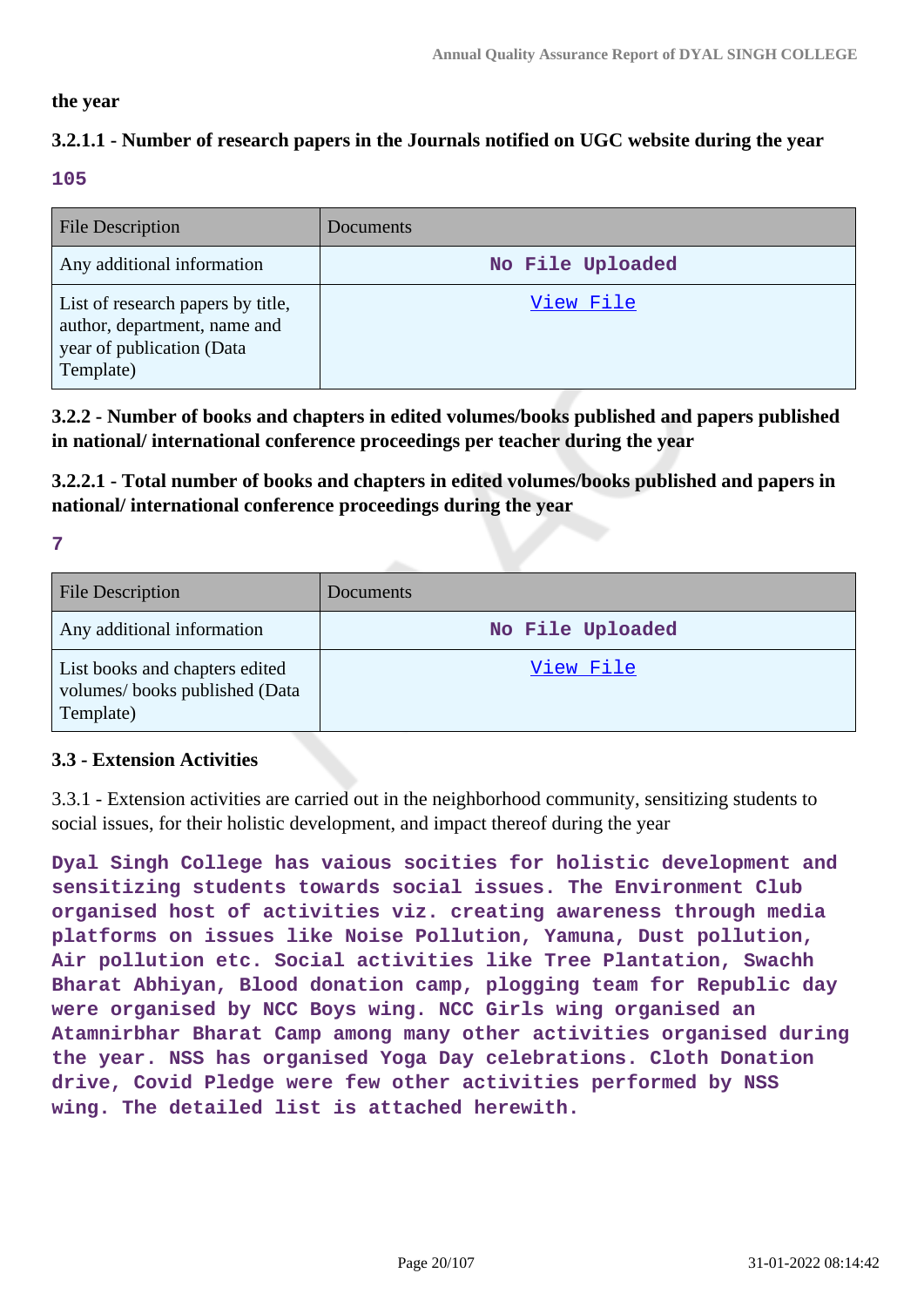| File Description                         | <b>Documents</b> |
|------------------------------------------|------------------|
| Paste link for additional<br>information | <b>Nil</b>       |
| Upload any additional<br>information     | View File        |

**3.3.2 - Number of awards and recognitions received for extension activities from government / government recognized bodies during the year**

**3.3.2.1 - Total number of awards and recognition received for extension activities from Government/ government recognized bodies during the year**

**3**

| <b>File Description</b>                                                       | Documents        |
|-------------------------------------------------------------------------------|------------------|
| Any additional information                                                    | No File Uploaded |
| Number of awards for extension<br>activities in last 5 year(Data<br>Template) | View File        |
| e-copy of the award letters                                                   | No File Uploaded |

**3.3.3 - Number of extension and outreach programs conducted by the institution through NSS/NCC/Red cross/YRC etc., ( including the programmes such as Swachh Bharat, AIDS awareness, Gender issues etc. and/or those organized in collaboration with industry, community and NGOs ) during the year**

**3.3.3.1 - Number of extension and outreach Programs conducted in collaboration with industry, community and Non- Government Organizations through NSS/ NCC/ Red Cross/ YRC etc., during the year**

### **45**

| <b>File Description</b>                                                                                                       | Documents        |
|-------------------------------------------------------------------------------------------------------------------------------|------------------|
| Reports of the event organized                                                                                                | No File Uploaded |
| Any additional information                                                                                                    | No File Uploaded |
| Number of extension and<br>outreach Programmes conducted<br>with industry, community etc for<br>the last year (Data Template) | View File        |

**3.3.4 - Number of students participating in extension activities at 3.3.3. above during the year**

**3.3.4.1 - Total number of Students participating in extension activities conducted in collaboration with industry, community and Non- Government Organizations through NSS/**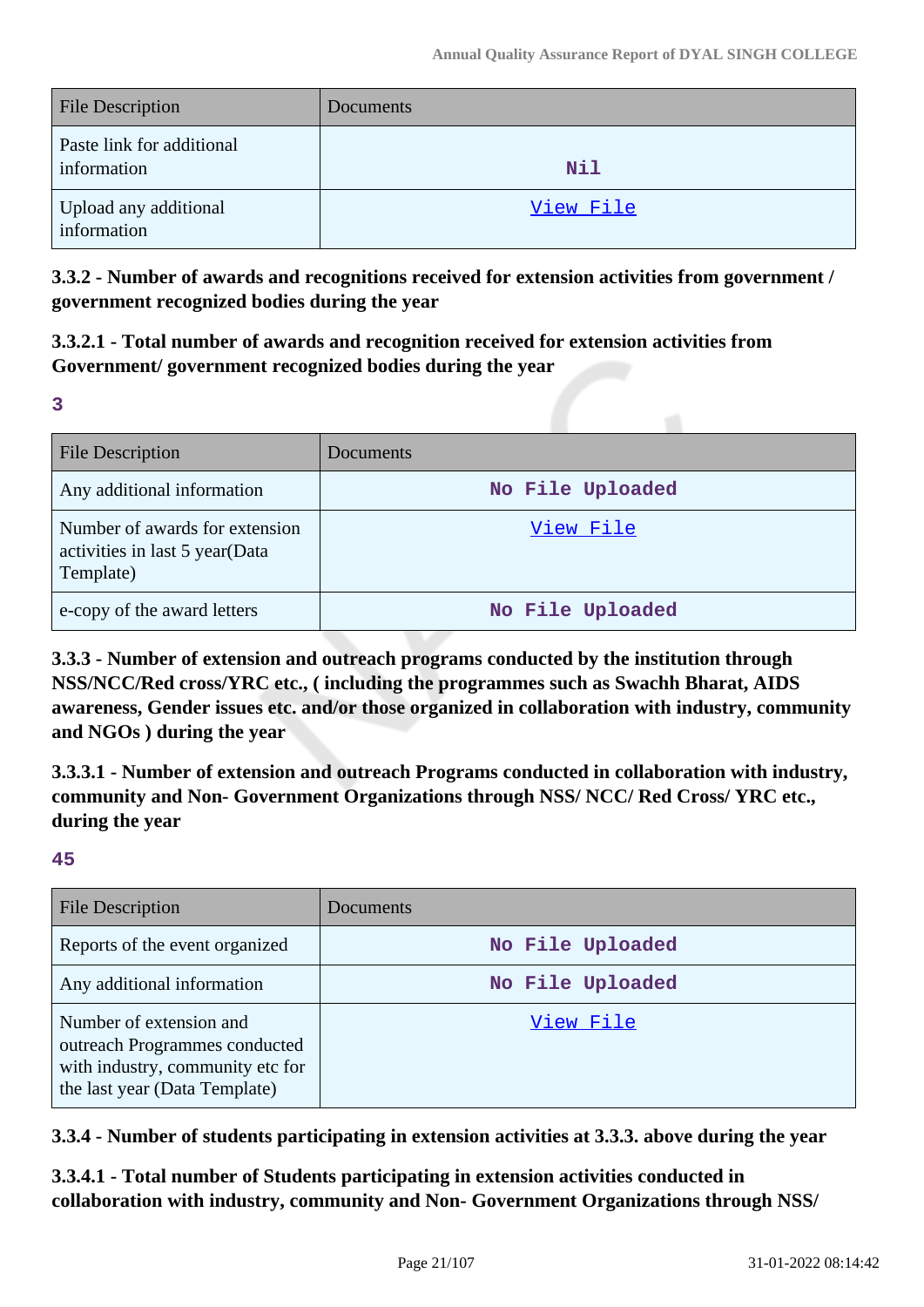### **NCC/ Red Cross/ YRC etc., during the year**

#### **300**

| <b>File Description</b>                                                                              | <b>Documents</b> |
|------------------------------------------------------------------------------------------------------|------------------|
| Report of the event                                                                                  | No File Uploaded |
| Any additional information                                                                           | No File Uploaded |
| Number of students participating<br>in extension activities with Govt.<br>or NGO etc (Data Template) | View File        |

### **3.4 - Collaboration**

**3.4.1 - The Institution has several collaborations/linkages for Faculty exchange, Student exchange, Internship, Field trip, On-the- job training, research etc during the year**

#### **3**

| <b>File Description</b>                                                               | Documents        |
|---------------------------------------------------------------------------------------|------------------|
| e-copies of linkage related<br>Document                                               | No File Uploaded |
| Details of linkages with<br>institutions/industries for<br>internship (Data Template) | View File        |
| Any additional information                                                            | No File Uploaded |

**3.4.2 - Number of functional MoUs with national and international institutions, universities, industries, corporate houses etc. during the year**

**3.4.2.1 - Number of functional MoUs with Institutions of national, international importance, other universities, industries, corporate houses etc. during the year**

**0**

| File Description                                                                                                                    | Documents        |
|-------------------------------------------------------------------------------------------------------------------------------------|------------------|
| e-Copies of the MoUs with<br>institution./industry/corporate<br>houses                                                              | No File Uploaded |
| Any additional information                                                                                                          | No File Uploaded |
| Details of functional MoUs with<br>institutions of national,<br>international importance, other<br>universities etc during the year | No File Uploaded |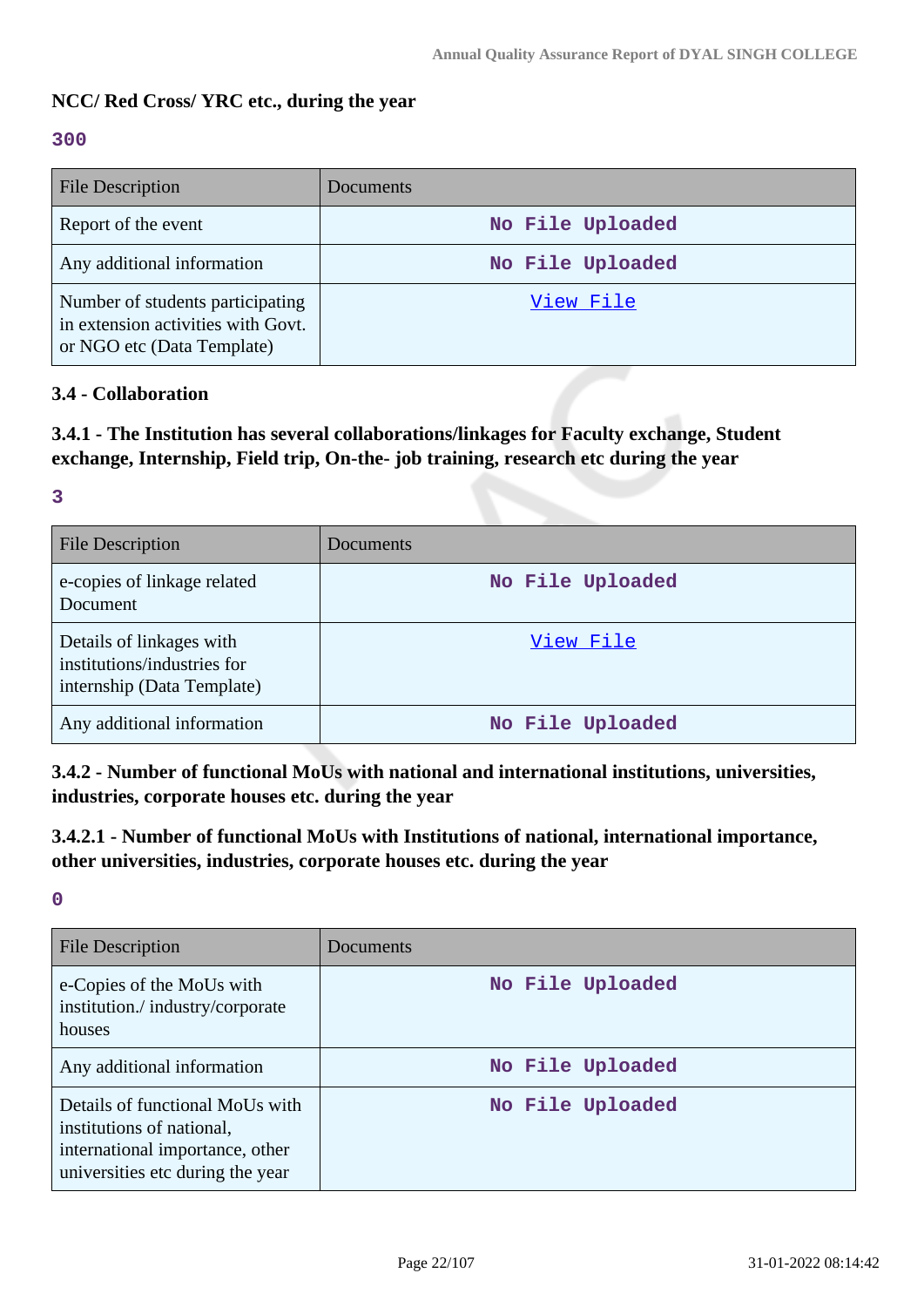### **INFRASTRUCTURE AND LEARNING RESOURCES**

#### **4.1 - Physical Facilities**

4.1.1 - The Institution has adequate infrastructure and physical facilities for teaching- learning. viz., classrooms, laboratories, computing equipment etc.

**The college has adequate infrastructure and physical facilities for teaching-learning. The following are the details of existing infrastructure pertaining to the same:**

**Classroom 54 classrooms including (7 eco-friendly bamboo rooms and 12 PORTA cabins, 44 classroom fitted with projectors with audio-video facilities)** Tutorial rooms 99 **Laboratories 18 well-equipped labs Research Labs 04 Seminar hall 01 Auditorium 01**

**In the year 2020-21, the college has purchased 8 routers and 8 switches for the college.**

| <b>File Description</b>                  | Documents                                                                        |
|------------------------------------------|----------------------------------------------------------------------------------|
| Upload any additional<br>information     | No File Uploaded                                                                 |
| Paste link for additional<br>information | http://dsc.du.ac.in/wp-content/uploads/2020/<br>12/Prospectus202021Draftv228.pdf |

4.1.2 - The Institution has adequate facilities for cultural activities, sports, games (indoor, outdoor), gymnasium, yoga centre etc.

```
The Institution has adequate facilities for cultural activities,
sports, games (indoor, outdoor), gymnasium, yoga center etc. It has
a campus area of 11 acres for conducting academic viz-a-viz
```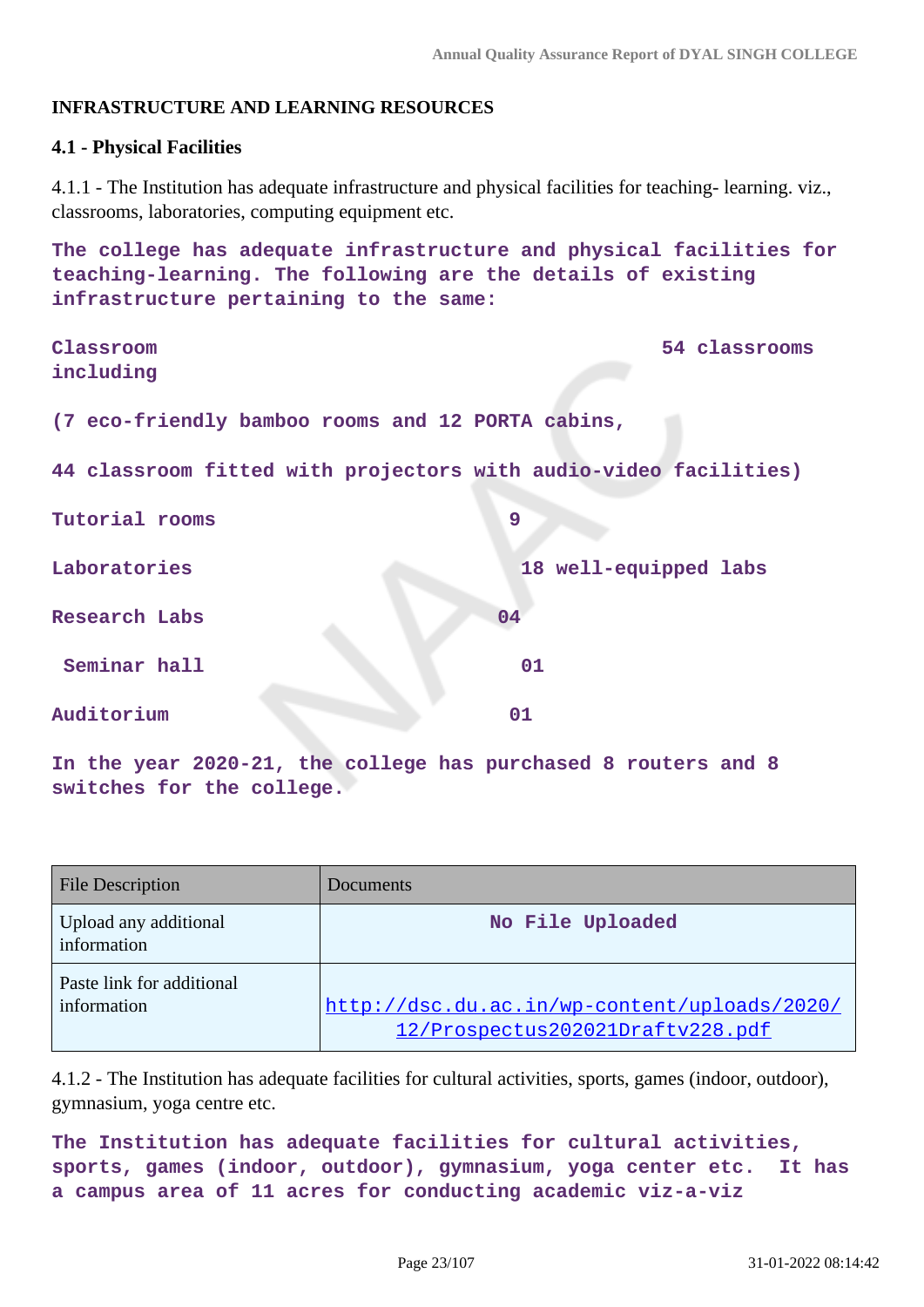#### **extracurricular activities.**

**The college offers various sports activities for the students in terms of indoor and outdoor games. The college has adequate facilities and infrastructure for cricket. football, basketball, etc. to facilitate students. The college is equipped with a largearea under sports ground( green space), a well-furnished basketball court, and a hard green surface for organizing various outdoor games.**

| <b>File Description</b>                  | Documents                                                           |
|------------------------------------------|---------------------------------------------------------------------|
| Upload any additional<br>information     | No File Uploaded                                                    |
| Paste link for additional<br>information | http://dsc.du.ac.in/wp-<br>content/uploads/2021/10/finalenglish.pdf |

**4.1.3 - Number of classrooms and seminar halls with ICT- enabled facilities such as smart class, LMS, etc.**

**27**

### **4.1.3.1 - Number of classrooms and seminar halls with ICT facilities**

**27**

| <b>File Description</b>                                                                                   | Documents        |
|-----------------------------------------------------------------------------------------------------------|------------------|
| Upload any additional<br>information                                                                      | No File Uploaded |
| Paste link for additional<br>information                                                                  | <b>Nil</b>       |
| <b>Upload Number of classrooms</b><br>and seminar halls with ICT<br>enabled facilities (Data<br>Template) | View File        |

**4.1.4 - Expenditure, excluding salary for infrastructure augmentation during the year (INR in Lakhs)**

**4.1.4.1 - Expenditure for infrastructure augmentation, excluding salary during the year (INR in lakhs)**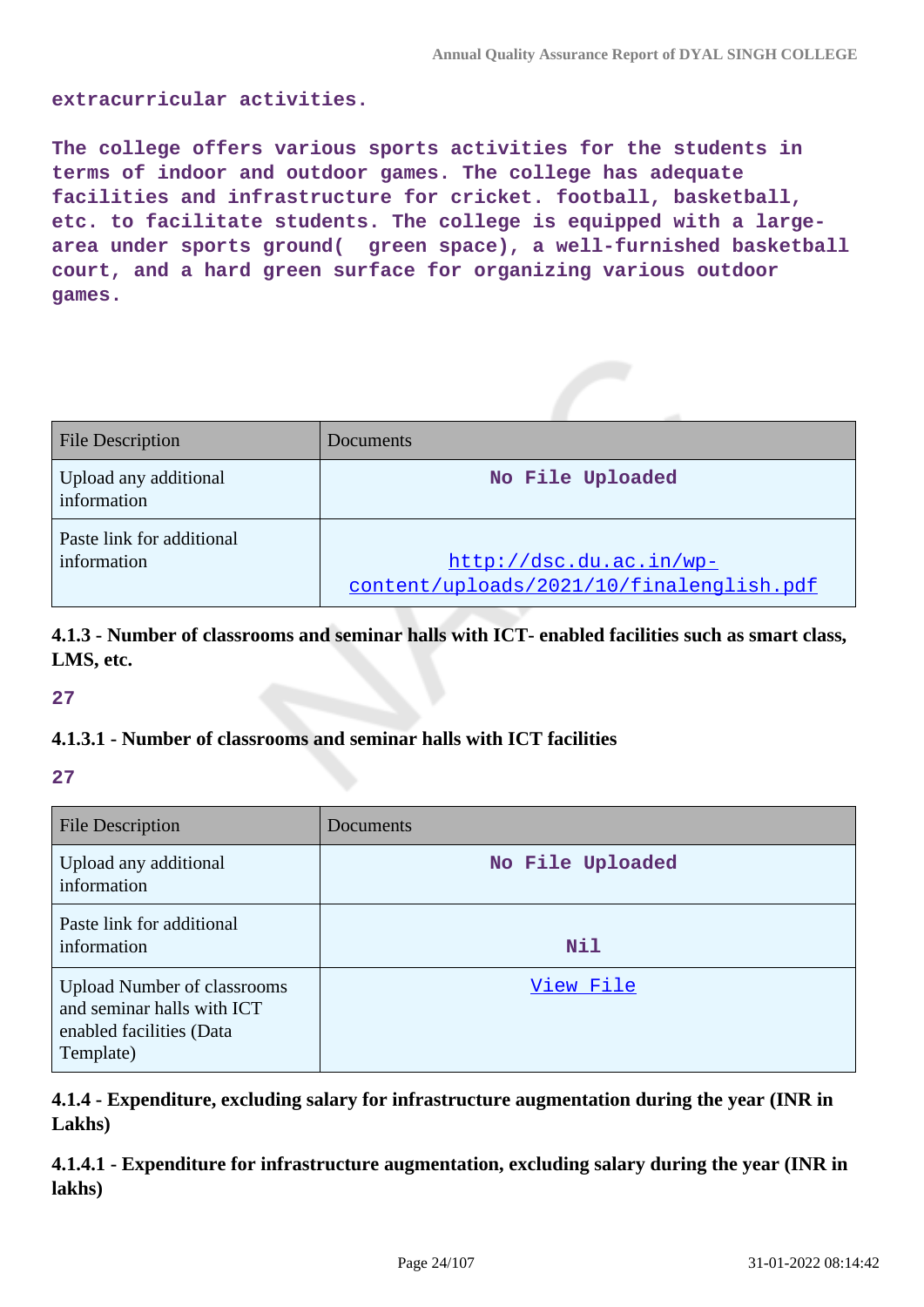#### **0.74083**

| File Description                                                                                   | Documents        |
|----------------------------------------------------------------------------------------------------|------------------|
| Upload any additional<br>information                                                               | No File Uploaded |
| Upload audited utilization<br>statements                                                           | No File Uploaded |
| <b>Upload Details of budget</b><br>allocation, excluding salary<br>during the year (Data Template) | View File        |

#### **4.2 - Library as a Learning Resource**

4.2.1 - Library is automated using Integrated Library Management System (ILMS)

### **Yes, our library is fully automated. Library is fully Automated on LSease an ILMS software sice 2003. The version of software is 6.3.**

| <b>File Description</b>                  | Documents        |
|------------------------------------------|------------------|
| Upload any additional<br>information     | No File Uploaded |
| Paste link for Additional<br>Information | Nil              |

**4.2.2 - The institution has subscription for the following e-resources e-journals e-A. Any 4 or more of the above**

## **ShodhSindhu Shodhganga Membership ebooks Databases Remote access toe-resources**

| <b>File Description</b>                                                                                       | <b>Documents</b> |
|---------------------------------------------------------------------------------------------------------------|------------------|
| Upload any additional<br>information                                                                          | No File Uploaded |
| Details of subscriptions like e-<br>journals, e-Shodh Sindhu,<br>Shodhganga Membership etc<br>(Data Template) | View File        |

**4.2.3 - Expenditure for purchase of books/e-books and subscription to journals/e- journals during the year (INR in Lakhs)**

**4.2.3.1 - Annual expenditure of purchase of books/e-books and subscription to journals/ejournals during the year (INR in Lakhs)**

**9.45823**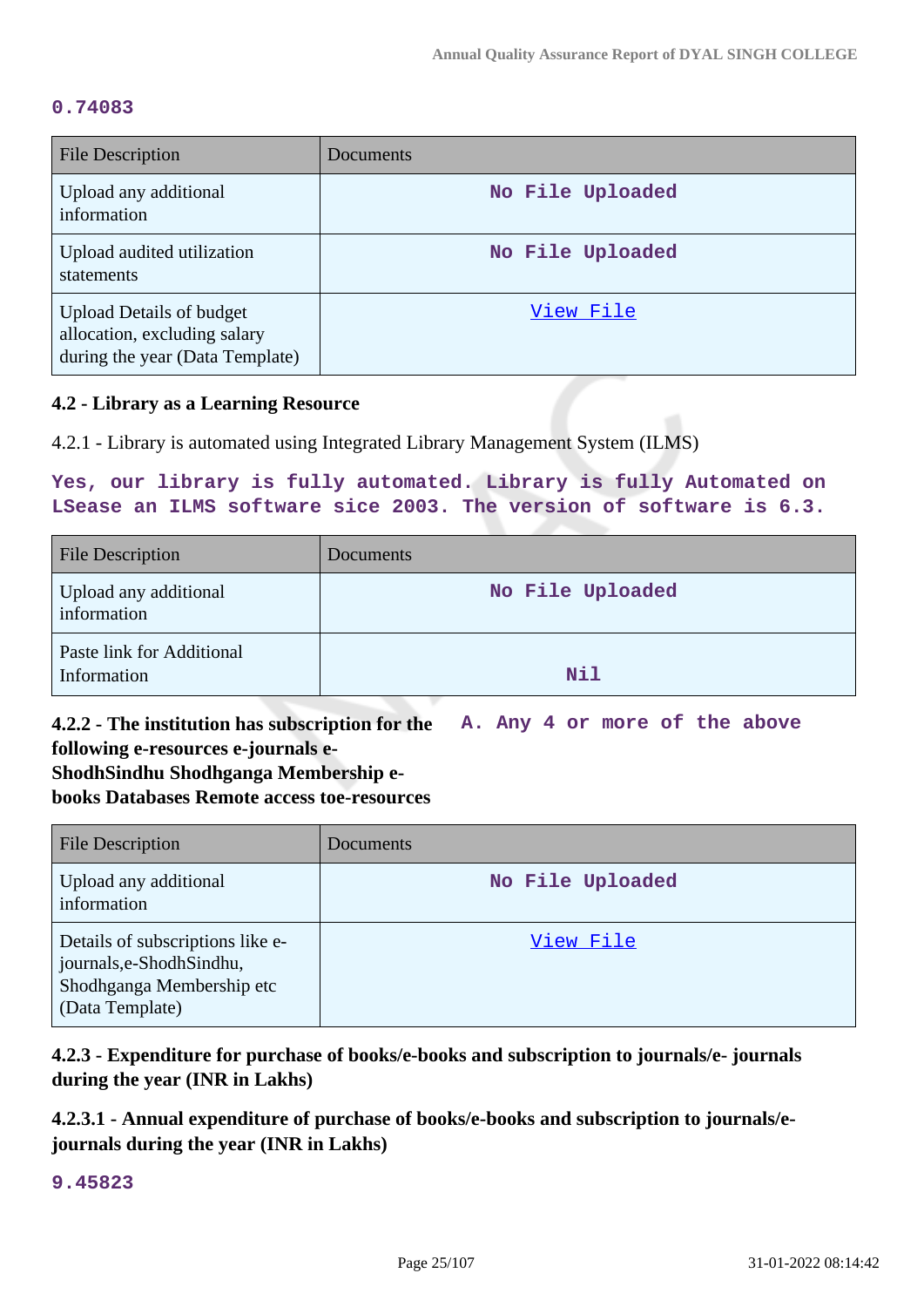| <b>File Description</b>                                                                                                       | <b>Documents</b> |
|-------------------------------------------------------------------------------------------------------------------------------|------------------|
| Any additional information                                                                                                    | No File Uploaded |
| Audited statements of accounts                                                                                                | No File Uploaded |
| Details of annual expenditure for<br>purchase of books/e-books and<br>journals/e- journals during the<br>year (Data Template) | View File        |

**4.2.4 - Number per day usage of library by teachers and students ( foot falls and login data for online access) (Data for the latest completed academic year)**

### **4.2.4.1 - Number of teachers and students using library per day over last one year**

#### **18**

| <b>File Description</b>                              | <b>Documents</b> |
|------------------------------------------------------|------------------|
| Any additional information                           | No File Uploaded |
| Details of library usage by<br>teachers and students | View File        |

### **4.3 - IT Infrastructure**

### 4.3.1 - Institution frequently updates its IT facilities including Wi-Fi

**Yes, the institution frequently updates its Wi-Fi and IT facilities as per requiremnets of different deaprtments. Different softwares required for teaching different papers by different departments constitute the requirements and are purchased or/and the softwares which require updation are updated so regularly. During the year 2020-21, 8 routers were purchsed by the institution and installed in differet departments.**

| <b>File Description</b>                  | Documents        |
|------------------------------------------|------------------|
| Upload any additional<br>information     | No File Uploaded |
| Paste link for additional<br>information | Nil              |

### **4.3.2 - Number of Computers**

**2040**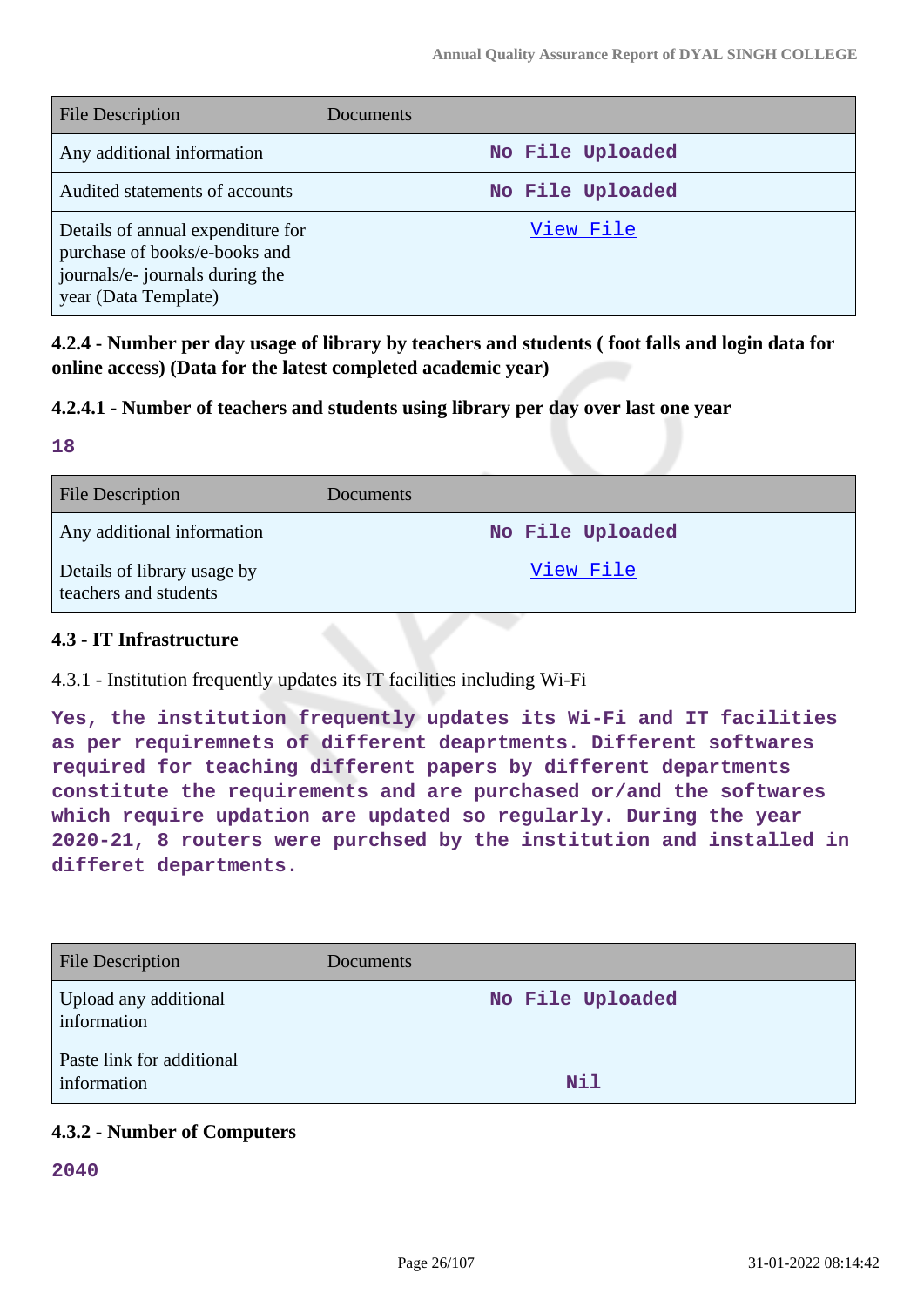| <b>File Description</b>              | <b>Documents</b> |
|--------------------------------------|------------------|
| Upload any additional<br>information | No File Uploaded |
| Student – computer ratio             | <u>View File</u> |

### **4.3.3 - Bandwidth of internet connection in the A. ? 50MBPS Institution**

| File Description                                                               | Documents        |
|--------------------------------------------------------------------------------|------------------|
| Upload any additional<br>Information                                           | No File Uploaded |
| Details of available bandwidth of<br>internet connection in the<br>Institution | View File        |

### **4.4 - Maintenance of Campus Infrastructure**

**4.4.1 - Expenditure incurred on maintenance of infrastructure (physical and academic support facilities) excluding salary component during the year (INR in Lakhs)**

**4.4.1.1 - Expenditure incurred on maintenance of infrastructure (physical facilities and academic support facilities) excluding salary component during the year (INR in lakhs)**

#### **85.38678**

| <b>File Description</b>                                                                                                        | Documents        |
|--------------------------------------------------------------------------------------------------------------------------------|------------------|
| Upload any additional<br>information                                                                                           | No File Uploaded |
| Audited statements of accounts.                                                                                                | No File Uploaded |
| Details about assigned budget<br>and expenditure on physical<br>facilities and academic support<br>facilities (Data Templates) | View File        |

4.4.2 - There are established systems and procedures for maintaining and utilizing physical, academic and support facilities - laboratory, library, sports complex, computers, classrooms etc.

**Dyal Singh college has well established systems and procedures for maintaining and utilizing physical, academic and support facilities as listed below:**

**The college ensures optimal allocation and utilization of the available financial recourses for maintenance and upkeep of different facilities throughdifferent committees constituted for**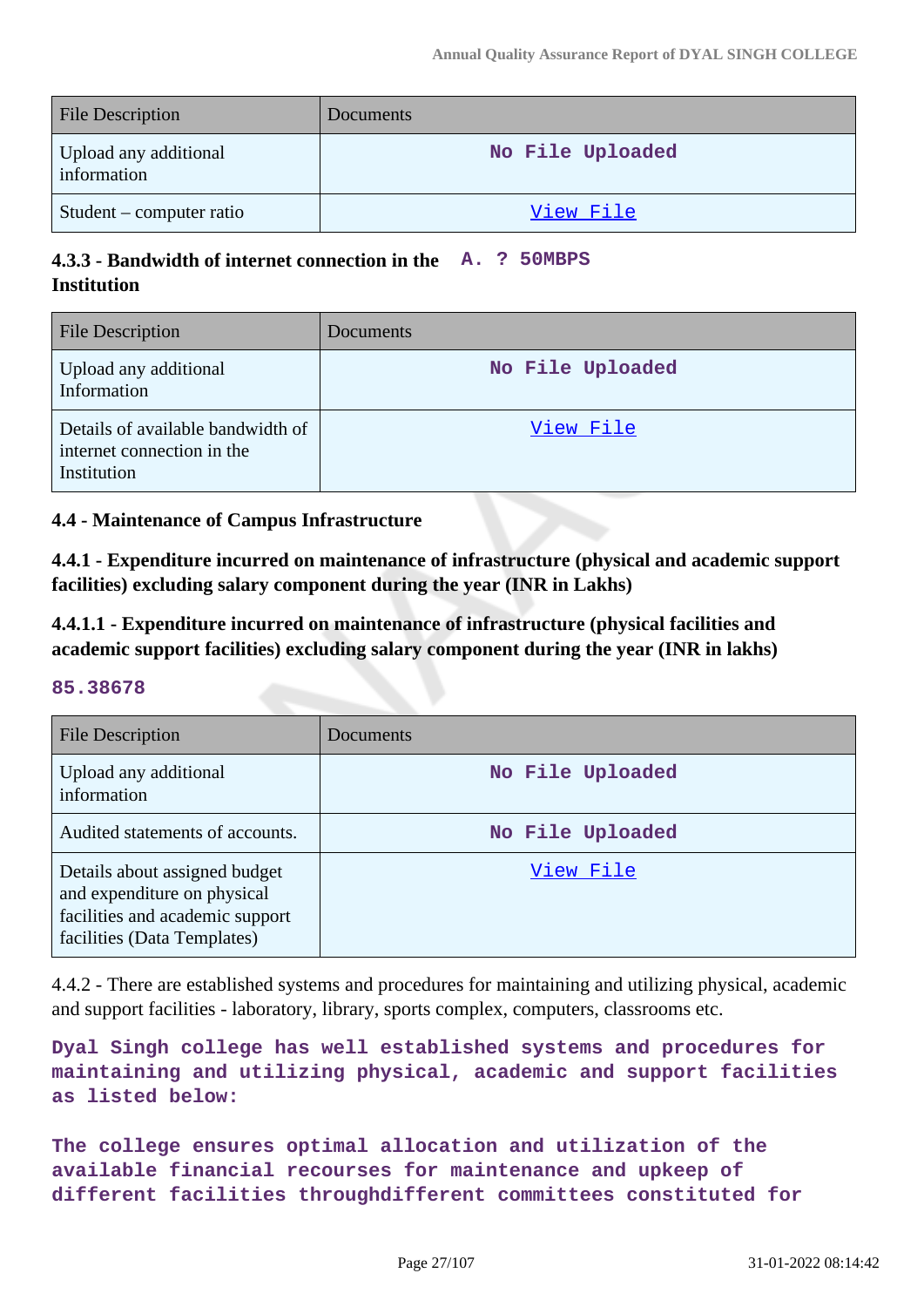**each responsibilities. The committees holdregular meetings and work as per the requirements in the interest of students.Laboratories: Each department is allocated a budget before the start of academic session and the Lab in charge, departmental lab maintenance committeeand HODs supervise the requirements and channelize the sanctioned funds forpreparing the labs for forthcoming academic session. All the financial accountsand stocks are maintained by Lab in Charge and are supervised regularly by theHOD. Library: 1. The college Librarian is the convener of Library Committee ofthe college which as nominations from all the departments. Each department hasa specific allocated budget depending on student strength. The requirement andlist of books is taken from the concerned departments by those members. Thefinalized list of required books is duly approved and signed by the Principal.The committee recommends the purchases for enrichment of library resources. 2.Suggestion box is installed inside the reading room to take users feedback. 3.College librarian supervises proper management of library functioning likeproper organization of books, weeding out of old titles, schedule of issue/return of books etc. with the help of library attendants. Department of Physical Education looks after the maintenance of sports related infrastructure. The department has an allocated budget. The teacher in chargechalks out the requirements of purchase and maintenance of sports equipment,maintenance and upgradation of courts. Each Department has appropriate numberof computers for their requirements which are maintained by their allocateddevelopment funds under the supervision of HOD. Internet and WIFI Enabled campus facility is maintained by computer assistants. Departmental levelcommittees and HODs submit their requirements to the Principal regardingclassroom furniture and other maintenance and the approved work is taken careof by the college caretaker. Campus and other physical facilities: Campuscleaning and housekeeping and security services are outsourced to externalagencies through proper protocol chalked out by Delhi University.**

| <b>File Description</b>                  | Documents                                                      |
|------------------------------------------|----------------------------------------------------------------|
| Upload any additional<br>information     | No File Uploaded                                               |
| Paste link for additional<br>information | http://dsc.du.ac.in/wp-<br>content/uploads/2021/05/IQACSOP.pdf |

#### **STUDENT SUPPORT AND PROGRESSION**

#### **5.1 - Student Support**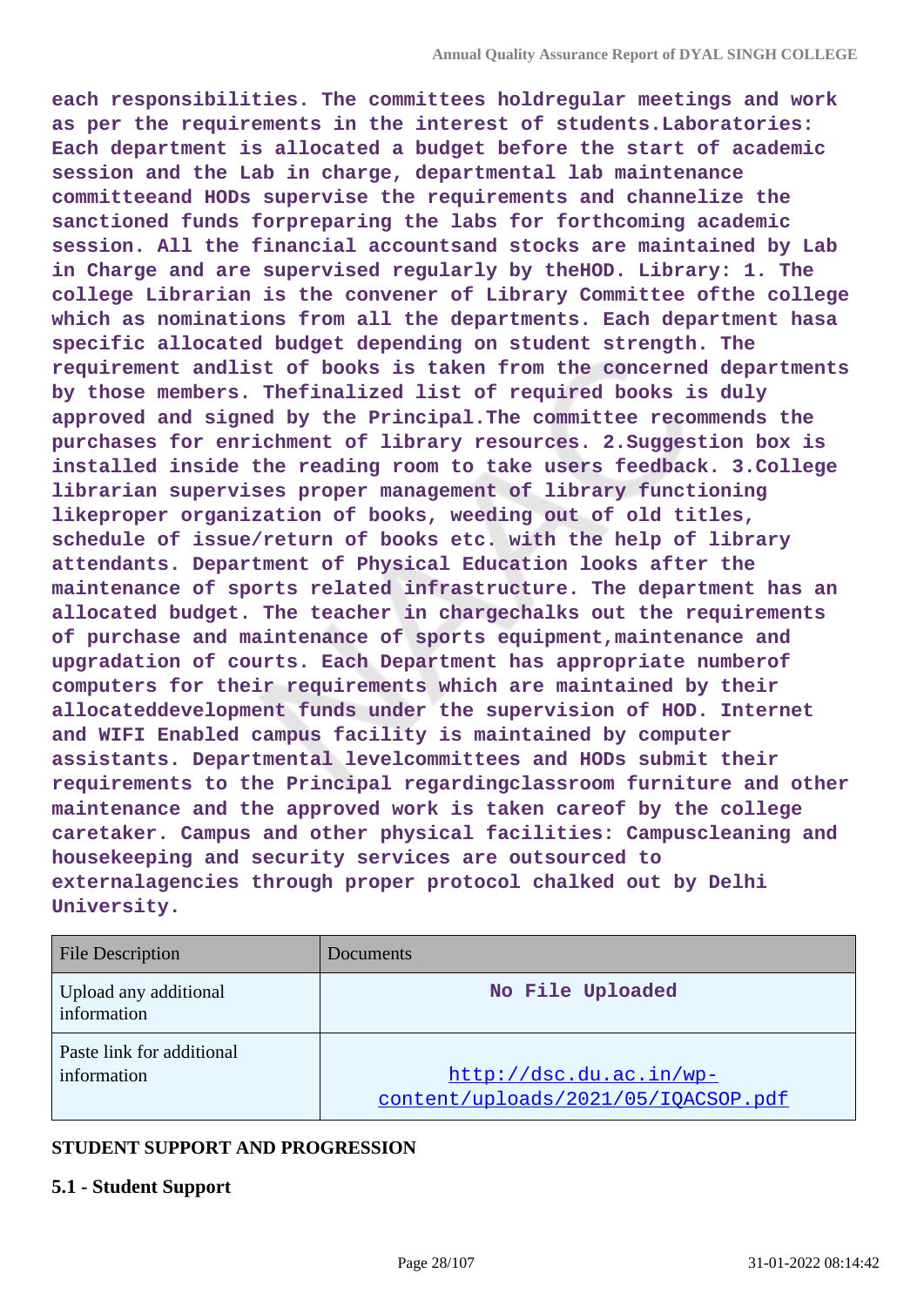### **5.1.1 - Number of students benefited by scholarships and free ships provided by the Government during the year**

### **5.1.1.1 - Number of students benefited by scholarships and free ships provided by the Government during the year**

### **12**

| File Description                                                                                                                | Documents        |
|---------------------------------------------------------------------------------------------------------------------------------|------------------|
| Upload self attested letter with<br>the list of students sanctioned<br>scholarship                                              | No File Uploaded |
| Upload any additional<br>information                                                                                            | No File Uploaded |
| Number of students benefited by<br>scholarships and free ships<br>provided by the Government<br>during the year (Data Template) | View File        |

**5.1.2 - Number of students benefitted by scholarships, free ships etc. provided by the institution / non- government agencies during the year**

**5.1.2.1 - Total number of students benefited by scholarships, free ships, etc provided by the institution / non- government agencies during the year**

### **18**

| <b>File Description</b>                                                                                                                       | Documents        |
|-----------------------------------------------------------------------------------------------------------------------------------------------|------------------|
| Upload any additional<br>information                                                                                                          | No File Uploaded |
| Number of students benefited by<br>scholarships and free ships<br>institution / non-government<br>agencies in last 5 years (Date<br>Template) | View File        |

**5.1.3 - Capacity building and skills enhancement initiatives taken by the institution include the following: Soft skills Language and communication skills Life skills (Yoga, physical fitness, health and hygiene) ICT/computing skills**

**B. 3 of the above**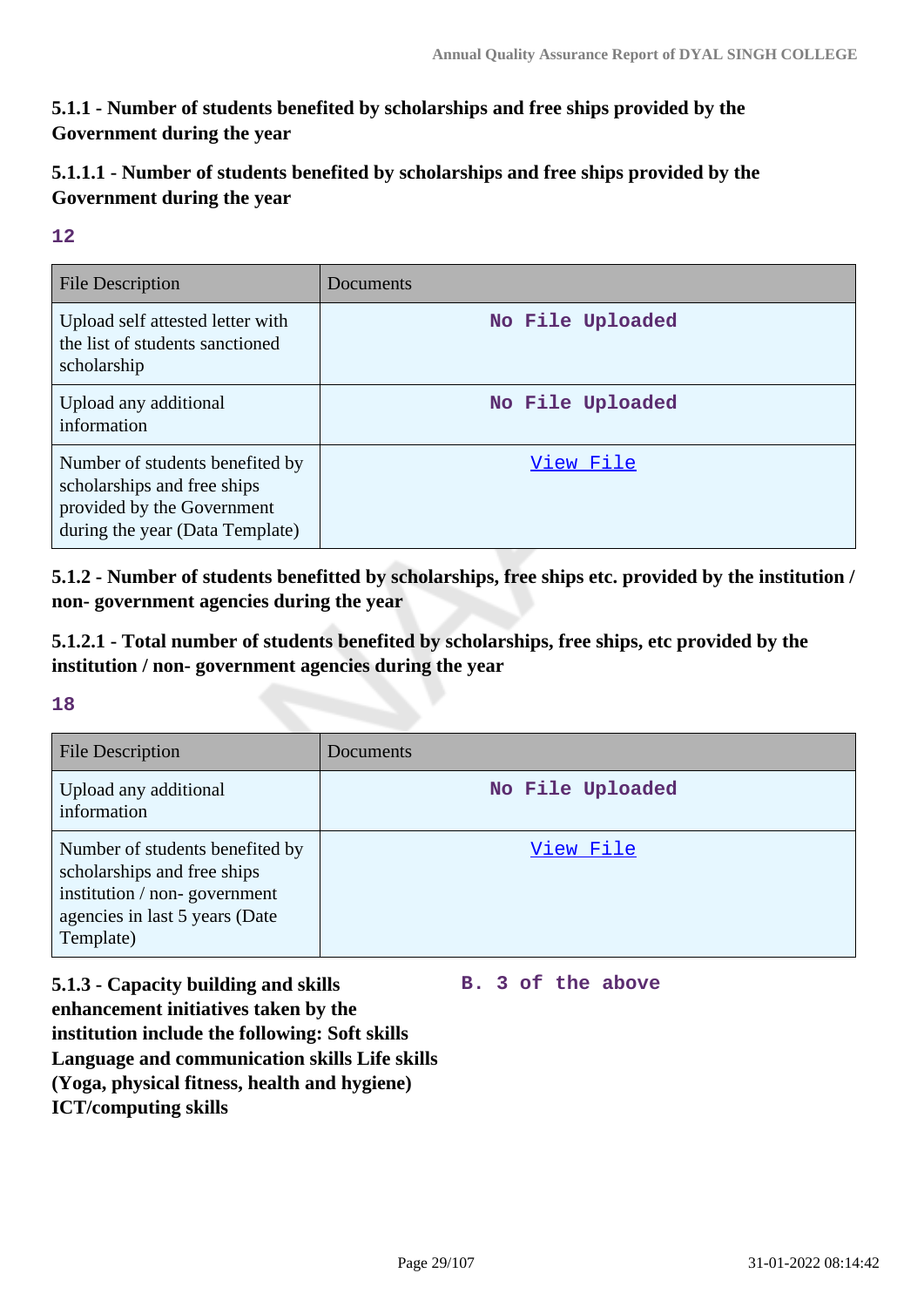| <b>File Description</b>                                                                 | Documents        |
|-----------------------------------------------------------------------------------------|------------------|
| Link to institutional website                                                           | Nil              |
| Any additional information                                                              | No File Uploaded |
| Details of capability building and<br>skills enhancement initiatives<br>(Data Template) | View File        |

**5.1.4 - Number of students benefitted by guidance for competitive examinations and career counseling offered by the institution during the year**

#### **650**

**5.1.4.1 - Number of students benefitted by guidance for competitive examinations and career counseling offered by the institution during the year**

#### **650**

| <b>File Description</b>                                                                                                                 | Documents        |
|-----------------------------------------------------------------------------------------------------------------------------------------|------------------|
| Any additional information                                                                                                              | No File Uploaded |
| Number of students benefited by<br>guidance for competitive<br>examinations and career<br>counseling during the year (Data<br>Template) | View File        |

**5.1.5 - The Institution has a transparent mechanism for timely redressal of student grievances including sexual harassment and ragging cases Implementation of guidelines of statutory/regulatory bodies Organization wide awareness and undertakings on policies with zero tolerance Mechanisms for submission of online/offline students' grievances Timely redressal of the grievances through appropriate committees**

**A. All of the above**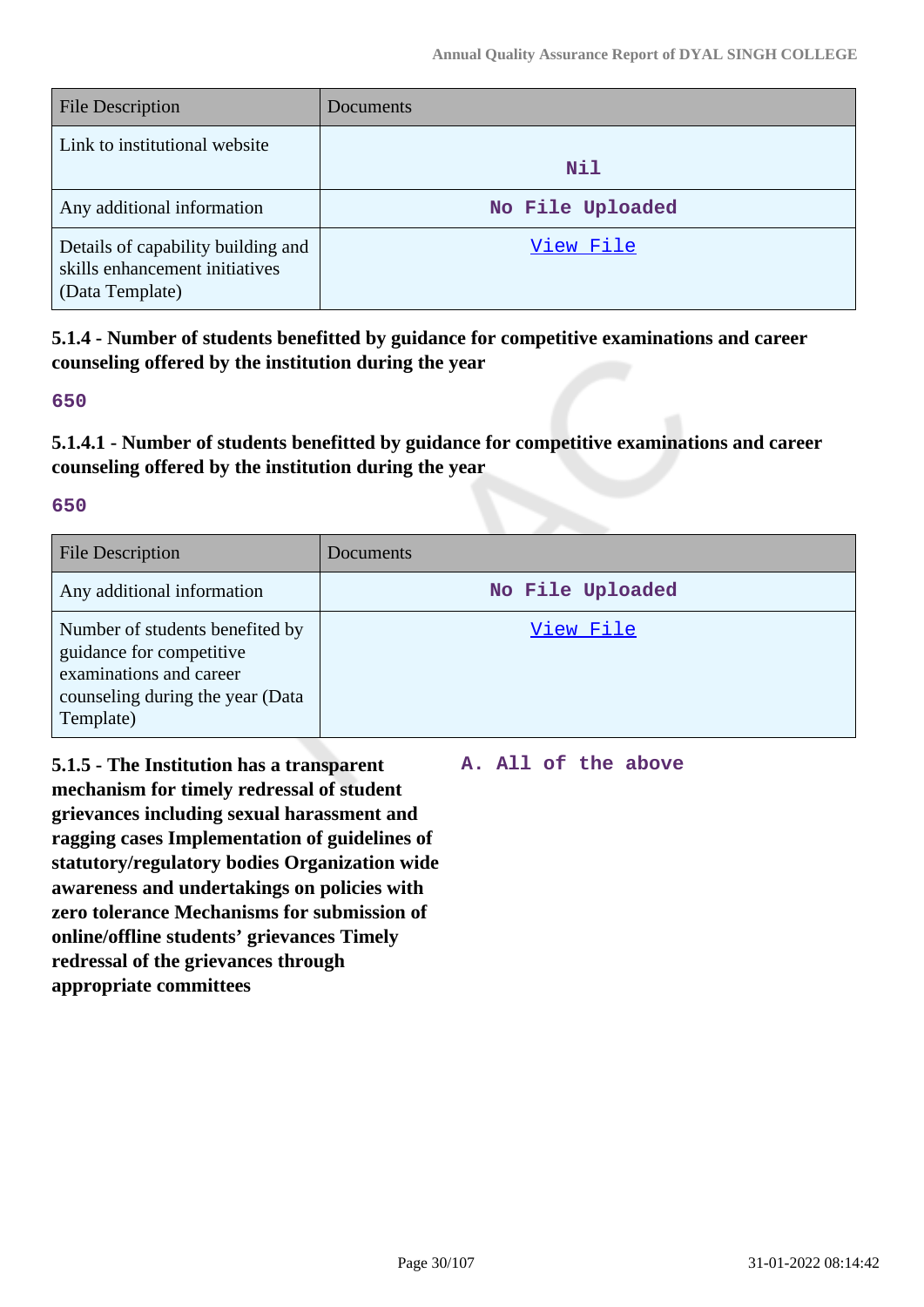| <b>File Description</b>                                                                                                                  | Documents        |
|------------------------------------------------------------------------------------------------------------------------------------------|------------------|
| Minutes of the meetings of<br>student redressal committee,<br>prevention of sexual harassment<br>committee and Anti Ragging<br>committee | No File Uploaded |
| Upload any additional<br>information                                                                                                     | View File        |
| Details of student grievances<br>including sexual harassment and<br>ragging cases                                                        | No File Uploaded |

### **5.2 - Student Progression**

### **5.2.1 - Number of placement of outgoing students during the year**

### **5.2.1.1 - Number of outgoing students placed during the year**

#### **130**

| <b>File Description</b>                  | <b>Documents</b> |
|------------------------------------------|------------------|
| Self-attested list of students<br>placed | View File        |
| Upload any additional<br>information     | No File Uploaded |

### **5.2.2 - Number of students progressing to higher education during the year**

### **5.2.2.1 - Number of outgoing student progression to higher education**

#### **241**

| <b>File Description</b>                               | <b>Documents</b> |
|-------------------------------------------------------|------------------|
| Upload supporting data for<br>student/alumni          | No File Uploaded |
| Any additional information                            | No File Uploaded |
| Details of student progression to<br>higher education | View File        |

### **5.2.3 - Number of students qualifying in state/national/ international level examinations during the year (eg: JAM/CLAT/GATE/ GMAT/CAT/GRE/ TOEFL/ Civil Services/State government examinations)**

**5.2.3.1 - Number of students qualifying in state/ national/ international level examinations (eg: JAM/CLAT/NET/ SLET/ GATE/ GMAT/CAT/GRE/ TOEFL/ Civil Services/ State government**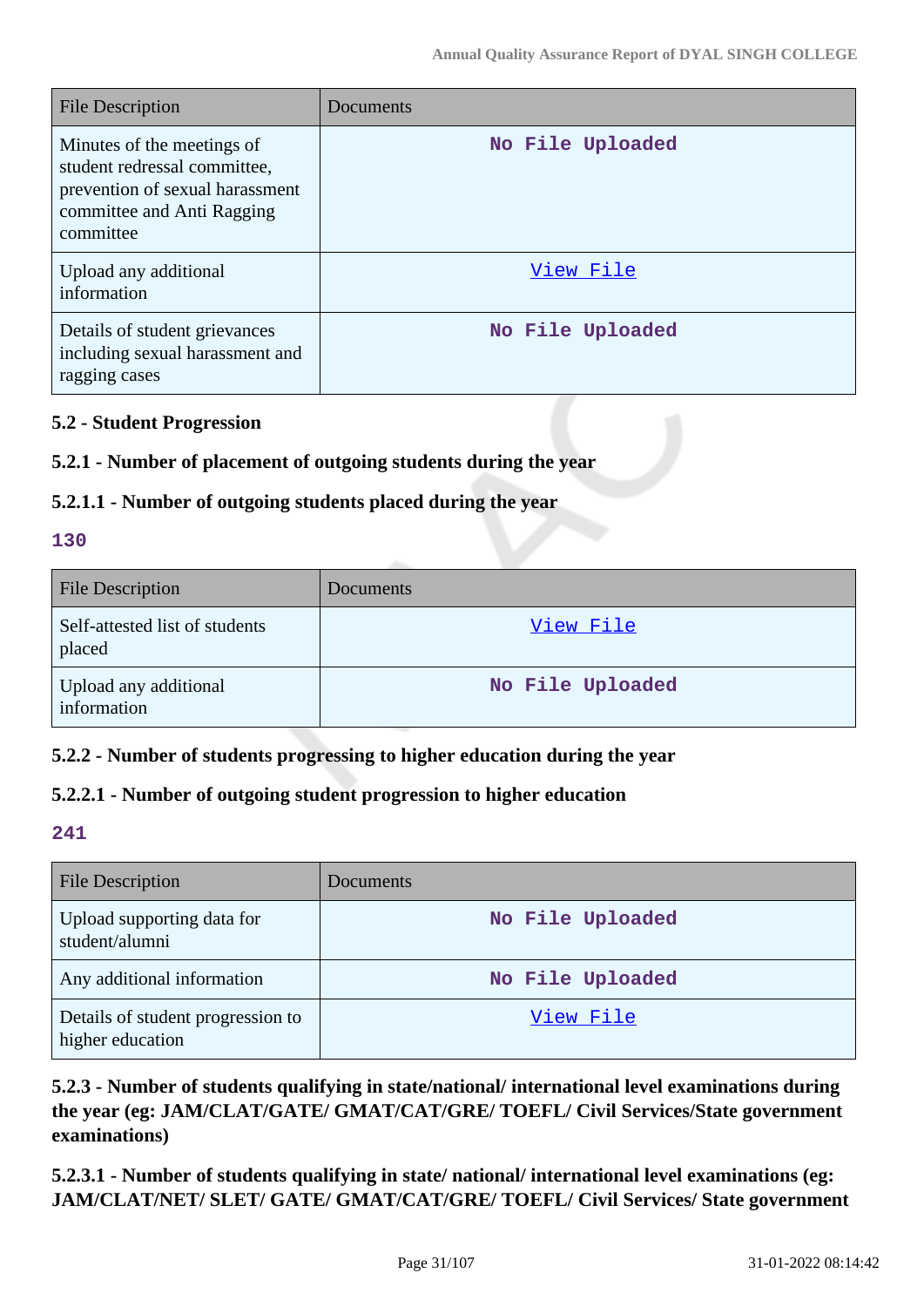#### **examinations) during the year**

#### **240**

| <b>File Description</b>                | <b>Documents</b> |
|----------------------------------------|------------------|
| Upload supporting data for the<br>same | View File        |
| Any additional information             | No File Uploaded |

#### **5.3 - Student Participation and Activities**

**5.3.1 - Number of awards/medals for outstanding performance in sports/cultural activities at university/state/national / international level (award for a team event should be counted as one) during the year**

**5.3.1.1 - Number of awards/medals for outstanding performance in sports/cultural activities at university/state/ national / international level (award for a team event should be counted as one) during the year.**

**5**

| <b>File Description</b>                                                                                                                                                              | Documents        |
|--------------------------------------------------------------------------------------------------------------------------------------------------------------------------------------|------------------|
| e-copies of award letters and<br>certificates                                                                                                                                        | No File Uploaded |
| Any additional information                                                                                                                                                           | No File Uploaded |
| Number of awards/medals for<br>outstanding performance in<br>sports/cultural activities at univer<br>sity/state/national/international<br>level (During the year) (Data<br>Template) | View File        |

5.3.2 - Institution facilitates students' representation and engagement in various administrative, cocurricular and extracurricular activities (student council/ students representation on various bodies as per established processes and norms )

**The students Union of the college is elected through proper democratic process every year. These students' helps in various activities related to organizing of academic and cultural activities in the college. Various students grievances are also look after and sorted out with ease. The Art and Culture Society "Priyadarshini" has a long tradition of supporting cultural growth in our campus which is very much organized by the students only. There are more than ten societies included in Art and Culture Society to explore the potential of student by show casing their talent. Internal Complaint Committee, NSS and IQAC also have student representation**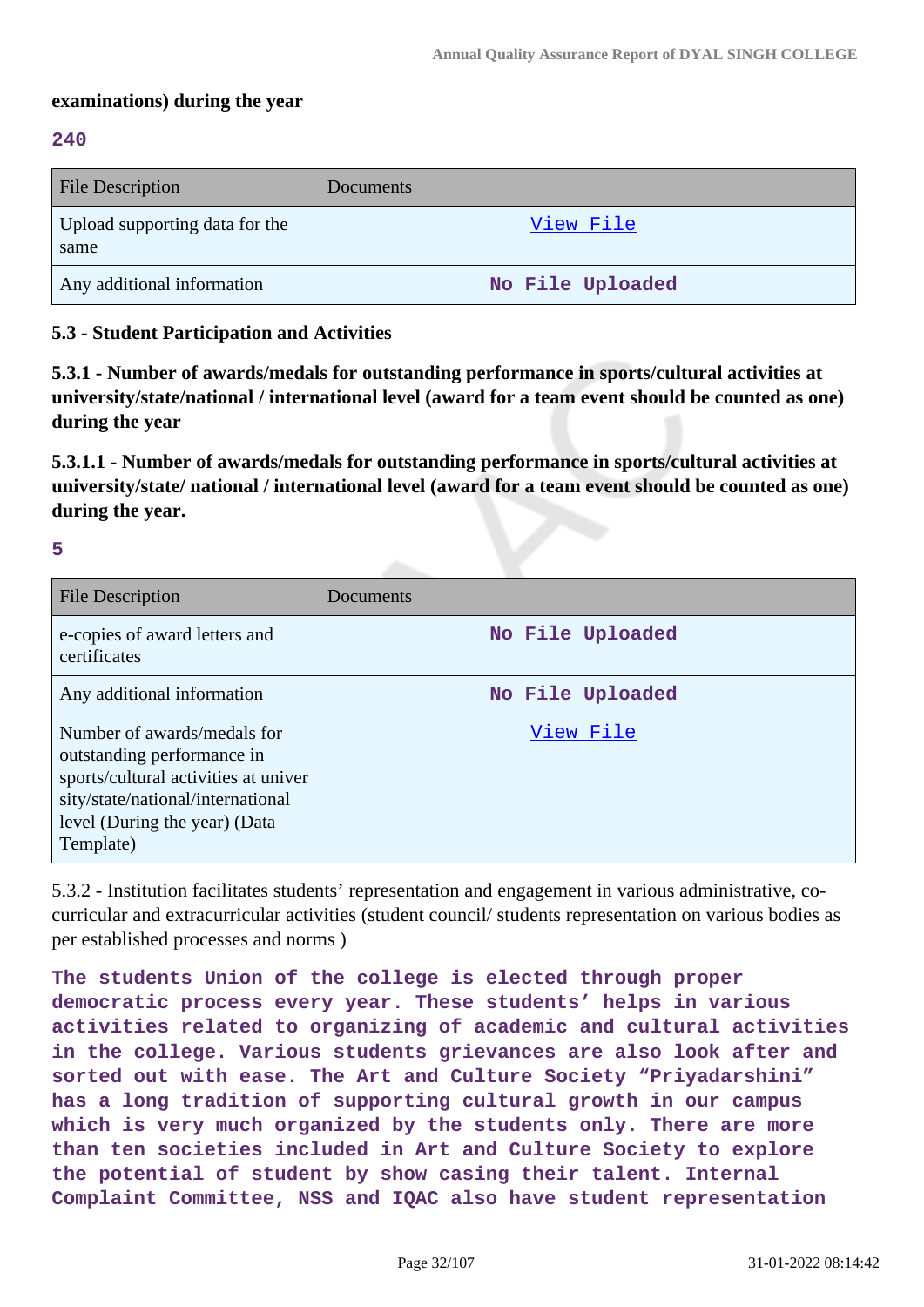### **to provide valuable feedback and suggestions on different aspects related to college.**

| <b>File Description</b>                  | Documents        |
|------------------------------------------|------------------|
| Paste link for additional<br>information | Nil              |
| Upload any additional<br>information     | No File Uploaded |

**5.3.3 - Number of sports and cultural events/competitions in which students of the Institution participated during the year (organized by the institution/other institutions)**

**5.3.3.1 - Number of sports and cultural events/competitions in which students of the Institution participated during the year**

**22**

| <b>File Description</b>                                                                                                                                                                                | Documents        |
|--------------------------------------------------------------------------------------------------------------------------------------------------------------------------------------------------------|------------------|
| Report of the event                                                                                                                                                                                    | No File Uploaded |
| Upload any additional<br>information                                                                                                                                                                   | No File Uploaded |
| Number of sports and cultural<br>events/competitions in which<br>students of the Institution<br>participated during the year<br>(organized by the<br>institution/other institutions<br>(Data Template) | View File        |

#### **5.4 - Alumni Engagement**

5.4.1 - There is a registered Alumni Association that contributes significantly to the development of the institution through financial and/or other support services

**The college has Alumni asoociations at college level as well as Department level which organises their annual meet on regular basis. However, the college is in the process of registering the Alumni asoociation soon.**

| <b>File Description</b>                  | Documents        |
|------------------------------------------|------------------|
| Paste link for additional<br>information | Nil              |
| Upload any additional<br>information     | No File Uploaded |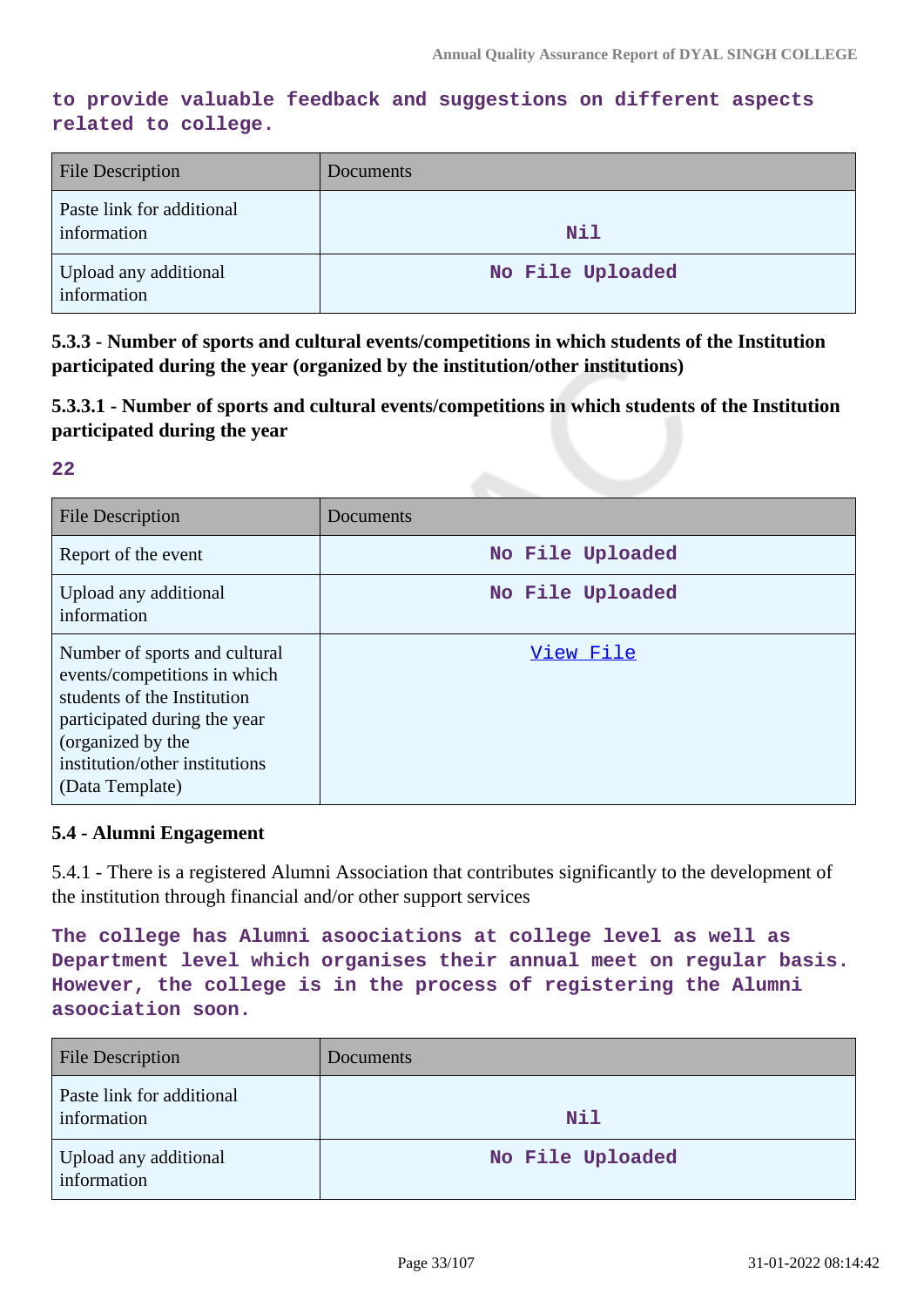#### **5.4.2 - Alumni contribution during the year (INR in Lakhs) E. <1Lakhs**

| <b>File Description</b>              | Documents        |
|--------------------------------------|------------------|
| Upload any additional<br>information | No File Uploaded |

#### **GOVERNANCE, LEADERSHIP AND MANAGEMENT**

#### **6.1 - Institutional Vision and Leadership**

6.1.1 - The governance of the institution is reflective of and in tune with the vision and mission of the institution

**The rich legacy of the institution can be traced back to the vision of its founder Sardar Dyal Singh Majithia, which emphasised on gathering the wisdom from East and West.Presently, the College is imparting education to over 5700 students, with student centric mission and vision in 24 courses (including 17 Honours, 5 Programme & 2 Post-Graduate courses) through 19 departments consisting of over 250 well qualified faculty members and over 100 non-teaching staff members. Besides students from different states, students from Iran, Nepal, Indonesia, Mauritius, Thailand, Bhutan, Afganistan, Sudan, Jordan, Bangladesh, Tibet, Yeman, Turkmenistan, Lesotho, UAE, USA and UK have enriched diversity at the college.**

#### **Mission**

- $\bullet$ **To create conducive environment for students to gain insight into their academic pursuits to make them more employable and knowledgeable.**
- **To develop a wholesome personality of students we strive to**  $\bullet$ **provide more infrastructure for sports and extra curricular facilities.**
- **To provide more infrastructure and assistive technology to differently abled students.**
- **We also strive to have strong placement linkages.**
- **To adopt a village/Jhugi Jhopdi cluster and impart health/ hygiene education and make people literate.**
- **We strive to use more of organic manure and plant more and more trees. To promote research and innovation programs for students and teachers.**
- **To discharge our duty towards the less privileged in the society and towards planet Earth.**
- **To safeguard our youth from the ills of tobacco smoke and substance abuse.**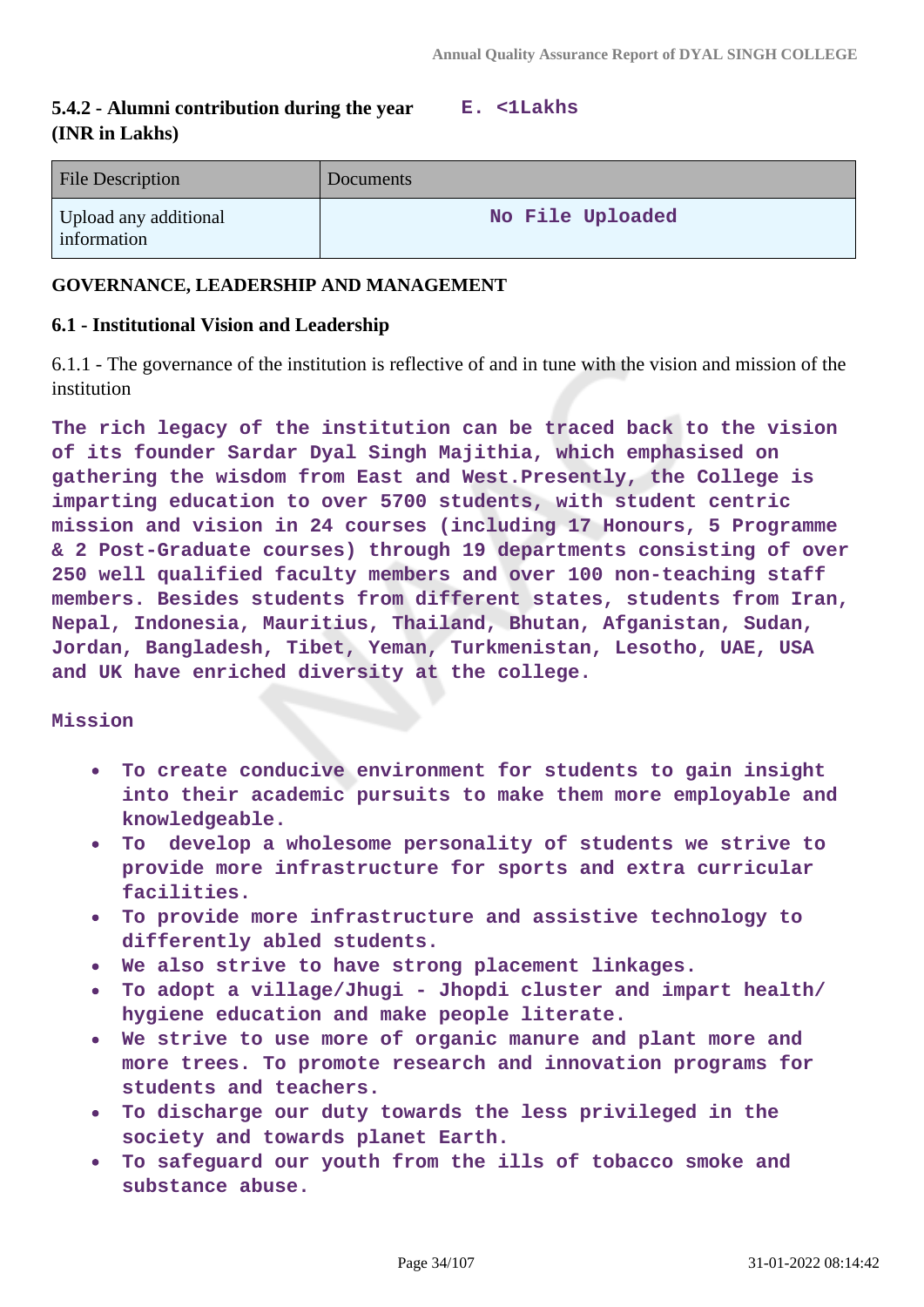- **To continue assistance to students for their psychological health through trained counsellors.**
- **We aim to live to the vision of our founder Sardar Dyal Singh Majithia to be a truly secular college and nurture students to be responsible citizens of the countryImproving Infrastructure**

#### **Vision**

- **Improving Administration and Academics**  $\bullet$
- **Introduction of New Courses**  $\bullet$
- **Laying Emphasis on In Service Training Programme**
- **Impressing Teachers to be role models for Young Minds**  $\bullet$
- **Monitoring Performance of Staff vis-a-vis Standards**
- **Preparing Students for Acceptance of Social Values**
- **Getting Evaluated by Outgoing Students for Every Component of College Life**

#### **Mission**

- **To create conducive environment for students to gain insight into their academic pursuits to make them more employable and knowledgeable.**
- **To develop a wholesome personality of students we strive to provide more infrastructure for sports and extra curricular facilities.**
- **To provide more infrastructure and assistive technology to differently abled students.**
- **We also strive to have strong placement linkages.**
- **To adopt a village/Jhugi Jhopdi cluster and impart health/ hygiene education and make people literate.**
- **We strive to use more of organic manure and plant more and more trees. To promote research and innovation programs for students and teachers.**
- **To discharge our duty towards the less privileged in the society and towards planet Earth.**
- **To safeguard our youth from the ills of tobacco smoke and substance abuse.**
- **To continue assistance to students for their psychological health through trained counsellors.**
- **We aim to live to the vision of our founder Sardar Dyal Singh Majithia to be a truly secular college and nurture students to be responsible citizens of the countryImproving Infrastructure**

#### **Vision**

**Improving Administration and Academics**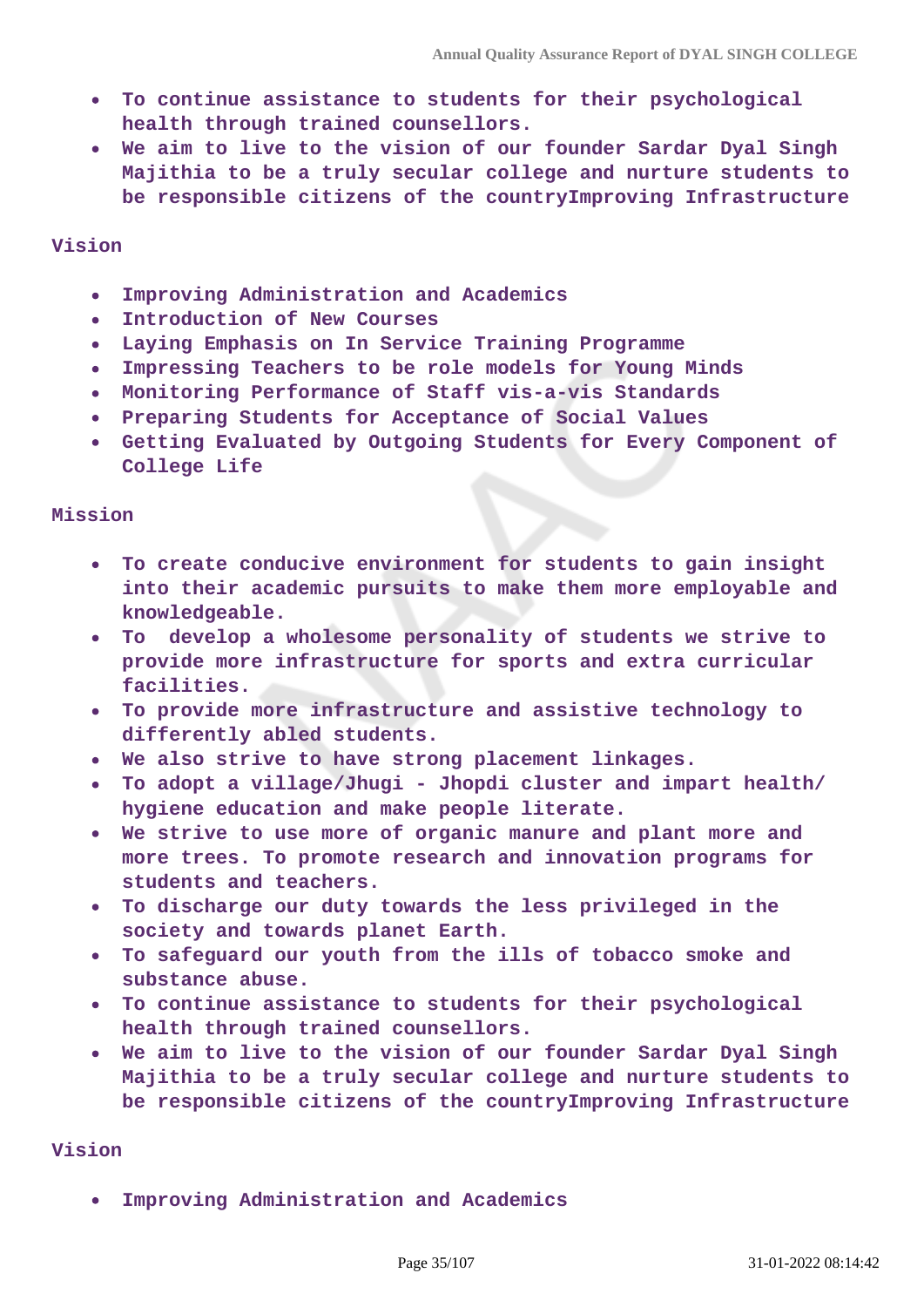- **Introduction of New Courses**  $\bullet$
- **Laying Emphasis on In Service Training Programme**  $\bullet$
- **Impressing Teachers to be role models for Young Minds**  $\bullet$
- **Monitoring Performance of Staff vis-a-vis Standards**
- **Preparing Students for Acceptance of Social Values**
- **Getting Evaluated by Outgoing Students for Every Component of College Life**

#### **Mission**

- **To create conducive environment for students to gain insight into their academic pursuits to make them more employable and knowledgeable.**
- **To develop a wholesome personality of students we strive to provide more infrastructure for sports and extra curricular facilities.**
- **To provide more infrastructure and assistive technology to**  $\bullet$ **differently abled students.**
- **We also strive to have strong placement linkages.**
- **To adopt a village/Jhugi Jhopdi cluster and impart health/**  $\bullet$ **hygiene education and make people literate.**
- **We strive to use more of organic manure and plant more and more trees. To promote research and innovation programs for students and teachers.**
- **To discharge our duty towards the less privileged in the**  $\bullet$ **society and towards planet Earth.**
- **To safeguard our youth from the ills of tobacco smoke and substance abuse.**
- **To continue assistance to students for their psychological health through trained counsellors.**
- **We aim to live to the vision of our founder Sardar Dyal Singh Majithia to be a truly secular college and nurture students to be responsible citizens of the countryImproving Infrastructure**

#### **Vision**

- **Improving Administration and Academics**  $\bullet$
- **Introduction of New Courses**  $\bullet$
- **Laying Emphasis on In Service Training Programme**  $\bullet$
- **Impressing Teachers to be role models for Young Minds**
- **Monitoring Performance of Staff vis-a-vis Standards**
- **Preparing Students for Acceptance of Social Values**
- **Getting Evaluated by Outgoing Students for Every Component of**  $\bullet$ **College Life**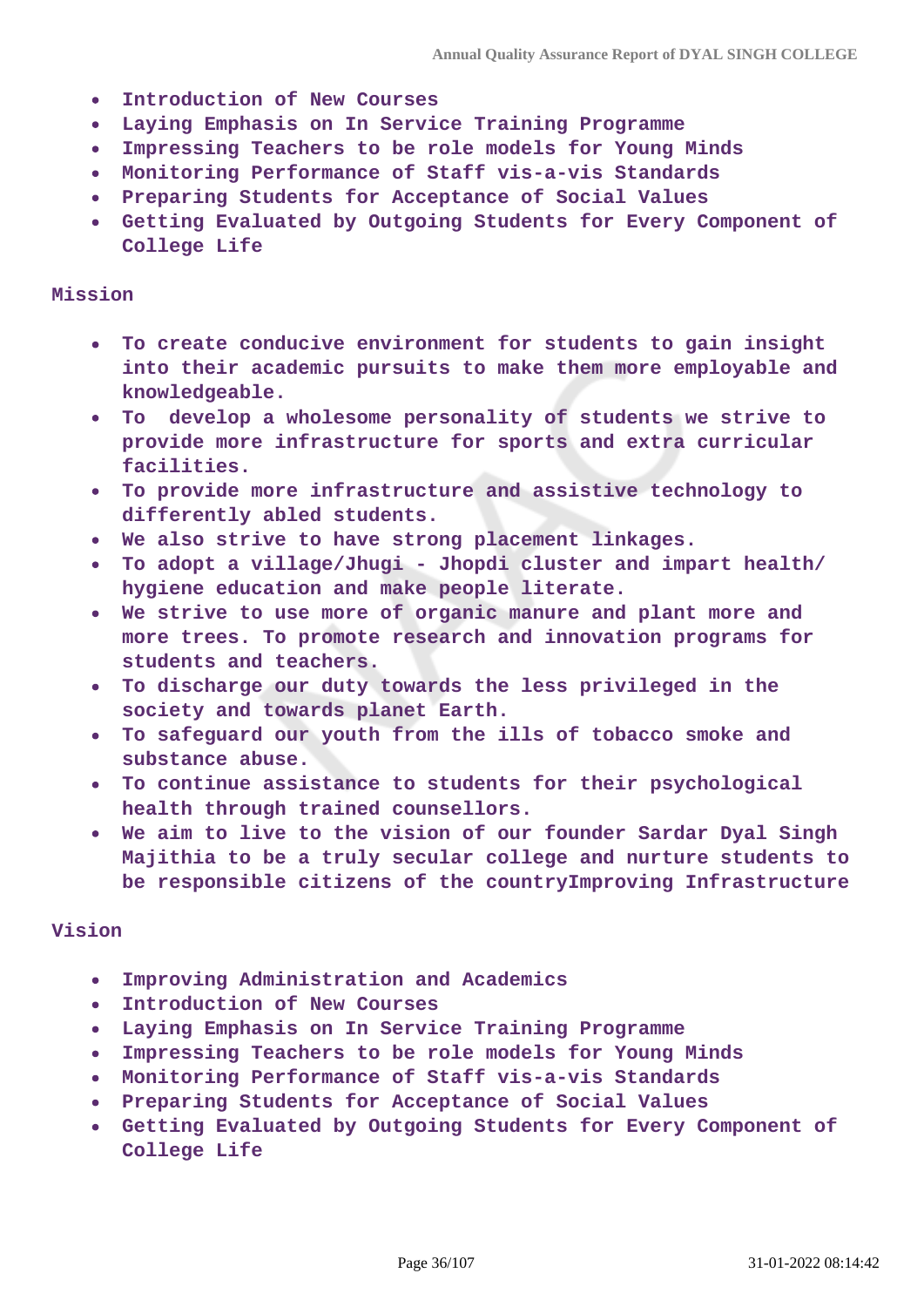| <b>File Description</b>                  | Documents        |
|------------------------------------------|------------------|
| Paste link for additional<br>information | Nil              |
| Upload any additional<br>information     | No File Uploaded |

6.1.2 - The effective leadership is visible in various institutional practices such as decentralization and participative management.

**Practices of decentralization and participative management Dyal Singh College is a constituent college of Delhi University. Guidelines and Statues laid out by academic and executive council of DU are strictly followed in governing and running of college. Within these rules and regulations, college practices policy of Decentralization and Participative Management in attaining the vision and mission of the institution. College has a coordinated administrative structure. Culture of participative management is reflected even in composition of governing body that has representatives from both teaching and non-teaching staff on rotation basis. Right from the Governing Body Chairman to Principal to teaching and non- teaching staff and students, all the stakeholders have a role to play in running the college. It is the result of the combined efforts of all who work together the college has shown substantial growth over the years. Their involvement and cooperation in devising and implementing decision making policies for academic and administrative affairs through various bodies and committees is responsible for this growth. College focusses on decentralizing the management of academic and administrative responsibilities by providing equal opportunity to all the stakeholders to participate in college functioning. Governing Body: As the top management body Governing Body endeavours best substantial independence to college administration in all areas of decision making process. College Administration: Believes in imparting quality education. It leads and supports development and implementation of policies, programmes, and initiatives associated with vision and mission of college. Administration supports smooth functioning of all departments and ensures 100 participation of all teaching and non-teaching staff in process of admission, examination and evaluation, record maintenance, supervision etc. Hierarchy: Principal is the administrative head of the college and is chairman of Internal Quality Assurance Cell. IQAC has representations of faculty, administration, alumni, society, industry, and students. Principal and IQAC hold regular meetings to formulate the policies in the interest of college and students. The guidelines and notices are issued and responsibilities are assigned to concerned**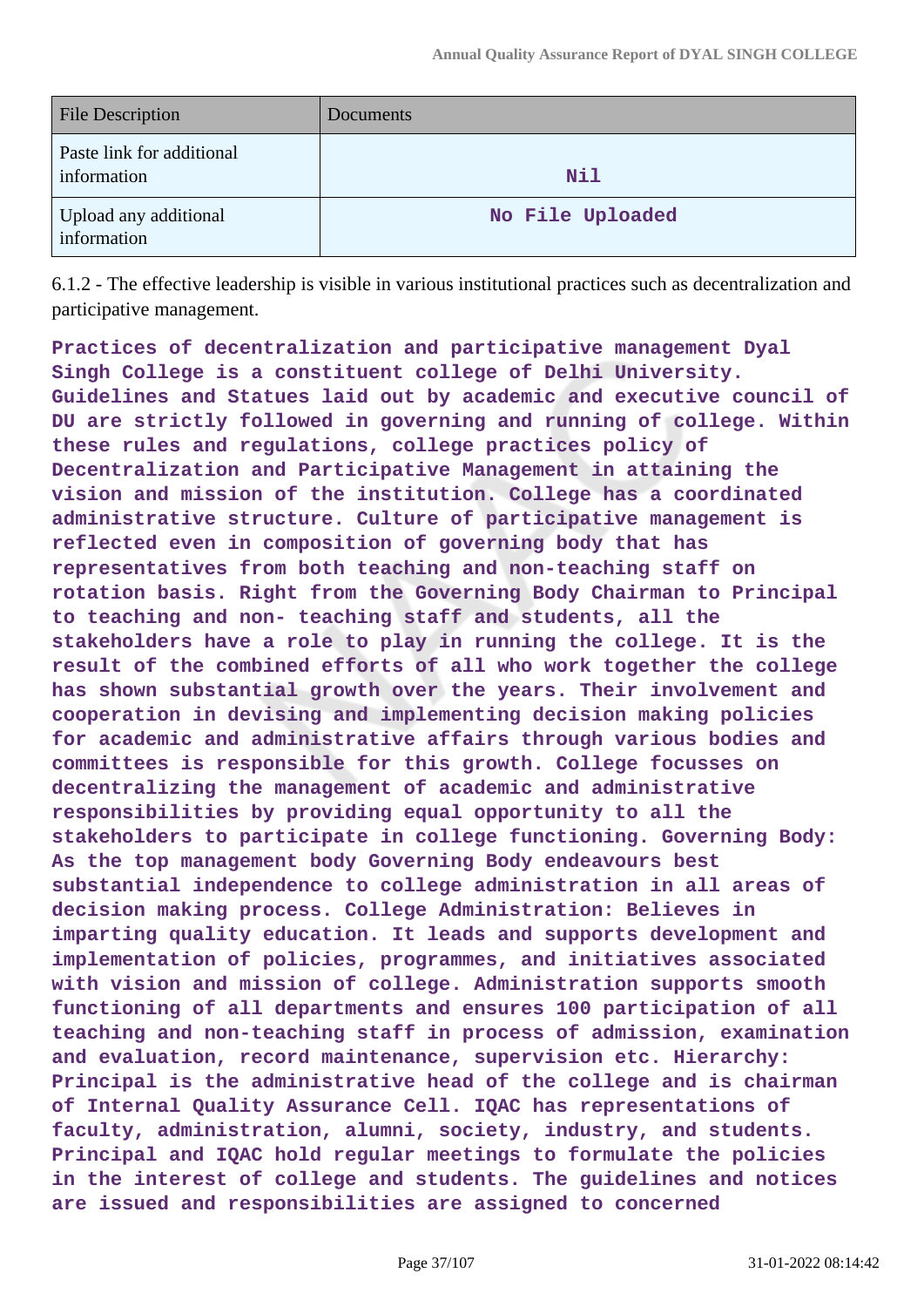**committees/ faculty/departments/college office to carry out the work. IQAC in its meetings also monitors the action taken on allocated responsibilities. Student representative members of IQAC also have complete say in policy making. Public Relation Officer of the college works with students, parents, alumni, community representatives to enhance the reputation of the institute. Responsibility of managing all student related issues be it admission/examination/ other issues as well as faculty related issues is on Administrative Officers of the college and its team, who are given a freehand in dealing with their assigned work. Committees are constituted by college administration to manage significant issues. Same are • Internal Complaint Committee • Placement Cell • NSS committee • NCC boys committee • NCC girls committee • Women Development Cell • Anti Ragging Committee • Special Category admission enabling committee • Smoke free campus committee • Public Grievance Redressal Committee • Grievance Redressal Committee • Annual Prize Distribution Committee • North East Committee • Fee Concession Committee • Research**

**Committee Staff Council and its committees: Staff Council is a statutory body and all the staff council comittees are constituted thorugh an independently selected process.**

| <b>File Description</b>                  | Documents        |
|------------------------------------------|------------------|
| Paste link for additional<br>information | <b>Nil</b>       |
| Upload any additional<br>information     | No File Uploaded |

## **6.2 - Strategy Development and Deployment**

6.2.1 - The institutional Strategic/ perspective plan is effectively deployed

**Strategy Type**

#### **Details**

**Human Resource Management**

**• Teaching workload of each department is taken care of so that all the papers offered by the department are taught and syllabi are completed. Teachers (permanent/part time) are appointed on merit basis through duly constituted selection committees.**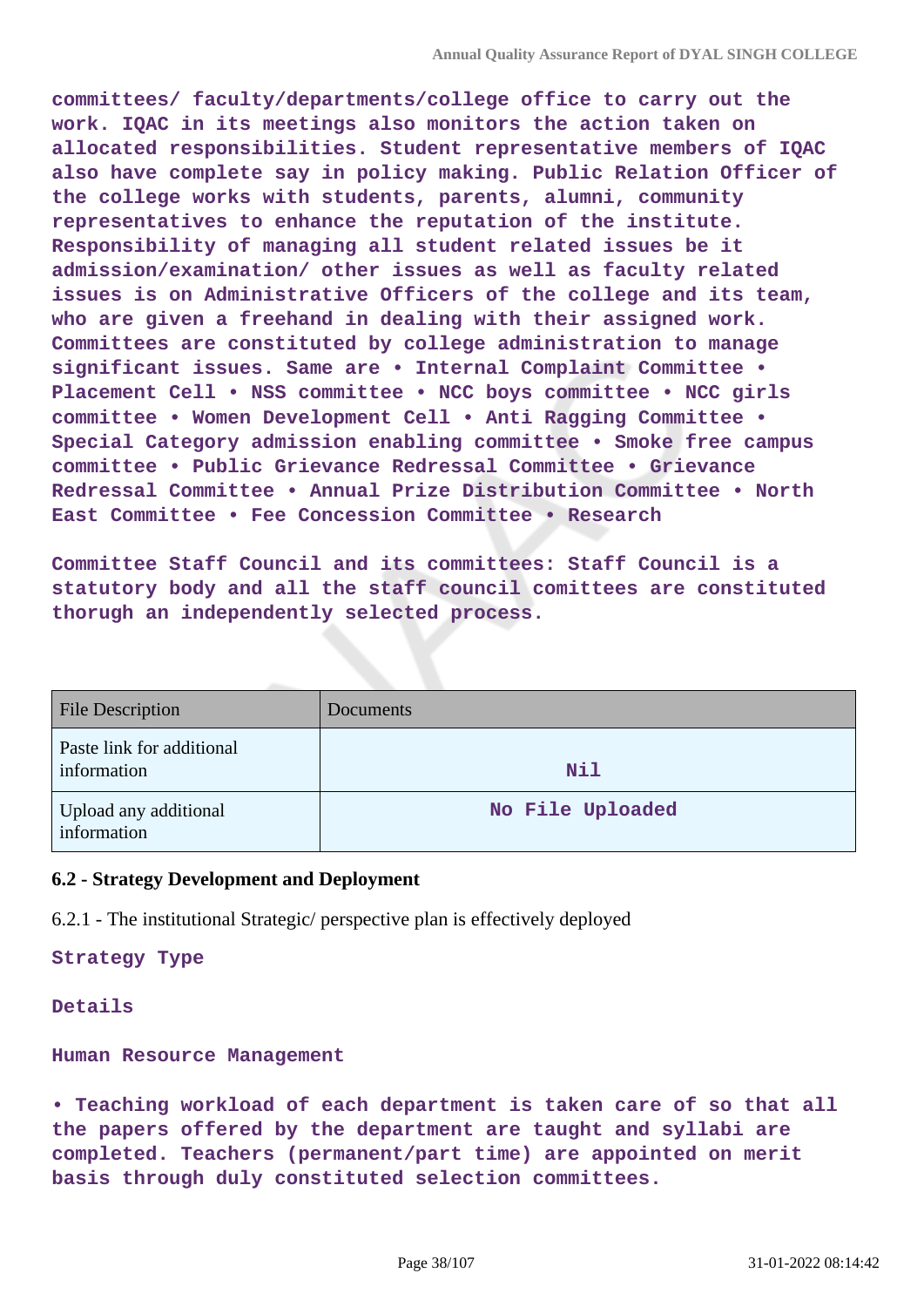**• The Faculty Members are sponsored for pursuing their higher studies. Provision of study leave for teachers who pursue their PhDs. Sanction of other categories of leave as per UGC guidelines.**

**• Organization of FDPs**

**•Encouragement to teachers to attend/participate in FDPs/orientation courses etc.**

- **Timely salary disbursements and medical reimbursements**
- **Trainings for non –teaching staff**

**Library, ICT and Physical Infrastructure / Instrumentation**

- **User catered library management approach**
- **Resource linkage for students and faculty**
- **Student satisfaction**
- **Easy access to information**
- **Continuous upgradation of technology and enhancing of e-resources**
- **Automation**
- **On-line databases**
- **Networking**
- **Updated method of cataloguing**
- **Providing appropriate physical facilities to users**

**Research and Development**

**The college encourages the research activities of all the faculty members by providing possible infrastructural support, by encouraging and motivating the research aspirants in preparing research proposals and applying to various funding agencies (UGC, ICSSR, DST,etc), by providing on duty permissions to present papers in conferences. A number of faculty members are guiding PhD students.**

**Examination and Evaluation**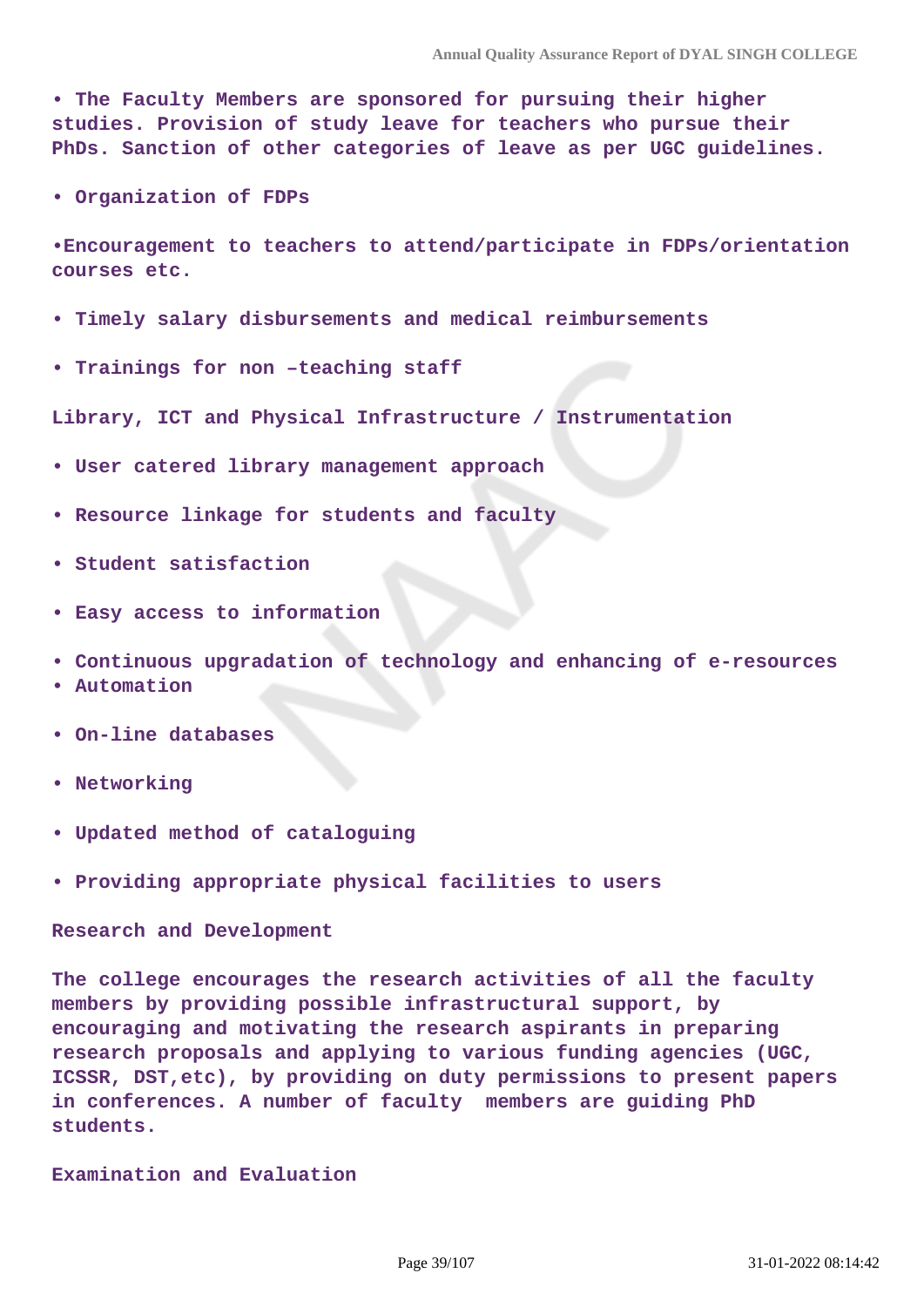**• College has an approximate strength of 6000 students. There is a huge load of pre post-examination activities. These activities namely application forms, examination fees, printing certificates, exam report statistics degree verification, exam centre allotment, are managed by competent staff through ERP software that offers the best user interface to conduct manage the entire examination work that has to be executed before, during after the examination process.**

**• The fair and disciplined conduct of exams, theory as well as practicals is ensured by faculty who perform examination duties.**

**• Conduct of Internal Assessment per University guidelines by teachers, timely compiling of IA marks and submitting to Delhi University Examination Branch is a crucial part of examination system in college. The same is ensured by college administration and faculty. Internal assessment marks are displayed on notice boards for students and college responds to issues raised by students.**

**• College has been supporting the Examination System of Delhi University by efficiently managing the Central Evaluation Centre for various courses.**

**Curriculum Development**

**Nill**

#### **Teaching and Learning**

**• College offers 22 undergraduate courses across five disciplines, Arts, Humanities, Science, Commerce and Mathematical Sciences taught by 20 departments. All the courses are teaching CBCS syllabi prescribed by Delhi University in which students are offered the choice of opting for multiple courses in the 1st year, with an ability to choose whatever they wish after the 1st year or semester. In addition to Core papers, all the departments are offering a number of Elective Courses, Discipline Specific Courses, dynamic Generic Elective courses (offered by students of other departments), Ability Enhancement Courses of Environment Science and English/MIL are mandatory for all. College also offers a pool of Skill Enhancement Courses for students.**

**The course content of all the papers enhances inter disciplinary knowledge. Continuous assessment system makes CBCS curriculum even more dynamic.**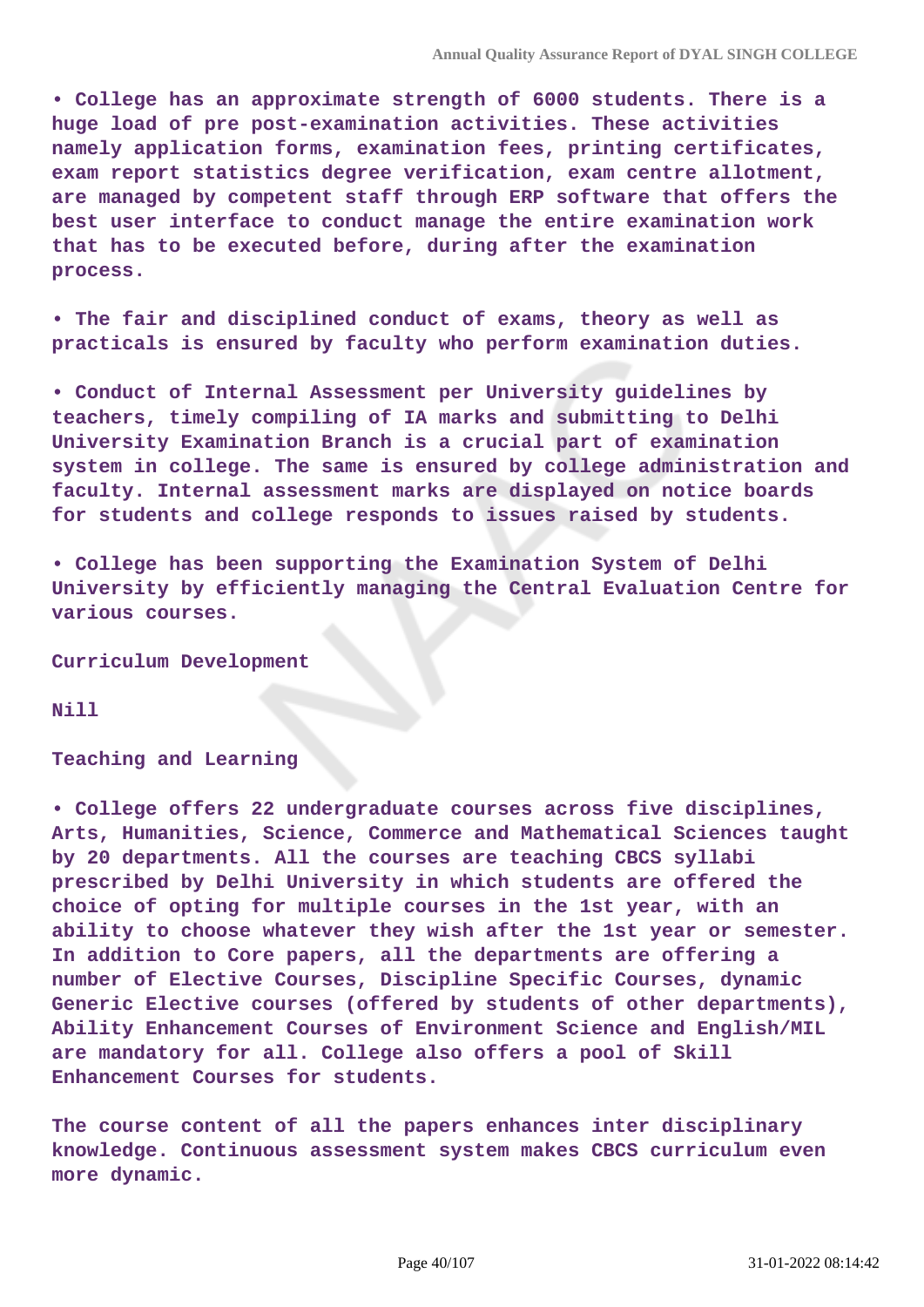**• Colleges encourages, supports and motivates its already well qualified faculty to upgrade and equip themselves to teach the dynamic curriculum of CBCS system.**

**• Faculty is encouragement to undertake and conduct research projects**

| <b>File Description</b>                                   | Documents        |
|-----------------------------------------------------------|------------------|
| Strategic Plan and deployment<br>documents on the website | No File Uploaded |
| Paste link for additional<br>information                  | <b>Nil</b>       |
| Upload any additional<br>information                      | No File Uploaded |

6.2.2 - The functioning of the institutional bodies is effective and efficient as visible from policies, administrative setup, appointment and service rules, procedures, etc.

**Dyal Singh College has a well-defined organizational structure. Since it is a constituent college of Delhi University, The setup is in accordance with the guidelines laid down by the University of Delhi. The college ensures efficient governance and management of college functioning through this administrative setup.**

**Organizational structure and Administrative setup**

| <b>File Description</b>                          | Documents                                                 |
|--------------------------------------------------|-----------------------------------------------------------|
| Paste link for additional<br>information         | http://www.du.ac.in/index.php?page=rules-and-<br>policies |
| Link to Organogram of the<br>Institution webpage | Nil                                                       |
| Upload any additional<br>information             | No File Uploaded                                          |

**6.2.3 - Implementation of e-governance in areas of operation Administration Finance and Accounts Student Admission and Support A. All of the above**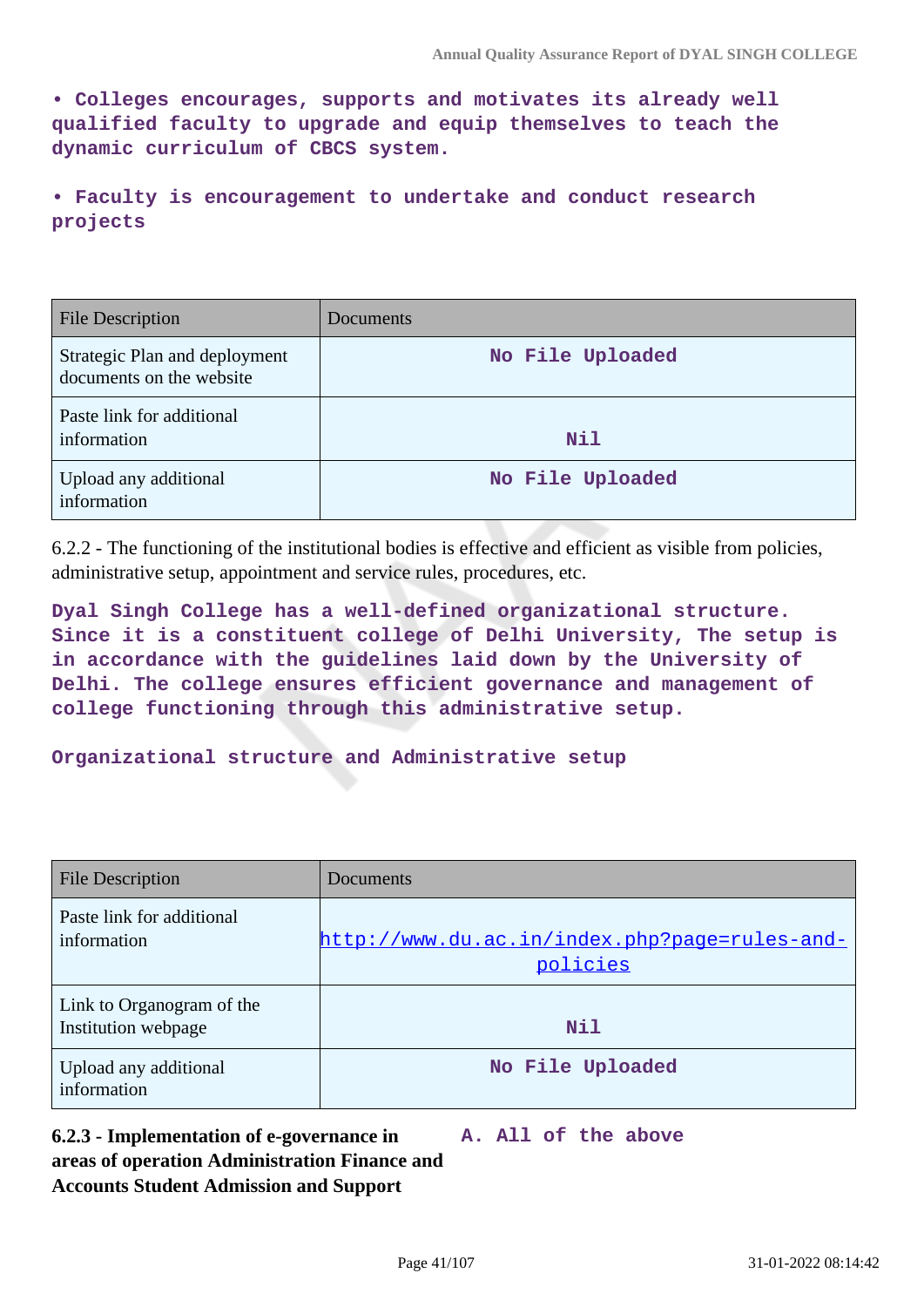#### **Examination**

| <b>File Description</b>                                                                                       | Documents        |
|---------------------------------------------------------------------------------------------------------------|------------------|
| ERP (Enterprise Resource)<br>Planning)Document                                                                | View File        |
| Screen shots of user interfaces                                                                               | No File Uploaded |
| Any additional information                                                                                    | No File Uploaded |
| Details of implementation of e-<br>governance in areas of operation,<br>Administration etc (Data<br>Template) | View File        |

### **6.3 - Faculty Empowerment Strategies**

6.3.1 - The institution has effective welfare measures for teaching and non- teaching staff

**There are various welfare measures adopted by the institution for teaching and non-teaching staff. There is a Credit and Thrift Society which looks into the financial needs of the staff and disburses loan according to the needs of the staff.**

**Group Insurance Scheme also caters to the insurance needs of the teaching and non-teaching staff.** 

**All central Govt. rules all benefits like Leave travel grant, Child care leave , maternity leave, Study leave are granted as per rules.**

| <b>File Description</b>                  | <b>Documents</b> |
|------------------------------------------|------------------|
| Paste link for additional<br>information | <b>Nil</b>       |
| Upload any additional<br>information     | No File Uploaded |

**6.3.2 - Number of teachers provided with financial support to attend conferences/ workshops and towards membership fee of professional bodies during the year**

**6.3.2.1 - Number of teachers provided with financial support to attend conferences/workshops and towards membership fee of professional bodies during the year**

**0**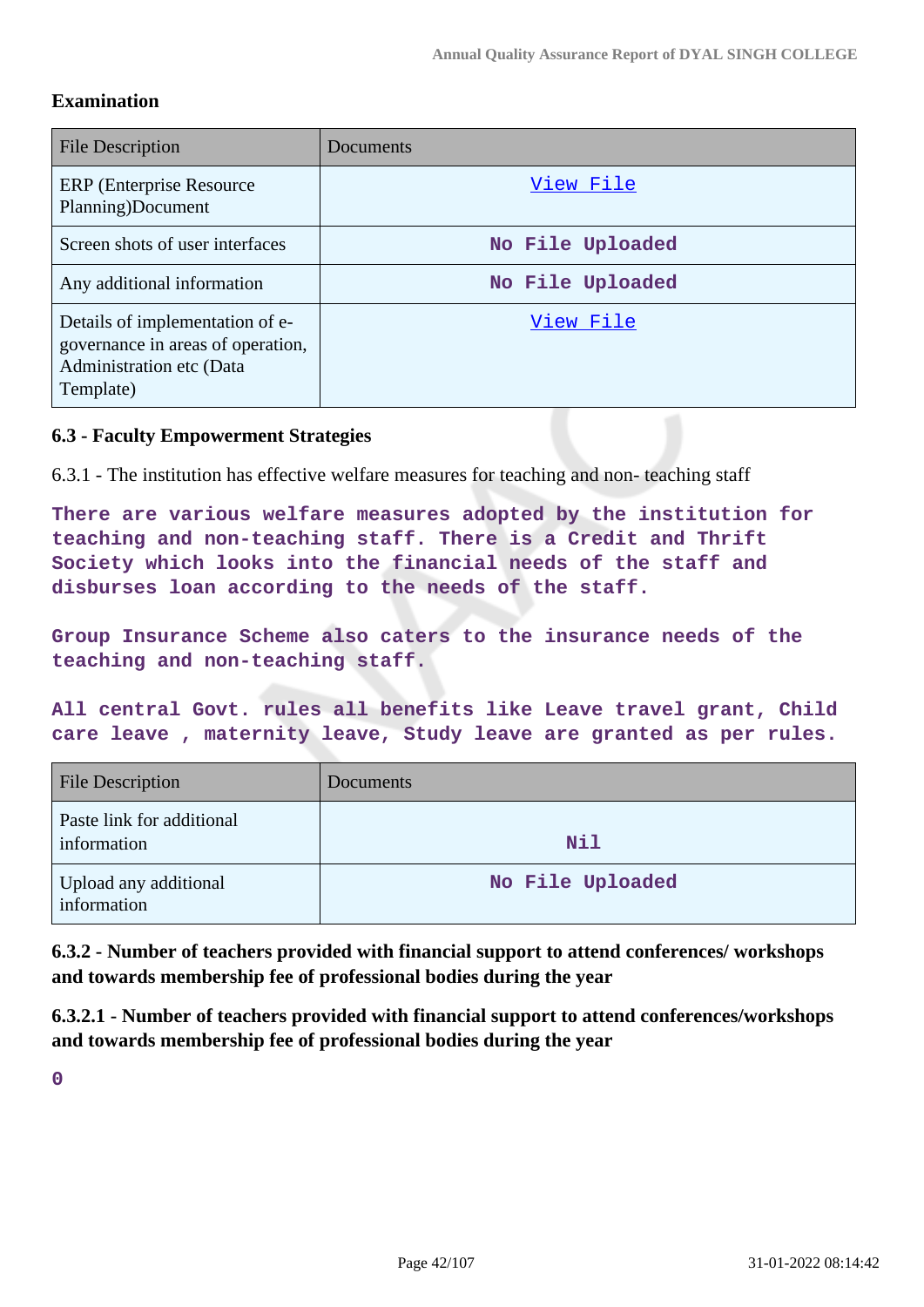| <b>File Description</b>                                                                                                          | <b>Documents</b> |
|----------------------------------------------------------------------------------------------------------------------------------|------------------|
| Upload any additional<br>information                                                                                             | No File Uploaded |
| Details of teachers provided with<br>financial support to attend<br>conference, workshops etc during<br>the year (Data Template) | No File Uploaded |

**6.3.3 - Number of professional development /administrative training programs organized by the institution for teaching and non-teaching staff during the year**

**6.3.3.1 - Total number of professional development /administrative training Programmes organized by the institution for teaching and non teaching staff during the year**

| $\rightarrow$ |                       |  |
|---------------|-----------------------|--|
|               |                       |  |
|               | a se<br>$\frac{1}{2}$ |  |
|               |                       |  |
|               | ۰.                    |  |
|               |                       |  |

| <b>File Description</b>                                                                                                                                                 | Documents        |
|-------------------------------------------------------------------------------------------------------------------------------------------------------------------------|------------------|
| Reports of the Human Resource<br>Development Centres (UGCASC<br>or other relevant centres).                                                                             | No File Uploaded |
| Reports of Academic Staff<br>College or similar centers                                                                                                                 | No File Uploaded |
| Upload any additional<br>information                                                                                                                                    | No File Uploaded |
| Details of professional<br>development / administrative<br>training Programmes organized<br>by the University for teaching<br>and non teaching staff (Data<br>Template) | View File        |

**6.3.4 - Number of teachers undergoing online/face-to-face Faculty development Programmes (FDP) during the year (Professional Development Programmes, Orientation / Induction Programmes, Refresher Course, Short Term Course etc.)**

**6.3.4.1 - Total number of teachers attending professional development Programmes viz., Orientation / Induction Programme, Refresher Course, Short Term Course during the year**

**71**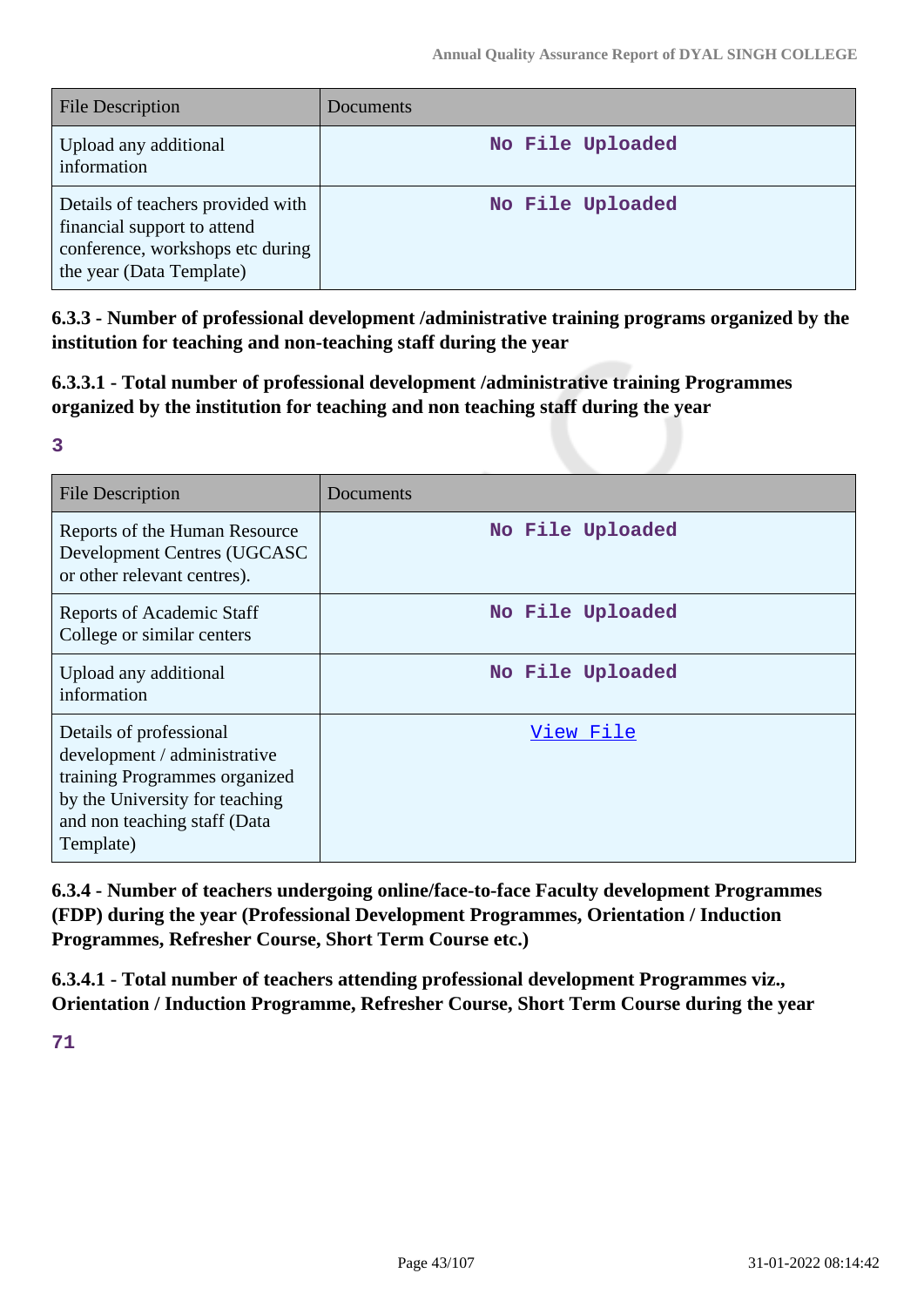| <b>File Description</b>                                                                                    | Documents        |
|------------------------------------------------------------------------------------------------------------|------------------|
| <b>IQAC</b> report summary                                                                                 | No File Uploaded |
| Reports of the Human Resource<br>Development Centres (UGCASC<br>or other relevant centers)                 | No File Uploaded |
| Upload any additional<br>information                                                                       | View File        |
| Details of teachers attending<br>professional development<br>programmes during the year<br>(Data Template) | View File        |

6.3.5 - Institutions Performance Appraisal System for teaching and non- teaching staff

**The institution has well developed Performance Appraisal system in the form of APAR( Annual Performance Appraisal Report). It is collected on regular basis at the end of the acdemic year. It is collected in the form of hard and soft copies both.**

**The APARs are duly verified by the concerned Teacher- Incharges and also screened by the IQAC cell. These APARs are used for the promotion purposes as well as annual reports in the form of NIRF, AISHE and NAAC.**

**APAR form links are attached herewith.**

| <b>File Description</b>                  | <b>Documents</b> |
|------------------------------------------|------------------|
| Paste link for additional<br>information | <b>Nil</b>       |
| Upload any additional<br>information     | No File Uploaded |

#### **6.4 - Financial Management and Resource Mobilization**

6.4.1 - Institution conducts internal and external financial audits regularly Enumerate the various internal and external financial audits carried out during the year with the mechanism for settling audit objections within a maximum of 200 words

**The institution regularly conducts internal and external financial audits regularly. Financial audits are regular feature in our institution. The college has a Stock Checking Committee which looks into checking the entries related to stock. Further, University of Delhi officials do audit every five years. AGCR team does an annual audit for our institution. AGCR team looks into the accounts of**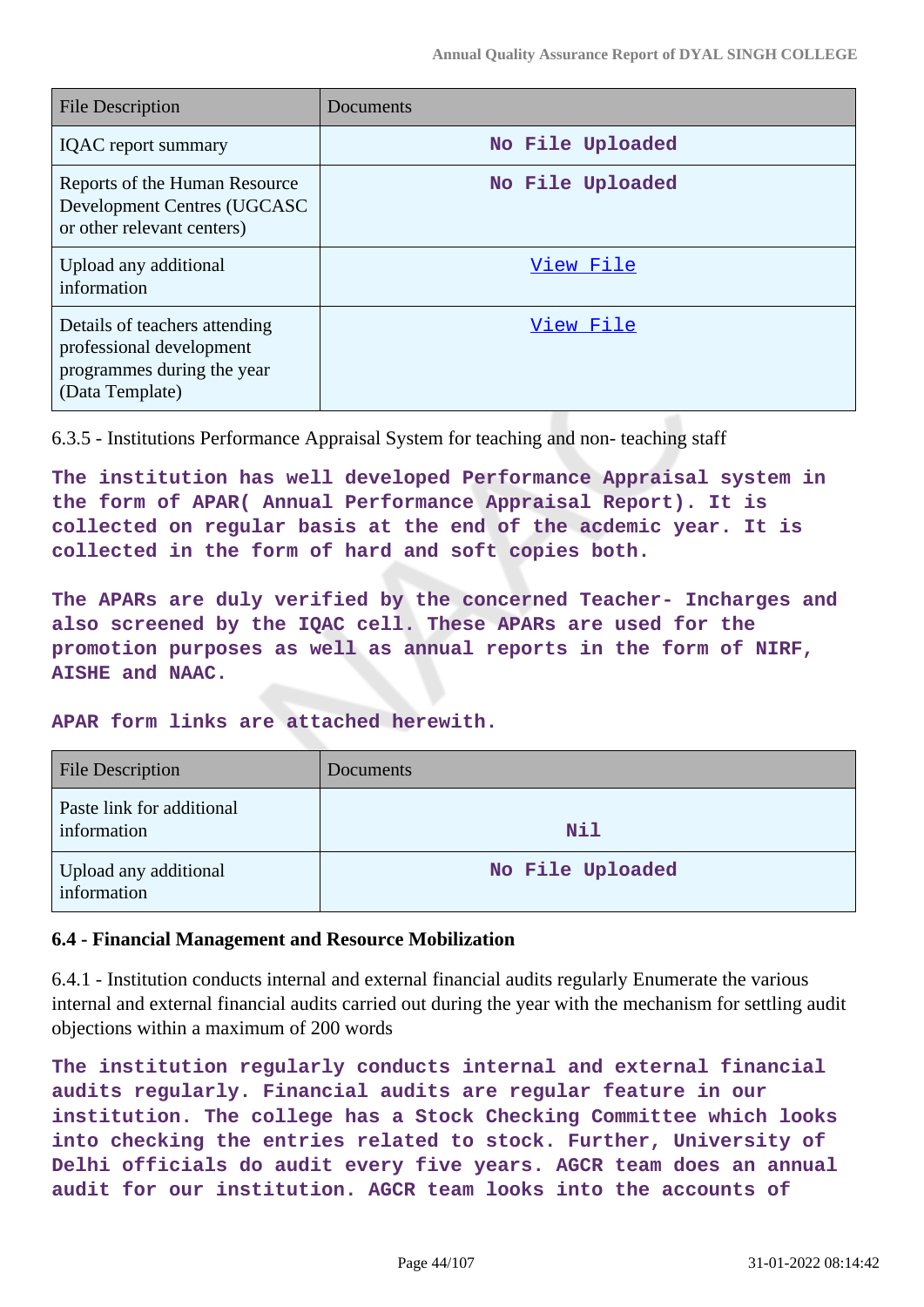**college. AGCR also does administration audit and checks Service book of teachers, administration related documents like leave records, LTC etc.**

| <b>File Description</b>                  | Documents        |
|------------------------------------------|------------------|
| Paste link for additional<br>information | <b>Nil</b>       |
| Upload any additional<br>information     | No File Uploaded |

**6.4.2 - Funds / Grants received from non-government bodies, individuals, philanthropers during the year (not covered in Criterion III)**

**6.4.2.1 - Total Grants received from non-government bodies, individuals, Philanthropers during the year (INR in Lakhs)**

**0**

| File Description                                                                                                                               | Documents        |
|------------------------------------------------------------------------------------------------------------------------------------------------|------------------|
| Annual statements of accounts                                                                                                                  | No File Uploaded |
| Any additional information                                                                                                                     | No File Uploaded |
| Details of Funds / Grants<br>received from of the non-<br>government bodies, individuals,<br>Philanthropers during the year<br>(Data Template) | No File Uploaded |

6.4.3 - Institutional strategies for mobilization of funds and the optimal utilization of resources

**The college being a constituent college of Univeristy of Delhi gets grants from Central Government for smooth functioning of activities. The funds so received are utilised as per the requirement in different heads viz. infrastructure, physical assets and academic purpose etc. The infrastructure head involves construction of building expenditure, renovation of builiding and on long term assets. The funds are utilised for academic head in activities like research projects, seminars, workshops and for other academic activities and student related extra currivular activities. The funds are also used for acquiring physical assets as per requirements of different departments. The funds are also utilised to pay the salaries of teaching and non-teaching staff.**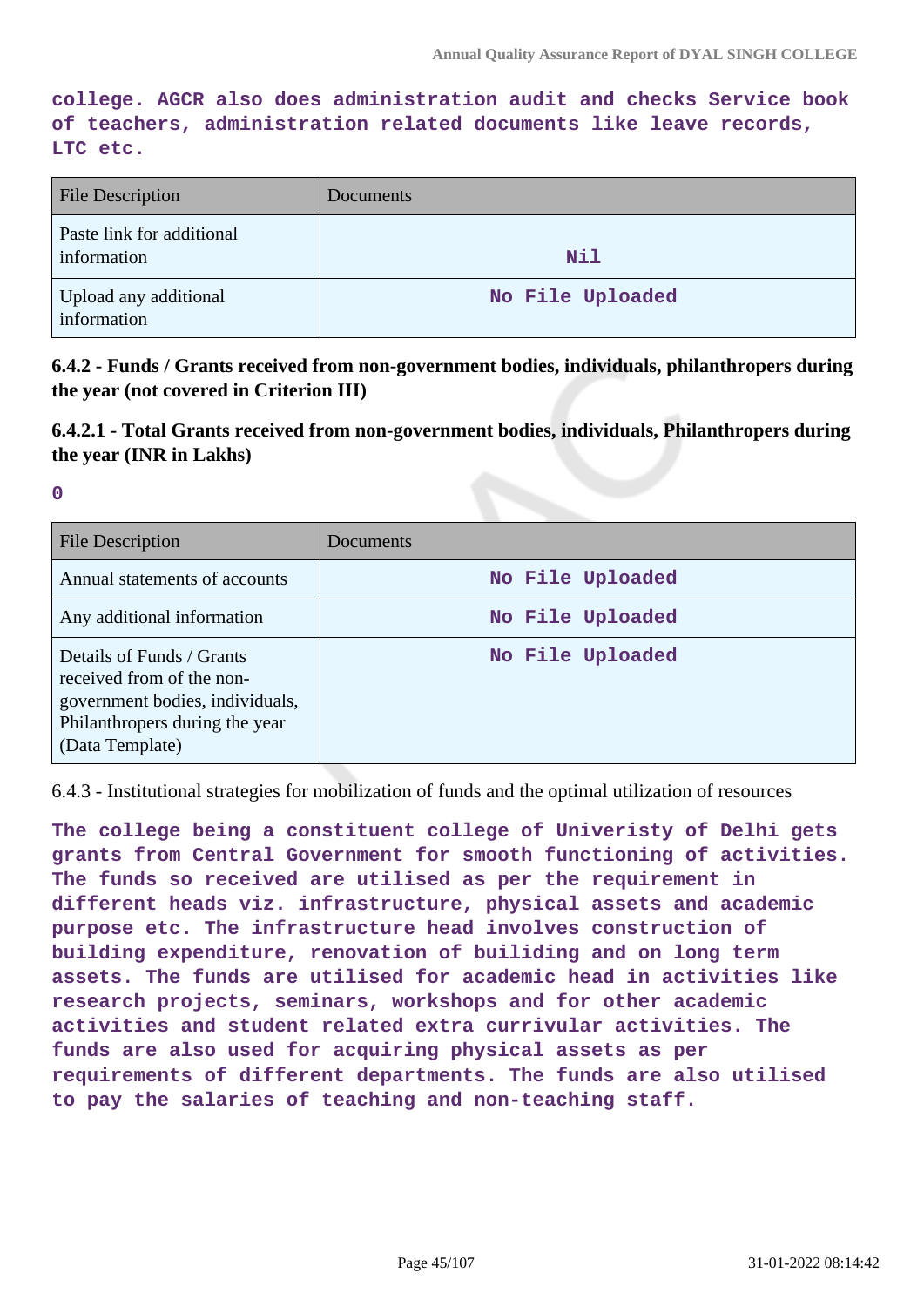| <b>File Description</b>                  | <b>Documents</b> |
|------------------------------------------|------------------|
| Paste link for additional<br>information | <b>Nil</b>       |
| Upload any additional<br>information     | No File Uploaded |

#### **6.5 - Internal Quality Assurance System**

6.5.1 - Internal Quality Assurance Cell (IQAC) has contributed significantly for institutionalizing the quality assurance strategies and processes

**Internal Quality Assurance Cell (IQAC) has contributed significantly for institutionalizing the quality assurance strategies and processes. The following initiatives were underatken in the past year for quality enhancement:**

- **Updating college website with faculty profiles of more than 90 ercent staff. The website also has updated profiles of deifferent departments and various societies of our college.**
- **Enhancing e-management in college administration by**  $\bullet$ **uploading teacher related and students related application forms on college website**
- **Establishing a policy of annual submission of APAR by teachers every year by 30th June.**
- **Establishing the Parent Teachers Association, in each**  $\bullet$ **department.**
- **Establishing Alumni Association in college.Alumni association has also held interaction meetings with achiever alumni.**
- **Initiating Student Satisfaction Survey and Parents Feed Back**  $\bullet$ **mechanism. The forms were designed and made available on college website.**
- **IQAC event calendar for each department was prepared and was put on college website.**
- **A large number of events including webinars, talks on relevant topics like IPR, Faculty Development Programs were organized under the aegis of IQAC.**
- **Workshop on PFMS for Account Department of the College to promote e-management of all staff forms**

| <b>File Description</b>                  | Documents        |
|------------------------------------------|------------------|
| Paste link for additional<br>information | Nil              |
| Upload any additional<br>information     | No File Uploaded |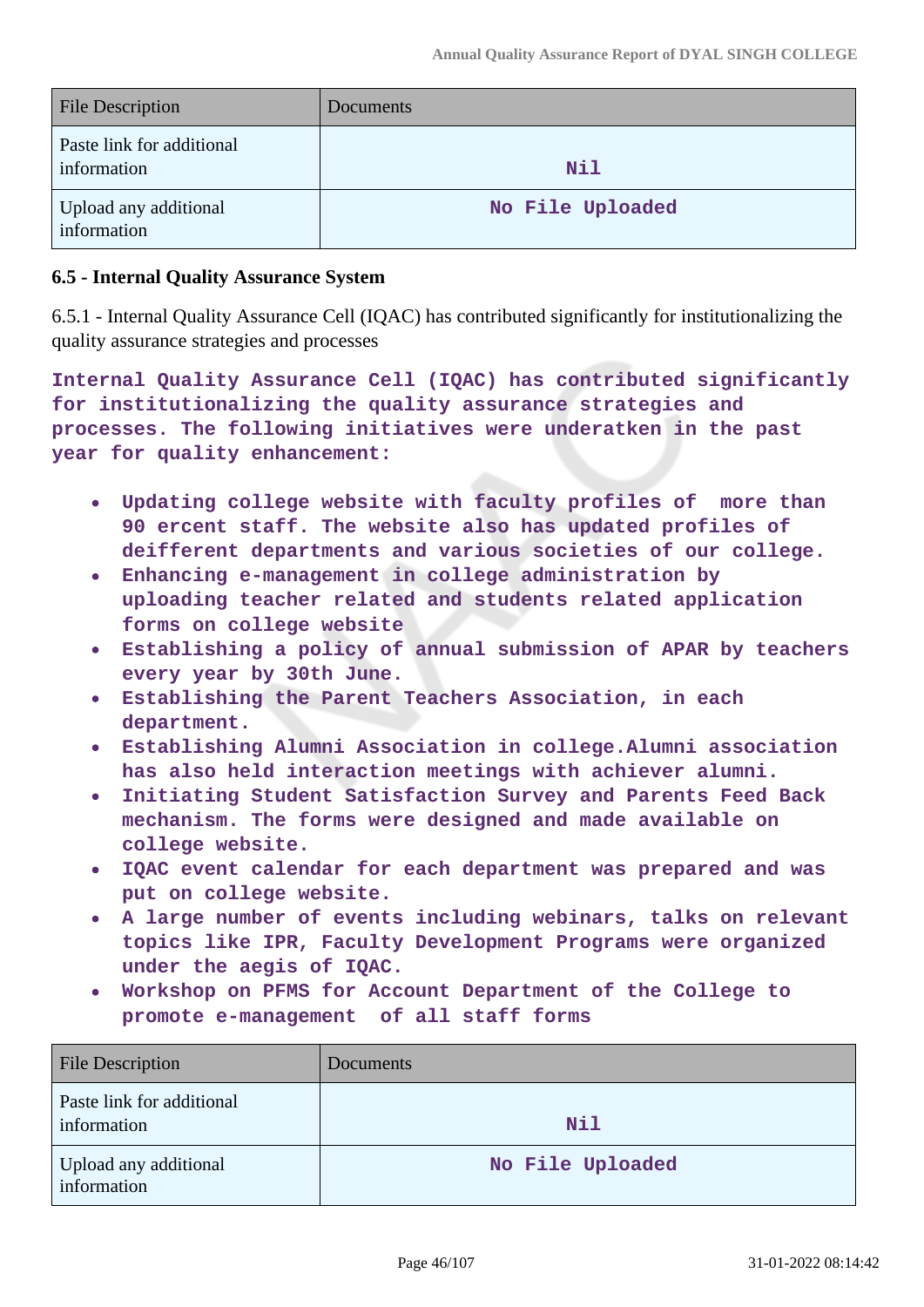6.5.2 - The institution reviews its teaching learning process, structures & methodologies of operations and learning outcomes at periodic intervals through IQAC set up as per norms and recorded the incremental improvement in various activities

**IQAC has initiated formation of mentor-mentee committees. All the departments in the college have functional such grous where student related problems, carrer counselling, any grievanves are handled. This helps in improveing structures and learning outcomes. The mentor mentee groups regularly meet for interactions.**

**Acdemic audit is regularly veing carried out by IQAC. This again helps in recording the incremental improvement in various academic activities.**

**Various webinars related to faculty development, overall development of students and their well being are organised by IQAC. These webinars helps regular updation of knowledge and improve the teaching learning process.**

| <b>File Description</b>                  | Documents        |
|------------------------------------------|------------------|
| Paste link for additional<br>information | Nil              |
| Upload any additional<br>information     | No File Uploaded |

**6.5.3 - Quality assurance initiatives of the institution include: Regular meeting of Internal Quality Assurance Cell (IQAC); Feedback collected, analyzed and used for improvements Collaborative quality initiatives with other institution(s) Participation in NIRF any other quality audit recognized by state, national or international agencies (ISO Certification, NBA)**

**B. Any 3 of the above**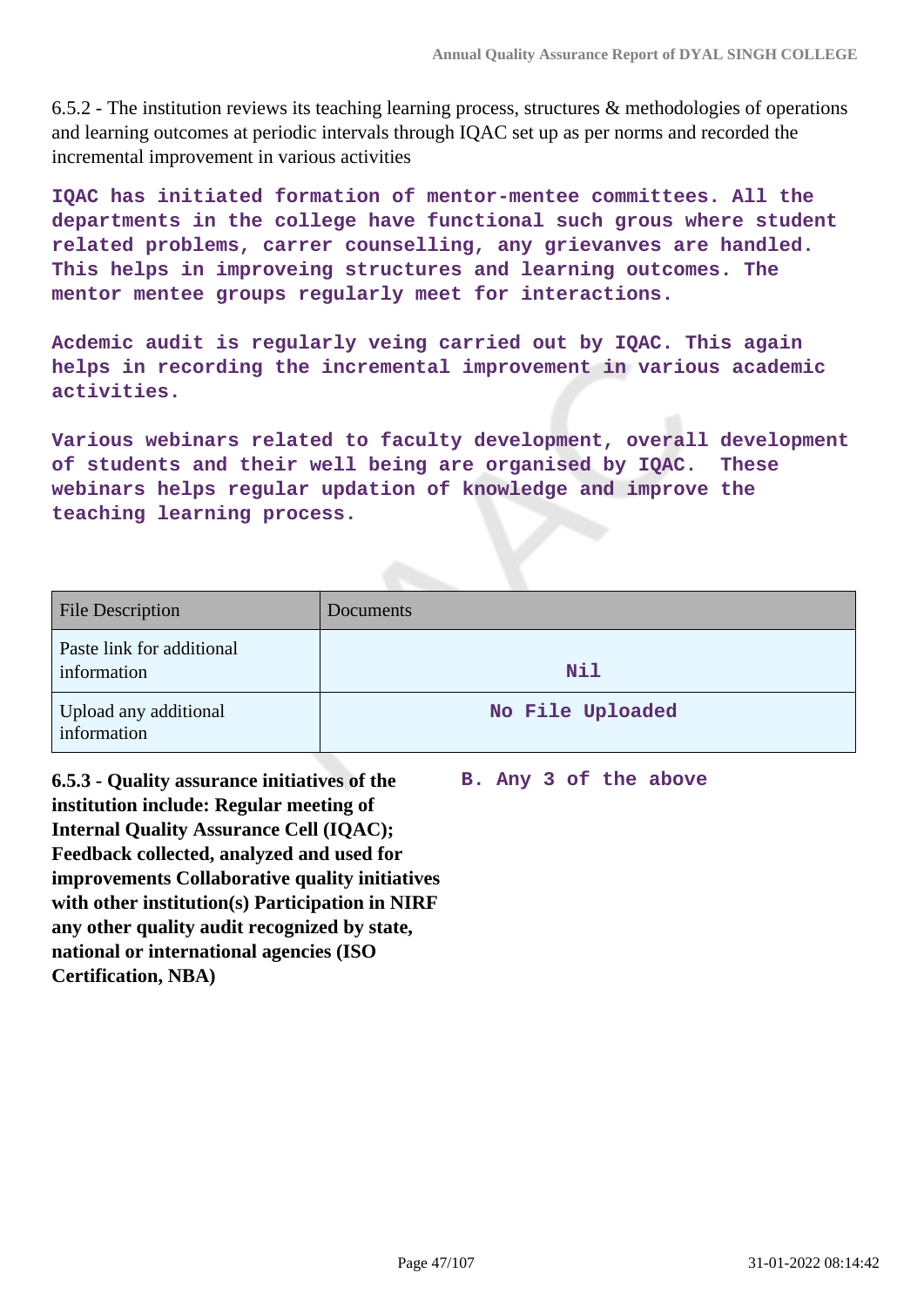| <b>File Description</b>                                                                  | Documents        |
|------------------------------------------------------------------------------------------|------------------|
| Paste web link of Annual reports<br>of Institution                                       | Nil              |
| Upload e-copies of the<br>accreditations and certifications                              | No File Uploaded |
| Upload any additional<br>information                                                     | No File Uploaded |
| Upload details of Quality<br>assurance initiatives of the<br>institution (Data Template) | View File        |

#### **INSTITUTIONAL VALUES AND BEST PRACTICES**

#### **7.1 - Institutional Values and Social Responsibilities**

7.1.1 - Measures initiated by the Institution for the promotion of gender equity during the year

**The institution has iniated various gender equity measures. These are as follows:**

- **The college has a Girls Common room in college where girls students can approach the medical attendant as per the need.**
- **The college has engaged a counselor who has vast experience in this field has enlightened and addressed students to solve their problems.**
- **Equal participation: Boys and girls both are encouraged to participate equally in sports and other extracurricular activities.**
- **The college also has NCC (Girls) NCC (Boys) wing too. Equal participation of boys and girls in NSS program too is observed.**
- **Girls Concession in admission by relaxation of 1% across departments.**
- **Fee Concession initiatives are equally provided to both genders to retain the student and discourage college drop-out.**

**Few activities organised by various departemnts to promote gender equity:**

- **The English Literary Society also held the annual literary**  $\bullet$ **festival, 'MADRIGAL', on 18 and 19 February. The English Literary Society marked International Women's Day 2021 by commemorating women's week.**
- **Women Advisory Commitee- WOMEN EMPOWERMENT AND THEIR LEADERSHIP IN SOCIETY" on 25 March.The chief guest and keynote**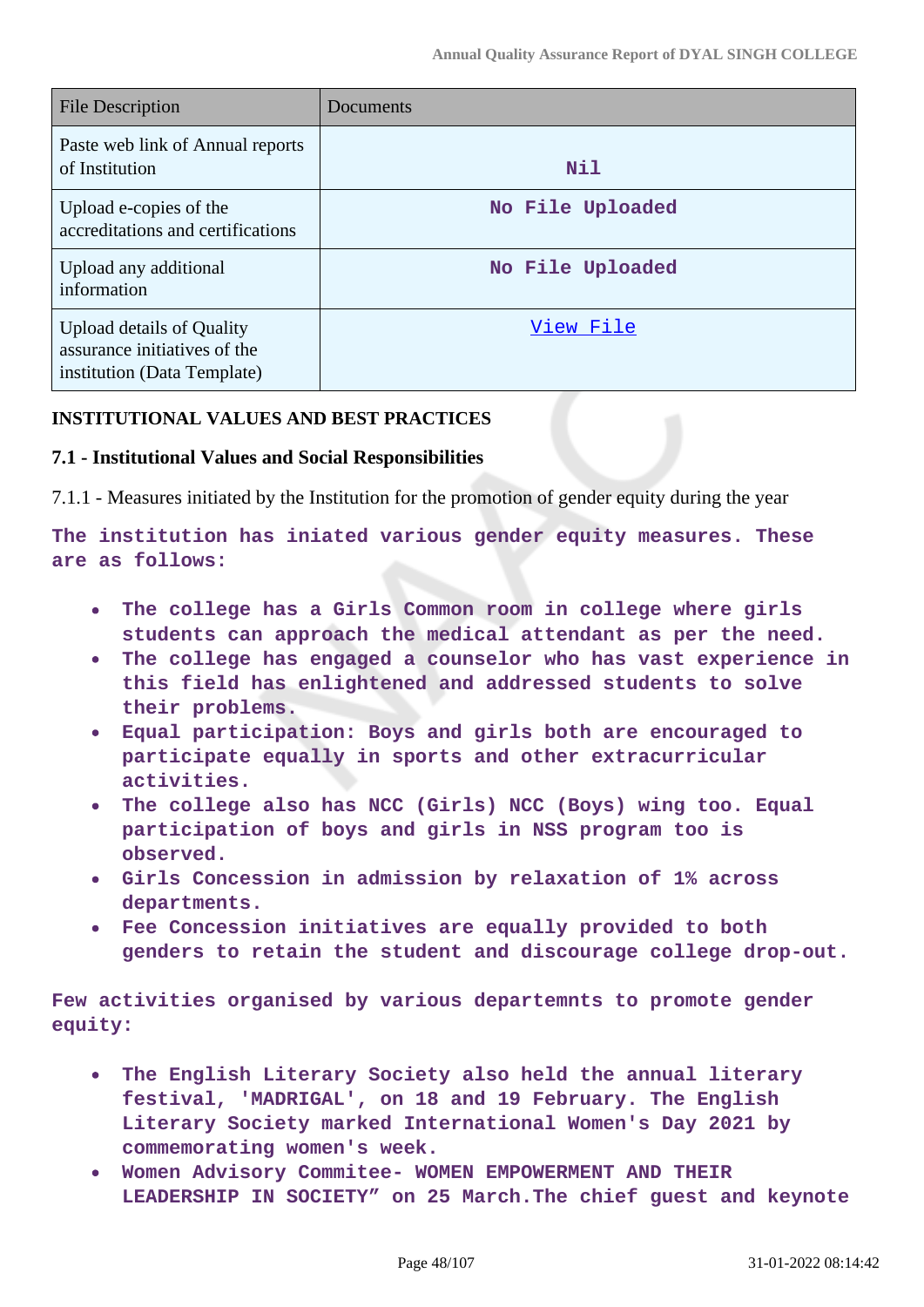**speaker was Prof Vimala Y., Pro Vice Chancellor, Choudhary Charan Singh University. Meerut. She spoke about women empowerment and the role of women in the development of the nation. She also enlightened us with great and significant work of leading women scientists. Other invited speakers were Prof. Kumud Sharma, Director, Directorate**

| <b>File Description</b>                                                                                                                                                                         | Documents |
|-------------------------------------------------------------------------------------------------------------------------------------------------------------------------------------------------|-----------|
| Annual gender sensitization<br>action plan                                                                                                                                                      | Nil       |
| Specific facilities provided for<br>women in terms of: a. Safety and<br>security b. Counseling c.<br>Common Rooms d. Day care<br>center for young children e. Any<br>other relevant information | Nil       |

**7.1.2 - The Institution has facilities for alternate sources of energy and energy conservation measures Solar energy Biogas plant Wheeling to the Grid Sensorbased energy conservation Use of LED bulbs/ power efficient equipment B. Any 3 of the above**

| <b>File Description</b>        | Documents        |
|--------------------------------|------------------|
| Geo tagged Photographs         | View File        |
| Any other relevant information | No File Uploaded |

7.1.3 - Describe the facilities in the Institution for the management of the following types of degradable and non-degradable waste (within 200 words) Solid waste management Liquid waste management Biomedical waste management E-waste management Waste recycling system Hazardous chemicals and radioactive waste management

- **Solid Waste Management: In our institution seggregated dustbin for biodegradble and non-biodegradable waste are kept throughout the campus. The waste so seggregated is disposed off in an environment friendly manner.**
- **Hazardous chemicals and radioactive waste management: Effluent treatment plant is installed in our college campus. The water so generated after treatment is used in watering the plants. It can also be called as recycling of such water.**
- **Waste recycling system :The college has proper system for**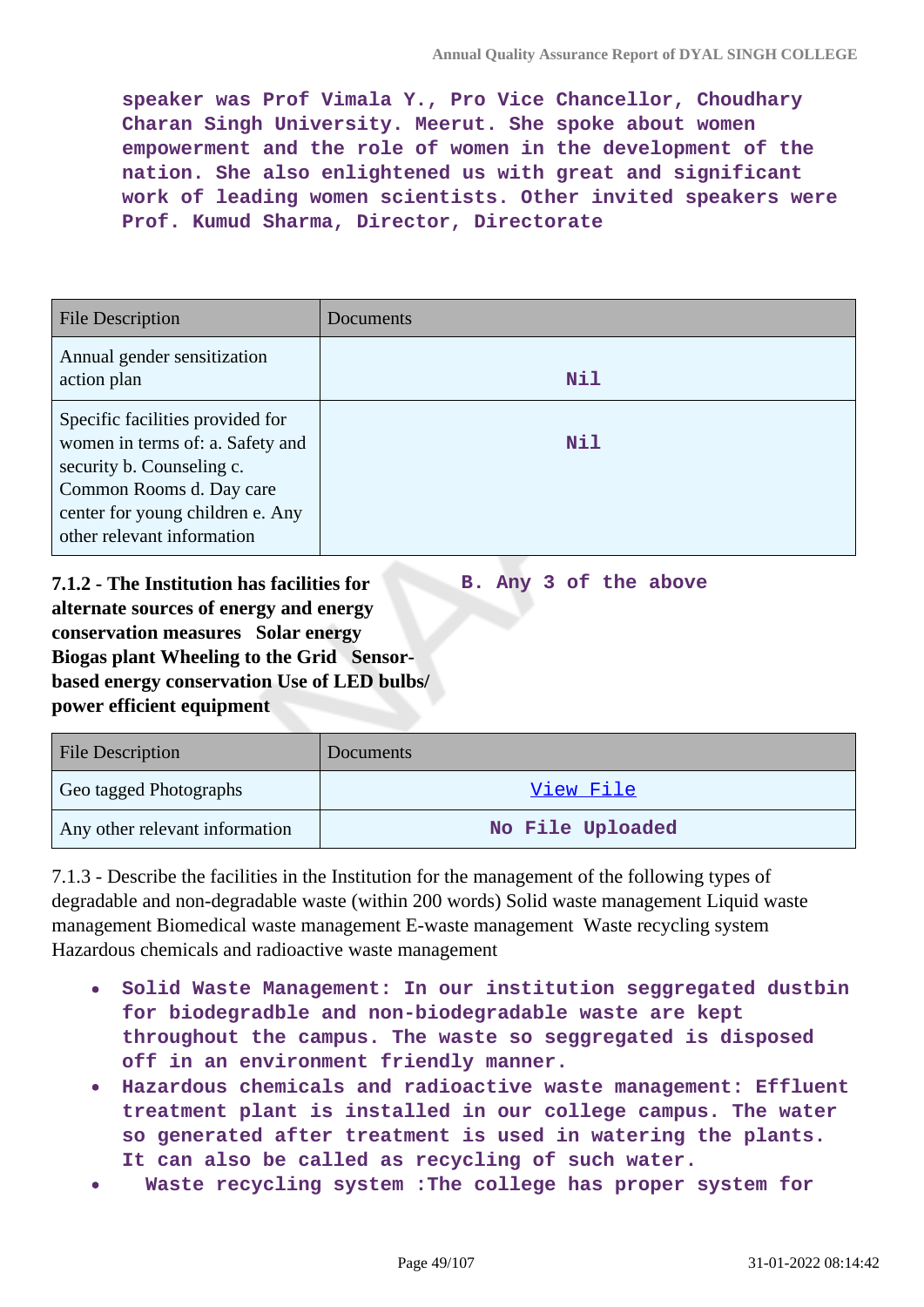**waste recycling. In our institution, we use paper to its full like in all official matters, double side printing of paper is encouraged unless it is ncessary to use fresh paper for such a use. Further clothes waste is being recycled by our College Enactus. Cloth bags are being made from clothes waste and they are also being distributed to NGOs.**

- **Liquid Waste management: The college has composter installed near canteen to convert waste into manure.**
- **Bio-medical waste: The college does not generate bio-medical waste.**

| File Description                                                                             | Documents        |
|----------------------------------------------------------------------------------------------|------------------|
| Relevant documents like<br>agreements/MoUs with<br>Government and other approved<br>agencies | No File Uploaded |
| Geo tagged photographs of the<br>facilities                                                  | Nil              |
| Any other relevant information                                                               | View File        |

**7.1.4 - Water conservation facilities available in the Institution: Rain water harvesting Bore well /Open well recharge Construction of tanks and bunds Waste water recycling Maintenance of water bodies and distribution system in the campus E. None of the above**

| <b>File Description</b>                              | <b>Documents</b> |
|------------------------------------------------------|------------------|
| Geo tagged photographs / videos<br>of the facilities | No File Uploaded |
| Any other relevant information                       | No File Uploaded |

#### **7.1.5 - Green campus initiatives include**

#### **7.1.5.1 - The institutional initiatives for greening the campus are as follows: A. Any 4 or All of the above**

- **1.Restricted entry of automobiles**
- **2.Use of Bicycles/ Battery powered vehicles**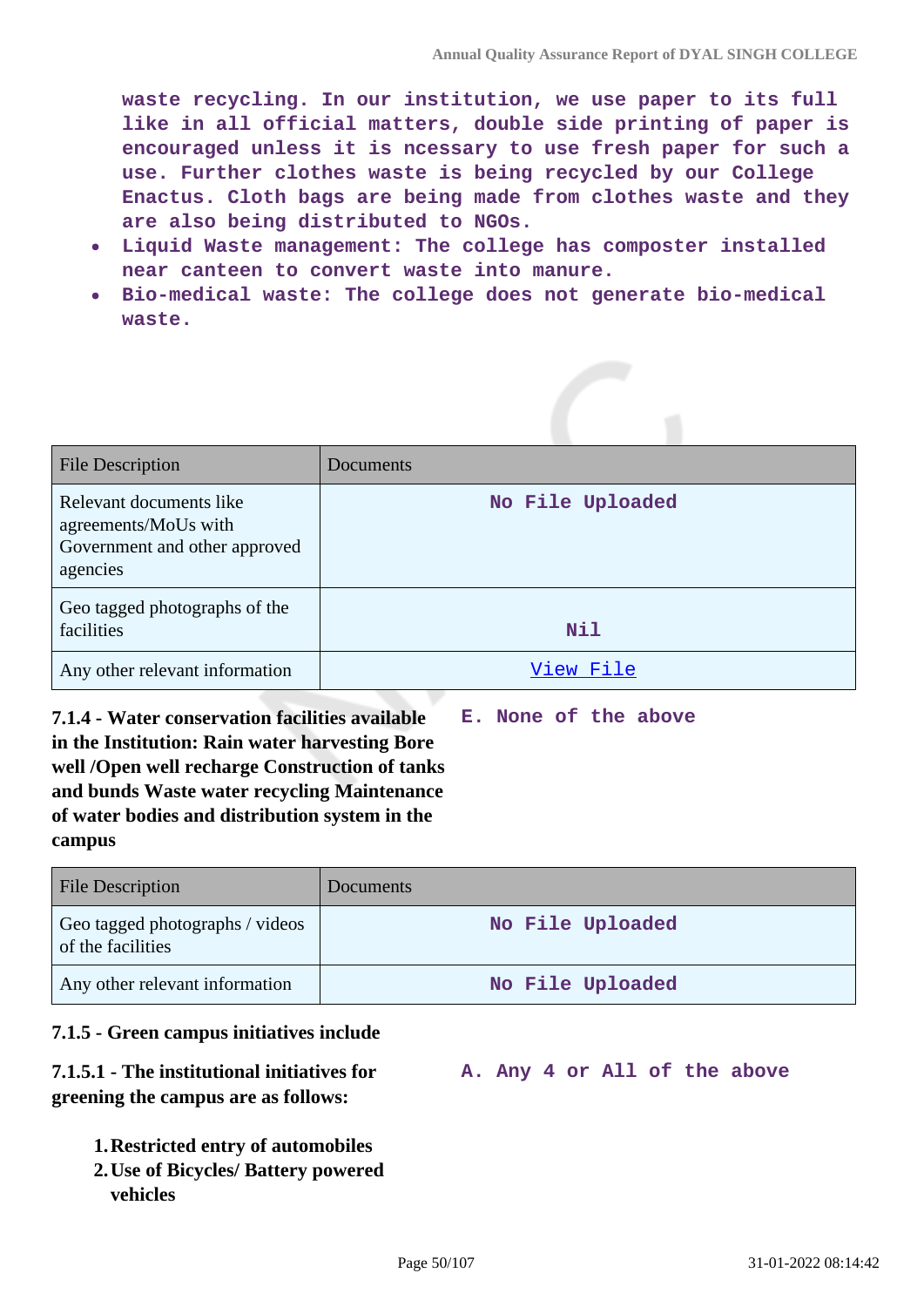#### **3.Pedestrian Friendly pathways**

#### **4.Ban on use of Plastic**

#### **5.landscaping with trees and plants**

| <b>File Description</b>                         | Documents        |
|-------------------------------------------------|------------------|
| Geo tagged photos / videos of the<br>facilities | View File        |
| Any other relevant documents                    | No File Uploaded |

**7.1.6 - Quality audits on environment and energy are regularly undertaken by the institution**

**7.1.6.1 - The institutional environment and energy initiatives are confirmed through the following 1.Green audit 2. Energy audit 3.Environment audit 4.Clean and green campus recognitions/awards 5. Beyond the campus environmental promotional activities D. Any 1 of the above**

| <b>File Description</b>                                                         | Documents        |
|---------------------------------------------------------------------------------|------------------|
| Reports on environment and<br>energy audits submitted by the<br>auditing agency | No File Uploaded |
| Certification by the auditing<br>agency                                         | No File Uploaded |
| Certificates of the awards<br>received                                          | View File        |
| Any other relevant information                                                  | No File Uploaded |

**7.1.7 - The Institution has disabled-friendly, barrier free environment Built environment with ramps/lifts for easy access to classrooms. Disabled-friendly washrooms Signage including tactile path, lights, display boards and signposts Assistive technology and facilities for persons with disabilities (Divyangjan) accessible website, screenreading software, mechanized equipment 5. Provision for enquiry and information : Human assistance, reader, scribe, soft copies of reading material, screen reading**

**A. Any 4 or all of the above**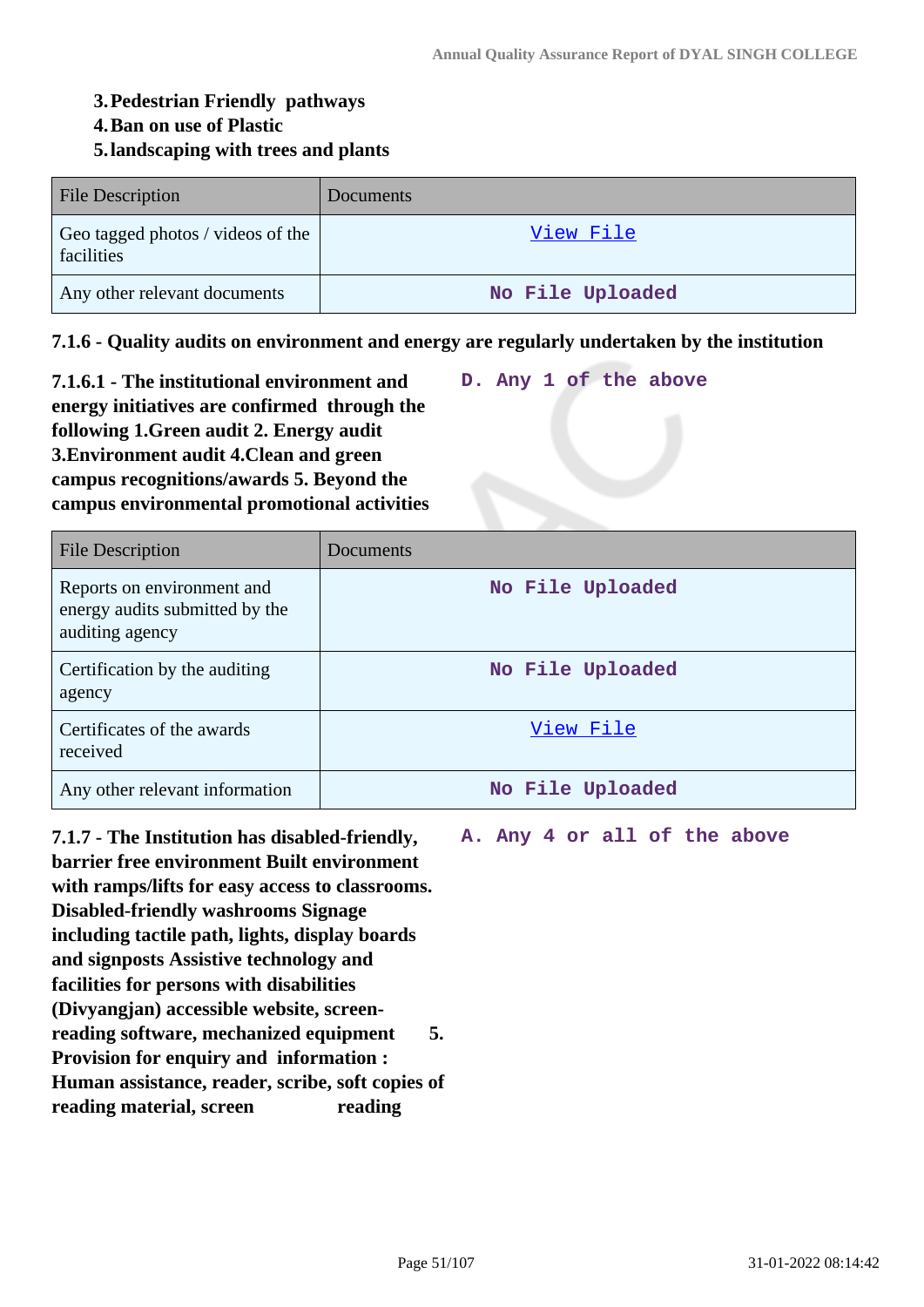| <b>File Description</b>                                                        | Documents        |
|--------------------------------------------------------------------------------|------------------|
| Geo tagged photographs / videos<br>of the facilities                           | <u>View File</u> |
| Policy documents and<br>information brochures on the<br>support to be provided | No File Uploaded |
| Details of the Software procured<br>for providing the assistance               | No File Uploaded |
| Any other relevant information                                                 | No File Uploaded |

7.1.8 - Describe the Institutional efforts/initiatives in providing an inclusive environment i.e., tolerance and harmony towards cultural, regional, linguistic, communal socioeconomic and other diversities (within 200 words).

**The Institutional efforts/initiatives in providing an inclusive environment i.e., tolerance and harmony towards cultural, regional, linguistic, communal socioeconomic and other diversities are as follows:**

**he institution has iniated various gender equity measures. These are as follows:**

- **The college has a Girls Common room in college where girls**  $\bullet$ **students can approach the medical attendant as per the need.**
- **The college has engaged a counselor who has vast experience in this field has enlightened and addressed students to solve their problems.**
- **Equal participation: Boys and girls both are encouraged to participate equally in sports and other extracurricular activities.**
- **The college also has NCC (Girls) NCC (Boys) wing too. Equal participation of boys and girls in NSS program too is observed.**
- **Girls Concession in admission by relaxation of 1% across departments.**
- **Fee Concession initiatives are equally provided to both genders to retain the student and discourage college drop-out.**
- **North east cell: The college has a North East Cell headed by Prof Naveneet Manav which guides the students about admisssion , examprocess, scholarship schemes and any grievance raised by the students.**
- **Equal opportunity cell: In our institution , Equal Opportunity Cell caters toenhancing diversity within the campus. It looks into providing equal opportunities to disadvantaged groups and**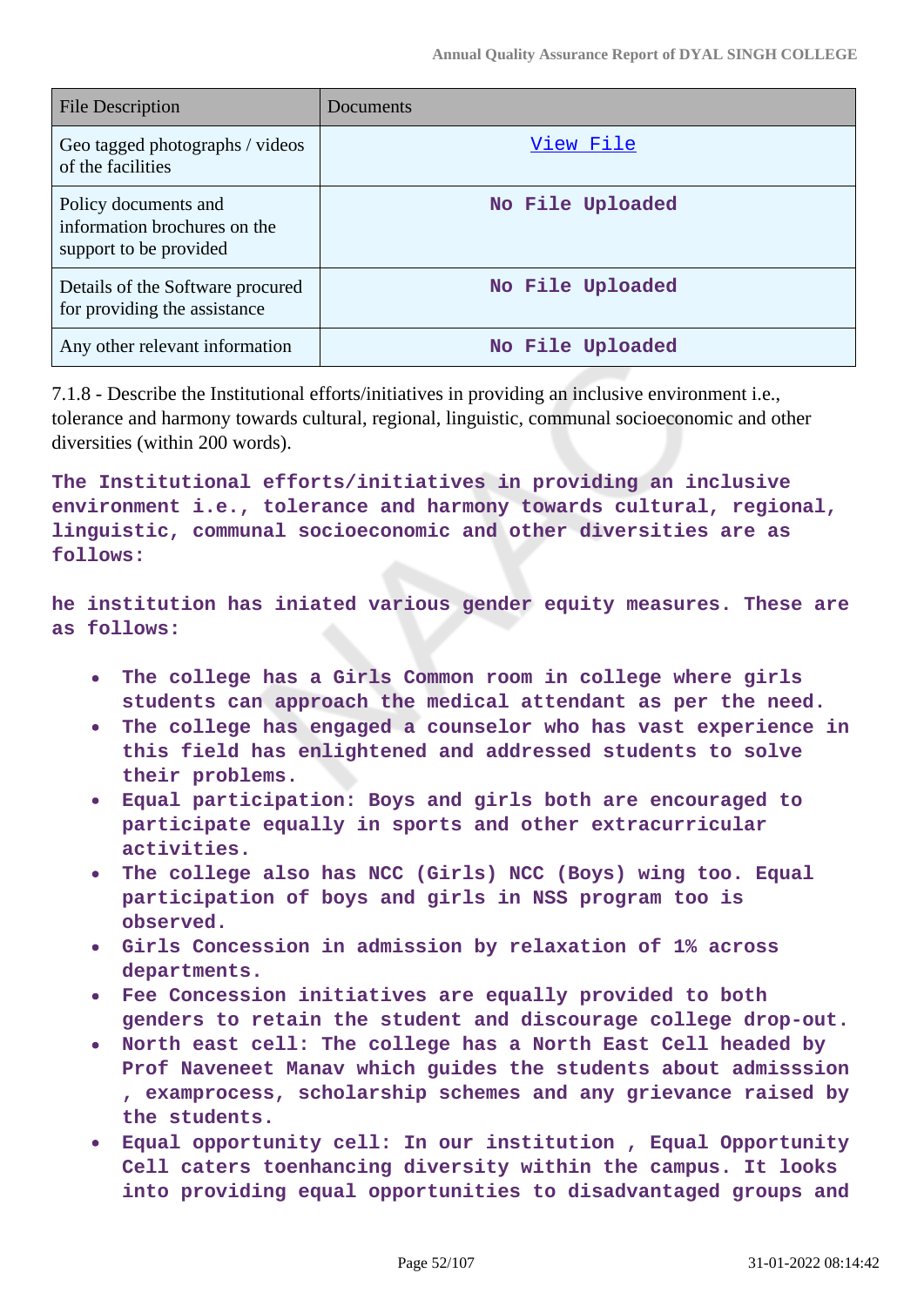**provide guidance to them as required.All are involoved in every activity, exams etc**

**In our college, we have a culture where teaching staff, non-** $\bullet$ **teaching staff and students work together in collaborative way in all activities such as sports, arts and cultural activities and other academic and non-academic activities. Students are part of every activity and are idea geneartors for new activities and programs to be organised.**

| <b>File Description</b>                                                                                                                      | Documents        |
|----------------------------------------------------------------------------------------------------------------------------------------------|------------------|
| Supporting documents on the<br>information provided (as<br>reflected in the administrative<br>and academic activities of the<br>Institution) | No File Uploaded |
| Any other relevant information                                                                                                               | No File Uploaded |

7.1.9 - Sensitization of students and employees of the Institution to the constitutional obligations: values, rights, duties and responsibilities of citizens

**The institution sensitizes teachers, non-teaching and students in the institution to the constitutional obligations in varied mannner. The college organises various constitutional days like Independence day, Republic day etc. Flag hoisting is done on 15th August every year in our college where teaching, non-teaching and students are part of the same.The college organises Constitution Day on 26th Novemeber. The Political Science department organises this event every year.**

**Ethics in research: The college strictly follows plagiriasm norms. IQAC has recommended soft copy of publication alongwith the plagiriasm report. The college has access to URKUND software as it is a constituent college of Univeristy of Delhi.**

**Various evemts like awareness about blood doantion, awareness programs for Corona, cleanliness drives etc. are regularly organised by NSS of our college.**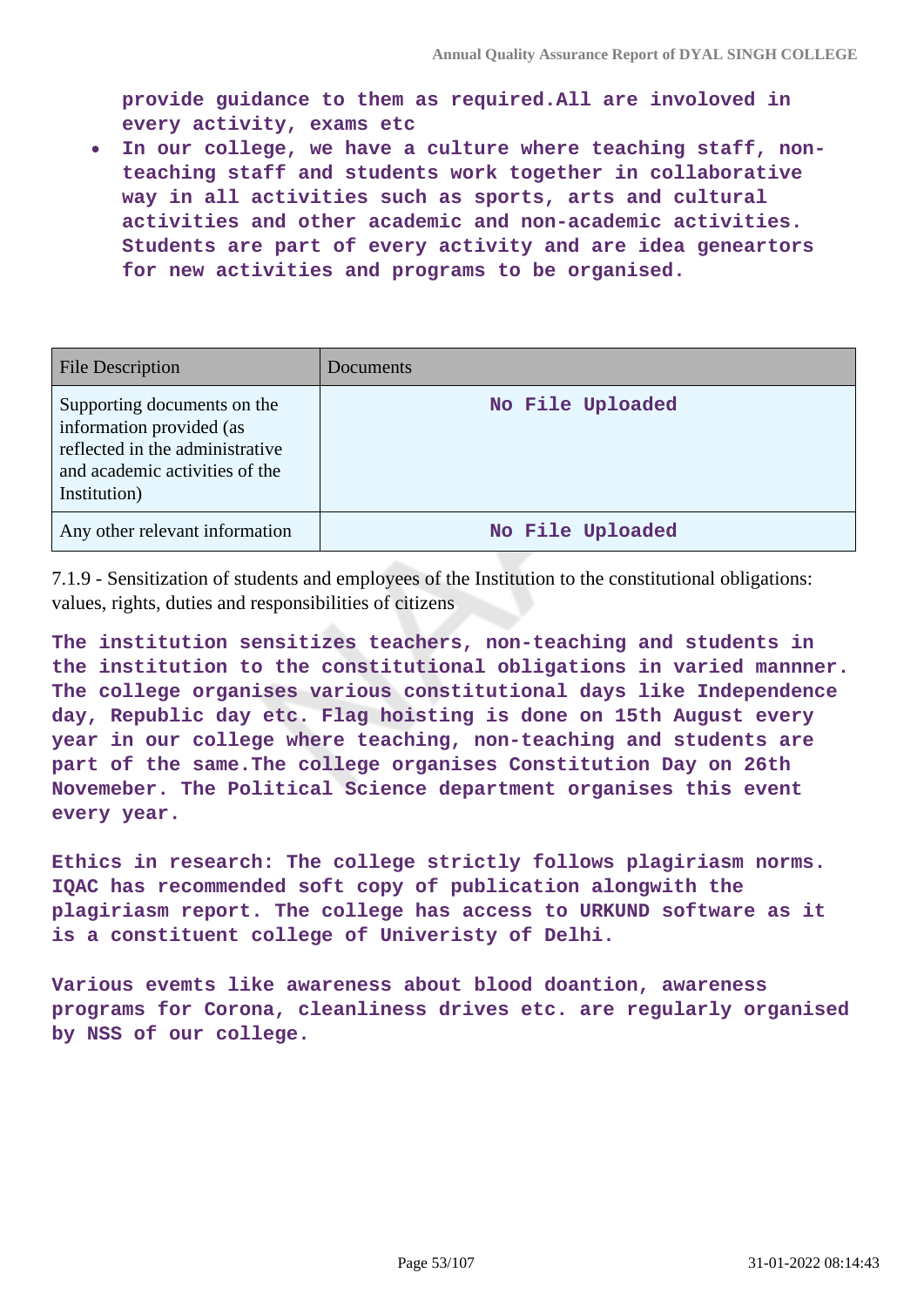**B. Any 3 of the above**

| <b>File Description</b>                                                                                    | Documents        |
|------------------------------------------------------------------------------------------------------------|------------------|
| Details of activities that inculcate<br>values; necessary to render<br>students in to responsible citizens | View File        |
| Any other relevant information                                                                             | No File Uploaded |

**7.1.10 - The Institution has a prescribed code of conduct for students, teachers, administrators and other staff and conducts periodic programmes in this regard. The Code of Conduct is displayed on the website There is a committee to monitor adherence to the Code of Conduct Institution organizes professional ethics programmes for students, teachers, administrators and other staff 4. Annual awareness programmes on Code of Conduct are organized**

File Description Documents Code of ethics policy document **No File Uploaded** Details of the monitoring committee composition and minutes of the committee meeting, number of programmes organized, reports on the various programs etc., in support of the claims **No File Uploaded** Any other relevant information **No File Uploaded** 

7.1.11 - Institution celebrates / organizes national and international commemorative days, events and festivals

**The institution sensitizes teachers, non-teaching and students in the institution to the constitutional obligations in varied mannner. The college organises various constitutional days like Independence day, Republic day etc. Flag hoisting is done on 15th August every year in our college where teaching, non-teaching and students are part of the same.The college organises Constitution Day on 26th Novemeber. The Political Science department organises this event every year.**

**The Geography deptt also celebrates International Rivers Day every year. The college also organises Swachchat Drives on 2nd Oct every year.**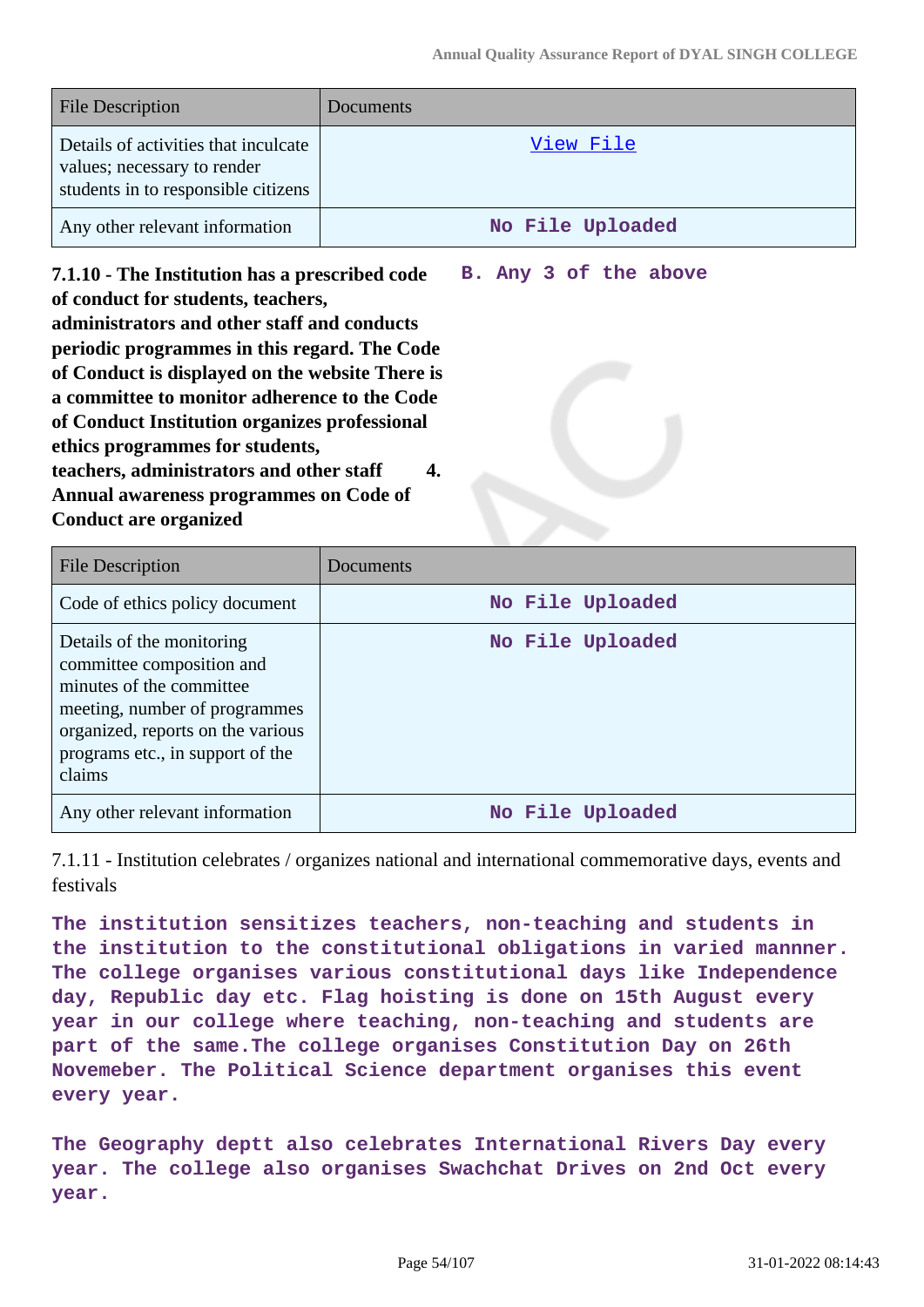**The International Yoga day is also celebrated every year. All festivals of religious importance were celebrated in an online manner during this period.**

**Various evemts like awareness about blood doantion, awareness programs for Corona, cleanliness drives etc. are regularly organised by NSS of our college.**

| <b>File Description</b>                                                                         | Documents        |
|-------------------------------------------------------------------------------------------------|------------------|
| Annual report of the celebrations<br>and commemorative events for<br>the last (During the year) | No File Uploaded |
| Geo tagged photographs of some<br>of the events                                                 | No File Uploaded |
| Any other relevant information                                                                  | No File Uploaded |

### **7.2 - Best Practices**

7.2.1 - Describe two best practices successfully implemented by the Institution as per NAAC format provided in the Manual.

**BEST PRACTICE I Title of Practice 1. Research Culture in College 2. Objective of Practice: Enhancement of research opportunities for faculty and students and research outcomes Dyal Singh College is proud of its research oriented faculty. Significant research outcomes are • Publications in Good Impact Journals. • Wide participation in Conferences and Seminars. • Extramural Research projects giving research opportunities to scholars and faculty. • Research Internship opportunities for undergraduate**

**students of college and also for students (UG and PG) of other universities. • Opportunities for PG students to pursue PhD under able supervision of teachers who have been approved by Delhi University as research guides.**

**Best Practice II 1. Title of the Practice: Social Impact 2. Objectives of the Practice Dyal Singh College through a number of extension activitieshas been contributing towards social and economic wellbeing of society. College societies, NSS, NCC, WDC and ENACTUS initiate a host of extension projects that have direct social impact and also help in inculcating ethical and humanitarian values in students.**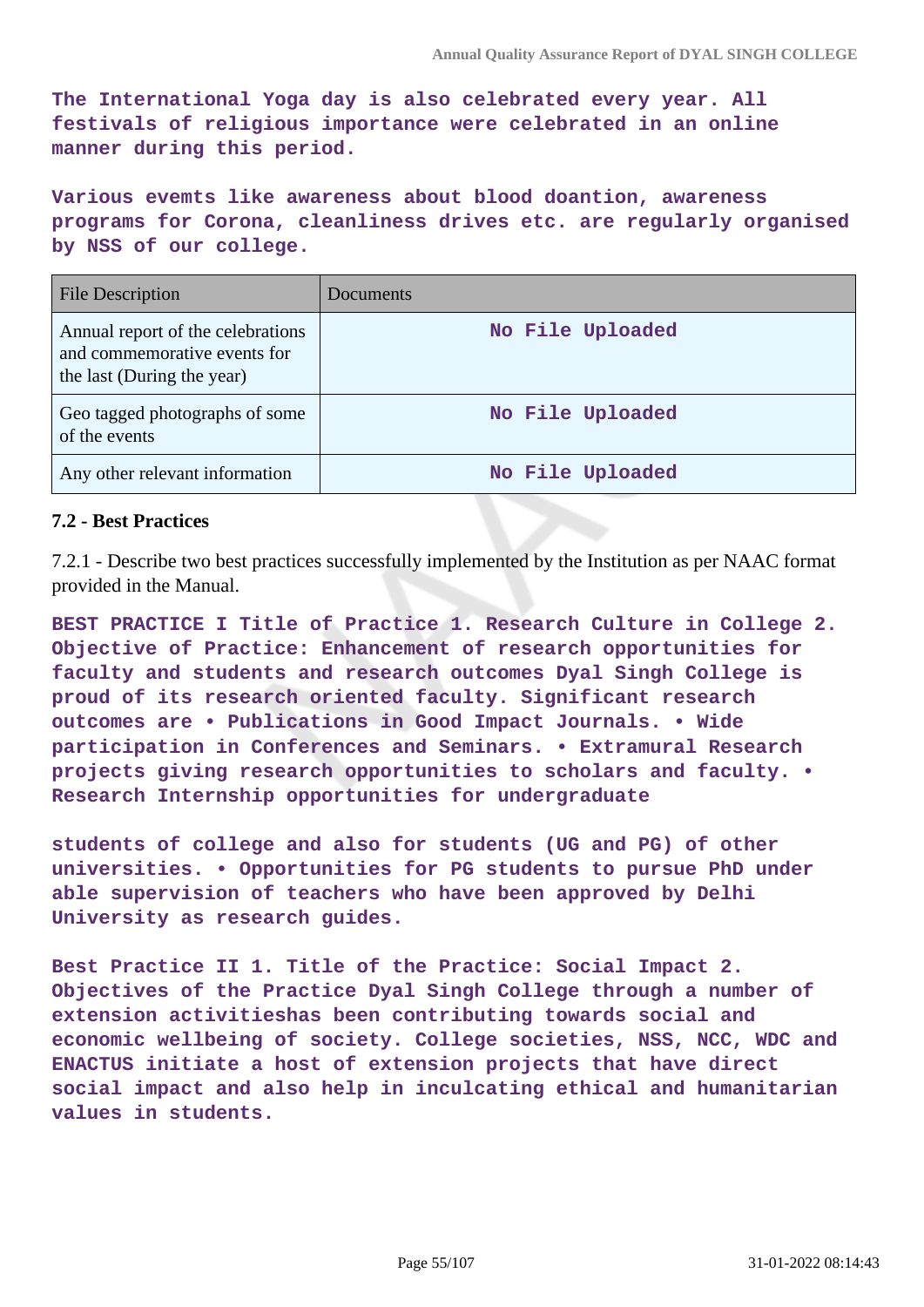| <b>File Description</b>                         | <b>Documents</b> |
|-------------------------------------------------|------------------|
| Best practices in the Institutional<br>web site | No File Uploaded |
| Any other relevant information                  | No File Uploaded |

#### **7.3 - Institutional Distinctiveness**

7.3.1 - Portray the performance of the Institution in one area distinctive to its priority and thrust within 200 words

**We at Dyal Singh College aim to live to the vision of our founder Sardar Dyal Singh Majithia to be a truly secular college and nurture students to be responsible citizens of the country. We are continuously working towards: • Creating conducive environment for students to gain insight into their academic pursuits to make them more employable and knowledgeable. • To develop a wholesome personality of students we strive to provide more infrastructure for sports and extra curricular facilities.**

**• Providing more infrastructure and assistive technology to differently abled students. • Continuously working to establish strong placement linkages. • Conducting a large number of extension activities to impart health/ hygiene/ education to less privileged in the society. • Using our own organic manure in college gardens. • Conducting a large number of plantation drives. • Promoting research and innovation programs for students and teachers. • Safeguard our youth from the ills of tobacco smokesmoke and substance abuse. • Assisting to students for their psychological health through trained counsellors.**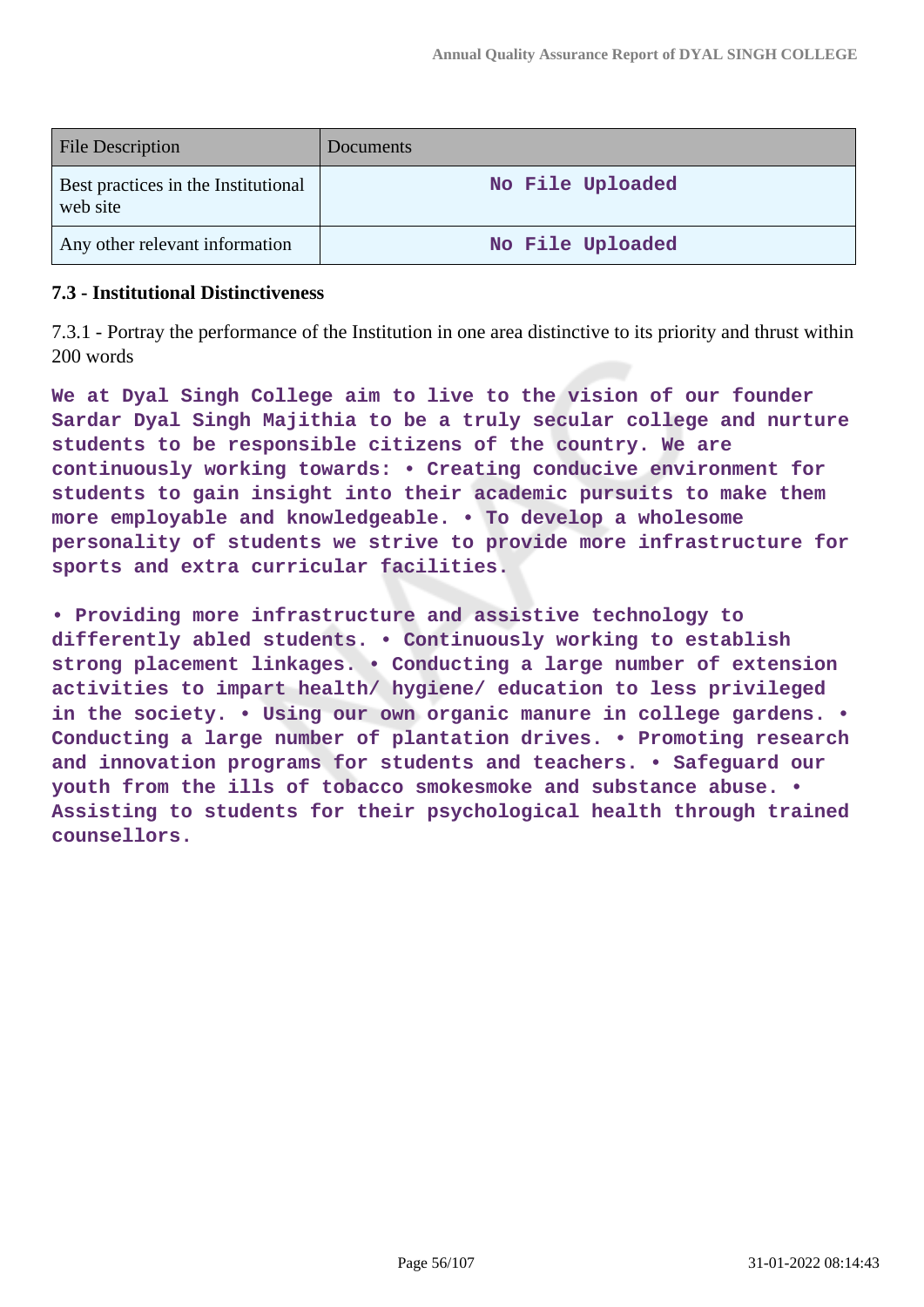## **Part B**

### **CURRICULAR ASPECTS**

### **1.1 - Curricular Planning and Implementation**

1.1.1 - The Institution ensures effective curriculum delivery through a well planned and documented process

**Dyal Singh College is the constituent college of the University of Delhi strictly follows the syllabus as prescribed by the University. During the year 2019-20, the University of Delhi has made changes in the curriculum and restructured CBCS. The purpose of restructuring programs is to offer a new vision to all its undergraduate courses. The college imbibes a Learning Outcomebased Curriculum Framework (LOCF)for all its Under Graduate programmes as prescribed by the University. The LOCF approach is envisioned to provide a focused, outcome-based syllabus at the undergraduate level.At the outset of each academic session, the workload committee finalises the workload and is approved by the competent authorities. The timetable committee prepares the timetable of all courses in such a manner that the required number of lectures are allotted to the teachers (Permanent, Adhoc, and Guest faculties) to complete the curriculum at ease. The same is then displayed on the College website linked to the University portal.**

| <b>File Description</b>                | Documents        |
|----------------------------------------|------------------|
| Upload relevant supporting<br>document | No File Uploaded |
| Link for Additional information        | Nil              |

1.1.2 - The institution adheres to the academic calendar including for the conduct of Continuous Internal Evaluation (CIE)

**The teachers are engaging in the classes and compiling and submitting the Internal Assessment are strictly according to the Academic calendar. There is a moderation Committee for Internal Assessment marks, which does the needful before the marks are finally displayed on the website.**

**The LOCF approach has been adopted to strengthen students 'experiences as they engage themselves in the programme of their choice. The college provides enough flexibility to students to choose from varied courses. To prepare the Under-Graduate**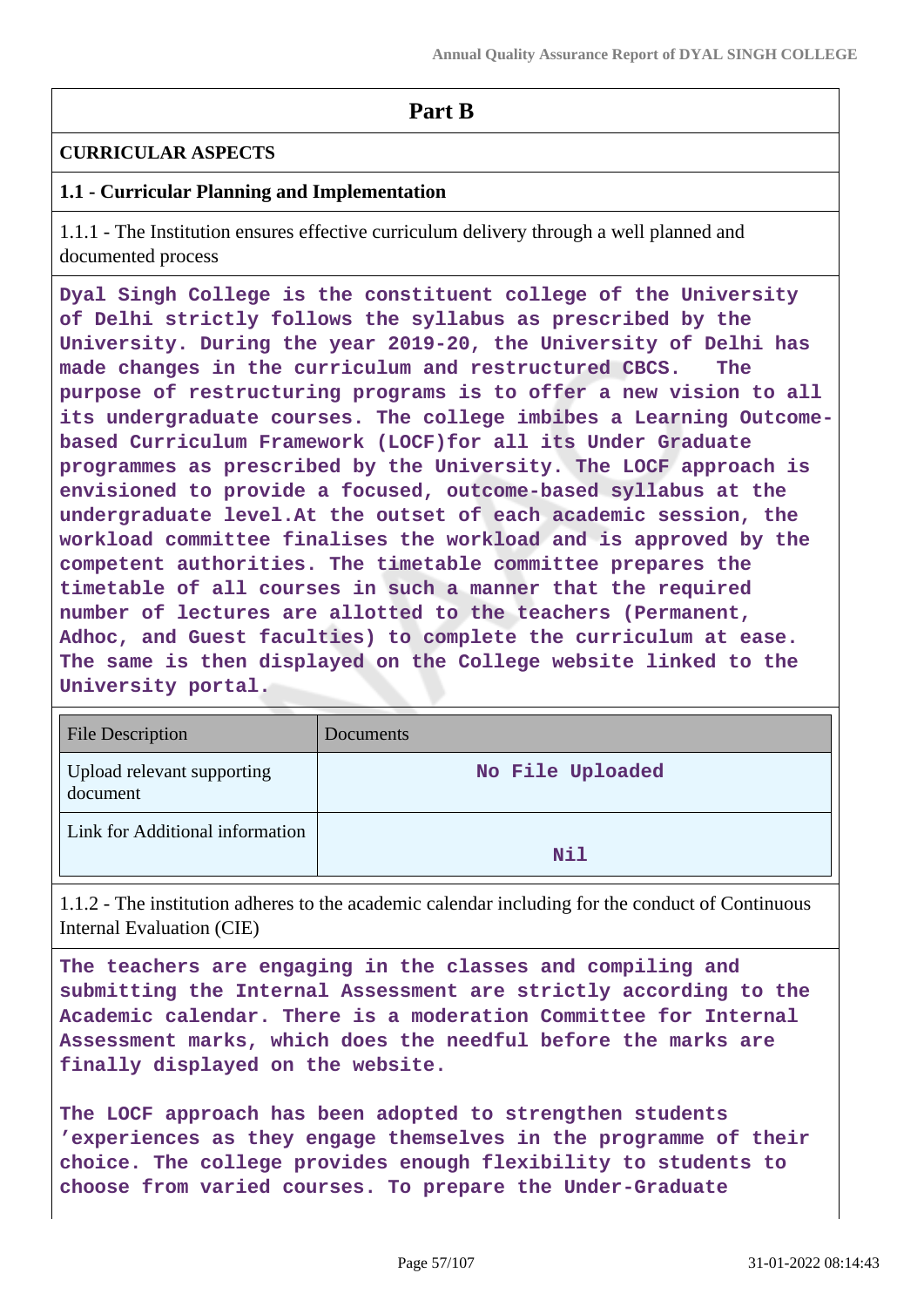**students for both academia and employability, regular seminars, workshops, career counselling sessions, are conducted.**

| <b>File Description</b>                                                                                                                                                                                                                                                                                                                                                                                                                                                                                                 | Documents |                       |
|-------------------------------------------------------------------------------------------------------------------------------------------------------------------------------------------------------------------------------------------------------------------------------------------------------------------------------------------------------------------------------------------------------------------------------------------------------------------------------------------------------------------------|-----------|-----------------------|
| Upload relevant supporting<br>documents                                                                                                                                                                                                                                                                                                                                                                                                                                                                                 |           | No File Uploaded      |
| Link for Additional information                                                                                                                                                                                                                                                                                                                                                                                                                                                                                         |           | Nil                   |
| 1.1.3 - Teachers of the Institution participate<br>in following activities related to curriculum<br>development and assessment of the affiliating<br>University and/are represented on the<br>following academic bodies during the year.<br><b>Academic council/BoS of Affiliating</b><br>University Setting of question papers for<br><b>UG/PG programs Design and Development</b><br>of Curriculum for Add on/certificate/<br><b>Diploma Courses Assessment / evaluation</b><br>process of the affiliating University |           | B. Any 3 of the above |
| <b>File Description</b>                                                                                                                                                                                                                                                                                                                                                                                                                                                                                                 | Documents |                       |
| Details of participation of<br>teachers in various<br>bodies/activities provided as a<br>response to the metric                                                                                                                                                                                                                                                                                                                                                                                                         |           | View File             |

Any additional information **No File Uploaded**

## **1.2 - Academic Flexibility**

**1.2.1 - Number of Programmes in which Choice Based Credit System (CBCS)/ elective course system has been implemented**

#### **1.2.1.1 - Number of Programmes in which CBCS/ Elective course system implemented**

**24**

| <b>File Description</b>                                    | Documents        |
|------------------------------------------------------------|------------------|
| Any additional information                                 | No File Uploaded |
| Minutes of relevant Academic<br>Council/BOS meetings       | No File Uploaded |
| Institutional data in prescribed<br>format (Data Template) | View File        |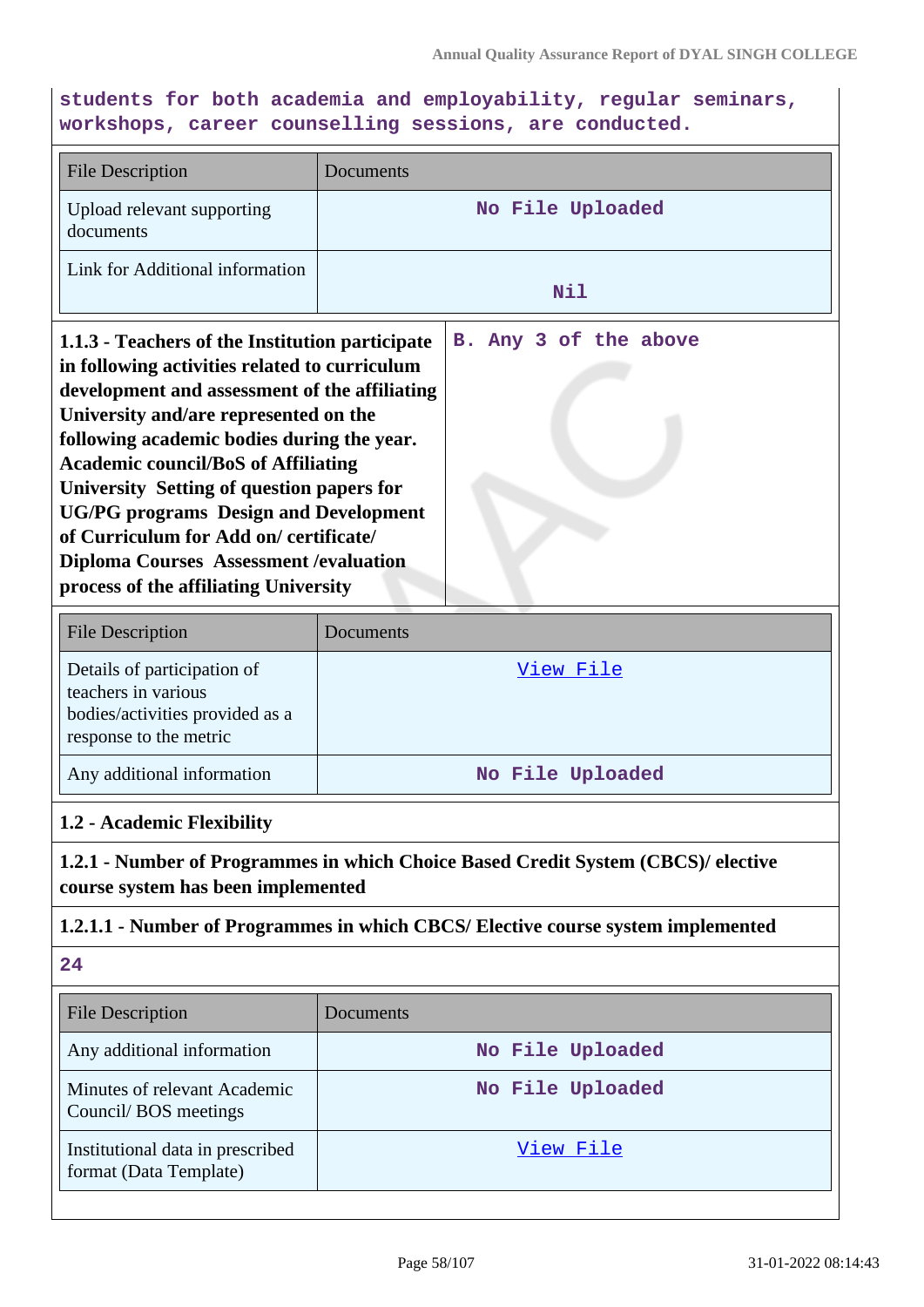#### **1.2.2 - Number of Add on /Certificate programs offered during the year**

## **1.2.2.1 - How many Add on /Certificate programs are added during the year. Data requirement for year: (As per Data Template)**

#### **0**

| <b>File Description</b>                                                       | Documents        |
|-------------------------------------------------------------------------------|------------------|
| Any additional information                                                    | No File Uploaded |
| Brochure or any other<br>document relating to Add on<br>/Certificate programs | No File Uploaded |
| List of Add on /Certificate<br>programs (Data Template)                       | No File Uploaded |

## **1.2.3 - Number of students enrolled in Certificate/ Add-on programs as against the total number of students during the year**

#### **Nil**

**1.2.3.1 - Number of students enrolled in subject related Certificate or Add-on programs during the year**

#### **0**

| <b>File Description</b>                                                                   | Documents        |
|-------------------------------------------------------------------------------------------|------------------|
| Any additional information                                                                | No File Uploaded |
| Details of the students enrolled<br>in Subjects related to<br>certificate/Add-on programs | No File Uploaded |

## **1.3 - Curriculum Enrichment**

1.3.1 - Institution integrates crosscutting issues relevant to Professional Ethics, Gender, Human Values, Environment and Sustainability into the Curriculum

**There are many courses which deal with the issues related to Professional Ethics, Gender, Human Values, Environment and Sustainability which are integrated into the curriculum. The detailed list is attched herewith.**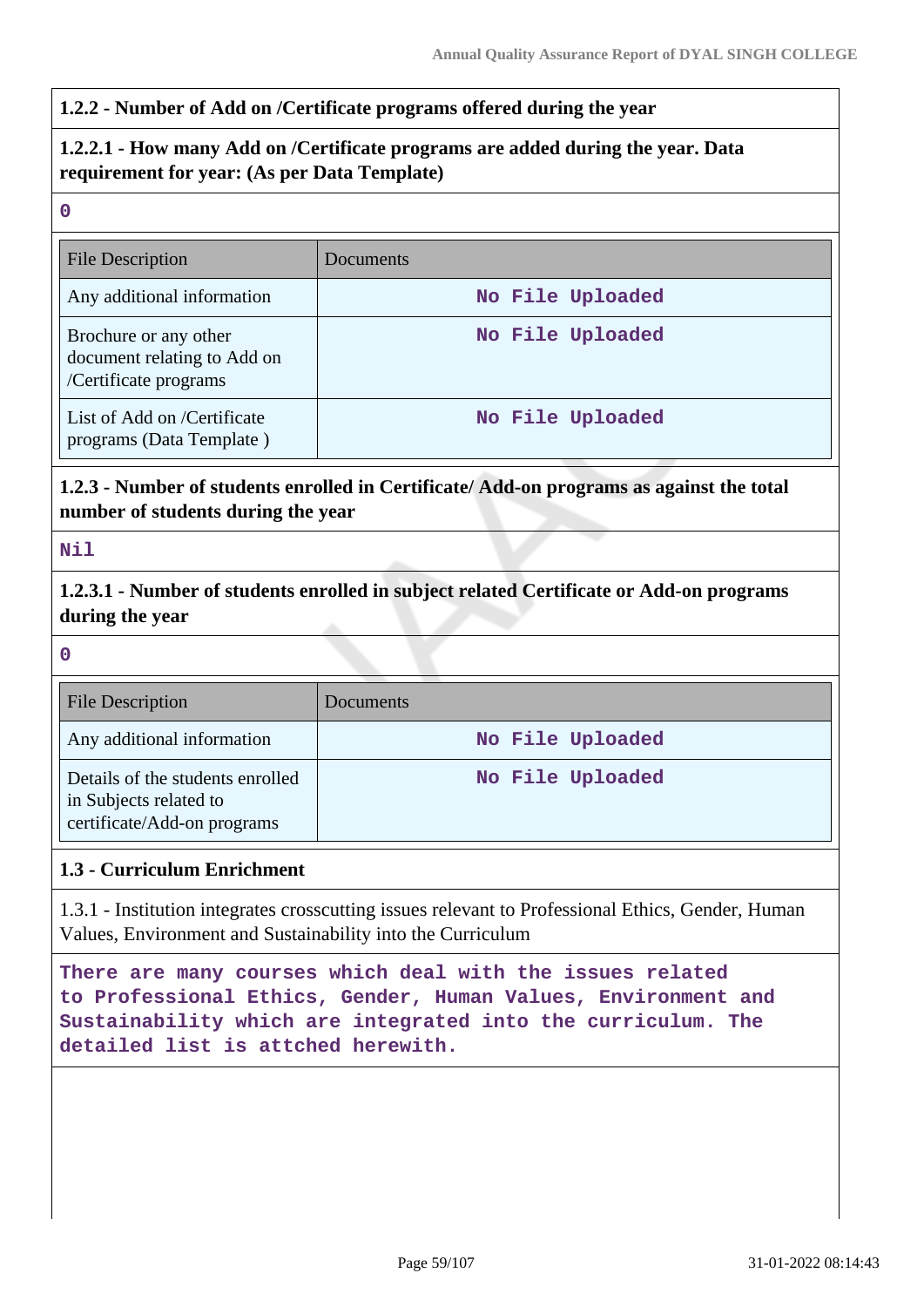| <b>File Description</b>                                                                                                                                                   | Documents        |
|---------------------------------------------------------------------------------------------------------------------------------------------------------------------------|------------------|
| Any additional information                                                                                                                                                | No File Uploaded |
| Upload the list and description<br>of courses which address the<br>Professional Ethics, Gender,<br>Human Values, Environment<br>and Sustainability into the<br>Curriculum | View File        |

## **1.3.2 - Number of courses that include experiential learning through project work/field work/internship during the year**

| 6                                                                                                                           |                  |
|-----------------------------------------------------------------------------------------------------------------------------|------------------|
| <b>File Description</b>                                                                                                     | Documents        |
| Any additional information                                                                                                  | No File Uploaded |
| Programme / Curriculum/<br>Syllabus of the courses                                                                          | No File Uploaded |
| Minutes of the Boards of<br>Studies/Academic Council<br>meetings with approvals for<br>these courses                        | No File Uploaded |
| MoU's with relevant<br>organizations for these courses,<br>if any                                                           | No File Uploaded |
| Number of courses that include<br>experiential learning through<br>project work/field<br>work/internship (Data<br>Template) | <u>View File</u> |

## **1.3.3 - Number of students undertaking project work/field work/ internships**

| 686                                                                                                                 |                  |
|---------------------------------------------------------------------------------------------------------------------|------------------|
| <b>File Description</b>                                                                                             | Documents        |
| Any additional information                                                                                          | No File Uploaded |
| List of programmes and number<br>of students undertaking project<br>work/field work//internships<br>(Data Template) | View File        |

## **1.4 - Feedback System**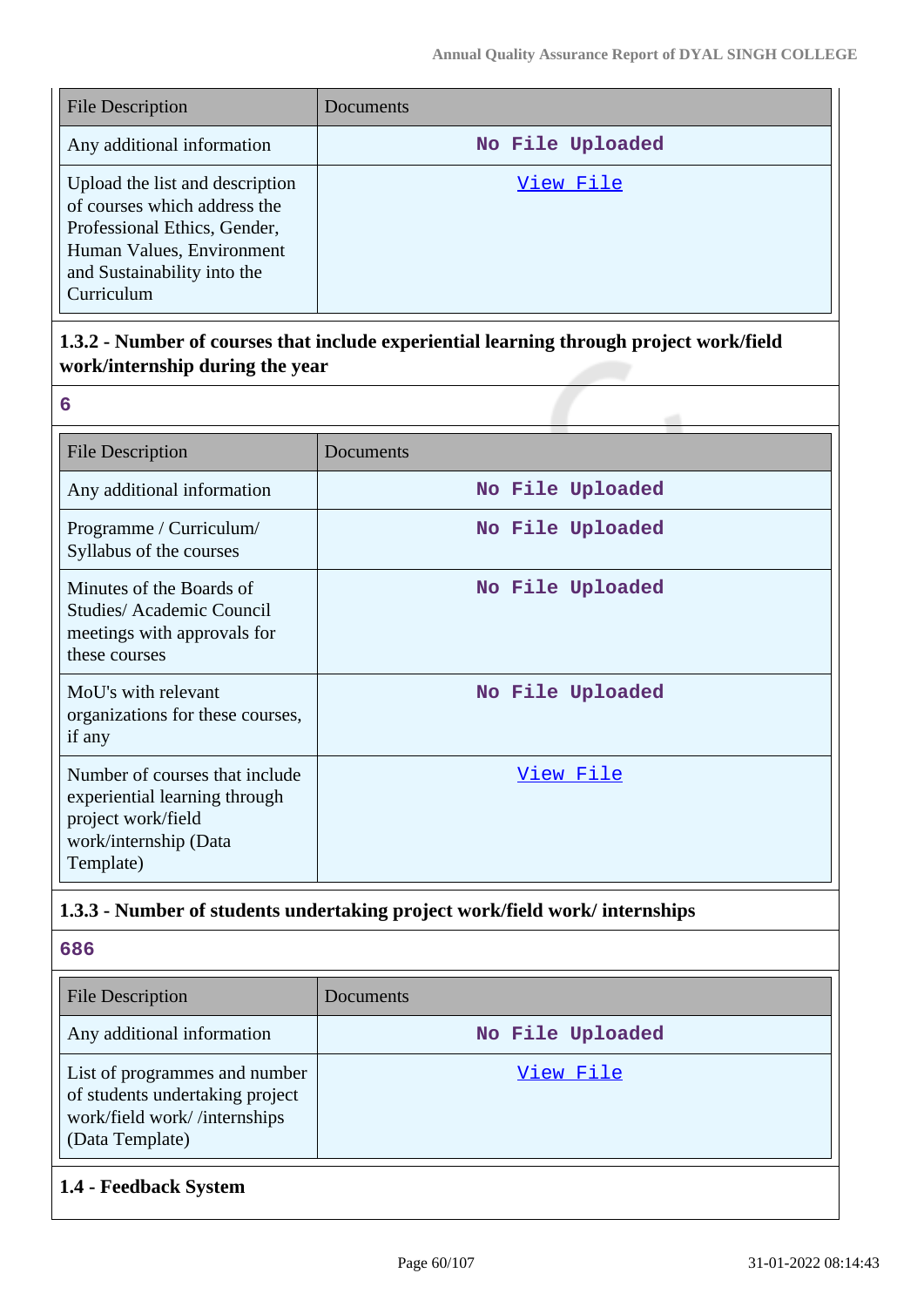| 1.4.1 - Institution obtains feedback on the<br>syllabus and its transaction at the institution<br>from the following stakeholders Students<br><b>Teachers Employers Alumni</b>                            | B. Any 3 of the above                                                |  |  |
|-----------------------------------------------------------------------------------------------------------------------------------------------------------------------------------------------------------|----------------------------------------------------------------------|--|--|
| <b>File Description</b>                                                                                                                                                                                   | Documents                                                            |  |  |
| URL for stakeholder feedback<br>report                                                                                                                                                                    | No File Uploaded                                                     |  |  |
| Action taken report of the<br>Institution on feedback report as<br>stated in the minutes of the<br>Governing Council, Syndicate,<br>Board of Management (Upload)                                          | No File Uploaded                                                     |  |  |
| Any additional<br>information(Upload)                                                                                                                                                                     | View File                                                            |  |  |
| 1.4.2 - Feedback process of the Institution<br>may be classified as follows                                                                                                                               | D. Feedback collected                                                |  |  |
| <b>File Description</b>                                                                                                                                                                                   | Documents                                                            |  |  |
| Upload any additional<br>information                                                                                                                                                                      | No File Uploaded                                                     |  |  |
| URL for feedback report                                                                                                                                                                                   | Nil                                                                  |  |  |
|                                                                                                                                                                                                           | <b>TEACHING-LEARNING AND EVALUATION</b>                              |  |  |
| 2.1 - Student Enrollment and Profile                                                                                                                                                                      |                                                                      |  |  |
|                                                                                                                                                                                                           | 2.1.1 - Enrolment Number Number of students admitted during the year |  |  |
| 2.1.1.1 - Number of sanctioned seats during the year                                                                                                                                                      |                                                                      |  |  |
| 2045                                                                                                                                                                                                      |                                                                      |  |  |
| <b>File Description</b>                                                                                                                                                                                   | Documents                                                            |  |  |
| Any additional information                                                                                                                                                                                | No File Uploaded                                                     |  |  |
| Institutional data in prescribed<br>format                                                                                                                                                                | View File                                                            |  |  |
| 2.1.2 - Number of seats filled against seats reserved for various categories (SC, ST, OBC,<br>Divyangjan, etc. as per applicable reservation policy during the year (exclusive of<br>supernumerary seats) |                                                                      |  |  |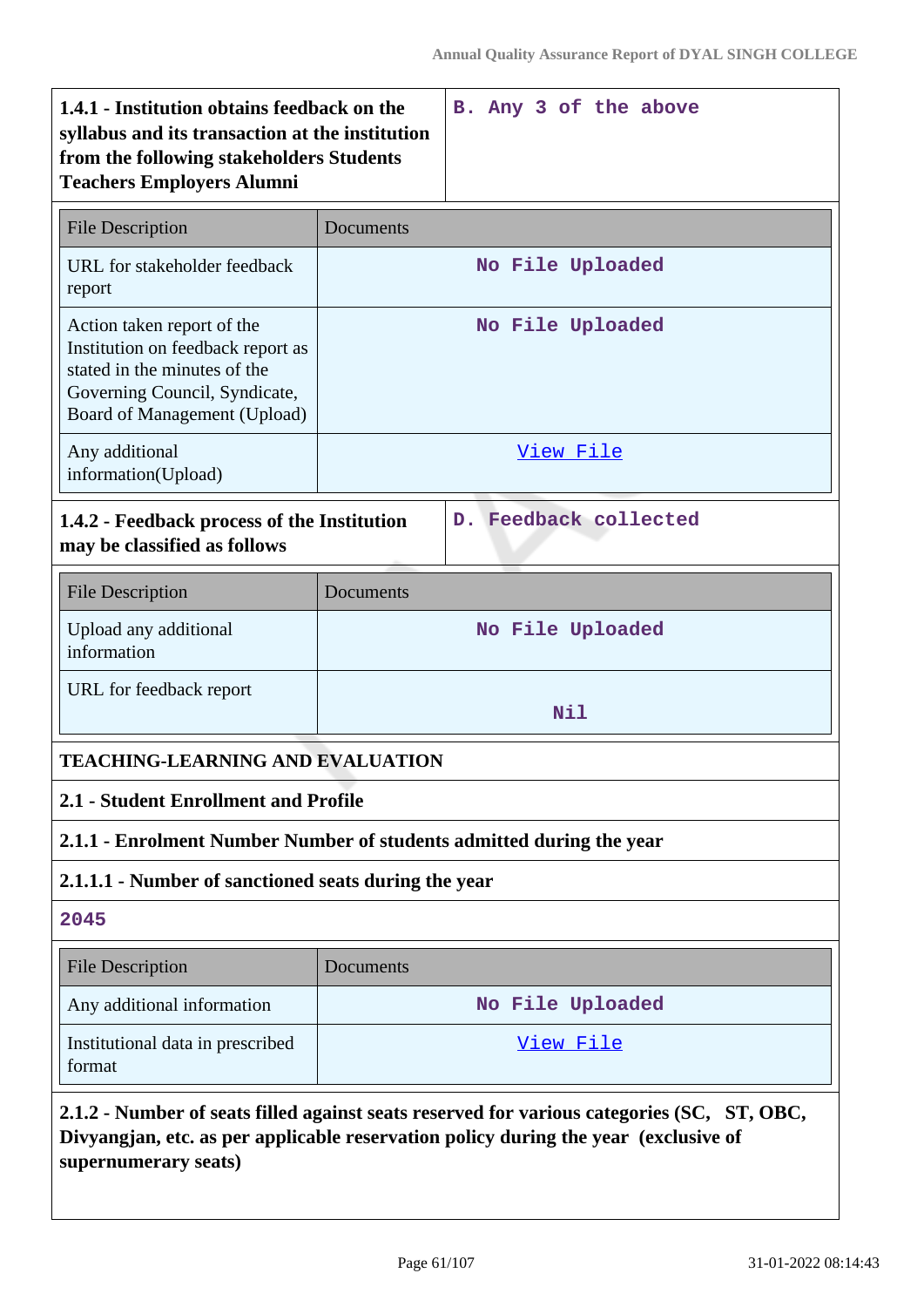# **2.1.2.1 - Number of actual students admitted from the reserved categories during the year**

#### **901**

| <b>File Description</b>                                          | Documents        |
|------------------------------------------------------------------|------------------|
| Any additional information                                       | View File        |
| Number of seats filled against<br>seats reserved (Data Template) | No File Uploaded |

### **2.2 - Catering to Student Diversity**

2.2.1 - The institution assesses the learning levels of the students and organizes special Programmes for advanced learners and slow learners

**Mentor mentee groups have been formed across departments in the college. Regular meetings are carried out to cater to the needs of advanced as well as slow learners. Students share their grievances with the mentees which are resolved in a time bound manner. Advanced learners are counselled for career options and other opportunities to explore. Slow learnrs are greatly emphasised upon and taken care of. Regular sessions are conducted to make them catch up with the pace.**

| <b>File Description</b>              | Documents        |
|--------------------------------------|------------------|
| Link for additional Information      | Nil              |
| Upload any additional<br>information | No File Uploaded |

#### **2.2.2 - Student- Full time teacher ratio (Data for the latest completed academic year)**

| Number of Students | Number of Teachers |
|--------------------|--------------------|
| 6119               | 241                |

| <b>File Description</b>    | <b>Documents</b> |
|----------------------------|------------------|
| Any additional information | View File        |

## **2.3 - Teaching- Learning Process**

2.3.1 - Student centric methods, such as experiential learning, participative learning and problem solving methodologies are used for enhancing learning experiences

**The courses offerd in the curriculum focus on student centric approach and have variety of core discipline and skill**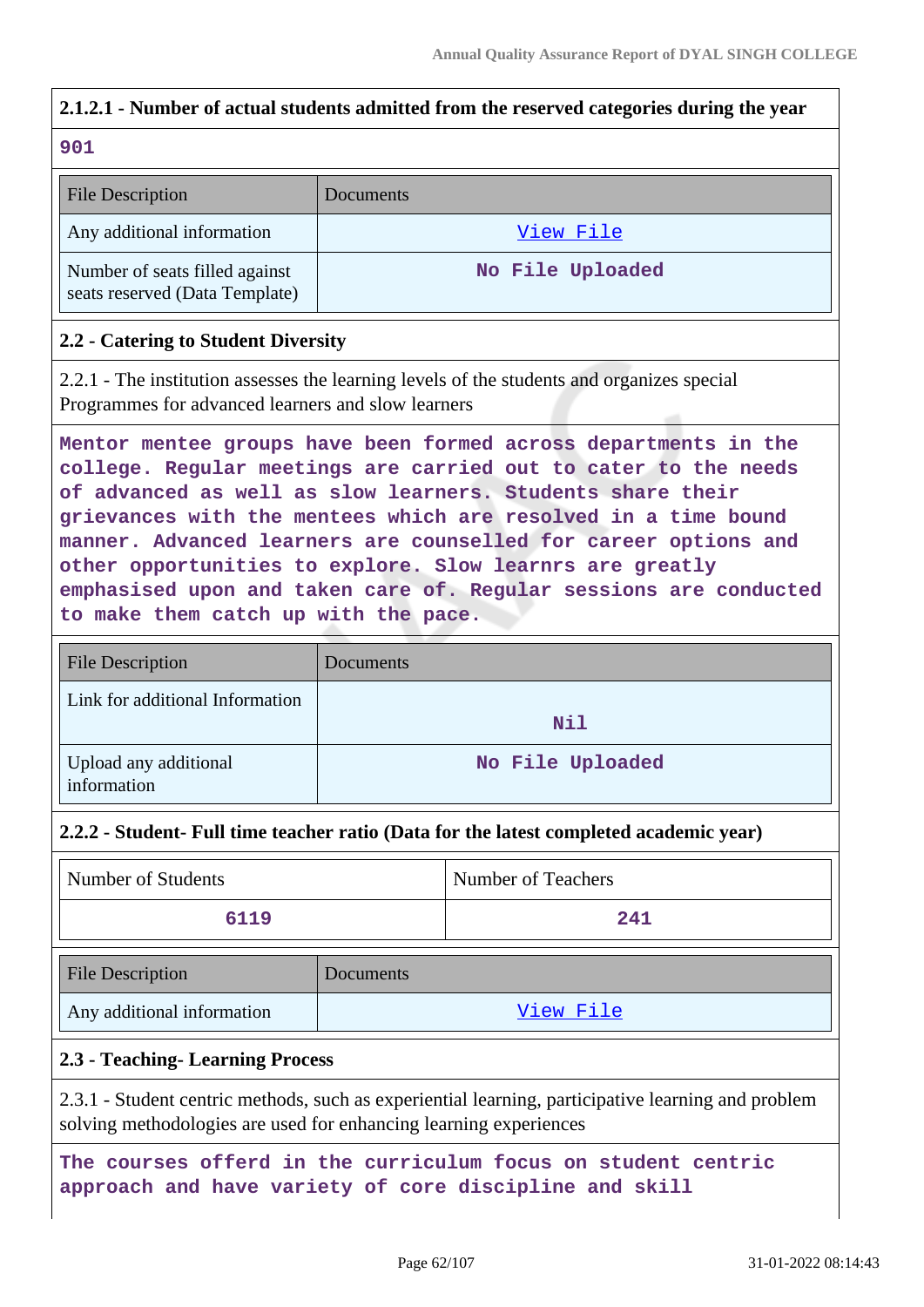**enhancement papers. framework has been designed keeping the student's choices at the centre to express and study the papers of their choices.** 

**The teachers make classes as interactive as possible and encourage innovativei ideas.The teachers use Powerpoint presentations, Audio- Visual methodology, Google classroom, projects, industrial visits, field work based anlysis, surveying, to enhance the learning experience. Teachers also provide assignments and hold group interactions in a manner so as to encourage partcipative learning. Some of the courses also have papers designed to develop the research skills among students like research methodology, stastical learnings etc.**

| <b>File Description</b>              | Documents        |
|--------------------------------------|------------------|
| Upload any additional<br>information | No File Uploaded |
| Link for additional information      | Nil              |

2.3.2 - Teachers use ICT enabled tools for effective teaching-learning process. Write description in maximum of 200 words

**There are a vast number of ICT-enabled tools available across different departments according to applicability as per the curriculum prescribed. Different departments are using different tools. The different departments have prepared a list of tools used by them The ICT Enabled tools used by different departments are : Tally software by Commerce Department, QGIS- Geography,MS Office- All departments, Clustal X, Clustal Omega, Clustal W, Mega 6, Mega X, Mega 10, BLAST, PHYLIP, MLK**

**The students are advised through various e- resources available from E- PG Pathshala, Coursera, Ed X, Swayam portal, UGC CEC**

| <b>File Description</b>                                                                                     | Documents        |
|-------------------------------------------------------------------------------------------------------------|------------------|
| Upload any additional<br>information                                                                        | No File Uploaded |
| Provide link for webpage<br>describing the ICT enabled<br>tools for effective teaching-<br>learning process | Nil              |

**2.3.3 - Ratio of mentor to students for academic and other related issues (Data for the latest completed academic year )**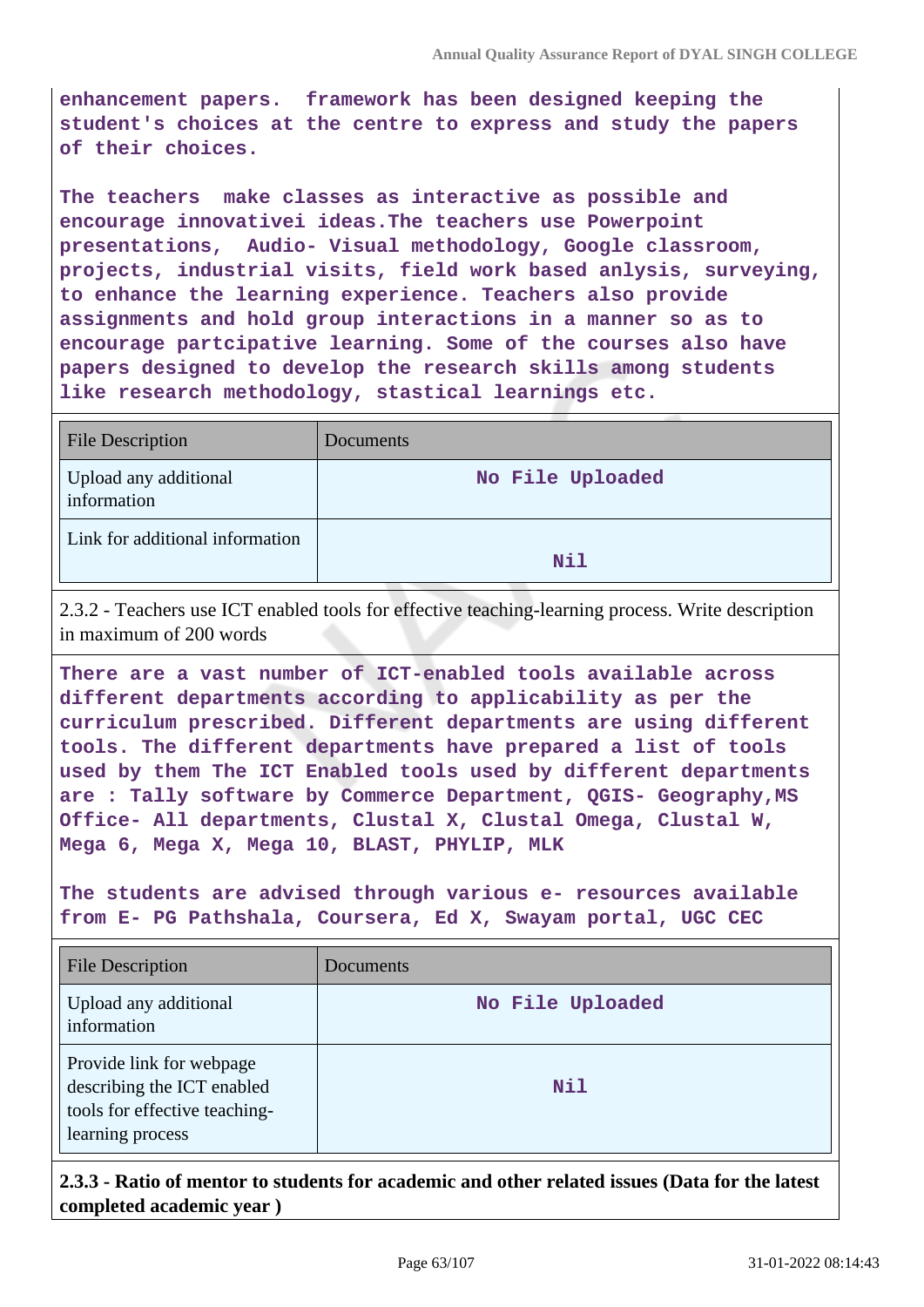#### **2.3.3.1 - Number of mentors**

## **241** File Description Documents Upload, number of students enrolled and full time teachers on roll. [View File](https://assessmentonline.naac.gov.in/storage/app/public/aqar/14702/14702_19_38.xlsx?1643640276) Circulars pertaining to assigning mentors to mentees **No File Uploaded** mentor/mentee ratio [View File](https://assessmentonline.naac.gov.in/storage/app/public/aqar/14702/14702_19_40.xlsx?1643640276)

## **2.4 - Teacher Profile and Quality**

## **2.4.1 - Number of full time teachers against sanctioned posts during the year**

#### **241**

| <b>File Description</b>                                                   | Documents        |
|---------------------------------------------------------------------------|------------------|
| Full time teachers and<br>sanctioned posts for year (Data<br>Template)    | View File        |
| Any additional information                                                | No File Uploaded |
| List of the faculty members<br>authenticated by the Head of<br><b>HEI</b> | No File Uploaded |

**2.4.2 - Number of full time teachers with Ph. D. / D.M. / M.Ch. /D.N.B Superspeciality / D.Sc. / D.Litt. during the year (consider only highest degree for count)**

## **2.4.2.1 - Number of full time teachers with Ph. D. / D.M. / M.Ch. /D.N.C Superspeciality / D.Sc. / D.Litt. during the year**

## **165**

| <b>File Description</b>                                                                                                                                                               | Documents        |
|---------------------------------------------------------------------------------------------------------------------------------------------------------------------------------------|------------------|
| Any additional information                                                                                                                                                            | No File Uploaded |
| List of number of full time<br>teachers with Ph. D. $/$ D.M. $/$<br>M.Ch./ D.N.B Super specialty /<br>D.Sc. / D.Litt. and number of<br>full time teachers for year (Data<br>Template) | View File        |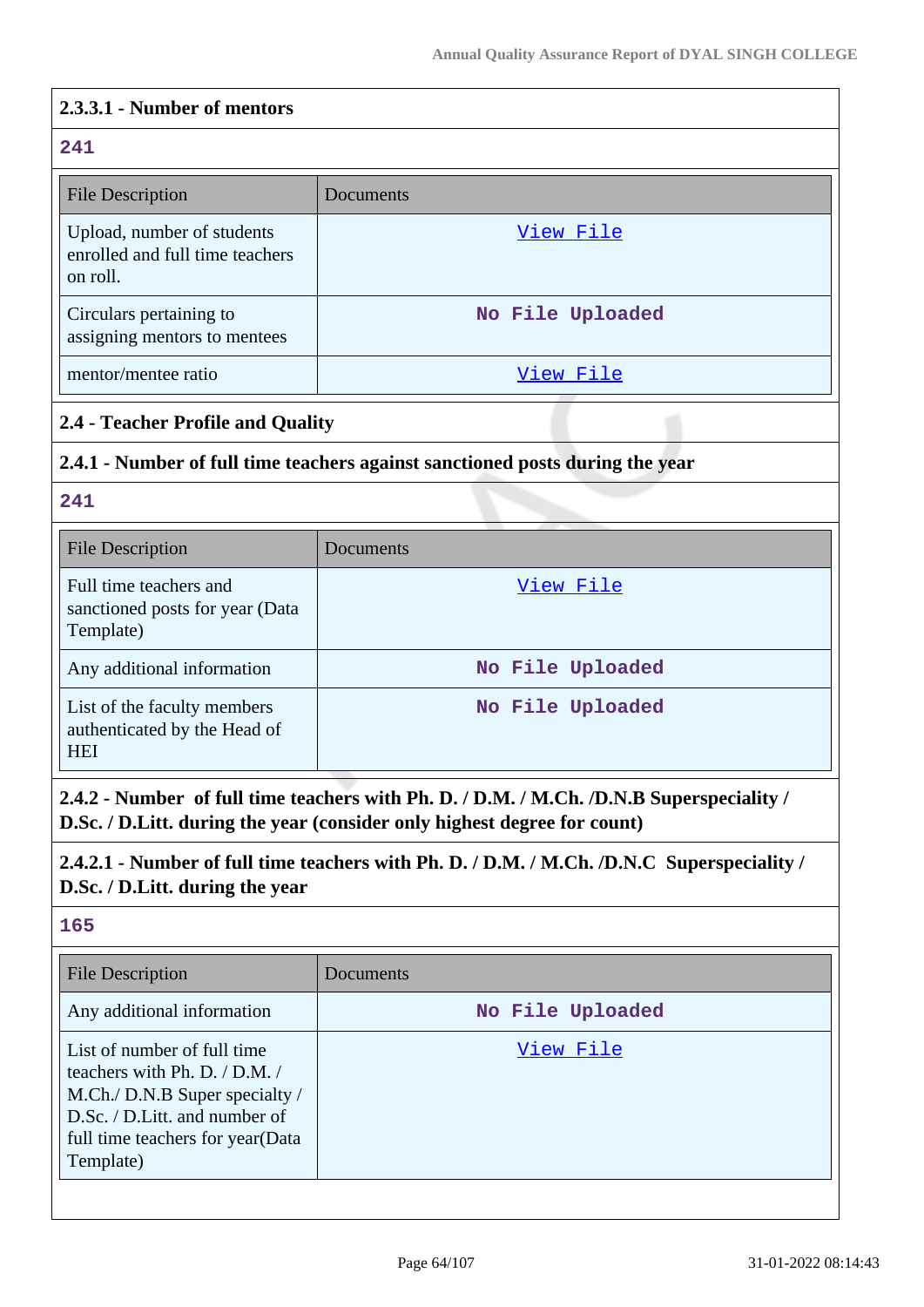**2.4.3 - Number of years of teaching experience of full time teachers in the same institution (Data for the latest completed academic year)**

## **2.4.3.1 - Total experience of full-time teachers**

### **3110**

| File Description                                                                                        | Documents        |
|---------------------------------------------------------------------------------------------------------|------------------|
| Any additional information                                                                              | No File Uploaded |
| List of Teachers including their<br>PAN, designation, dept. and<br>experience details(Data<br>Template) | View File        |

#### **2.5 - Evaluation Process and Reforms**

2.5.1 - Mechanism of internal assessment is transparent and robust in terms of frequency and mode. Write description within 200 words.

**Internal evaluation as prescribed by University of Delhi norms is strictly followed by the college. The students are evaluated at two levels, college and the University of Delhi. In theory papers, 25% component of the evaluation is carried out at the college level which is further moderated by department and college moderation committee. The remaining 75% of the evaluation is done at the university level by way of semester-end examinations. In the case of papers with the practical component, each department in college follows methods as per their course requirements and in the best interest of students. The internal assessment is carried out based on a Continuous evaluation process using internal assessment and semester-based evaluation twice a year.**

**Various methods are used by faculty members for internal evaluation, a few of them are:**

- **1. Evaluation methods followed for internal assessment include written tests, presentations, assignments, case study evaluation etc.**
- **2. Attendance which is part of the internal assessment is updated regularly and uploaded on the college website.**
- **3. The internal assessment marks too are uploaded online and displayed on the departmental notice board for redressal /any clarifications sought from students.**
- **4. During the year 2020-21, due to Pandemic the entire internal assessment evaluation has been carried out in an**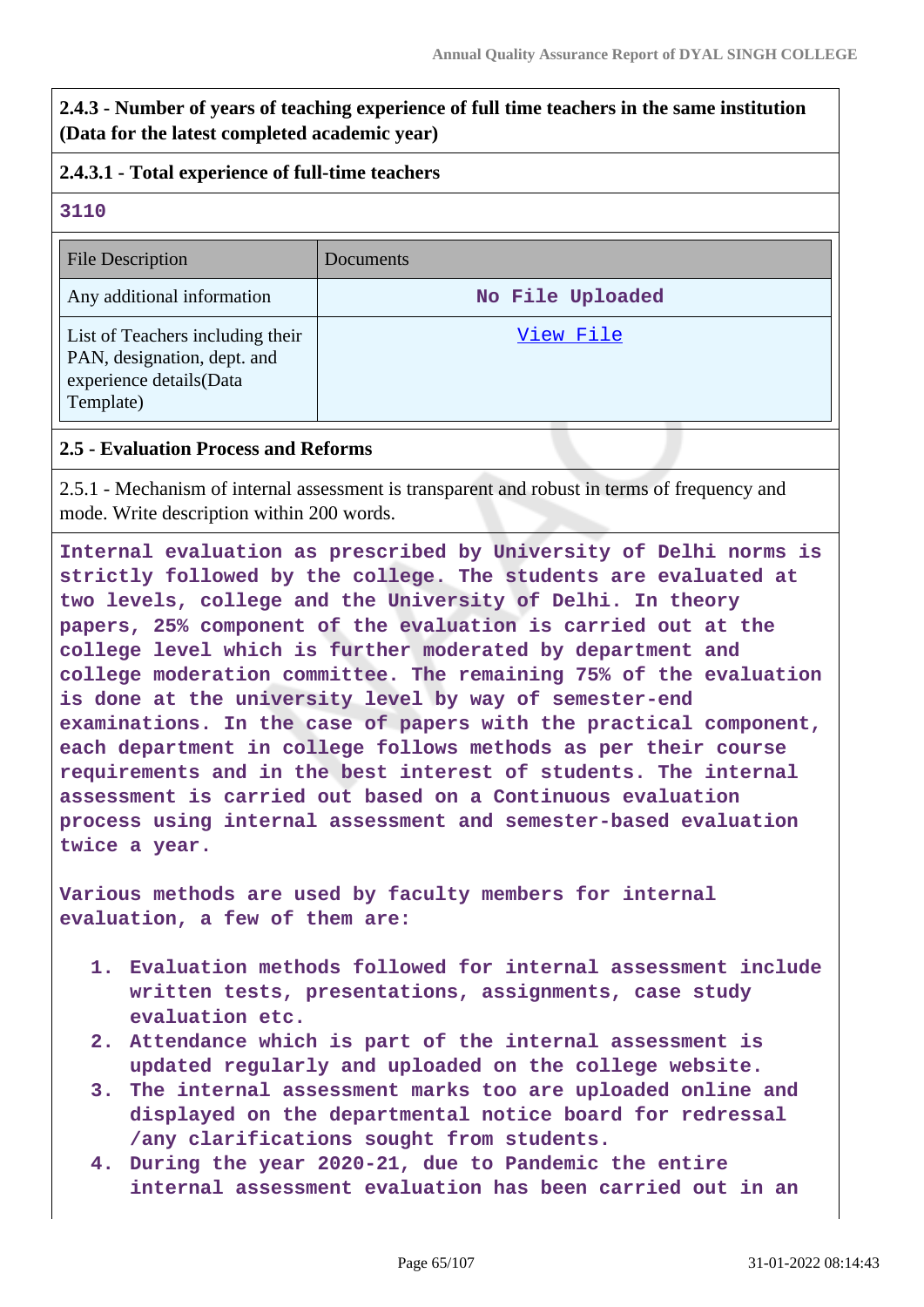**online manner. The teachers have taken assessments on email or Google Classrooms. Presentations have also been taken through Google meet wherever applicable.**

| <b>File Description</b>         | Documents        |
|---------------------------------|------------------|
| Any additional information      | No File Uploaded |
| Link for additional information | Nil              |

2.5.2 - Mechanism to deal with internal examination related grievances is transparent, time- bound and efficient

**The internal assessment/ examination marks are uploaded online and displayed on the departmental notice board as well as the College website for redressal /any clarifications sought from students. The grievance is addressed through the concerned teacher within a time-bound framework and in an efficient manner.**

| <b>File Description</b>         | Documents        |
|---------------------------------|------------------|
| Any additional information      | No File Uploaded |
| Link for additional information | Nil              |

## **2.6 - Student Performance and Learning Outcomes**

2.6.1 - Teachers and students are aware of the stated Programme and course outcomes of the Programmes offered by the institution.

**The LOCF (Learning Outcome based Curriculum Framework) approach is envisioned to provide a focused, outcome-based syllabus at the undergraduate level with an agenda to structure the teachinglearning experiences in a more student-centric manner. The LOCF approach has been adopted to strengthen students' experiences as they engage themselves in the program of their choice. The UnderGraduate Programmes will prepare the students for both, academia and employability. Each programme clearly elaborates its nature and promises the outcomes that are to be accomplished by studying the courses. All the programmes offered state clearly the attributes to be inculcated at graduation level. The new LOCF focuses on imparting value-based education viz. wellbeing, emotional stability, critical thinking, social justice and also skills for employability. In short, each programme prepares students for sustainability and life-long learning. The teachers and students are well aware of the Course outcomes of the programmes.**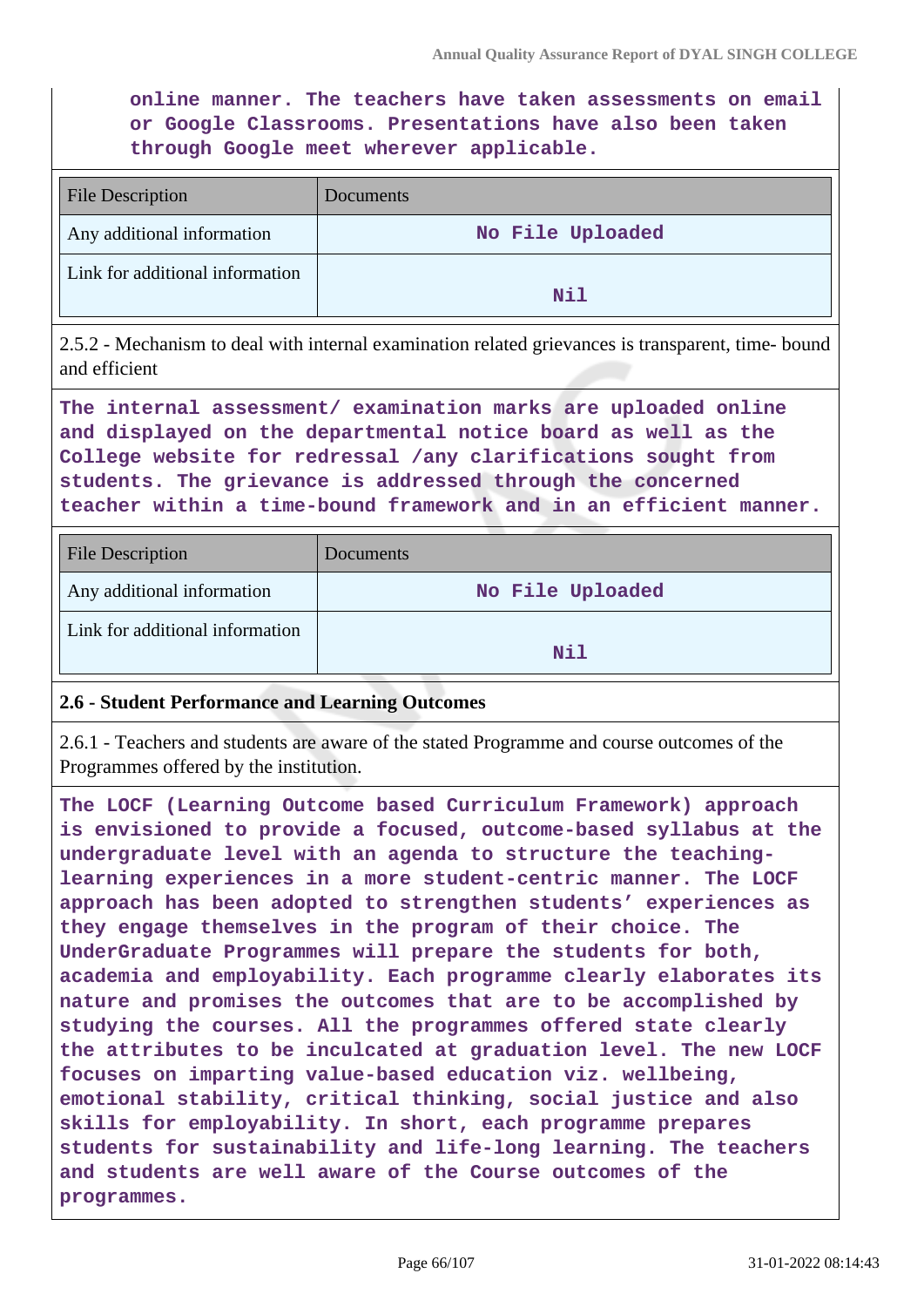| <b>File Description</b>                                 | Documents                                                 |
|---------------------------------------------------------|-----------------------------------------------------------|
| Upload any additional<br>information                    | No File Uploaded                                          |
| Paste link for Additional<br>information                | http://www.du.ac.in/index.php?page=revised-<br>syllabi-uq |
| Upload COs for all courses<br>(exemplars from Glossary) | No File Uploaded                                          |

2.6.2 - Attainment of Programme outcomes and course outcomes are evaluated by the institution.

**The college regularly undertakes the compilation of Program outcomes. The results of every program being offered by the institution are evaluated. The slow learners are provided with remedial classes to resolve their problems in the future. The course outcomes are evaluated in terms of various parameters viz critical ability and employability. The Placement Cell of the college takes** 

| <b>File Description</b>                  | Documents        |
|------------------------------------------|------------------|
| Upload any additional<br>information     | No File Uploaded |
| Paste link for Additional<br>information | <b>Nil</b>       |

#### **2.6.3 - Pass percentage of Students during the year**

**2.6.3.1 - Total number of final year students who passed the university examination during the year**

### **1789**

| <b>File Description</b>                                                                                                     | Documents        |
|-----------------------------------------------------------------------------------------------------------------------------|------------------|
| Upload list of Programmes and<br>number of students passed and<br>appeared in the final year<br>examination (Data Template) | View File        |
| Upload any additional<br>information                                                                                        | No File Uploaded |
| Paste link for the annual report                                                                                            | Nil              |

## **2.7 - Student Satisfaction Survey**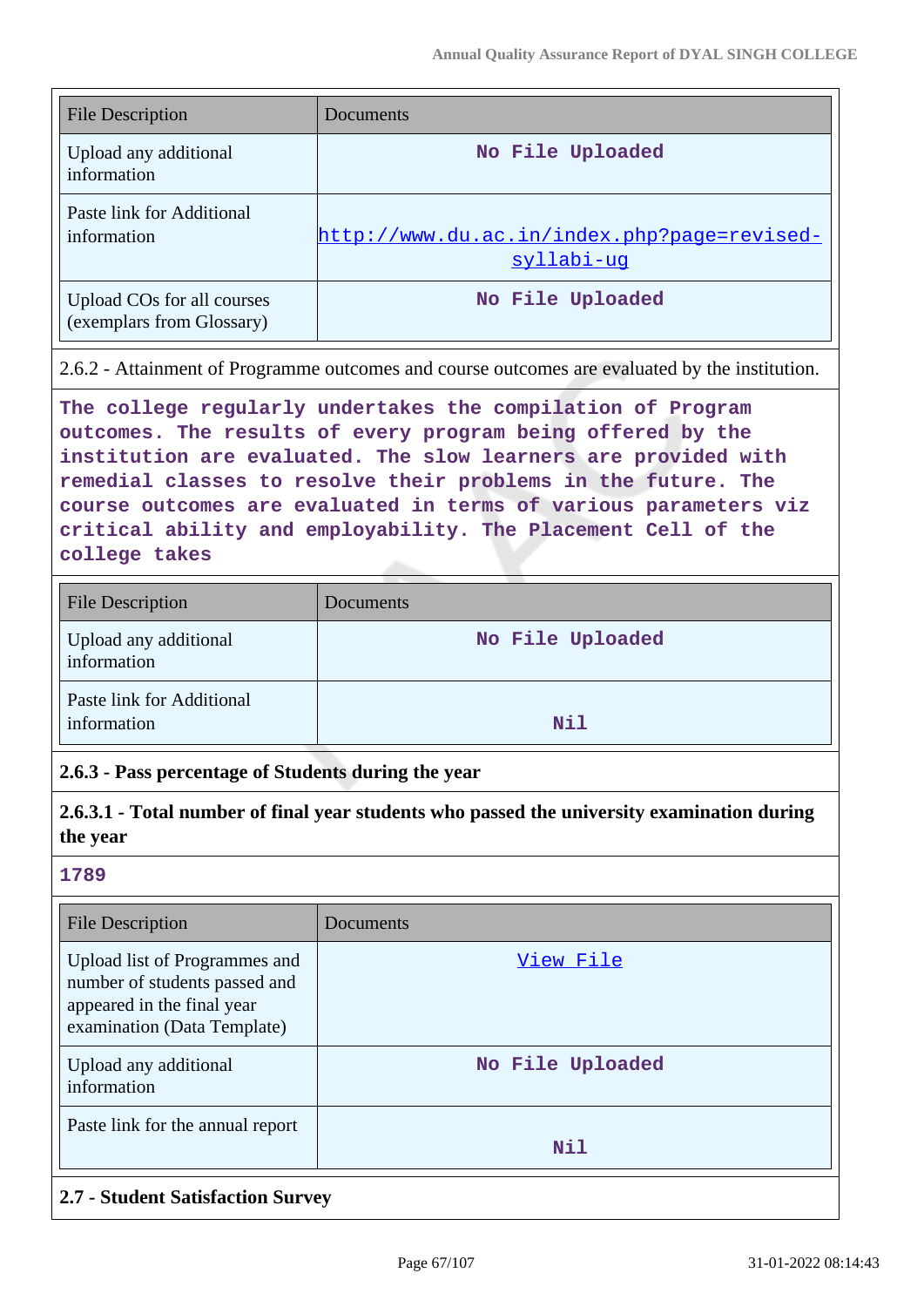**2.7.1 - Student Satisfaction Survey (SSS) on overall institutional performance (Institution may design its own questionnaire) (results and details need to be provided as a weblink)**

<http://www.dsc.du.ac.in>

**RESEARCH, INNOVATIONS AND EXTENSION**

**3.1 - Resource Mobilization for Research**

**3.1.1 - Grants received from Government and non-governmental agencies for research projects / endowments in the institution during the year (INR in Lakhs)**

**3.1.1.1 - Total Grants from Government and non-governmental agencies for research projects / endowments in the institution during the year (INR in Lakhs)**

#### **715000**

| File Description                                                                     | Documents        |
|--------------------------------------------------------------------------------------|------------------|
| Any additional information                                                           | No File Uploaded |
| e-copies of the grant award<br>letters for sponsored research<br>projects/endowments | No File Uploaded |
| List of endowments / projects<br>with details of grants (Data<br>Template)           | No File Uploaded |

**3.1.2 - Number of departments having Research projects funded by government and non government agencies during the year**

**3.1.2.1 - Number of departments having Research projects funded by government and nongovernment agencies during the year**

**3**

| <b>File Description</b>                                          | Documents        |
|------------------------------------------------------------------|------------------|
| List of research projects and<br>funding details (Data Template) | View File        |
| Any additional information                                       | No File Uploaded |
| Supporting document from<br><b>Funding Agency</b>                | No File Uploaded |
| Paste link to funding agency<br>website                          | Nil              |

**3.1.3 - Number of Seminars/conferences/workshops conducted by the institution during the year**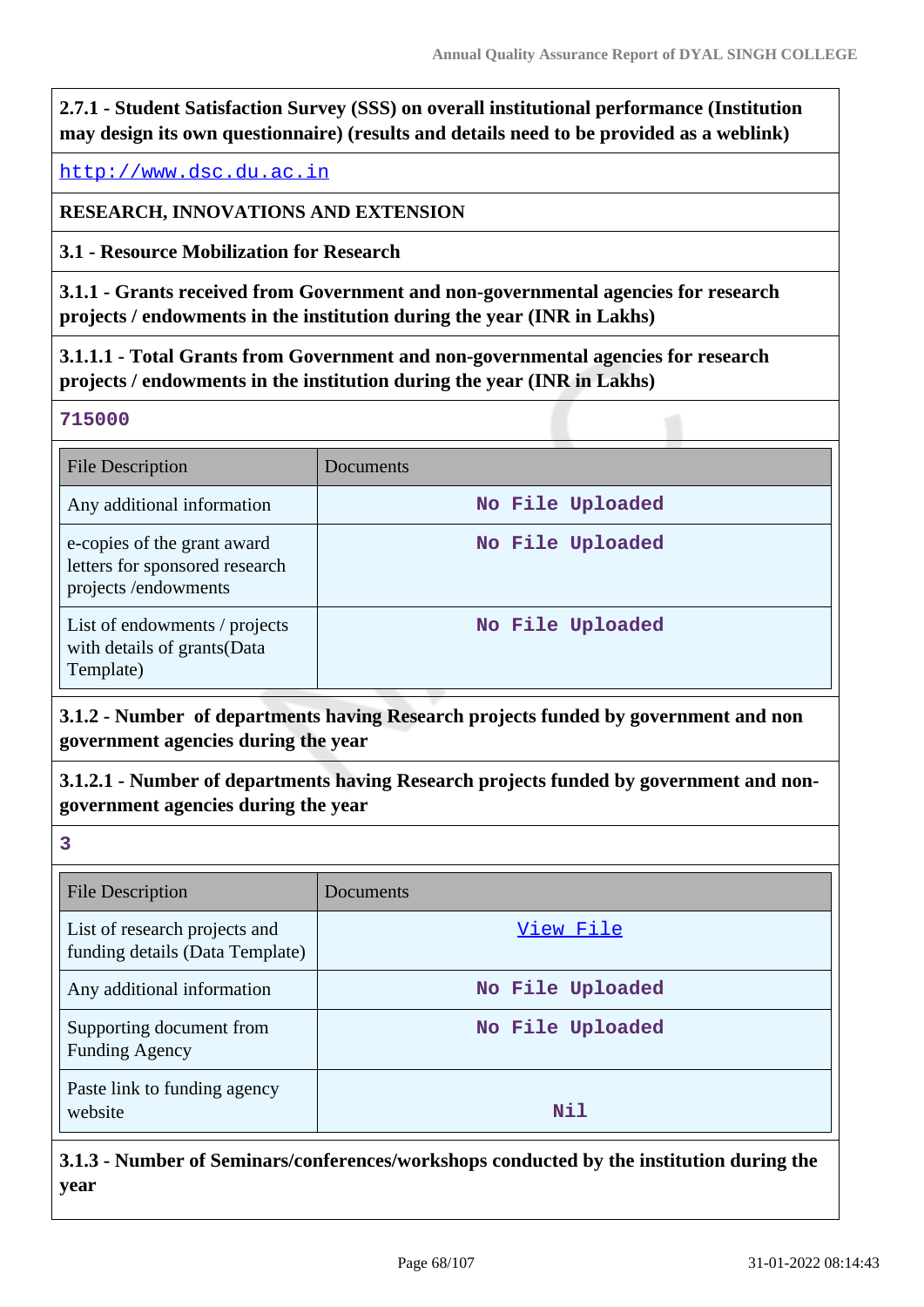## **3.1.3.1 - Total number of Seminars/conferences/workshops conducted by the institution during the year**

#### **23**

| <b>File Description</b>                                              | Documents        |
|----------------------------------------------------------------------|------------------|
| Report of the event                                                  | No File Uploaded |
| Any additional information                                           | No File Uploaded |
| List of workshops/seminars<br>during last 5 years (Data<br>Template) | View File        |

## **3.2 - Research Publications and Awards**

**3.2.1 - Number of papers published per teacher in the Journals notified on UGC website during the year**

**3.2.1.1 - Number of research papers in the Journals notified on UGC website during the year**

#### **105**

| <b>File Description</b>                                                                                     | Documents        |
|-------------------------------------------------------------------------------------------------------------|------------------|
| Any additional information                                                                                  | No File Uploaded |
| List of research papers by title,<br>author, department, name and<br>year of publication (Data<br>Template) | View File        |

**3.2.2 - Number of books and chapters in edited volumes/books published and papers published in national/ international conference proceedings per teacher during the year**

**3.2.2.1 - Total number of books and chapters in edited volumes/books published and papers in national/ international conference proceedings during the year**

**7**

| <b>File Description</b>                                                      | <b>Documents</b> |
|------------------------------------------------------------------------------|------------------|
| Any additional information                                                   | No File Uploaded |
| List books and chapters edited<br>volumes/books published (Data<br>Template) | View File        |

## **3.3 - Extension Activities**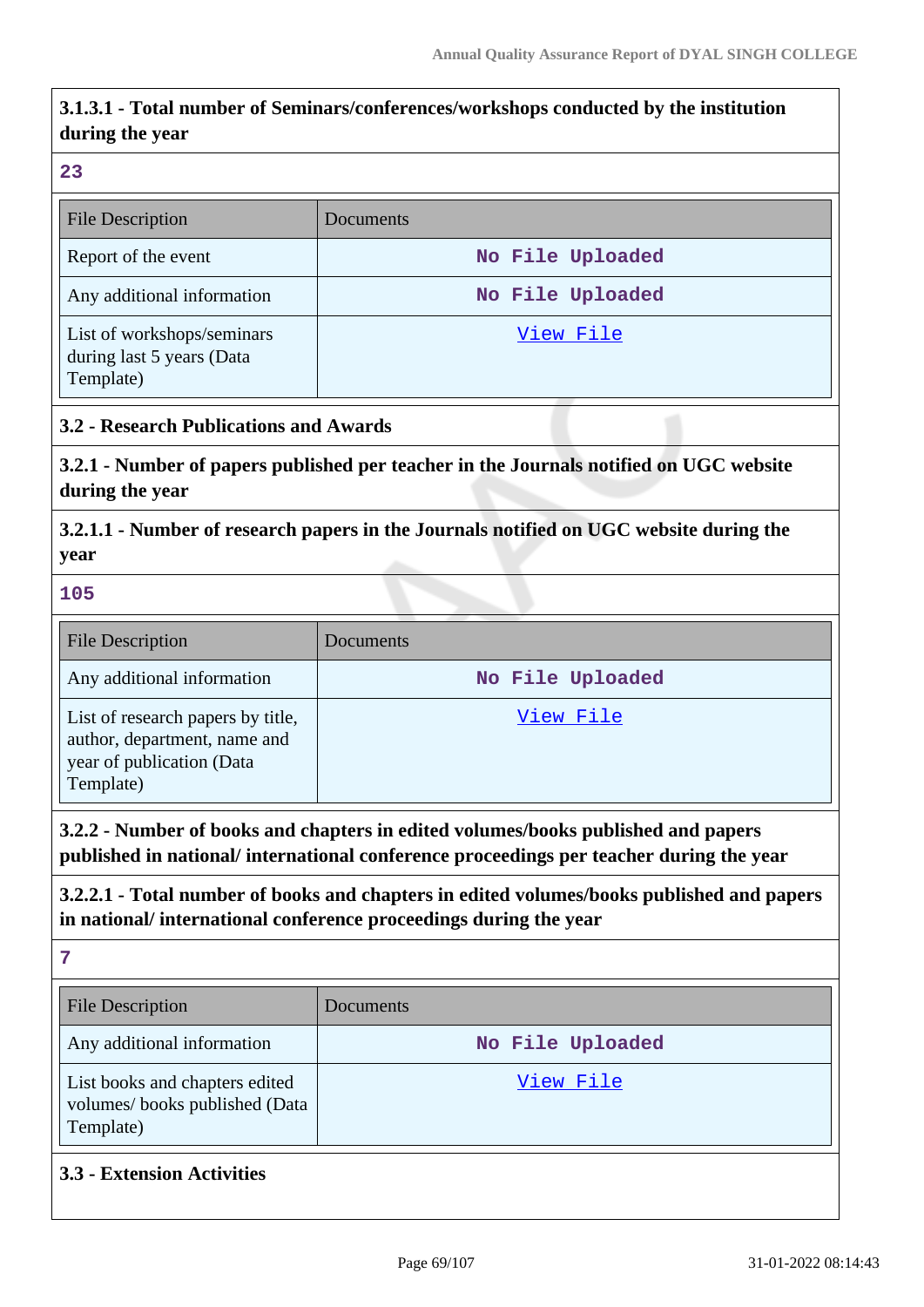3.3.1 - Extension activities are carried out in the neighborhood community, sensitizing students to social issues, for their holistic development, and impact thereof during the year

**Dyal Singh College has vaious socities for holistic development and sensitizing students towards social issues. The Environment Club organised host of activities viz. creating awareness through media platforms on issues like Noise Pollution, Yamuna, Dust pollution, Air pollution etc. Social activities like Tree Plantation, Swachh Bharat Abhiyan, Blood donation camp, plogging team for Republic day were organised by NCC Boys wing. NCC Girls wing organised an Atamnirbhar Bharat Camp among many other activities organised during the year. NSS has organised Yoga Day celebrations. Cloth Donation drive, Covid Pledge were few other activities performed by NSS wing. The detailed list is attached herewith.**

| <b>File Description</b>                  | Documents  |
|------------------------------------------|------------|
| Paste link for additional<br>information | <b>Nil</b> |
| Upload any additional<br>information     | View File  |

**3.3.2 - Number of awards and recognitions received for extension activities from government / government recognized bodies during the year**

**3.3.2.1 - Total number of awards and recognition received for extension activities from Government/ government recognized bodies during the year**

| e e<br>×                 |
|--------------------------|
| I<br>۰,<br>×<br>. .<br>w |
|                          |

| <b>File Description</b>                                                       | Documents        |
|-------------------------------------------------------------------------------|------------------|
| Any additional information                                                    | No File Uploaded |
| Number of awards for extension<br>activities in last 5 year(Data<br>Template) | View File        |
| e-copy of the award letters                                                   | No File Uploaded |

**3.3.3 - Number of extension and outreach programs conducted by the institution through NSS/NCC/Red cross/YRC etc., ( including the programmes such as Swachh Bharat, AIDS awareness, Gender issues etc. and/or those organized in collaboration with industry, community and NGOs ) during the year**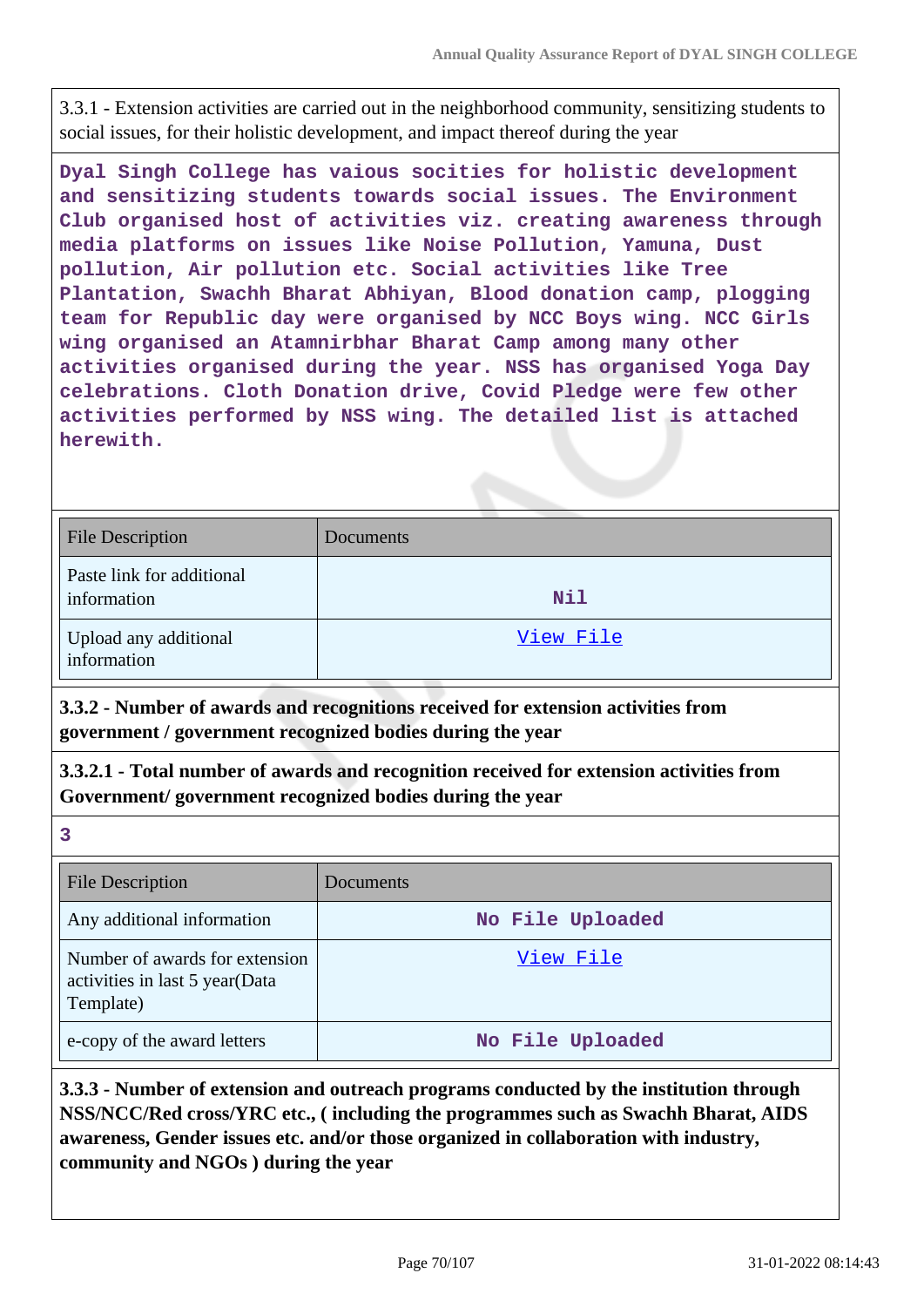**3.3.3.1 - Number of extension and outreach Programs conducted in collaboration with industry, community and Non- Government Organizations through NSS/ NCC/ Red Cross/ YRC etc., during the year**

#### **45**

| <b>File Description</b>                                                                                                          | Documents        |
|----------------------------------------------------------------------------------------------------------------------------------|------------------|
| Reports of the event organized                                                                                                   | No File Uploaded |
| Any additional information                                                                                                       | No File Uploaded |
| Number of extension and<br>outreach Programmes<br>conducted with industry,<br>community etc for the last year<br>(Data Template) | View File        |

**3.3.4 - Number of students participating in extension activities at 3.3.3. above during the year**

**3.3.4.1 - Total number of Students participating in extension activities conducted in collaboration with industry, community and Non- Government Organizations through NSS/ NCC/ Red Cross/ YRC etc., during the year**

#### **300**

| <b>File Description</b>                                                                                 | Documents        |
|---------------------------------------------------------------------------------------------------------|------------------|
| Report of the event                                                                                     | No File Uploaded |
| Any additional information                                                                              | No File Uploaded |
| Number of students<br>participating in extension<br>activities with Govt. or NGO<br>etc (Data Template) | View File        |

## **3.4 - Collaboration**

**3.4.1 - The Institution has several collaborations/linkages for Faculty exchange, Student exchange, Internship, Field trip, On-the- job training, research etc during the year**

**3**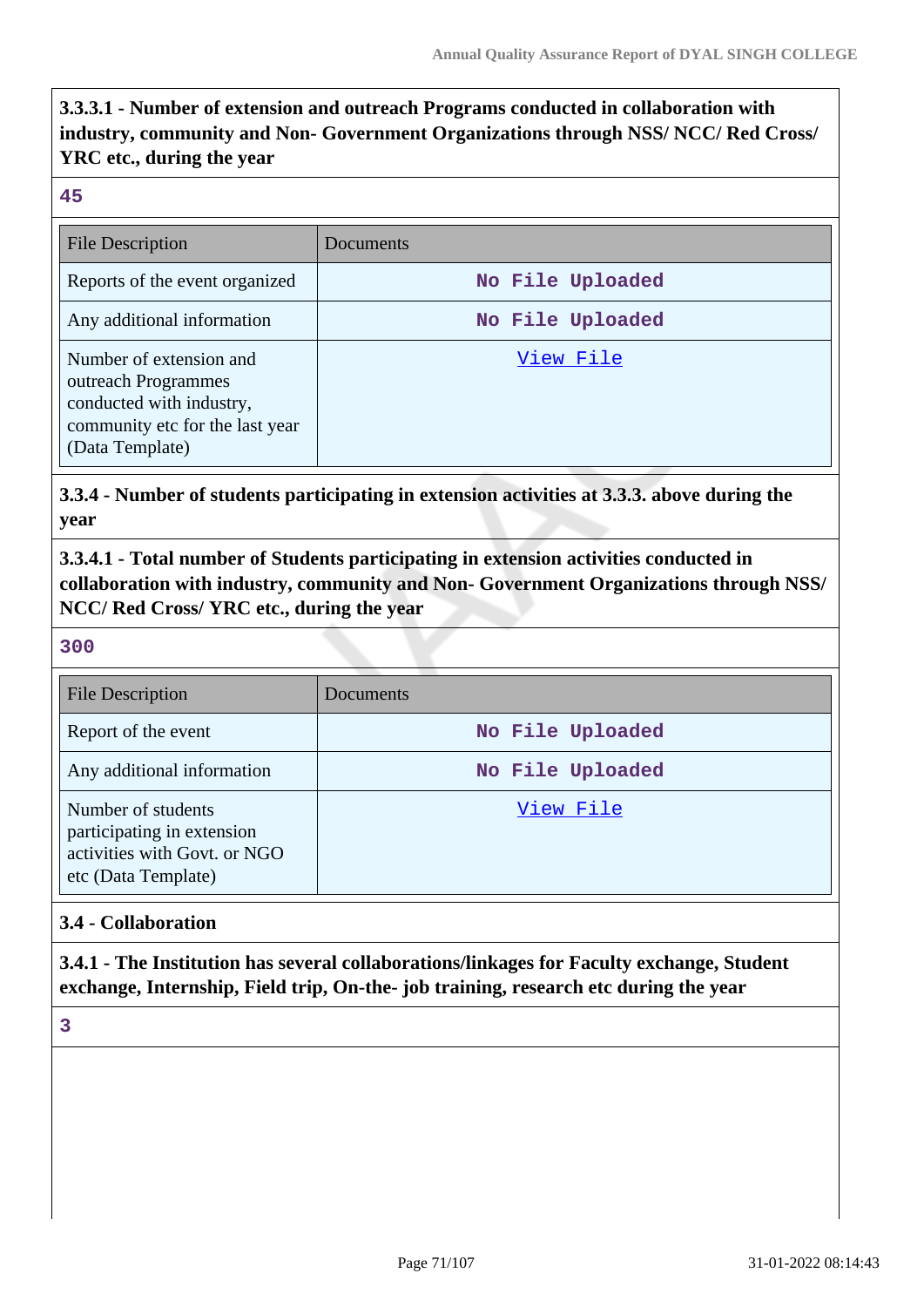| <b>File Description</b>                                                               | Documents        |
|---------------------------------------------------------------------------------------|------------------|
| e-copies of linkage related<br>Document                                               | No File Uploaded |
| Details of linkages with<br>institutions/industries for<br>internship (Data Template) | View File        |
| Any additional information                                                            | No File Uploaded |

**3.4.2 - Number of functional MoUs with national and international institutions, universities, industries, corporate houses etc. during the year**

**3.4.2.1 - Number of functional MoUs with Institutions of national, international importance, other universities, industries, corporate houses etc. during the year**

| ۰<br>×<br>×<br>٧ | I |
|------------------|---|

| <b>File Description</b>                                                                                                             | Documents        |
|-------------------------------------------------------------------------------------------------------------------------------------|------------------|
| e-Copies of the MoUs with<br>institution./industry/corporate<br>houses                                                              | No File Uploaded |
| Any additional information                                                                                                          | No File Uploaded |
| Details of functional MoUs<br>with institutions of national,<br>international importance, other<br>universities etc during the year | No File Uploaded |

## **INFRASTRUCTURE AND LEARNING RESOURCES**

## **4.1 - Physical Facilities**

4.1.1 - The Institution has adequate infrastructure and physical facilities for teaching- learning. viz., classrooms, laboratories, computing equipment etc.

**The college has adequate infrastructure and physical facilities for teaching-learning. The following are the details of existing infrastructure pertaining to the same:**

**including**

**Classroom 54 classrooms**

**(7 eco-friendly bamboo rooms and 12 PORTA cabins,**

**44 classroom fitted with projectors with audio-video facilities)**

**Tutorial rooms 9**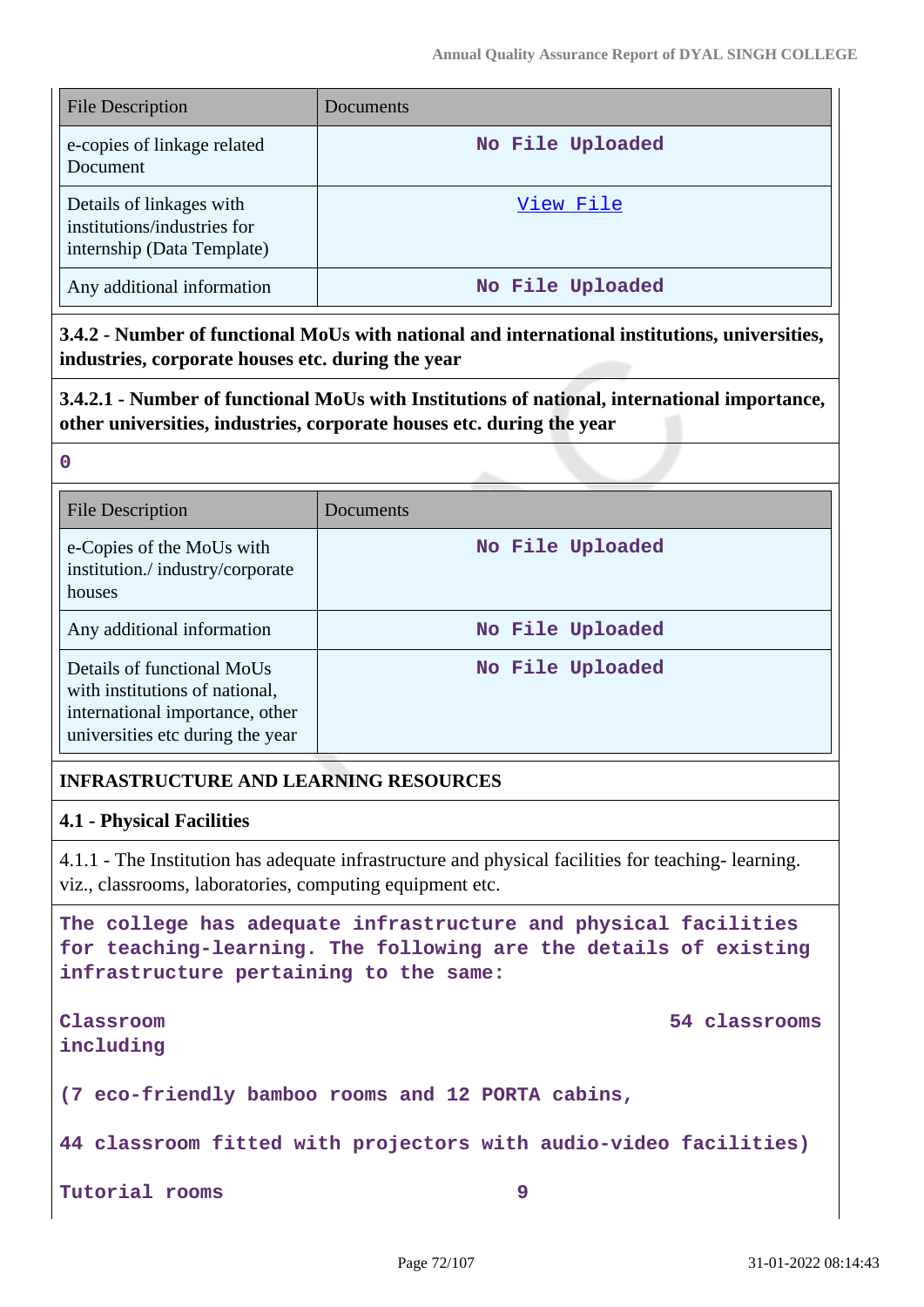| Laboratories  | 18 well-equipped labs |
|---------------|-----------------------|
| Research Labs | 04                    |
| Seminar hall  | 01                    |
| Auditorium    | 01                    |

**In the year 2020-21, the college has purchased 8 routers and 8 switches for the college.**

| <b>File Description</b>                  | Documents                                                                        |
|------------------------------------------|----------------------------------------------------------------------------------|
| Upload any additional<br>information     | No File Uploaded                                                                 |
| Paste link for additional<br>information | http://dsc.du.ac.in/wp-content/uploads/202<br>0/12/Prospectus202021Draftv228.pdf |

4.1.2 - The Institution has adequate facilities for cultural activities, sports, games (indoor, outdoor), gymnasium, yoga centre etc.

**The Institution has adequate facilities for cultural activities, sports, games (indoor, outdoor), gymnasium, yoga center etc. It has a campus area of 11 acres for conducting academic viz-a-viz extracurricular activities.**

**The college offers various sports activities for the students in terms of indoor and outdoor games. The college has adequate facilities and infrastructure for cricket. football, basketball, etc. to facilitate students. The college is equipped with a largearea under sports ground( green space), a well-furnished basketball court, and a hard green surface for organizing various outdoor games.**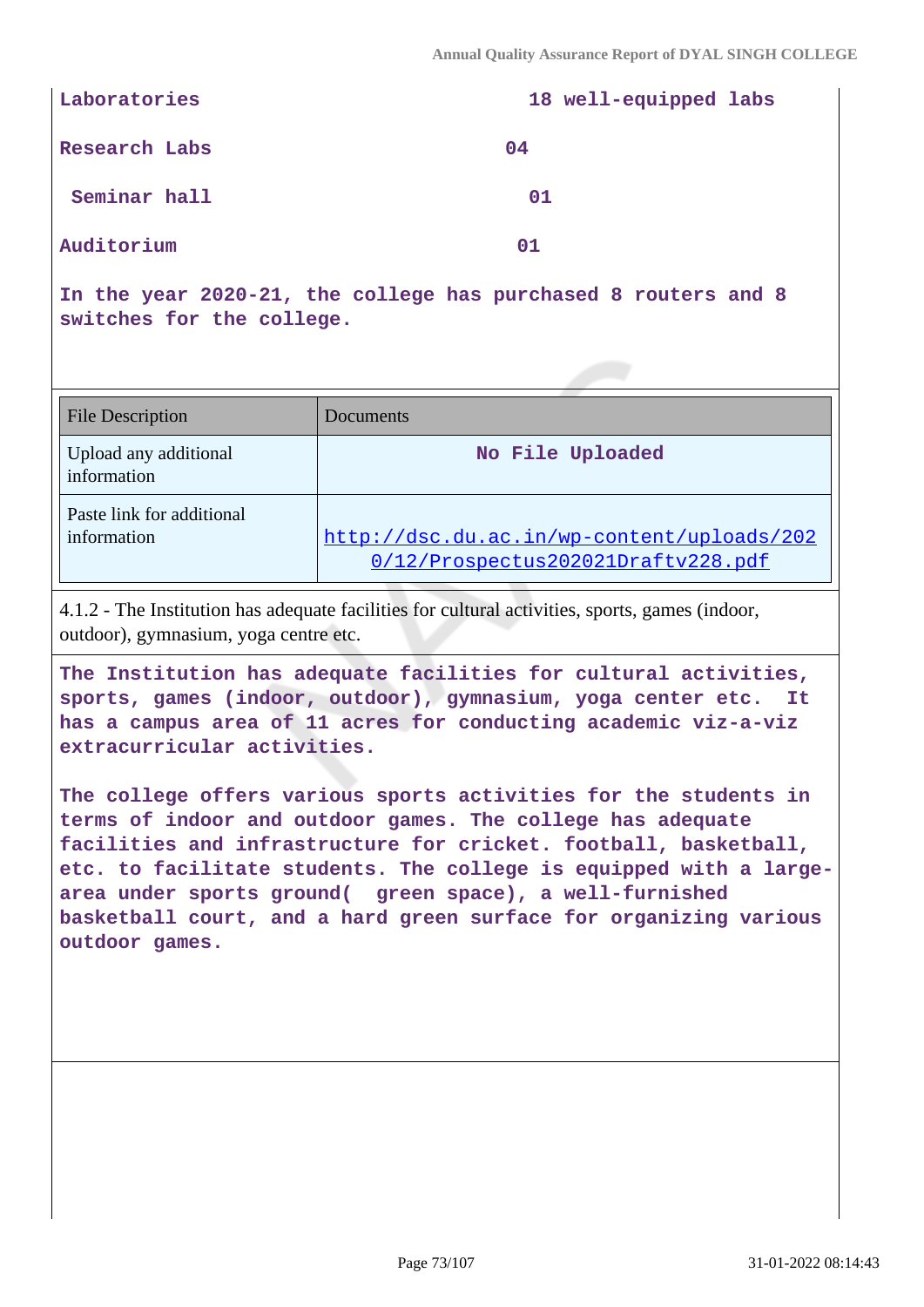| <b>File Description</b>                  | Documents                                                           |
|------------------------------------------|---------------------------------------------------------------------|
| Upload any additional<br>information     | No File Uploaded                                                    |
| Paste link for additional<br>information | http://dsc.du.ac.in/wp-<br>content/uploads/2021/10/finalenglish.pdf |

# **4.1.3 - Number of classrooms and seminar halls with ICT- enabled facilities such as smart class, LMS, etc.**

## **4.1.3.1 - Number of classrooms and seminar halls with ICT facilities**

**27**

| <b>File Description</b>                                                                                   | Documents        |
|-----------------------------------------------------------------------------------------------------------|------------------|
| Upload any additional<br>information                                                                      | No File Uploaded |
| Paste link for additional<br>information                                                                  | <b>Nil</b>       |
| <b>Upload Number of classrooms</b><br>and seminar halls with ICT<br>enabled facilities (Data<br>Template) | View File        |

**4.1.4 - Expenditure, excluding salary for infrastructure augmentation during the year (INR in Lakhs)**

**4.1.4.1 - Expenditure for infrastructure augmentation, excluding salary during the year (INR in lakhs)**

## **0.74083**

| File Description                                                                                   | Documents        |
|----------------------------------------------------------------------------------------------------|------------------|
| Upload any additional<br>information                                                               | No File Uploaded |
| Upload audited utilization<br>statements                                                           | No File Uploaded |
| <b>Upload Details of budget</b><br>allocation, excluding salary<br>during the year (Data Template) | View File        |

## **4.2 - Library as a Learning Resource**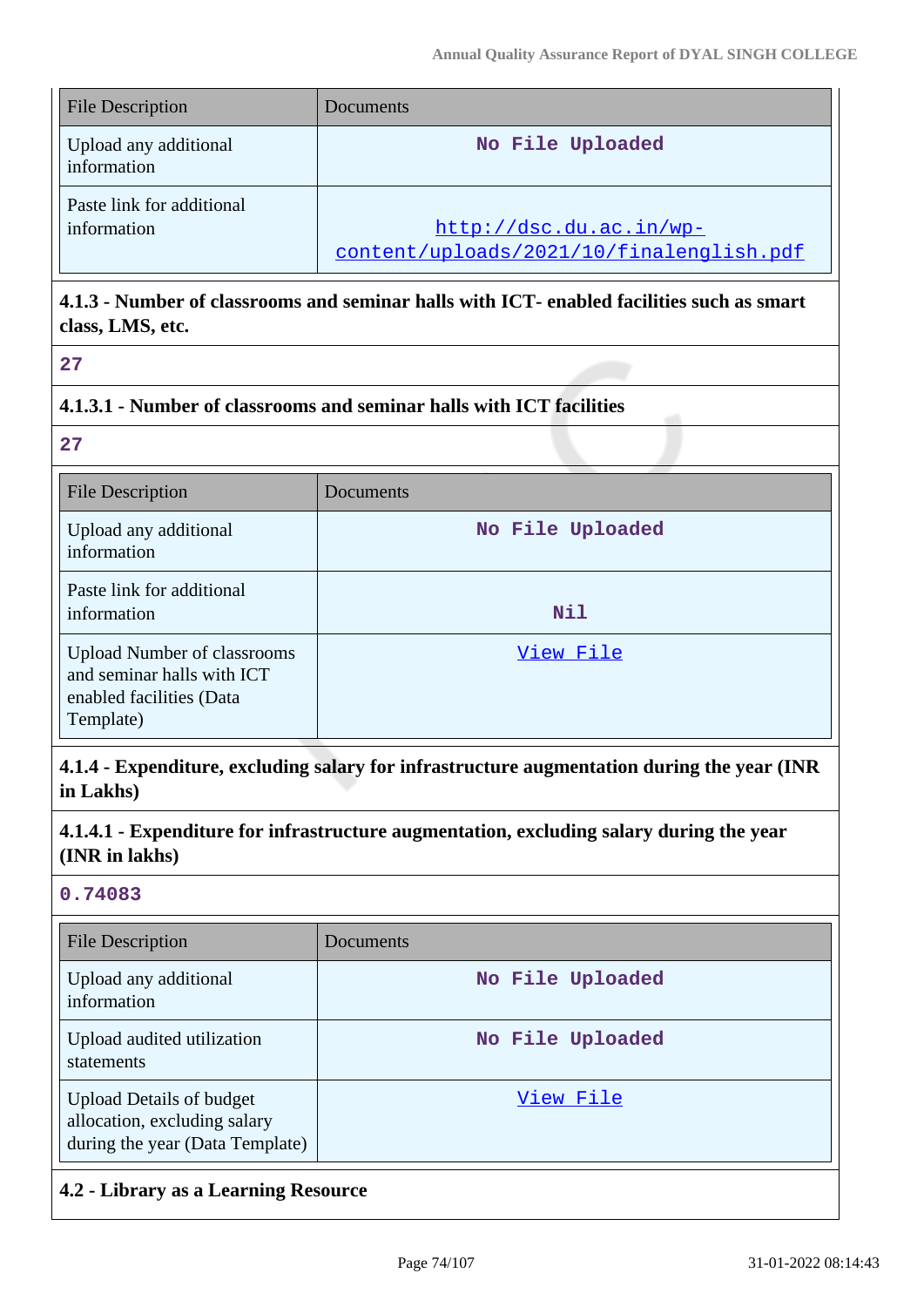4.2.1 - Library is automated using Integrated Library Management System (ILMS)

**Yes, our library is fully automated. Library is fully Automated on LSease an ILMS software sice 2003. The version of software is 6.3.**

| <b>File Description</b>                                                                                                                                                                   | Documents                     |
|-------------------------------------------------------------------------------------------------------------------------------------------------------------------------------------------|-------------------------------|
| Upload any additional<br>information                                                                                                                                                      | No File Uploaded              |
| Paste link for Additional<br>Information                                                                                                                                                  | Nil                           |
| 4.2.2 - The institution has subscription for<br>the following e-resources e-journals e-<br>ShodhSindhu Shodhganga Membership e-<br><b>books Databases Remote access toe-</b><br>resources | A. Any 4 or more of the above |
| <b>File Description</b>                                                                                                                                                                   | Documents                     |
| Upload any additional<br>information                                                                                                                                                      | No File Uploaded              |
| Details of subscriptions like e-<br>journals,e-ShodhSindhu,<br>Shodhganga Membership etc<br>(Data Template)                                                                               | View File                     |

**4.2.3 - Expenditure for purchase of books/e-books and subscription to journals/e- journals during the year (INR in Lakhs)**

**4.2.3.1 - Annual expenditure of purchase of books/e-books and subscription to journals/ejournals during the year (INR in Lakhs)**

## **9.45823**

| <b>File Description</b>                                                                                                       | Documents        |
|-------------------------------------------------------------------------------------------------------------------------------|------------------|
| Any additional information                                                                                                    | No File Uploaded |
| Audited statements of accounts                                                                                                | No File Uploaded |
| Details of annual expenditure<br>for purchase of books/e-books<br>and journals/e- journals during<br>the year (Data Template) | View File        |

**4.2.4 - Number per day usage of library by teachers and students ( foot falls and login data for online access) (Data for the latest completed academic year)**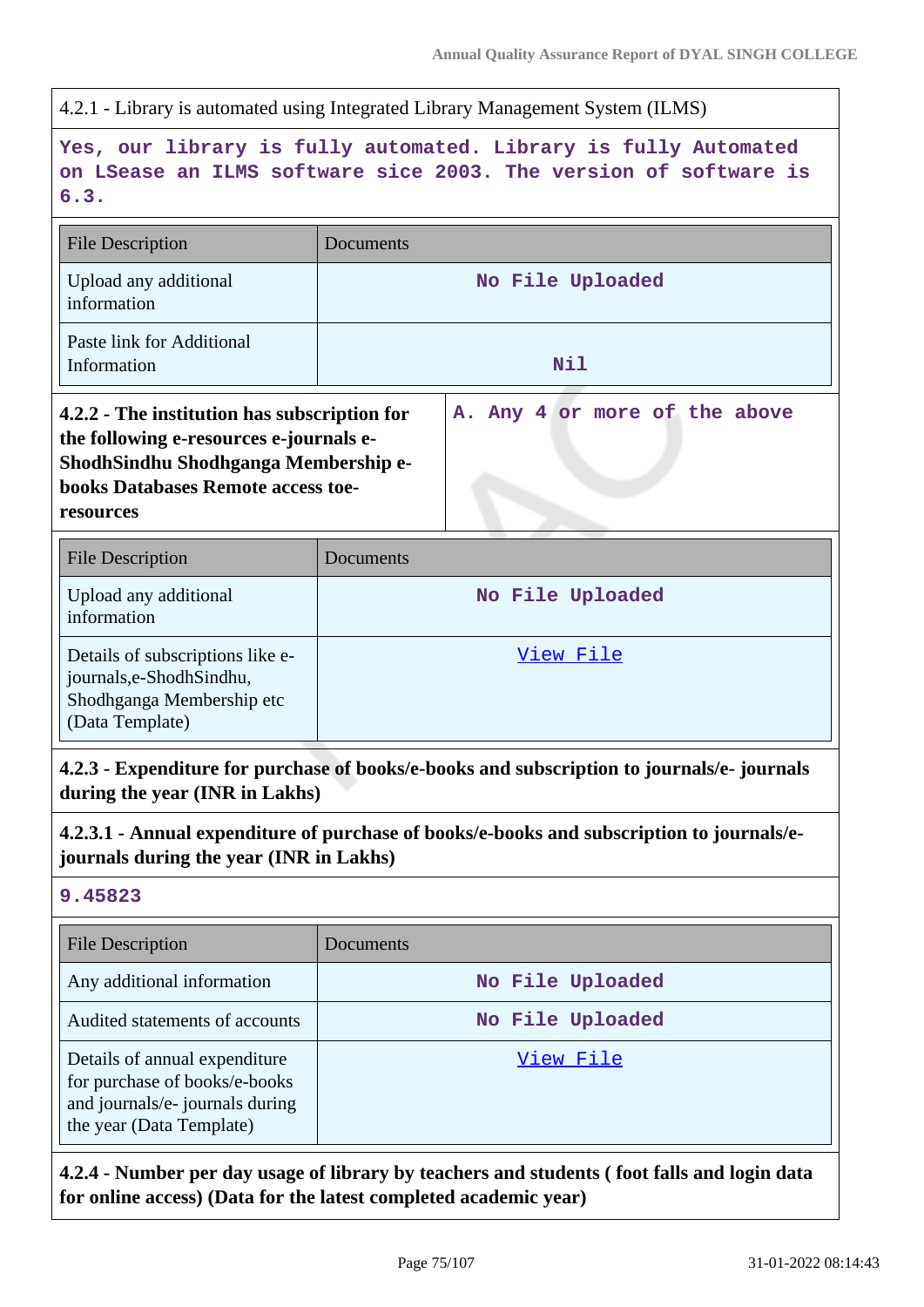# **4.2.4.1 - Number of teachers and students using library per day over last one year**

| - 1 |  |  |
|-----|--|--|

| <b>File Description</b>                              | <b>Documents</b> |
|------------------------------------------------------|------------------|
| Any additional information                           | No File Uploaded |
| Details of library usage by<br>teachers and students | View File        |

### **4.3 - IT Infrastructure**

4.3.1 - Institution frequently updates its IT facilities including Wi-Fi

**Yes, the institution frequently updates its Wi-Fi and IT facilities as per requiremnets of different deaprtments. Different softwares required for teaching different papers by different departments constitute the requirements and are purchased or/and the softwares which require updation are updated so regularly. During the year 2020-21, 8 routers were purchsed by the institution and installed in differet departments.**

| <b>File Description</b>                  | Documents        |
|------------------------------------------|------------------|
| Upload any additional<br>information     | No File Uploaded |
| Paste link for additional<br>information | <b>Nil</b>       |

#### **4.3.2 - Number of Computers**

#### **2040**

| Documents                                                  |
|------------------------------------------------------------|
| No File Uploaded                                           |
| View File                                                  |
| A. ? 50MBPS<br>4.3.3 - Bandwidth of internet connection in |
|                                                            |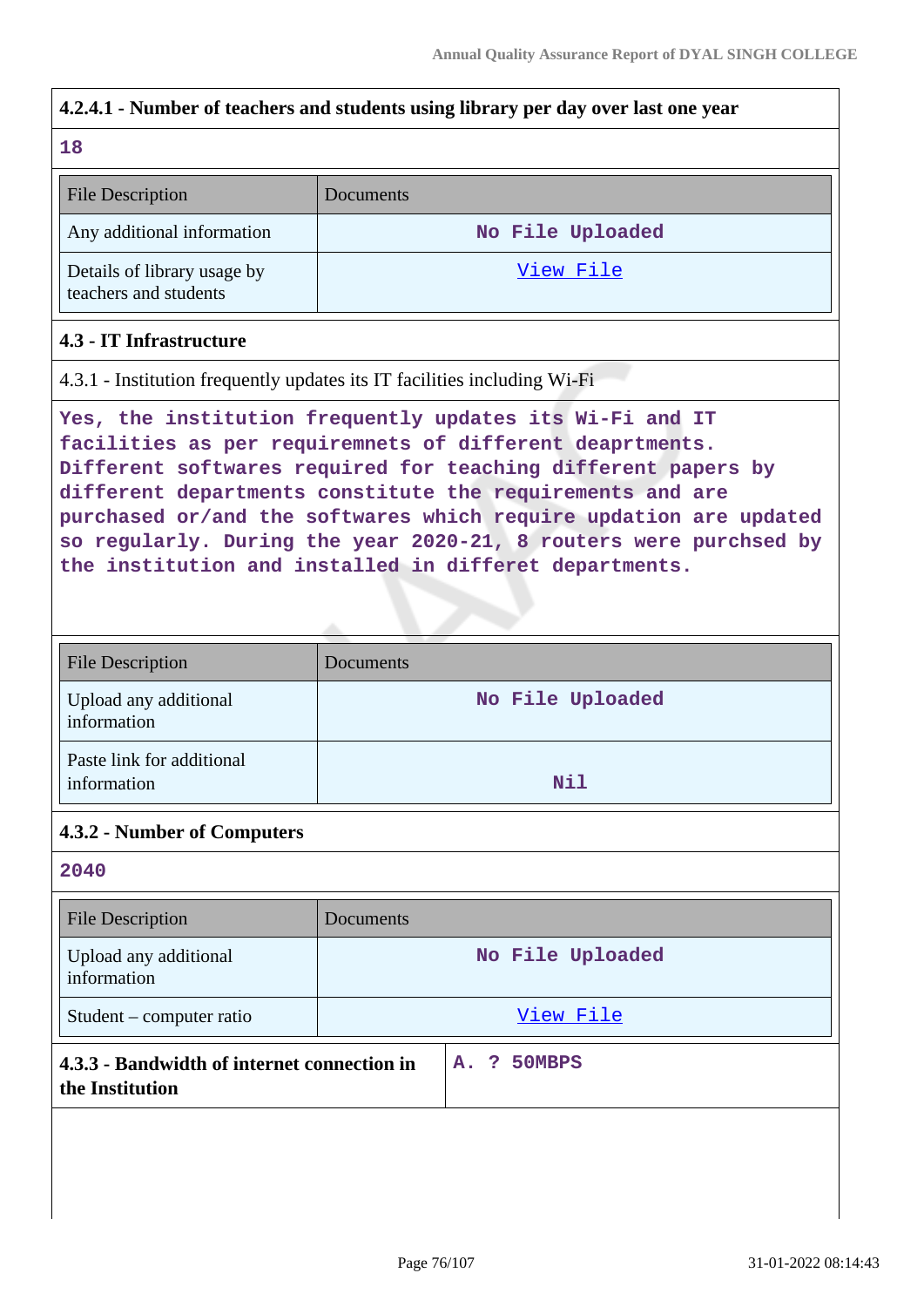| <b>File Description</b>                                                        | Documents        |
|--------------------------------------------------------------------------------|------------------|
| Upload any additional<br>Information                                           | No File Uploaded |
| Details of available bandwidth<br>of internet connection in the<br>Institution | View File        |

## **4.4 - Maintenance of Campus Infrastructure**

**4.4.1 - Expenditure incurred on maintenance of infrastructure (physical and academic support facilities) excluding salary component during the year (INR in Lakhs)**

**4.4.1.1 - Expenditure incurred on maintenance of infrastructure (physical facilities and academic support facilities) excluding salary component during the year (INR in lakhs)**

### **85.38678**

| File Description                                                                                                               | Documents        |
|--------------------------------------------------------------------------------------------------------------------------------|------------------|
| Upload any additional<br>information                                                                                           | No File Uploaded |
| Audited statements of accounts.                                                                                                | No File Uploaded |
| Details about assigned budget<br>and expenditure on physical<br>facilities and academic support<br>facilities (Data Templates) | View File        |

4.4.2 - There are established systems and procedures for maintaining and utilizing physical, academic and support facilities - laboratory, library, sports complex, computers, classrooms etc.

**Dyal Singh college has well established systems and procedures for maintaining and utilizing physical, academic and support facilities as listed below:**

**The college ensures optimal allocation and utilization of the available financial recourses for maintenance and upkeep of different facilities throughdifferent committees constituted for each responsibilities. The committees holdregular meetings and work as per the requirements in the interest of students.Laboratories: Each department is allocated a budget before the start of academic session and the Lab in charge, departmental lab maintenance committeeand HODs supervise the requirements and channelize the sanctioned funds forpreparing the labs for forthcoming academic session. All the financial accountsand stocks are maintained by Lab in Charge and are supervised regularly by theHOD. Library: 1. The college Librarian**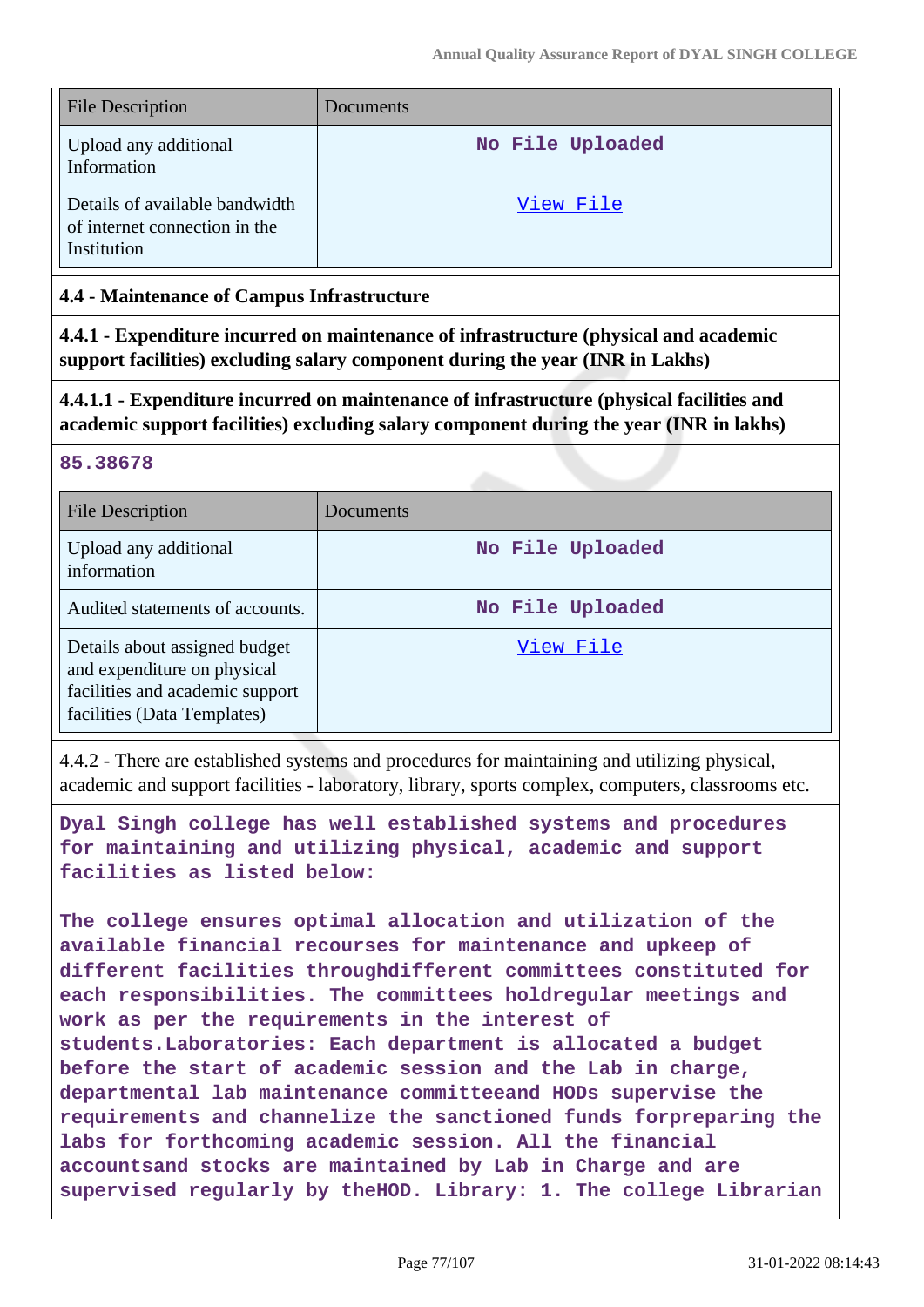**is the convener of Library Committee ofthe college which as nominations from all the departments. Each department hasa specific allocated budget depending on student strength. The requirement andlist of books is taken from the concerned departments by those members. Thefinalized list of required books is duly approved and signed by the Principal.The committee recommends the purchases for enrichment of library resources. 2.Suggestion box is installed inside the reading room to take users feedback. 3.College librarian supervises proper management of library functioning likeproper organization of books, weeding out of old titles, schedule of issue/return of books etc. with the help of library attendants. Department of Physical Education looks after the maintenance of sports related infrastructure. The department has an allocated budget. The teacher in chargechalks out the requirements of purchase and maintenance of sports equipment,maintenance and upgradation of courts. Each Department has appropriate numberof computers for their requirements which are maintained by their allocateddevelopment funds under the supervision of HOD. Internet and WIFI Enabled campus facility is maintained by computer assistants. Departmental levelcommittees and HODs submit their requirements to the Principal regardingclassroom furniture and other maintenance and the approved work is taken careof by the college caretaker. Campus and other physical facilities: Campuscleaning and housekeeping and security services are outsourced to externalagencies through proper protocol chalked out by Delhi University.**

| <b>File Description</b>                  | Documents                                                      |
|------------------------------------------|----------------------------------------------------------------|
| Upload any additional<br>information     | No File Uploaded                                               |
| Paste link for additional<br>information | http://dsc.du.ac.in/wp-<br>content/uploads/2021/05/IOACSOP.pdf |

## **STUDENT SUPPORT AND PROGRESSION**

### **5.1 - Student Support**

**5.1.1 - Number of students benefited by scholarships and free ships provided by the Government during the year**

**5.1.1.1 - Number of students benefited by scholarships and free ships provided by the Government during the year**

**12**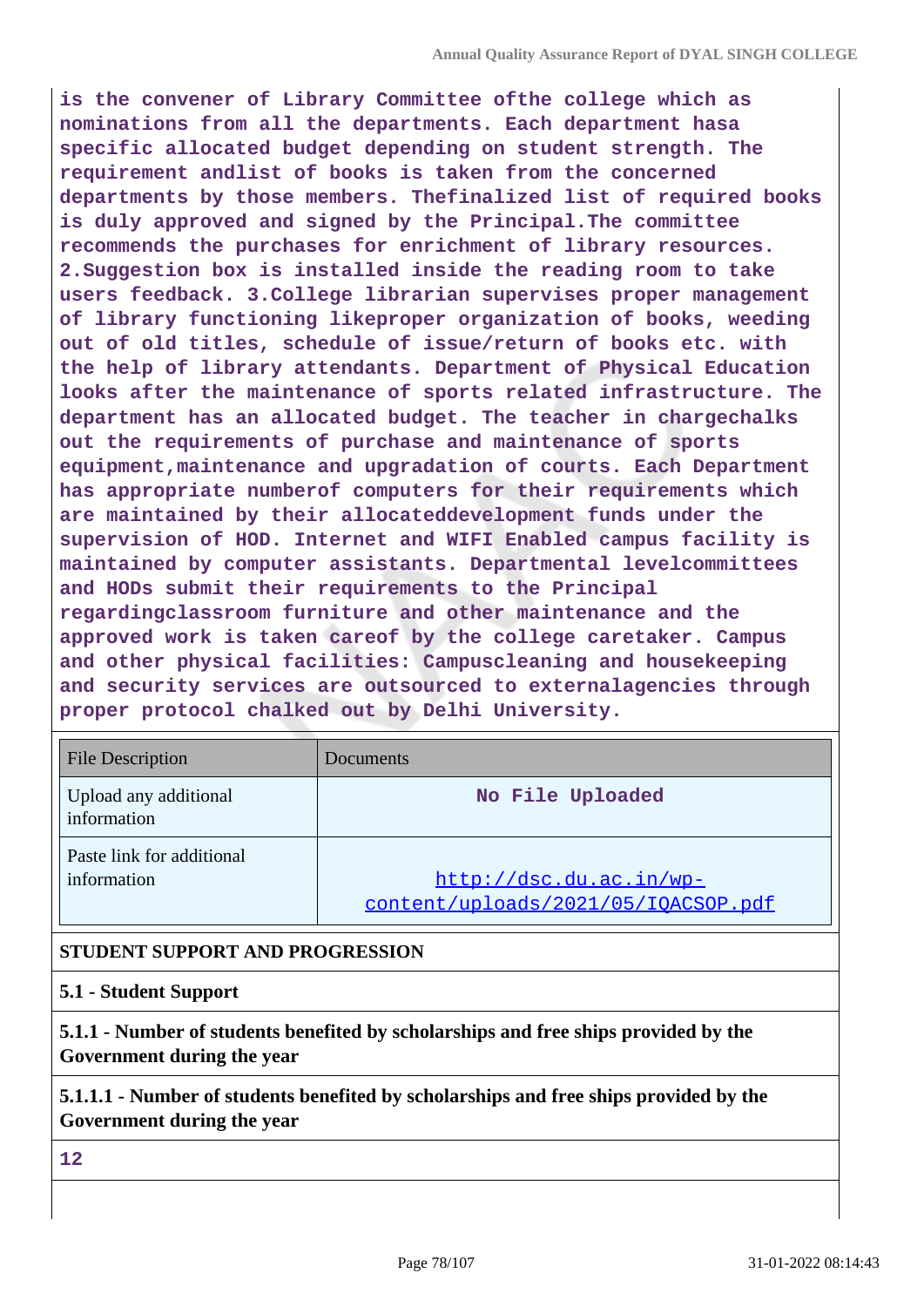| <b>File Description</b>                                                                                                         | Documents        |
|---------------------------------------------------------------------------------------------------------------------------------|------------------|
| Upload self attested letter with<br>the list of students sanctioned<br>scholarship                                              | No File Uploaded |
| Upload any additional<br>information                                                                                            | No File Uploaded |
| Number of students benefited<br>by scholarships and free ships<br>provided by the Government<br>during the year (Data Template) | View File        |

**5.1.2 - Number of students benefitted by scholarships, free ships etc. provided by the institution / non- government agencies during the year**

**5.1.2.1 - Total number of students benefited by scholarships, free ships, etc provided by the institution / non- government agencies during the year**

**18**

| <b>File Description</b>                                                                                                                                                                                                                                 | Documents        |                   |
|---------------------------------------------------------------------------------------------------------------------------------------------------------------------------------------------------------------------------------------------------------|------------------|-------------------|
| Upload any additional<br>information                                                                                                                                                                                                                    | No File Uploaded |                   |
| Number of students benefited<br>by scholarships and free ships<br>institution / non-government<br>agencies in last 5 years (Date<br>Template)                                                                                                           |                  | View File         |
| 5.1.3 - Capacity building and skills<br>enhancement initiatives taken by the<br>institution include the following: Soft skills<br>Language and communication skills Life<br>skills (Yoga, physical fitness, health and<br>hygiene) ICT/computing skills |                  | B. 3 of the above |
| <b>File Description</b>                                                                                                                                                                                                                                 | Documents        |                   |
| Link to institutional website                                                                                                                                                                                                                           |                  | <b>Nil</b>        |
| Any additional information                                                                                                                                                                                                                              | No File Uploaded |                   |
| Details of capability building<br>and skills enhancement<br>initiatives (Data Template)                                                                                                                                                                 |                  | View File         |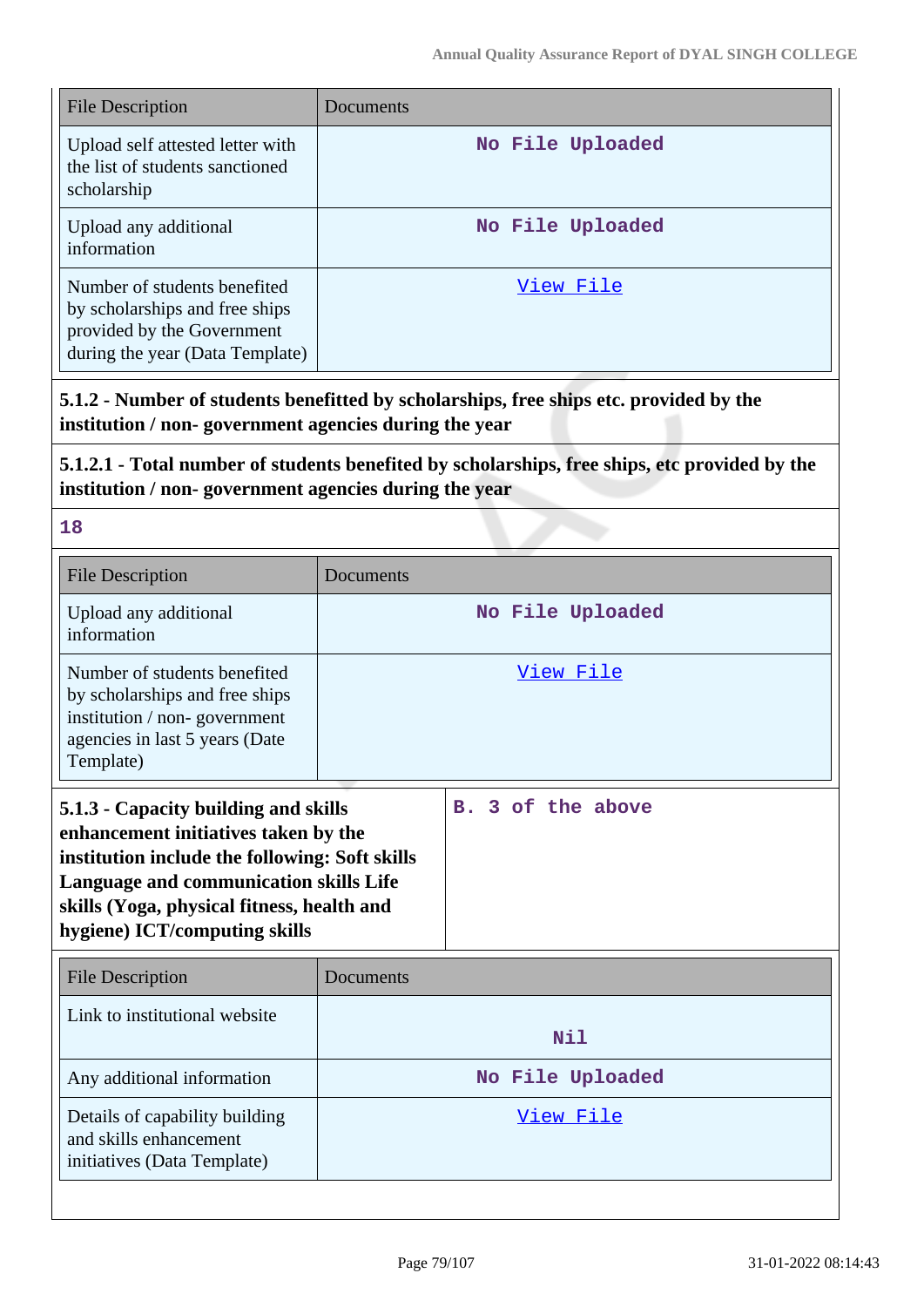# **5.1.4 - Number of students benefitted by guidance for competitive examinations and career counseling offered by the institution during the year**

#### **650**

# **5.1.4.1 - Number of students benefitted by guidance for competitive examinations and career counseling offered by the institution during the year**

### **650**

| <b>File Description</b>                                                                                                                                                                                                                                                                                                                                                                                                                             | Documents           |
|-----------------------------------------------------------------------------------------------------------------------------------------------------------------------------------------------------------------------------------------------------------------------------------------------------------------------------------------------------------------------------------------------------------------------------------------------------|---------------------|
| Any additional information                                                                                                                                                                                                                                                                                                                                                                                                                          | No File Uploaded    |
| Number of students benefited<br>by guidance for competitive<br>examinations and career<br>counseling during the year<br>(Data Template)                                                                                                                                                                                                                                                                                                             | View File           |
| 5.1.5 - The Institution has a transparent<br>mechanism for timely redressal of student<br>grievances including sexual harassment and<br>ragging cases Implementation of guidelines<br>of statutory/regulatory bodies Organization<br>wide awareness and undertakings on policies<br>with zero tolerance Mechanisms for<br>submission of online/offline students'<br>grievances Timely redressal of the grievances<br>through appropriate committees | A. All of the above |

| <b>File Description</b>                                                                                                                  | Documents        |
|------------------------------------------------------------------------------------------------------------------------------------------|------------------|
| Minutes of the meetings of<br>student redressal committee,<br>prevention of sexual harassment<br>committee and Anti Ragging<br>committee | No File Uploaded |
| Upload any additional<br>information                                                                                                     | View File        |
| Details of student grievances<br>including sexual harassment<br>and ragging cases                                                        | No File Uploaded |
| <b>5.2 - Student Progression</b>                                                                                                         |                  |
| 5.2.1 - Number of placement of outgoing students during the year                                                                         |                  |

## **5.2.1.1 - Number of outgoing students placed during the year**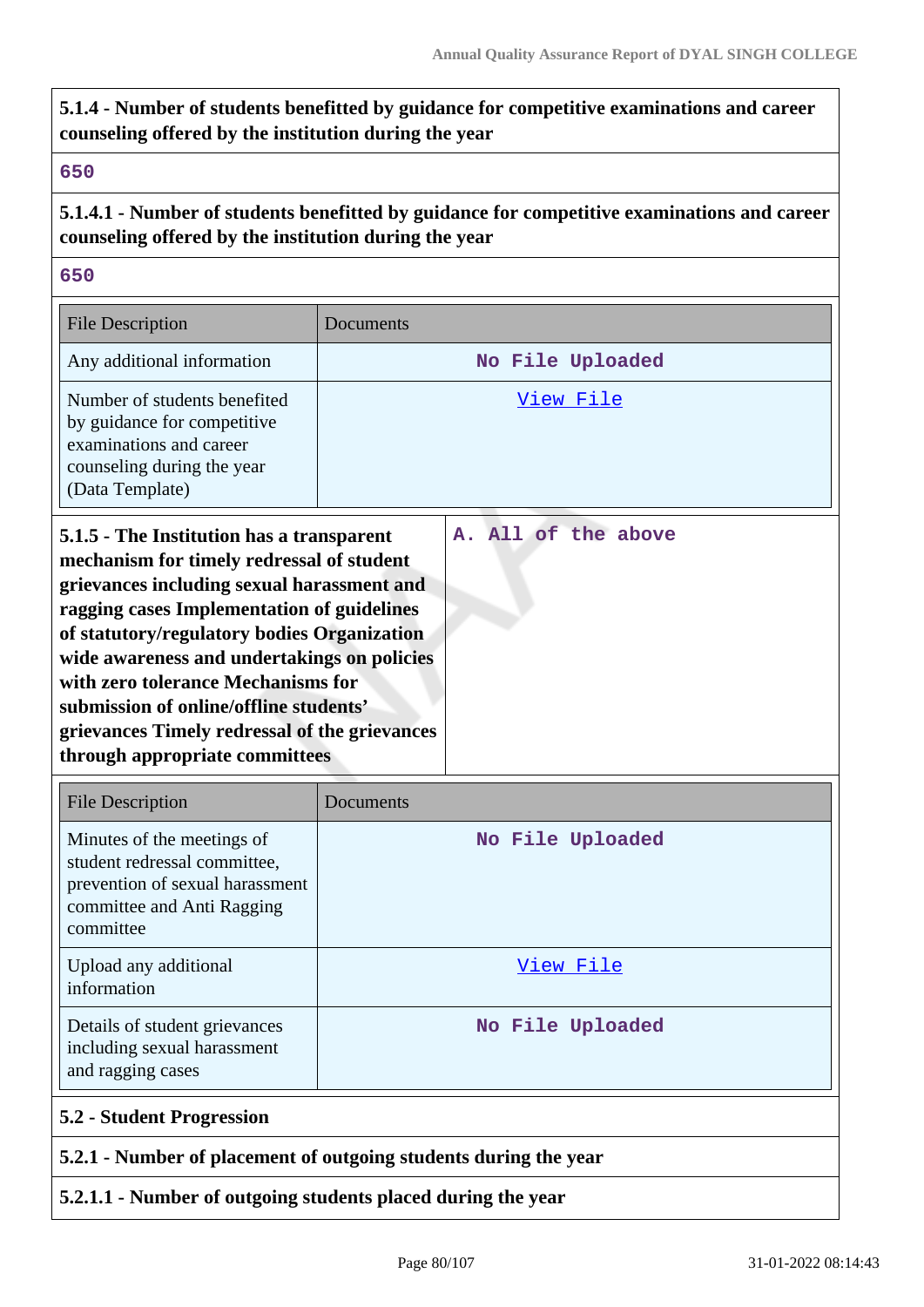| 130                                                                        |                  |  |
|----------------------------------------------------------------------------|------------------|--|
| <b>File Description</b>                                                    | Documents        |  |
| Self-attested list of students<br>placed                                   | <u>View File</u> |  |
| Upload any additional<br>information                                       | No File Uploaded |  |
| 5.2.2 - Number of students progressing to higher education during the year |                  |  |
| 5.2.2.1 - Number of outgoing student progression to higher education       |                  |  |
| 241                                                                        |                  |  |
| <b>File Description</b>                                                    | Documents        |  |
| Upload supporting data for<br>student/alumni                               | No File Uploaded |  |
| Any additional information                                                 | No File Uploaded |  |
| Details of student progression<br>to higher education                      | View File        |  |

# **5.2.3 - Number of students qualifying in state/national/ international level examinations during the year (eg: JAM/CLAT/GATE/ GMAT/CAT/GRE/ TOEFL/ Civil Services/State government examinations)**

**5.2.3.1 - Number of students qualifying in state/ national/ international level examinations (eg: JAM/CLAT/NET/ SLET/ GATE/ GMAT/CAT/GRE/ TOEFL/ Civil Services/ State government examinations) during the year**

### **240**

| <b>File Description</b>                | <b>Documents</b> |
|----------------------------------------|------------------|
| Upload supporting data for the<br>same | View File        |
| Any additional information             | No File Uploaded |

## **5.3 - Student Participation and Activities**

**5.3.1 - Number of awards/medals for outstanding performance in sports/cultural activities at university/state/national / international level (award for a team event should be counted as one) during the year**

**5.3.1.1 - Number of awards/medals for outstanding performance in sports/cultural activities at university/state/ national / international level (award for a team event should be counted as one) during the year.**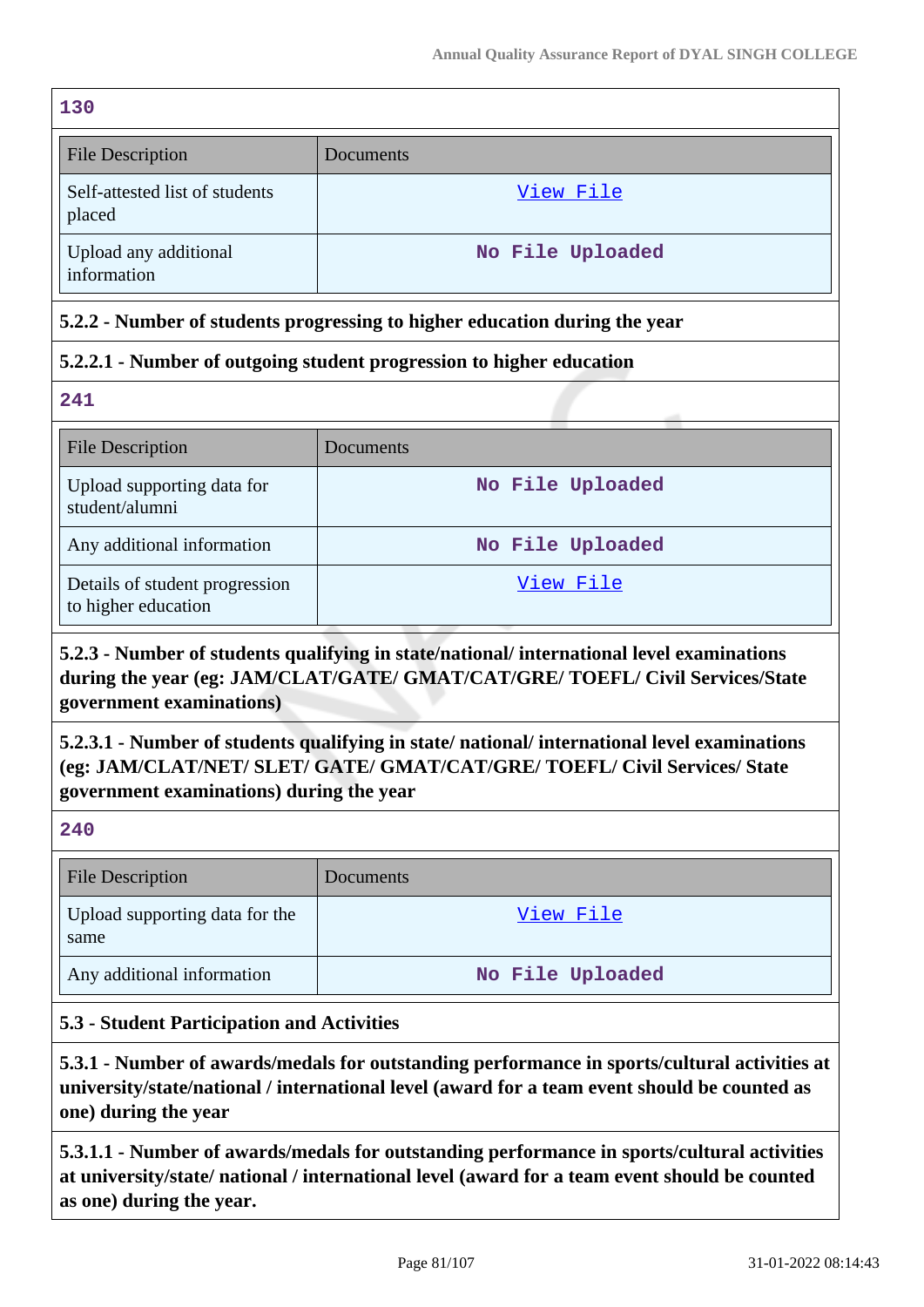| 5                                                                                                                                                                                      |                  |
|----------------------------------------------------------------------------------------------------------------------------------------------------------------------------------------|------------------|
| <b>File Description</b>                                                                                                                                                                | Documents        |
| e-copies of award letters and<br>certificates                                                                                                                                          | No File Uploaded |
| Any additional information                                                                                                                                                             | No File Uploaded |
| Number of awards/medals for<br>outstanding performance in<br>sports/cultural activities at univ<br>ersity/state/national/international<br>1 level (During the year) (Data<br>Template) | View File        |

5.3.2 - Institution facilitates students' representation and engagement in various administrative, cocurricular and extracurricular activities (student council/ students representation on various bodies as per established processes and norms )

**The students Union of the college is elected through proper democratic process every year. These students' helps in various activities related to organizing of academic and cultural activities in the college. Various students grievances are also look after and sorted out with ease. The Art and Culture Society "Priyadarshini" has a long tradition of supporting cultural growth in our campus which is very much organized by the students only. There are more than ten societies included in Art and Culture Society to explore the potential of student by show casing their talent. Internal Complaint Committee, NSS and IQAC also have student representation to provide valuable feedback and suggestions on different aspects related to college.**

| <b>File Description</b>                  | Documents        |
|------------------------------------------|------------------|
| Paste link for additional<br>information | Nil              |
| Upload any additional<br>information     | No File Uploaded |

**5.3.3 - Number of sports and cultural events/competitions in which students of the Institution participated during the year (organized by the institution/other institutions)**

**5.3.3.1 - Number of sports and cultural events/competitions in which students of the Institution participated during the year**

**22**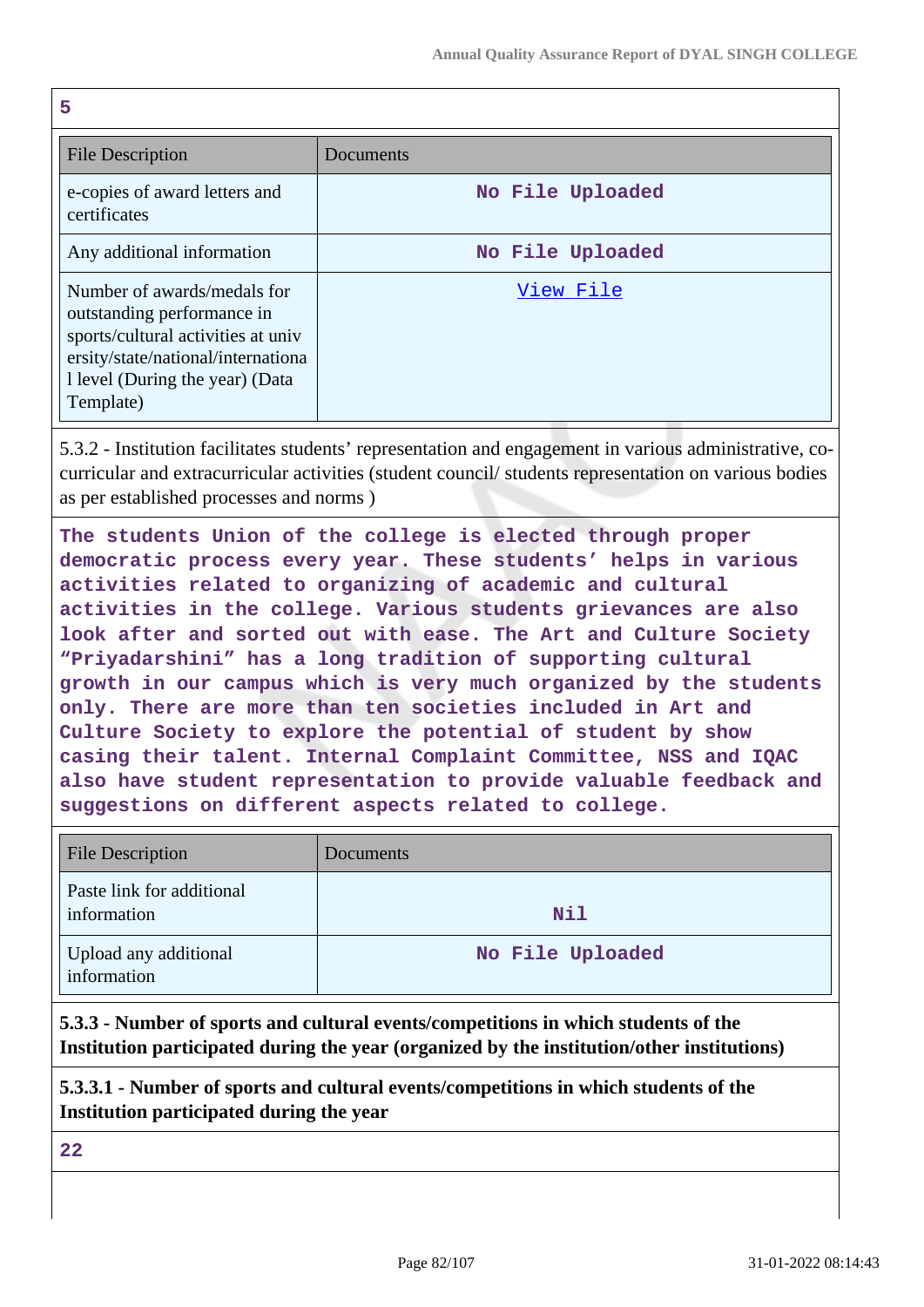| <b>File Description</b>                                                                                                                                                                                | Documents        |
|--------------------------------------------------------------------------------------------------------------------------------------------------------------------------------------------------------|------------------|
| Report of the event                                                                                                                                                                                    | No File Uploaded |
| Upload any additional<br>information                                                                                                                                                                   | No File Uploaded |
| Number of sports and cultural<br>events/competitions in which<br>students of the Institution<br>participated during the year<br>(organized by the<br>institution/other institutions<br>(Data Template) | View File        |

#### **5.4 - Alumni Engagement**

5.4.1 - There is a registered Alumni Association that contributes significantly to the development of the institution through financial and/or other support services

# **The college has Alumni asoociations at college level as well as Department level which organises their annual meet on regular basis. However, the college is in the process of registering the Alumni asoociation soon.**

| <b>File Description</b>                  | Documents        |
|------------------------------------------|------------------|
| Paste link for additional<br>information | Nil              |
| Upload any additional<br>information     | No File Uploaded |

| 5.4.2 - Alumni contribution during the year | $\mathbb{E}$ . <1Lakhs |
|---------------------------------------------|------------------------|
| (INR in Lakhs)                              |                        |

| <b>File Description</b>              | <b>Documents</b> |
|--------------------------------------|------------------|
| Upload any additional<br>information | No File Uploaded |

#### **GOVERNANCE, LEADERSHIP AND MANAGEMENT**

### **6.1 - Institutional Vision and Leadership**

6.1.1 - The governance of the institution is reflective of and in tune with the vision and mission of the institution

**The rich legacy of the institution can be traced back to the vision of its founder Sardar Dyal Singh Majithia, which emphasised on gathering the wisdom from East and West.Presently,**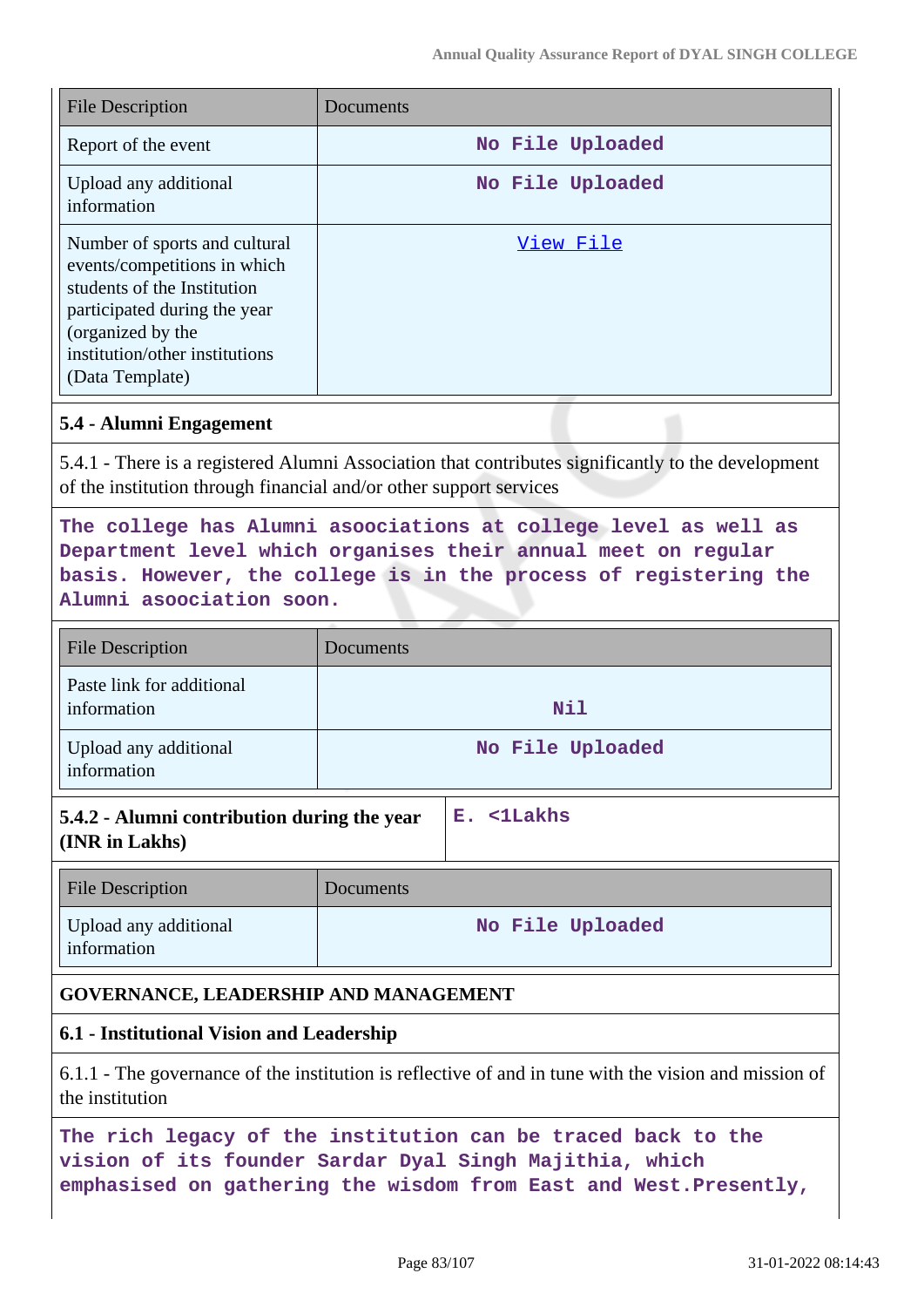**the College is imparting education to over 5700 students, with student centric mission and vision in 24 courses (including 17 Honours, 5 Programme & 2 Post-Graduate courses) through 19 departments consisting of over 250 well qualified faculty members and over 100 non-teaching staff members. Besides students from different states, students from Iran, Nepal, Indonesia, Mauritius, Thailand, Bhutan, Afganistan, Sudan, Jordan, Bangladesh, Tibet, Yeman, Turkmenistan, Lesotho, UAE, USA and UK have enriched diversity at the college.**

#### **Mission**

- **To create conducive environment for students to gain insight into their academic pursuits to make them more employable and knowledgeable.**
- **To develop a wholesome personality of students we strive to provide more infrastructure for sports and extra curricular facilities.**
- **To provide more infrastructure and assistive technology to differently abled students.**
- **We also strive to have strong placement linkages.**
- **To adopt a village/Jhugi Jhopdi cluster and impart health/ hygiene education and make people literate.**
- **We strive to use more of organic manure and plant more and more trees. To promote research and innovation programs for students and teachers.**
- **To discharge our duty towards the less privileged in the society and towards planet Earth.**
- **To safeguard our youth from the ills of tobacco smoke and substance abuse.**
- **To continue assistance to students for their psychological health through trained counsellors.**
- **We aim to live to the vision of our founder Sardar Dyal Singh Majithia to be a truly secular college and nurture students to be responsible citizens of the countryImproving Infrastructure**

#### **Vision**

- **Improving Administration and Academics**
- **Introduction of New Courses**
- **Laying Emphasis on In Service Training Programme**
- **Impressing Teachers to be role models for Young Minds**
- **Monitoring Performance of Staff vis-a-vis Standards**
- **Preparing Students for Acceptance of Social Values**
- **Getting Evaluated by Outgoing Students for Every Component**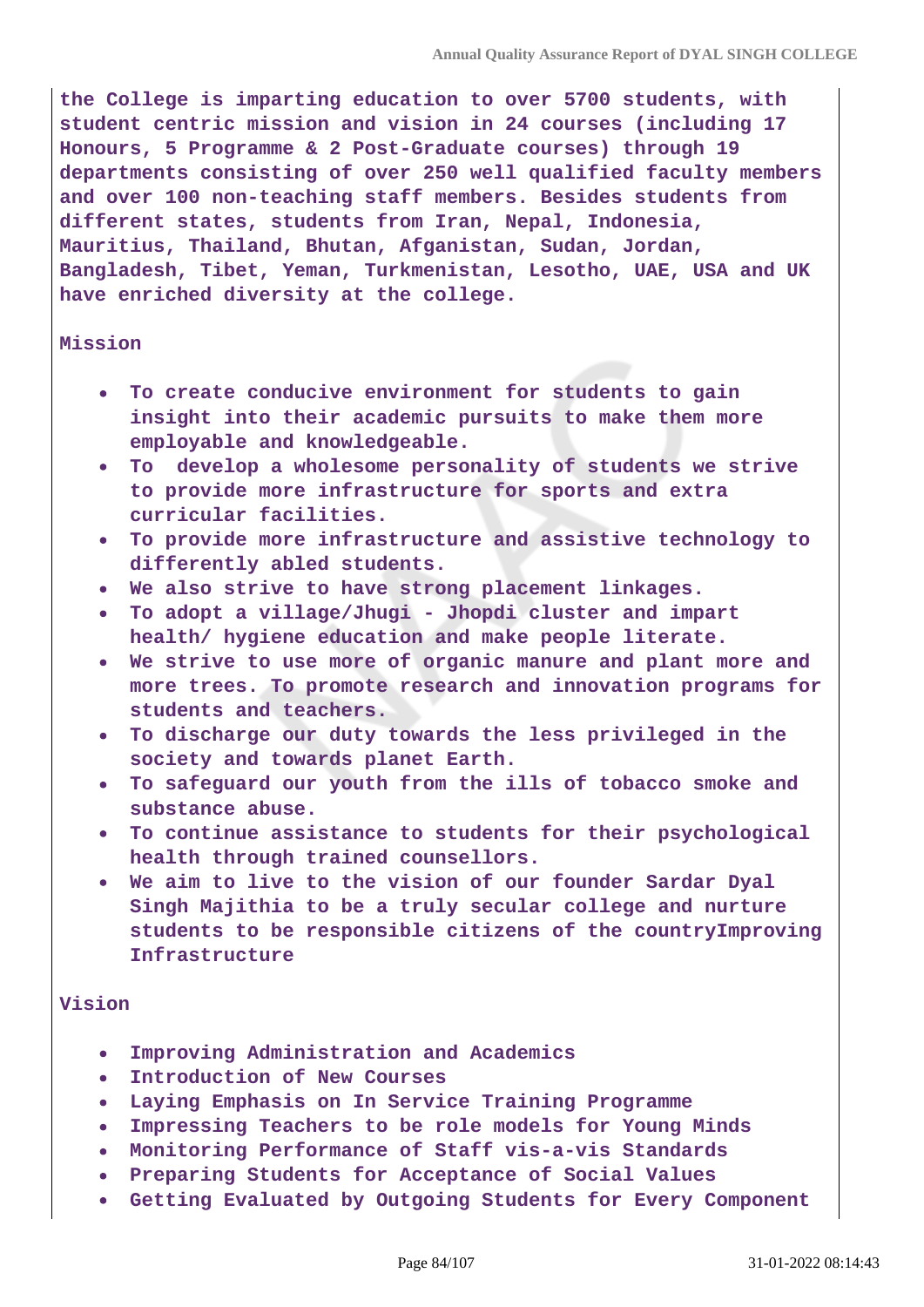**of College Life** 

#### **Mission**

- **To create conducive environment for students to gain insight into their academic pursuits to make them more employable and knowledgeable.**
- **To develop a wholesome personality of students we strive to provide more infrastructure for sports and extra curricular facilities.**
- **To provide more infrastructure and assistive technology to differently abled students.**
- **We also strive to have strong placement linkages.**
- **To adopt a village/Jhugi Jhopdi cluster and impart health/ hygiene education and make people literate.**
- **We strive to use more of organic manure and plant more and more trees. To promote research and innovation programs for students and teachers.**
- **To discharge our duty towards the less privileged in the society and towards planet Earth.**
- **To safeguard our youth from the ills of tobacco smoke and substance abuse.**
- **To continue assistance to students for their psychological health through trained counsellors.**
- **We aim to live to the vision of our founder Sardar Dyal Singh Majithia to be a truly secular college and nurture students to be responsible citizens of the countryImproving Infrastructure**

#### **Vision**

- **Improving Administration and Academics**
- **Introduction of New Courses**
- **Laying Emphasis on In Service Training Programme**
- **Impressing Teachers to be role models for Young Minds**
- **Monitoring Performance of Staff vis-a-vis Standards**
- **Preparing Students for Acceptance of Social Values**
- **Getting Evaluated by Outgoing Students for Every Component of College Life**

### **Mission**

- **To create conducive environment for students to gain insight into their academic pursuits to make them more employable and knowledgeable.**
- **To develop a wholesome personality of students we strive**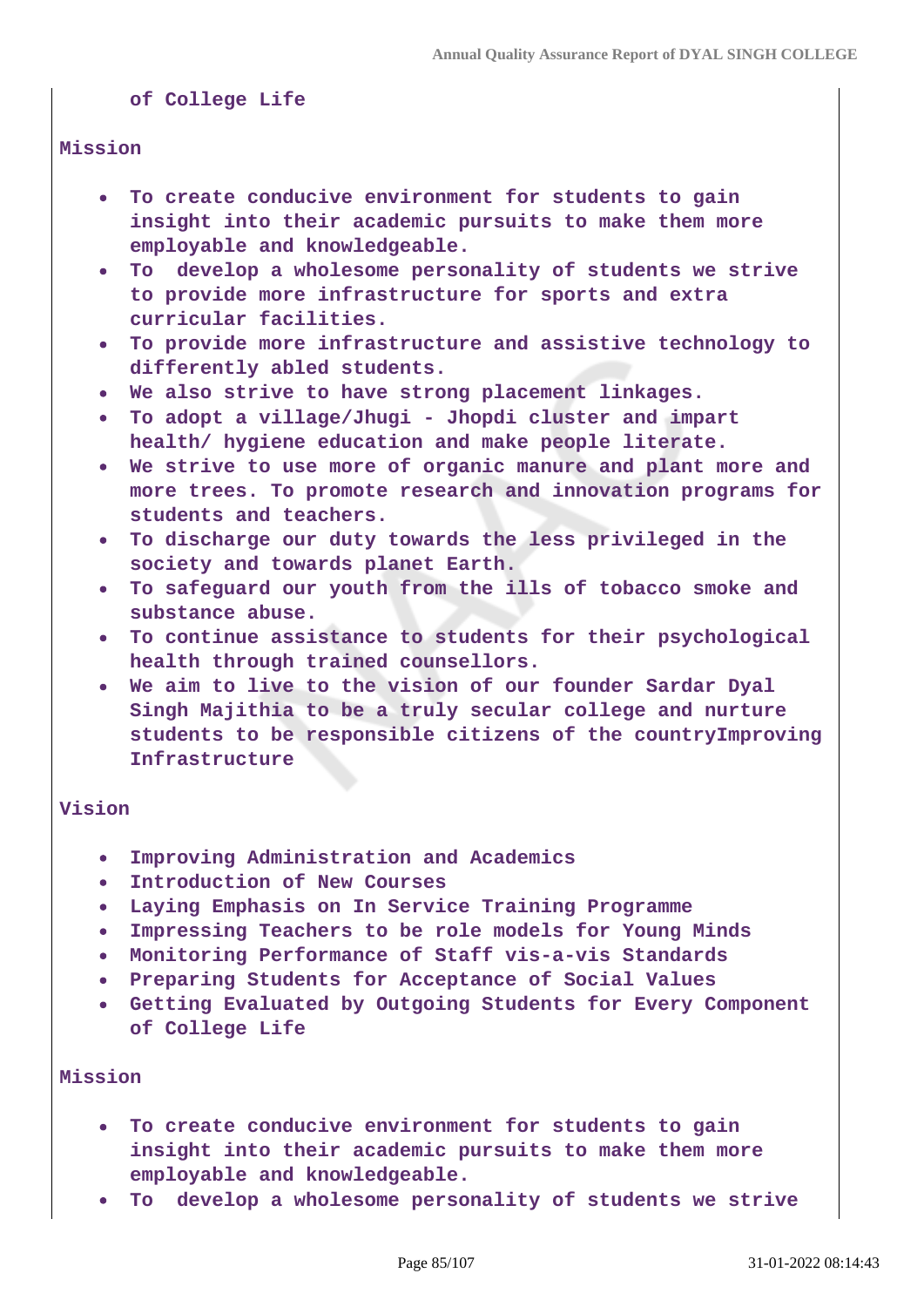**to provide more infrastructure for sports and extra curricular facilities.** 

- **To provide more infrastructure and assistive technology to differently abled students.**
- **We also strive to have strong placement linkages.**
- **To adopt a village/Jhugi Jhopdi cluster and impart health/ hygiene education and make people literate.**
- **We strive to use more of organic manure and plant more and more trees. To promote research and innovation programs for students and teachers.**
- **To discharge our duty towards the less privileged in the society and towards planet Earth.**
- **To safeguard our youth from the ills of tobacco smoke and substance abuse.**
- **To continue assistance to students for their psychological health through trained counsellors.**
- **We aim to live to the vision of our founder Sardar Dyal Singh Majithia to be a truly secular college and nurture students to be responsible citizens of the countryImproving Infrastructure**

#### **Vision**

- **Improving Administration and Academics**
- **Introduction of New Courses**
- **Laying Emphasis on In Service Training Programme**
- **Impressing Teachers to be role models for Young Minds**
- **Monitoring Performance of Staff vis-a-vis Standards**
- **Preparing Students for Acceptance of Social Values**
- **Getting Evaluated by Outgoing Students for Every Component of College Life**

| <b>File Description</b>                  | Documents        |
|------------------------------------------|------------------|
| Paste link for additional<br>information | Nil              |
| Upload any additional<br>information     | No File Uploaded |

6.1.2 - The effective leadership is visible in various institutional practices such as decentralization and participative management.

**Practices of decentralization and participative management Dyal Singh College is a constituent college of Delhi University.**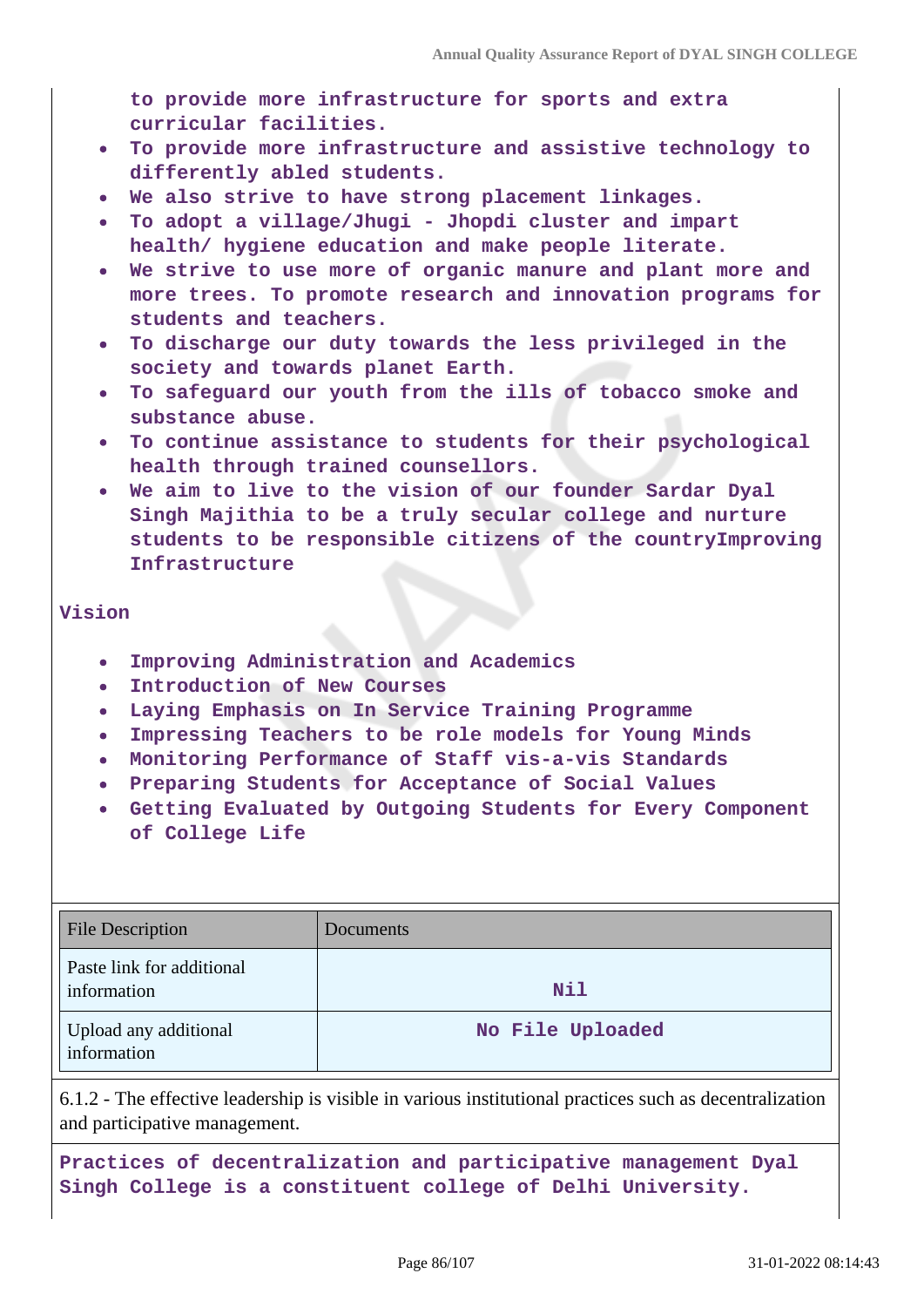**Guidelines and Statues laid out by academic and executive council of DU are strictly followed in governing and running of college. Within these rules and regulations, college practices policy of Decentralization and Participative Management in attaining the vision and mission of the institution. College has a coordinated administrative structure. Culture of participative management is reflected even in composition of governing body that has representatives from both teaching and non-teaching staff on rotation basis. Right from the Governing Body Chairman to Principal to teaching and non- teaching staff and students, all the stakeholders have a role to play in running the college. It is the result of the combined efforts of all who work together the college has shown substantial growth over the years. Their involvement and cooperation in devising and implementing decision making policies for academic and administrative affairs through various bodies and committees is responsible for this growth. College focusses on decentralizing the management of academic and administrative responsibilities by providing equal opportunity to all the stakeholders to participate in college functioning. Governing Body: As the top management body Governing Body endeavours best substantial independence to college administration in all areas of decision making process. College Administration: Believes in imparting quality education. It leads and supports development and implementation of policies, programmes, and initiatives associated with vision and mission of college. Administration supports smooth functioning of all departments and ensures 100 participation of all teaching and nonteaching staff in process of admission, examination and evaluation, record maintenance, supervision etc. Hierarchy: Principal is the administrative head of the college and is chairman of Internal Quality Assurance Cell. IQAC has representations of faculty, administration, alumni, society, industry, and students. Principal and IQAC hold regular meetings to formulate the policies in the interest of college and students. The guidelines and notices are issued and responsibilities are assigned to concerned committees/ faculty/departments/college office to carry out the work. IQAC in its meetings also monitors the action taken on allocated responsibilities. Student representative members of IQAC also have complete say in policy making. Public Relation Officer of the college works with students, parents, alumni, community representatives to enhance the reputation of the institute. Responsibility of managing all student related issues be it admission/examination/ other issues as well as faculty related issues is on Administrative Officers of the college and its team, who are given a freehand in dealing with their assigned work.**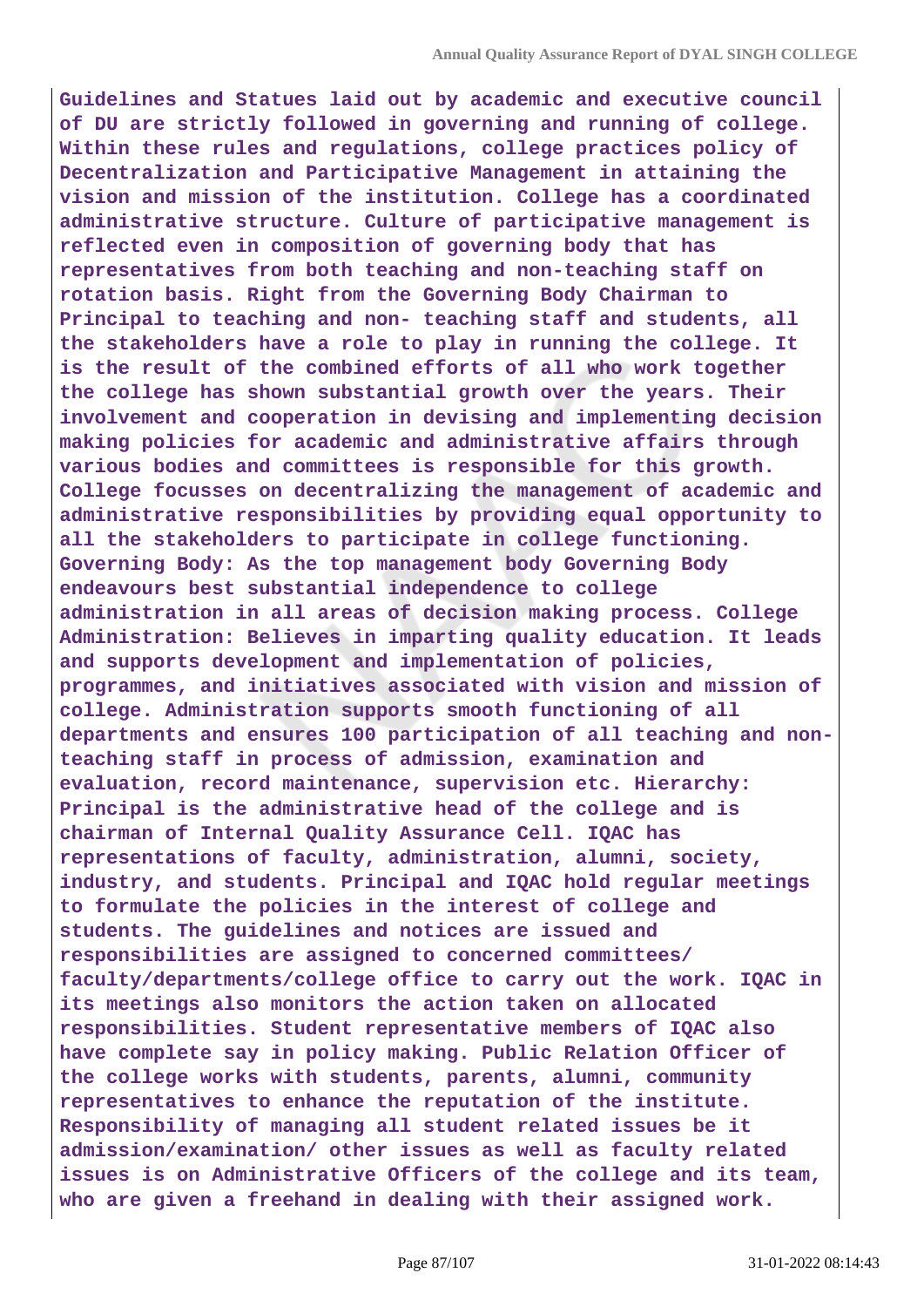**Committees are constituted by college administration to manage significant issues. Same are • Internal Complaint Committee • Placement Cell • NSS committee • NCC boys committee • NCC girls committee • Women Development Cell • Anti Ragging Committee • Special Category admission enabling committee • Smoke free campus committee • Public Grievance Redressal Committee • Grievance Redressal Committee • Annual Prize Distribution Committee • North East Committee • Fee Concession Committee • Research**

**Committee Staff Council and its committees: Staff Council is a statutory body and all the staff council comittees are constituted thorugh an independently selected process.**

| <b>File Description</b>                  | Documents        |
|------------------------------------------|------------------|
| Paste link for additional<br>information | <b>Nil</b>       |
| Upload any additional<br>information     | No File Uploaded |

### **6.2 - Strategy Development and Deployment**

6.2.1 - The institutional Strategic/ perspective plan is effectively deployed

**Strategy Type**

**Details**

**Human Resource Management**

**• Teaching workload of each department is taken care of so that all the papers offered by the department are taught and syllabi are completed. Teachers (permanent/part time) are appointed on merit basis through duly constituted selection committees.**

**• The Faculty Members are sponsored for pursuing their higher studies. Provision of study leave for teachers who pursue their PhDs. Sanction of other categories of leave as per UGC guidelines.**

**• Organization of FDPs**

**•Encouragement to teachers to attend/participate in FDPs/orientation courses etc.**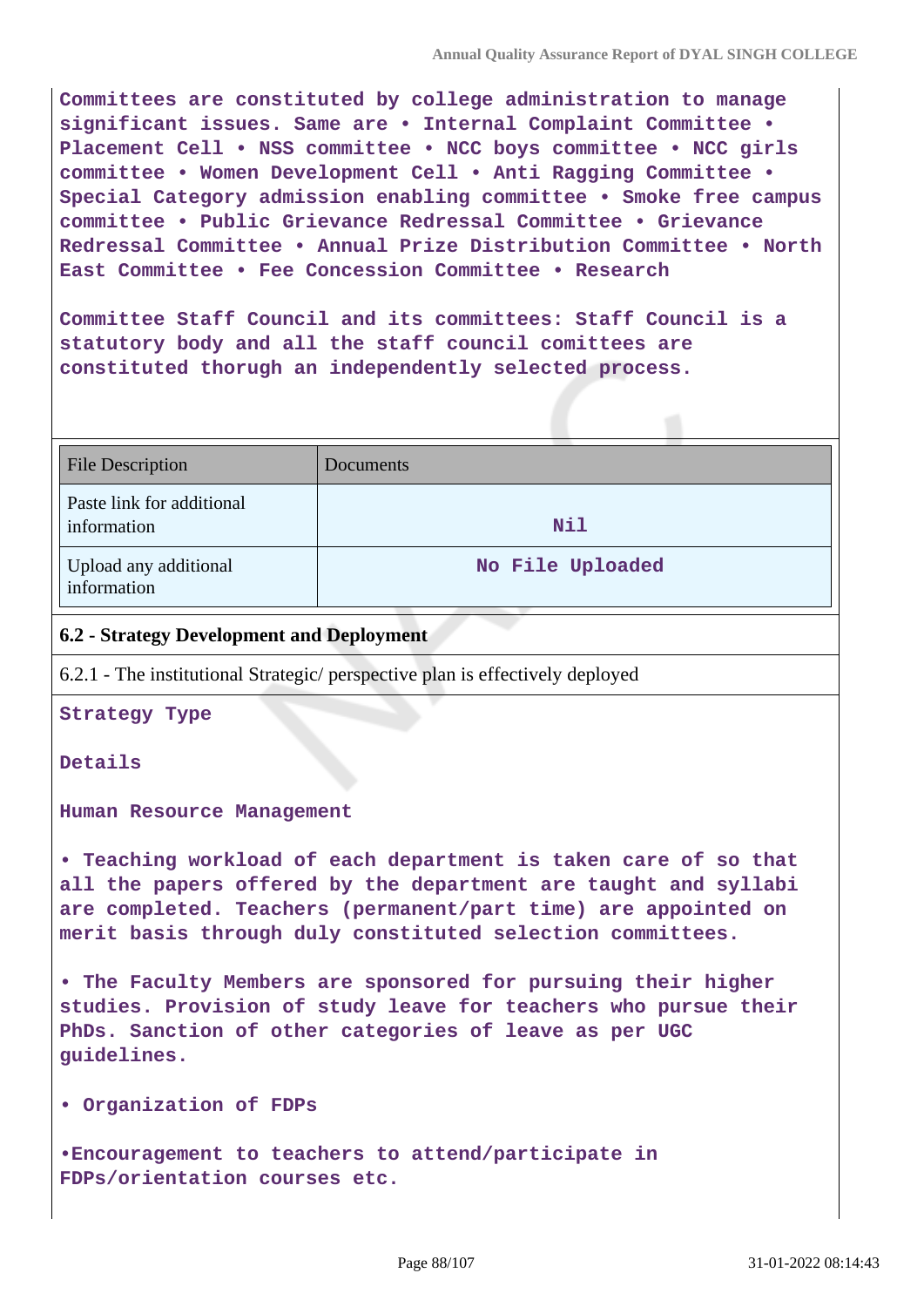- **Timely salary disbursements and medical reimbursements**
- **Trainings for non –teaching staff**

**Library, ICT and Physical Infrastructure / Instrumentation**

- **User catered library management approach**
- **Resource linkage for students and faculty**
- **Student satisfaction**
- **Easy access to information**
- **Continuous upgradation of technology and enhancing of eresources • Automation**
- **On-line databases**
- **Networking**
- **Updated method of cataloguing**
- **Providing appropriate physical facilities to users**

**Research and Development**

**The college encourages the research activities of all the faculty members by providing possible infrastructural support, by encouraging and motivating the research aspirants in preparing research proposals and applying to various funding agencies (UGC, ICSSR, DST,etc), by providing on duty permissions to present papers in conferences. A number of faculty members are guiding PhD students.**

**Examination and Evaluation**

**• College has an approximate strength of 6000 students. There is a huge load of pre post-examination activities. These activities namely application forms, examination fees, printing certificates, exam report statistics degree verification, exam centre allotment, are managed by competent staff through ERP software that offers the best user interface to conduct manage the entire examination work that has to be executed before, during after the examination process.**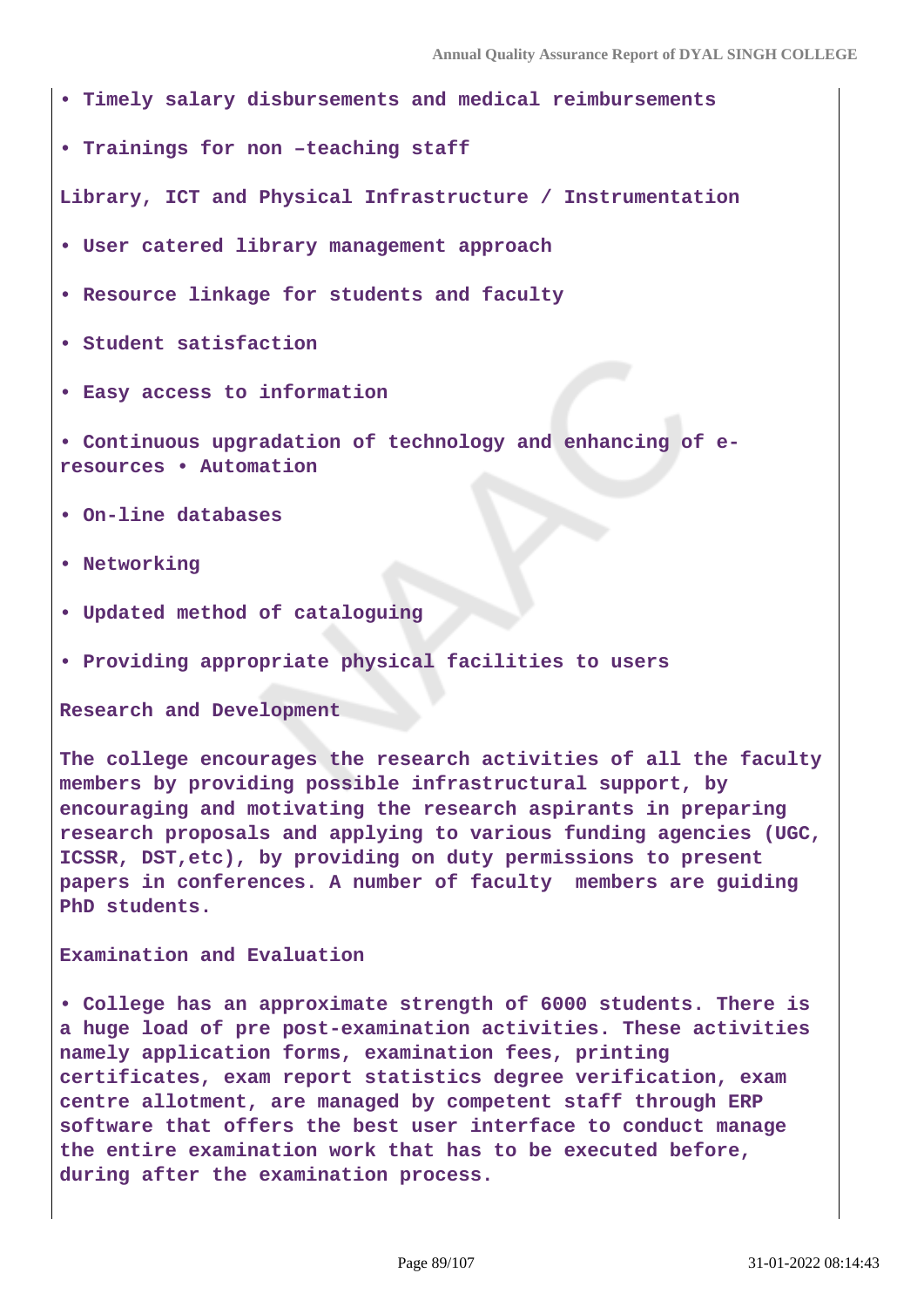**• The fair and disciplined conduct of exams, theory as well as practicals is ensured by faculty who perform examination duties.**

**• Conduct of Internal Assessment per University guidelines by teachers, timely compiling of IA marks and submitting to Delhi University Examination Branch is a crucial part of examination system in college. The same is ensured by college administration and faculty. Internal assessment marks are displayed on notice boards for students and college responds to issues raised by students.**

**• College has been supporting the Examination System of Delhi University by efficiently managing the Central Evaluation Centre for various courses.**

**Curriculum Development**

**Nill**

**Teaching and Learning**

**• College offers 22 undergraduate courses across five disciplines, Arts, Humanities, Science, Commerce and Mathematical Sciences taught by 20 departments. All the courses are teaching CBCS syllabi prescribed by Delhi University in which students are offered the choice of opting for multiple courses in the 1st year, with an ability to choose whatever they wish after the 1st year or semester. In addition to Core papers, all the departments are offering a number of Elective Courses, Discipline Specific Courses, dynamic Generic Elective courses (offered by students of other departments), Ability Enhancement Courses of Environment Science and English/MIL are mandatory for all. College also offers a pool of Skill Enhancement Courses for students.**

**The course content of all the papers enhances inter disciplinary knowledge. Continuous assessment system makes CBCS curriculum even more dynamic.**

**• Colleges encourages, supports and motivates its already well qualified faculty to upgrade and equip themselves to teach the dynamic curriculum of CBCS system.**

**• Faculty is encouragement to undertake and conduct research projects**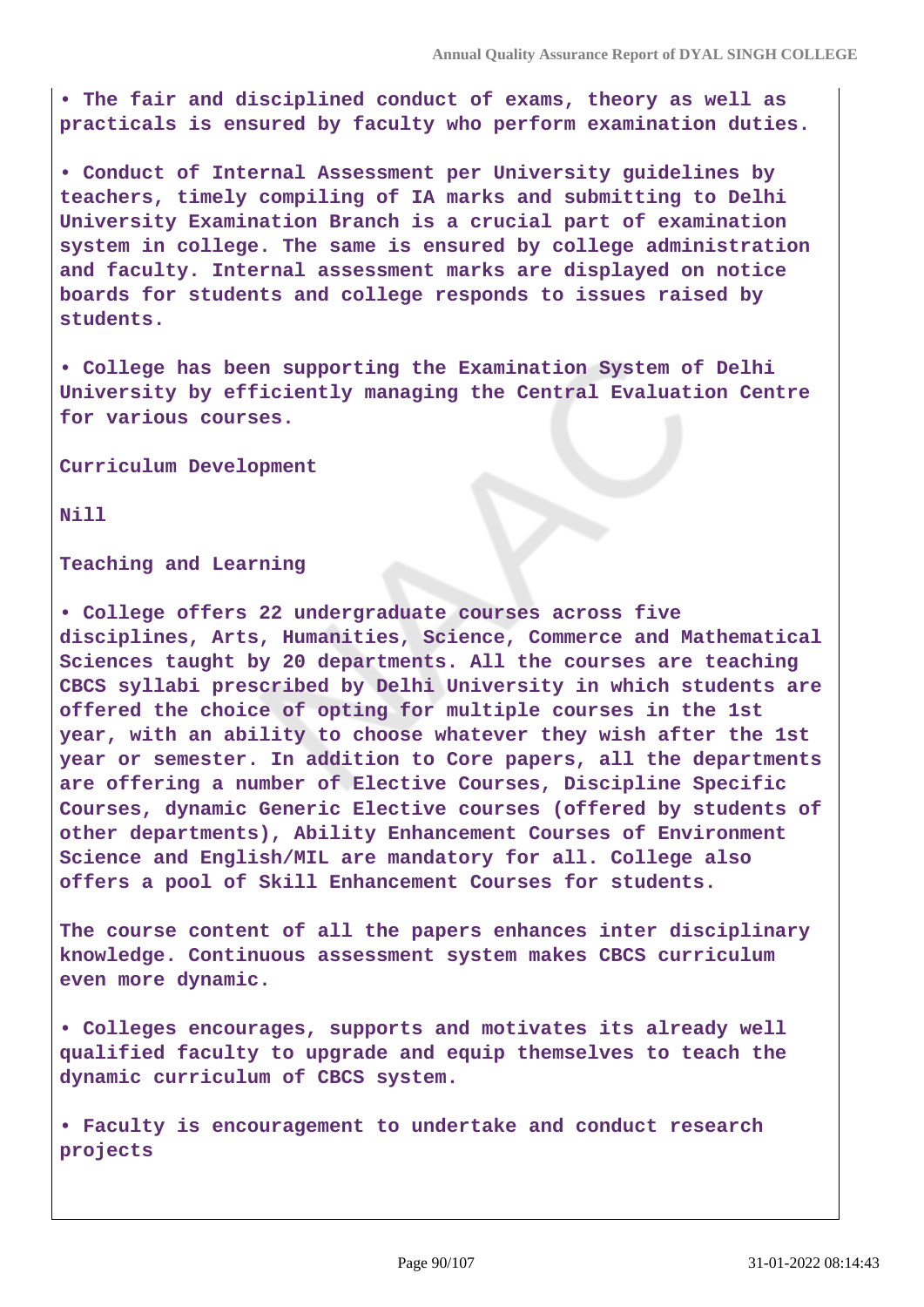| <b>File Description</b>                                   | Documents        |
|-----------------------------------------------------------|------------------|
| Strategic Plan and deployment<br>documents on the website | No File Uploaded |
| Paste link for additional<br>information                  | <b>Nil</b>       |
| Upload any additional<br>information                      | No File Uploaded |

6.2.2 - The functioning of the institutional bodies is effective and efficient as visible from policies, administrative setup, appointment and service rules, procedures, etc.

**Dyal Singh College has a well-defined organizational structure. Since it is a constituent college of Delhi University, The setup is in accordance with the guidelines laid down by the University of Delhi. The college ensures efficient governance and management of college functioning through this administrative setup.**

#### **Organizational structure and Administrative setup**

| <b>File Description</b>                                                                                                                                    | Documents                                                 |
|------------------------------------------------------------------------------------------------------------------------------------------------------------|-----------------------------------------------------------|
| Paste link for additional<br>information                                                                                                                   | http://www.du.ac.in/index.php?page=rules-<br>and-policies |
| Link to Organogram of the<br>Institution webpage                                                                                                           | Nil                                                       |
| Upload any additional<br>information                                                                                                                       | No File Uploaded                                          |
| 6.2.3 - Implementation of e-governance in<br>areas of operation Administration Finance<br>and Accounts Student Admission and<br><b>Support Examination</b> | A. All of the above                                       |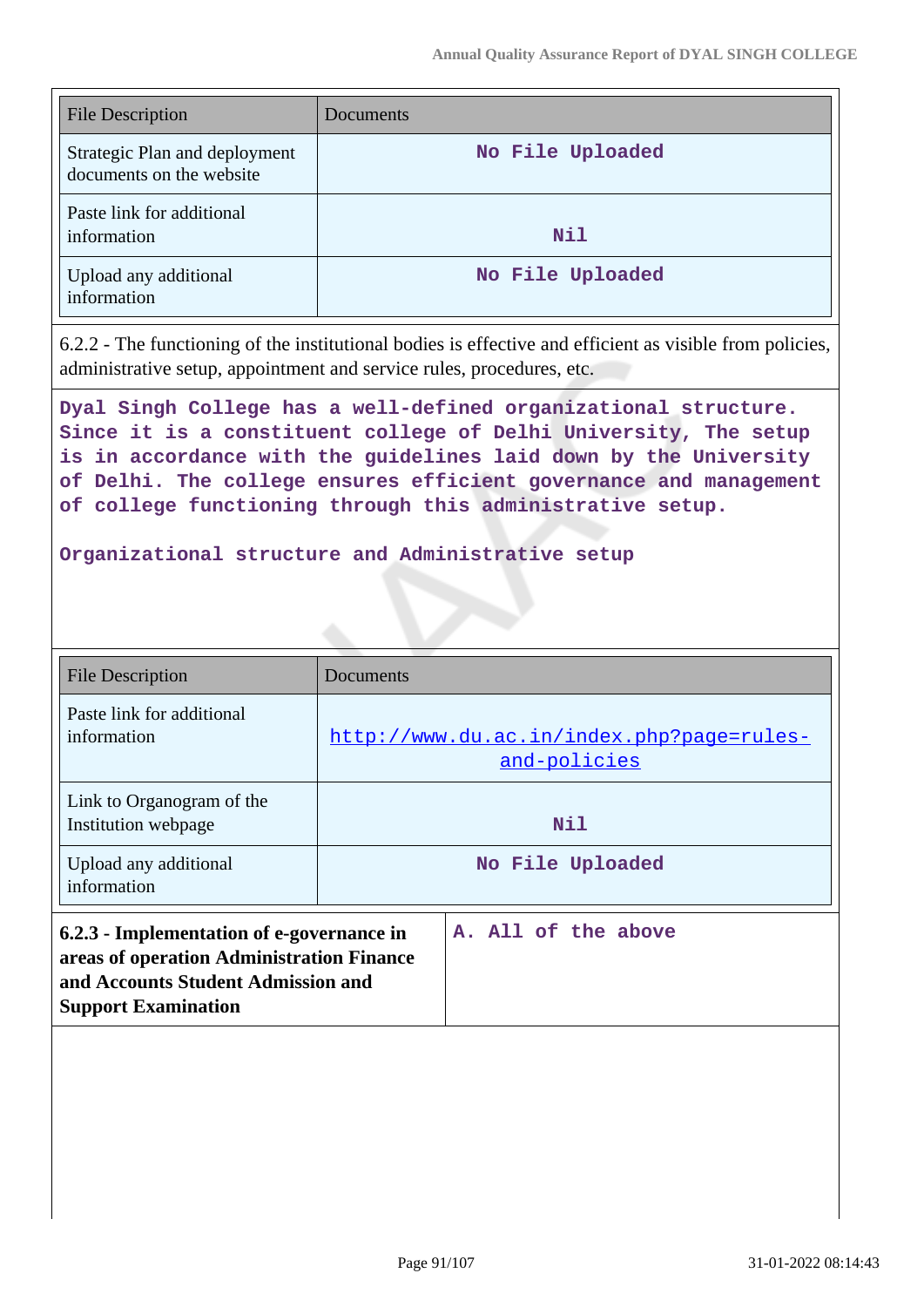| <b>File Description</b>                                                                                       | Documents        |
|---------------------------------------------------------------------------------------------------------------|------------------|
| <b>ERP</b> (Enterprise Resource)<br>Planning)Document                                                         | View File        |
| Screen shots of user interfaces                                                                               | No File Uploaded |
| Any additional information                                                                                    | No File Uploaded |
| Details of implementation of e-<br>governance in areas of<br>operation, Administration etc<br>(Data Template) | View File        |

### **6.3 - Faculty Empowerment Strategies**

6.3.1 - The institution has effective welfare measures for teaching and non- teaching staff

**There are various welfare measures adopted by the institution for teaching and non-teaching staff. There is a Credit and Thrift Society which looks into the financial needs of the staff and disburses loan according to the needs of the staff.**

**Group Insurance Scheme also caters to the insurance needs of the teaching and non-teaching staff.** 

**All central Govt. rules all benefits like Leave travel grant, Child care leave , maternity leave, Study leave are granted as per rules.**

| <b>File Description</b>                  | Documents        |
|------------------------------------------|------------------|
| Paste link for additional<br>information | <b>Nil</b>       |
| Upload any additional<br>information     | No File Uploaded |

**6.3.2 - Number of teachers provided with financial support to attend conferences/ workshops and towards membership fee of professional bodies during the year**

**6.3.2.1 - Number of teachers provided with financial support to attend conferences/workshops and towards membership fee of professional bodies during the year**

**0**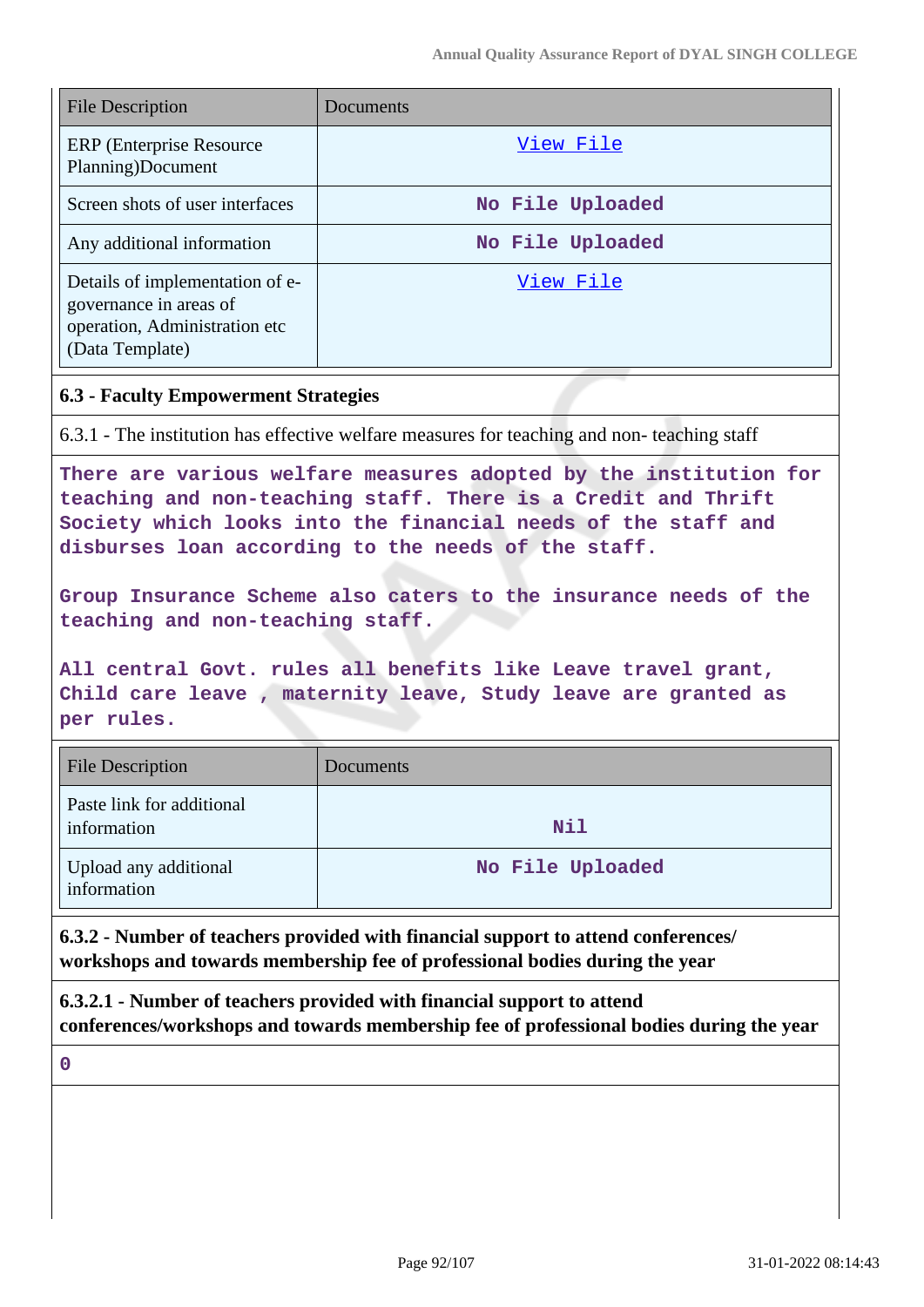| <b>File Description</b>                                                                                                          | Documents        |
|----------------------------------------------------------------------------------------------------------------------------------|------------------|
| Upload any additional<br>information                                                                                             | No File Uploaded |
| Details of teachers provided<br>with financial support to attend<br>conference, workshops etc<br>during the year (Data Template) | No File Uploaded |

**6.3.3 - Number of professional development /administrative training programs organized by the institution for teaching and non-teaching staff during the year**

**6.3.3.1 - Total number of professional development /administrative training Programmes organized by the institution for teaching and non teaching staff during the year**

| <b>File Description</b>                                                                                                                                                 | Documents        |
|-------------------------------------------------------------------------------------------------------------------------------------------------------------------------|------------------|
| Reports of the Human Resource<br><b>Development Centres</b><br>(UGCASC or other relevant<br>centres).                                                                   | No File Uploaded |
| Reports of Academic Staff<br>College or similar centers                                                                                                                 | No File Uploaded |
| Upload any additional<br>information                                                                                                                                    | No File Uploaded |
| Details of professional<br>development / administrative<br>training Programmes organized<br>by the University for teaching<br>and non teaching staff (Data<br>Template) | View File        |

**6.3.4 - Number of teachers undergoing online/face-to-face Faculty development Programmes (FDP) during the year (Professional Development Programmes, Orientation / Induction Programmes, Refresher Course, Short Term Course etc.)**

**6.3.4.1 - Total number of teachers attending professional development Programmes viz., Orientation / Induction Programme, Refresher Course, Short Term Course during the year**

**71**

**3**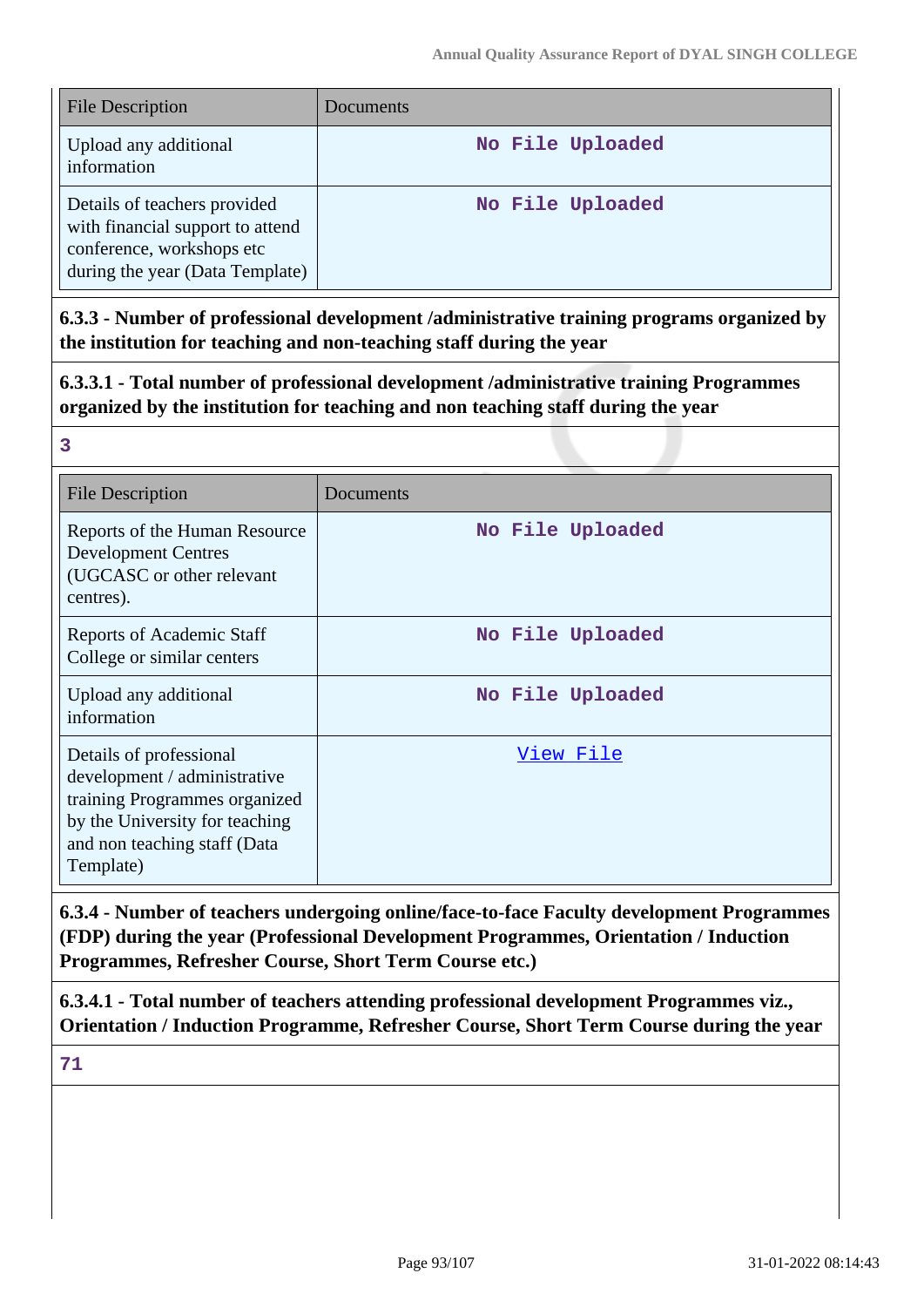| <b>File Description</b>                                                                                    | Documents        |
|------------------------------------------------------------------------------------------------------------|------------------|
| <b>IQAC</b> report summary                                                                                 | No File Uploaded |
| Reports of the Human Resource<br><b>Development Centres</b><br>(UGCASC or other relevant<br>centers)       | No File Uploaded |
| Upload any additional<br>information                                                                       | View File        |
| Details of teachers attending<br>professional development<br>programmes during the year<br>(Data Template) | View File        |

6.3.5 - Institutions Performance Appraisal System for teaching and non- teaching staff

**The institution has well developed Performance Appraisal system in the form of APAR( Annual Performance Appraisal Report). It is collected on regular basis at the end of the acdemic year. It is collected in the form of hard and soft copies both.**

**The APARs are duly verified by the concerned Teacher- Incharges and also screened by the IQAC cell. These APARs are used for the promotion purposes as well as annual reports in the form of NIRF, AISHE and NAAC.**

**APAR form links are attached herewith.**

| <b>File Description</b>                  | Documents        |
|------------------------------------------|------------------|
| Paste link for additional<br>information | Nil              |
| Upload any additional<br>information     | No File Uploaded |

#### **6.4 - Financial Management and Resource Mobilization**

6.4.1 - Institution conducts internal and external financial audits regularly Enumerate the various internal and external financial audits carried out during the year with the mechanism for settling audit objections within a maximum of 200 words

```
The institution regularly conducts internal and external
financial audits regularly. Financial audits are regular feature
in our institution. The college has a Stock Checking Committee
which looks into checking the entries related to stock. Further,
University of Delhi officials do audit every five years. AGCR
```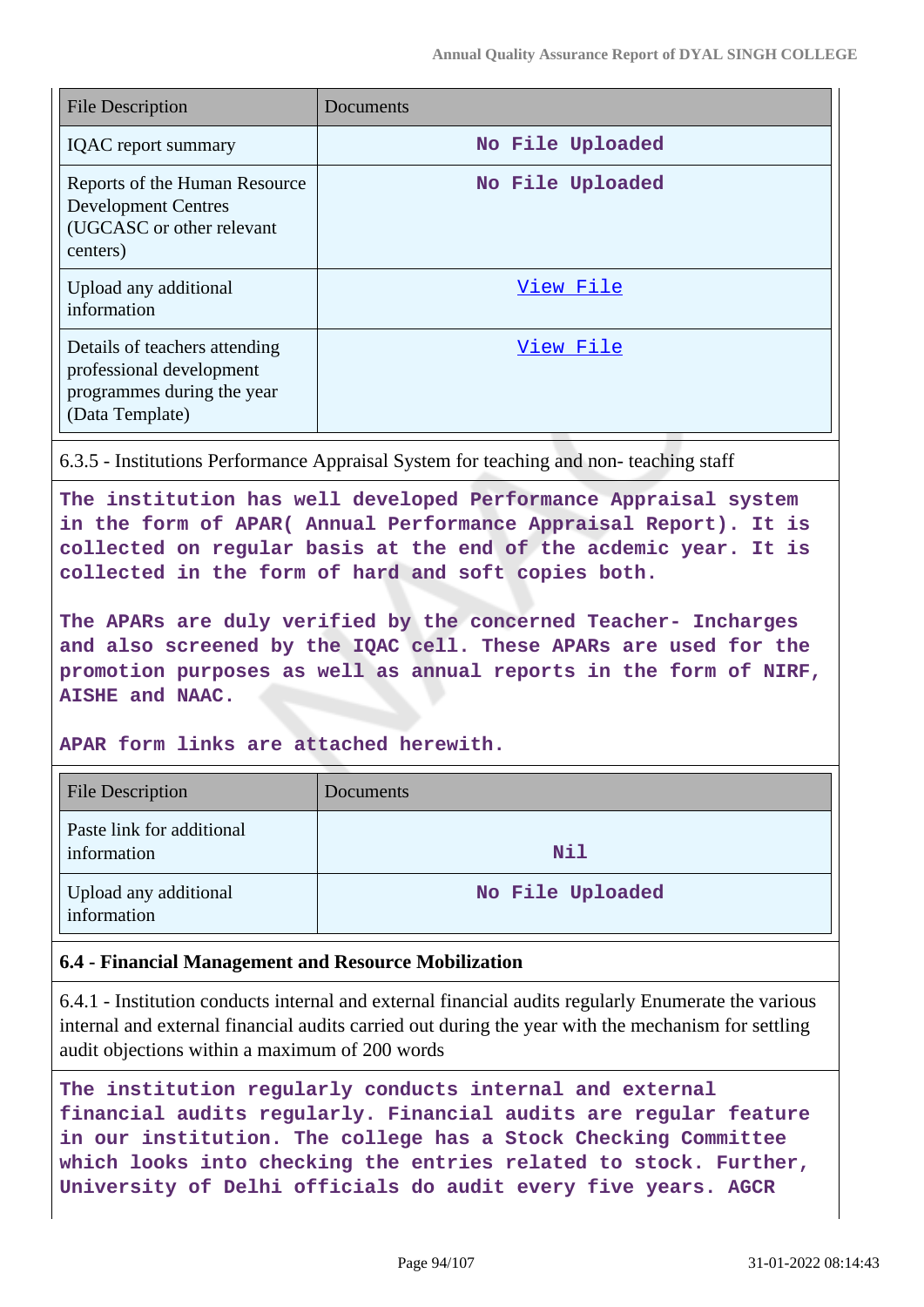**team does an annual audit for our institution. AGCR team looks into the accounts of college. AGCR also does administration audit and checks Service book of teachers, administration related documents like leave records, LTC etc.**

| <b>File Description</b>                  | Documents        |
|------------------------------------------|------------------|
| Paste link for additional<br>information | <b>Nil</b>       |
| Upload any additional<br>information     | No File Uploaded |

**6.4.2 - Funds / Grants received from non-government bodies, individuals, philanthropers during the year (not covered in Criterion III)**

**6.4.2.1 - Total Grants received from non-government bodies, individuals, Philanthropers during the year (INR in Lakhs)**

|   | ۰  |  |
|---|----|--|
| × | ۰, |  |

| <b>File Description</b>                                                                                                                        | Documents        |
|------------------------------------------------------------------------------------------------------------------------------------------------|------------------|
| Annual statements of accounts                                                                                                                  | No File Uploaded |
| Any additional information                                                                                                                     | No File Uploaded |
| Details of Funds / Grants<br>received from of the non-<br>government bodies, individuals,<br>Philanthropers during the year<br>(Data Template) | No File Uploaded |

6.4.3 - Institutional strategies for mobilization of funds and the optimal utilization of resources

**The college being a constituent college of Univeristy of Delhi gets grants from Central Government for smooth functioning of activities. The funds so received are utilised as per the requirement in different heads viz. infrastructure, physical assets and academic purpose etc. The infrastructure head involves construction of building expenditure, renovation of builiding and on long term assets. The funds are utilised for academic head in activities like research projects, seminars, workshops and for other academic activities and student related extra currivular activities. The funds are also used for acquiring physical assets as per requirements of different departments. The funds are also utilised to pay the salaries of teaching and non-teaching staff.**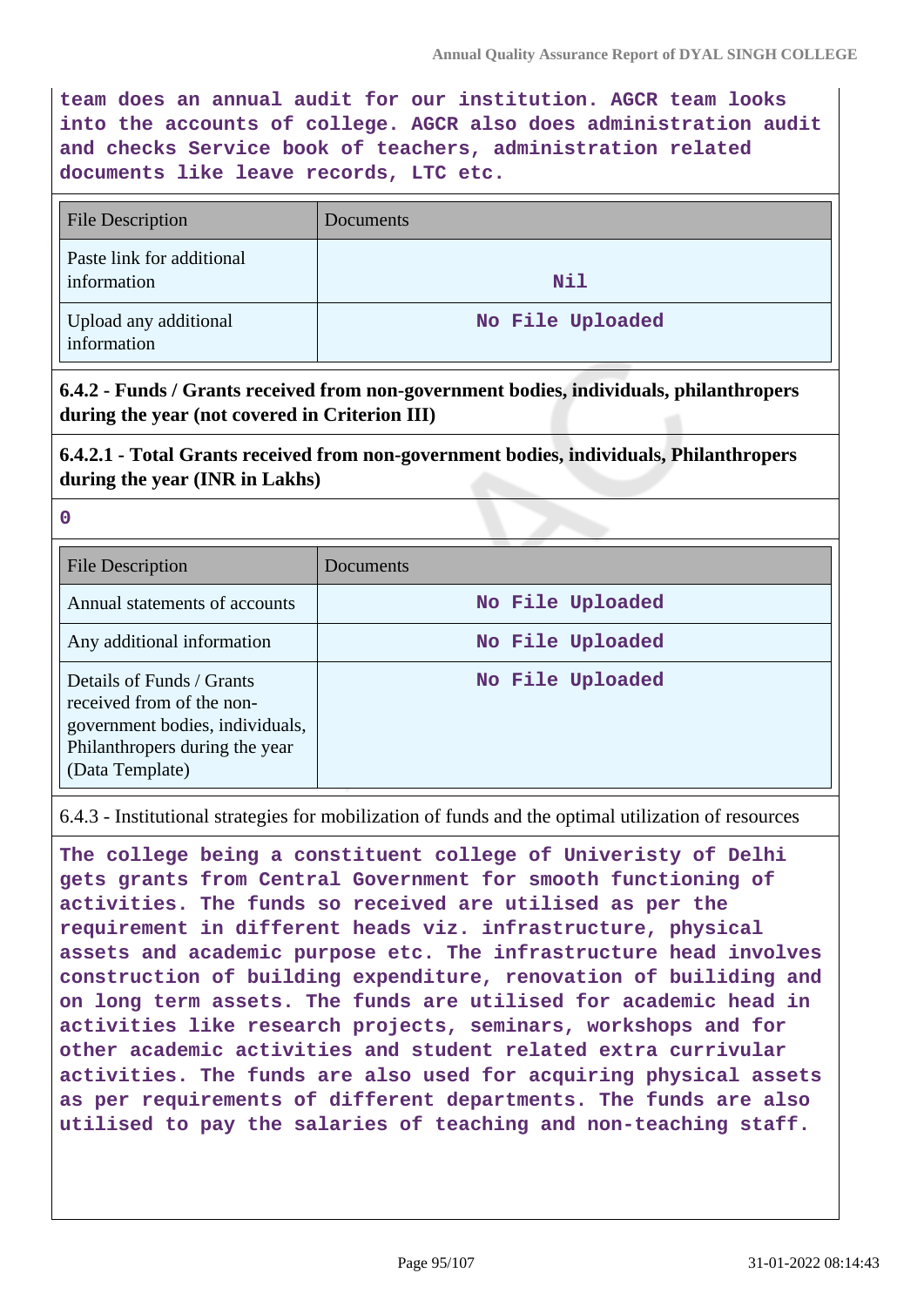| <b>File Description</b>                  | Documents        |
|------------------------------------------|------------------|
| Paste link for additional<br>information | Nil              |
| Upload any additional<br>information     | No File Uploaded |

#### **6.5 - Internal Quality Assurance System**

6.5.1 - Internal Quality Assurance Cell (IQAC) has contributed significantly for institutionalizing the quality assurance strategies and processes

**Internal Quality Assurance Cell (IQAC) has contributed significantly for institutionalizing the quality assurance strategies and processes. The following initiatives were underatken in the past year for quality enhancement:**

- **Updating college website with faculty profiles of more than 90 ercent staff. The website also has updated profiles of deifferent departments and various societies of our college.**
- **Enhancing e-management in college administration by uploading teacher related and students related application forms on college website**
- **Establishing a policy of annual submission of APAR by teachers every year by 30th June.**
- **Establishing the Parent Teachers Association, in each department.**
- **Establishing Alumni Association in college.Alumni association has also held interaction meetings with achiever alumni.**
- **Initiating Student Satisfaction Survey and Parents Feed Back mechanism. The forms were designed and made available on college website.**
- **IQAC event calendar for each department was prepared and was put on college website.**
- **A large number of events including webinars, talks on relevant topics like IPR, Faculty Development Programs were organized under the aegis of IQAC.**
- **Workshop on PFMS for Account Department of the College to promote e-management of all staff forms**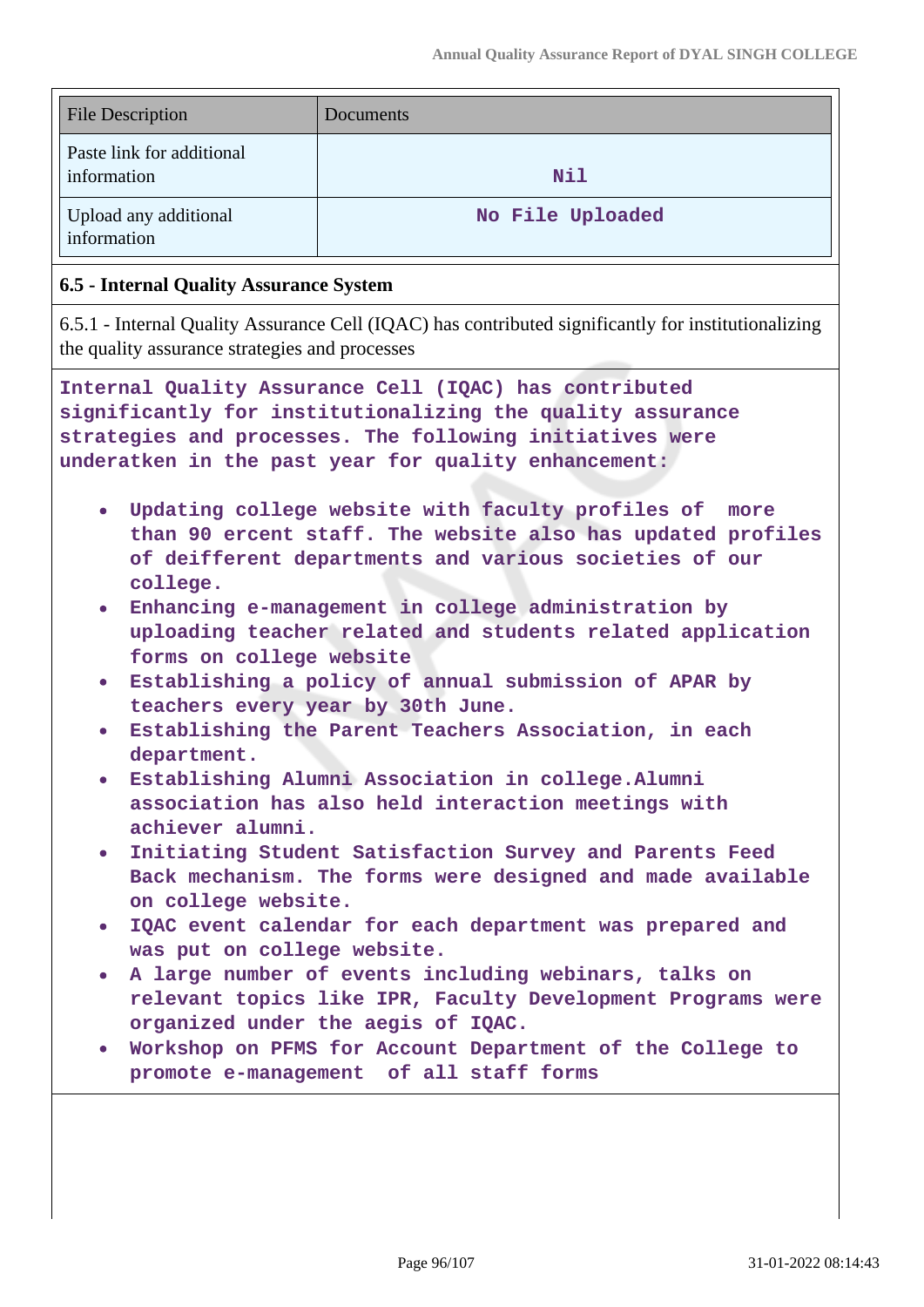| <b>File Description</b>                  | Documents        |
|------------------------------------------|------------------|
| Paste link for additional<br>information | Nil              |
| Upload any additional<br>information     | No File Uploaded |

6.5.2 - The institution reviews its teaching learning process, structures & methodologies of operations and learning outcomes at periodic intervals through IQAC set up as per norms and recorded the incremental improvement in various activities

**IQAC has initiated formation of mentor-mentee committees. All the departments in the college have functional such grous where student related problems, carrer counselling, any grievanves are handled. This helps in improveing structures and learning outcomes. The mentor mentee groups regularly meet for interactions.**

**Acdemic audit is regularly veing carried out by IQAC. This again helps in recording the incremental improvement in various academic activities.**

**Various webinars related to faculty development, overall development of students and their well being are organised by IQAC. These webinars helps regular updation of knowledge and improve the teaching learning process.**

| <b>File Description</b>                                                                                                                                                                                                                                                                                                                                                                                                  | Documents             |
|--------------------------------------------------------------------------------------------------------------------------------------------------------------------------------------------------------------------------------------------------------------------------------------------------------------------------------------------------------------------------------------------------------------------------|-----------------------|
| Paste link for additional<br>information                                                                                                                                                                                                                                                                                                                                                                                 | Nil                   |
| Upload any additional<br>information                                                                                                                                                                                                                                                                                                                                                                                     | No File Uploaded      |
| 6.5.3 - Quality assurance initiatives of the<br>institution include: Regular meeting of<br><b>Internal Quality Assurance Cell (IQAC);</b><br>Feedback collected, analyzed and used for<br>improvements Collaborative quality<br>initiatives with other institution(s)<br>Participation in NIRF any other quality<br>audit recognized by state, national or<br>international agencies (ISO Certification,<br><b>NBA</b> ) | B. Any 3 of the above |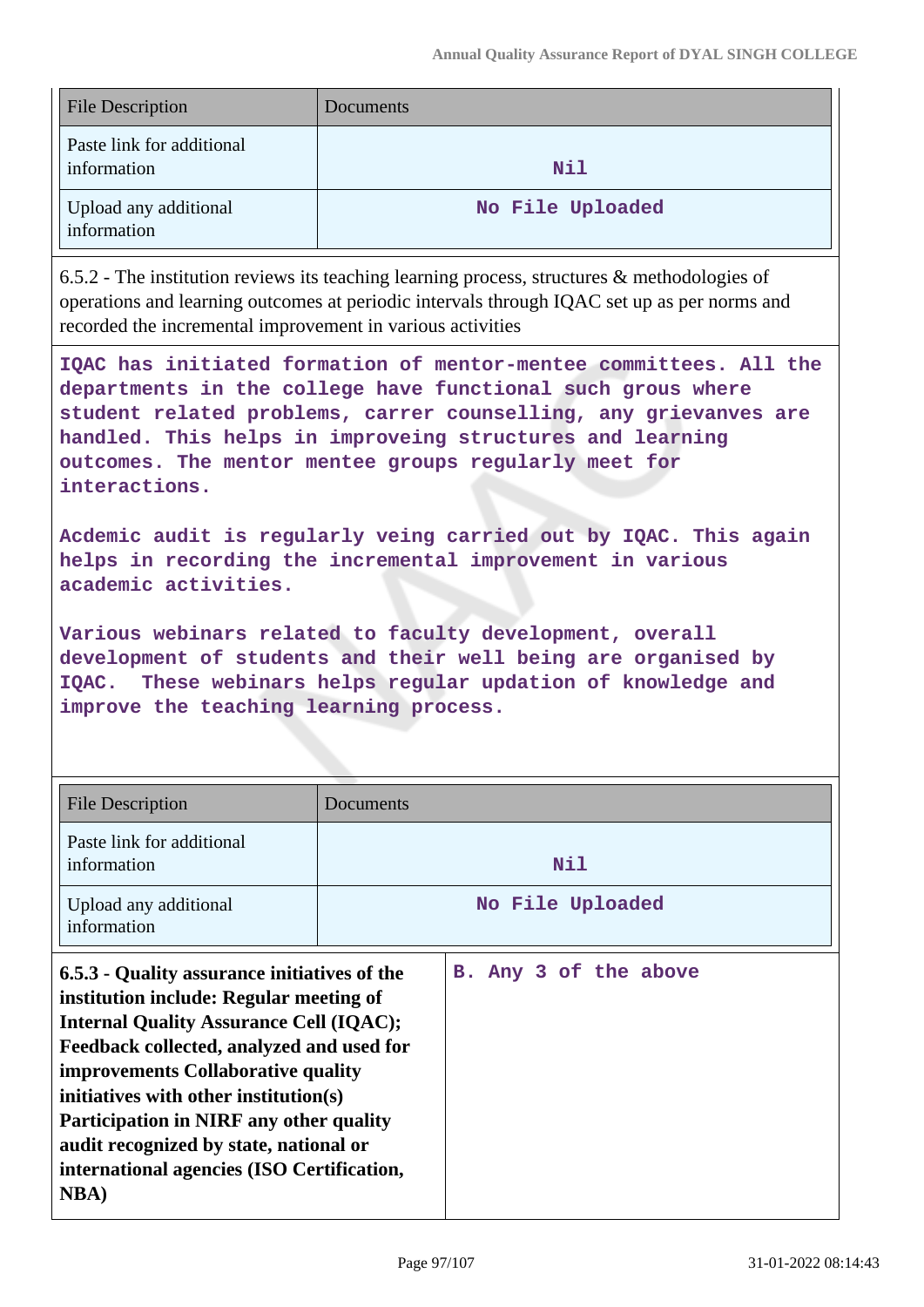| <b>File Description</b>                                                                                                                                                                                                                                                                                                                                                                                                                                                                                                                                                                                                                                                                                                                                                                            | Documents                                                                                        |  |
|----------------------------------------------------------------------------------------------------------------------------------------------------------------------------------------------------------------------------------------------------------------------------------------------------------------------------------------------------------------------------------------------------------------------------------------------------------------------------------------------------------------------------------------------------------------------------------------------------------------------------------------------------------------------------------------------------------------------------------------------------------------------------------------------------|--------------------------------------------------------------------------------------------------|--|
| Paste web link of Annual<br>reports of Institution<br>Nil                                                                                                                                                                                                                                                                                                                                                                                                                                                                                                                                                                                                                                                                                                                                          |                                                                                                  |  |
| Upload e-copies of the<br>accreditations and certifications                                                                                                                                                                                                                                                                                                                                                                                                                                                                                                                                                                                                                                                                                                                                        | No File Uploaded                                                                                 |  |
| Upload any additional<br>information                                                                                                                                                                                                                                                                                                                                                                                                                                                                                                                                                                                                                                                                                                                                                               | No File Uploaded                                                                                 |  |
| View File<br><b>Upload details of Quality</b><br>assurance initiatives of the<br>institution (Data Template)                                                                                                                                                                                                                                                                                                                                                                                                                                                                                                                                                                                                                                                                                       |                                                                                                  |  |
| <b>INSTITUTIONAL VALUES AND BEST PRACTICES</b>                                                                                                                                                                                                                                                                                                                                                                                                                                                                                                                                                                                                                                                                                                                                                     |                                                                                                  |  |
| 7.1 - Institutional Values and Social Responsibilities                                                                                                                                                                                                                                                                                                                                                                                                                                                                                                                                                                                                                                                                                                                                             |                                                                                                  |  |
|                                                                                                                                                                                                                                                                                                                                                                                                                                                                                                                                                                                                                                                                                                                                                                                                    | 7.1.1 - Measures initiated by the Institution for the promotion of gender equity during the year |  |
| are as follows:                                                                                                                                                                                                                                                                                                                                                                                                                                                                                                                                                                                                                                                                                                                                                                                    | The institution has iniated various gender equity measures. These                                |  |
| The college has a Girls Common room in college where girls<br>students can approach the medical attendant as per the<br>need.<br>The college has engaged a counselor who has vast experience<br>$\bullet$<br>in this field has enlightened and addressed students to<br>solve their problems.<br>Equal participation: Boys and girls both are encouraged to<br>$\bullet$<br>participate equally in sports and other extracurricular<br>activities.<br>. The college also has NCC (Girls) NCC (Boys) wing too. Equal<br>participation of boys and girls in NSS program too is<br>observed.<br>• Girls Concession in admission by relaxation of 1% across<br>departments.<br>• Fee Concession initiatives are equally provided to both<br>genders to retain the student and discourage college drop- |                                                                                                  |  |
| equity:                                                                                                                                                                                                                                                                                                                                                                                                                                                                                                                                                                                                                                                                                                                                                                                            | Few activities organised by various departemnts to promote gender                                |  |
| . The English Literary Society also held the annual literary<br>festival, 'MADRIGAL', on 18 and 19 February. The English<br>Literary Society marked International Women's Day 2021 by<br>commemorating women's week.                                                                                                                                                                                                                                                                                                                                                                                                                                                                                                                                                                               |                                                                                                  |  |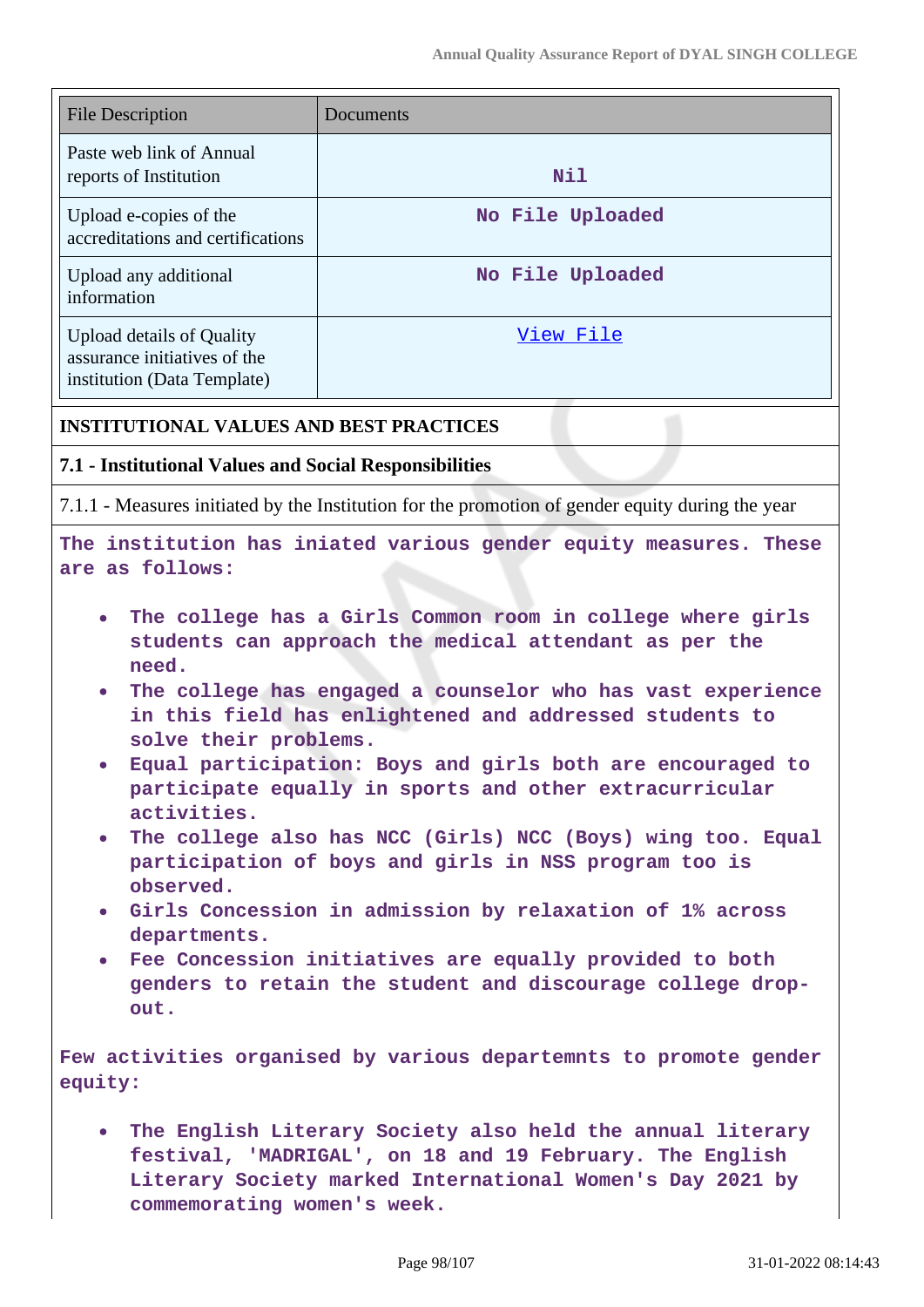**Women Advisory Commitee- WOMEN EMPOWERMENT AND THEIR LEADERSHIP IN SOCIETY" on 25 March.The chief guest and keynote speaker was Prof Vimala Y., Pro Vice Chancellor, Choudhary Charan Singh University. Meerut. She spoke about women empowerment and the role of women in the development of the nation. She also enlightened us with great and significant work of leading women scientists. Other invited speakers were Prof. Kumud Sharma, Director, Directorate**

| <b>File Description</b>                                                                                                                                                                                                                                                             | Documents        |  |
|-------------------------------------------------------------------------------------------------------------------------------------------------------------------------------------------------------------------------------------------------------------------------------------|------------------|--|
| Annual gender sensitization<br>action plan                                                                                                                                                                                                                                          | Nil              |  |
| Specific facilities provided for<br>women in terms of: a. Safety<br>and security b. Counseling c.<br>Common Rooms d. Day care<br>center for young children e.<br>Any other relevant information                                                                                     | Nil              |  |
| 7.1.2 - The Institution has facilities for<br>B. Any 3 of the above<br>alternate sources of energy and energy<br>conservation measures Solar energy<br><b>Biogas plant Wheeling to the Grid Sensor-</b><br>based energy conservation Use of LED bulbs/<br>power efficient equipment |                  |  |
| <b>File Description</b>                                                                                                                                                                                                                                                             | Documents        |  |
| Geo tagged Photographs                                                                                                                                                                                                                                                              | View File        |  |
| Any other relevant information                                                                                                                                                                                                                                                      | No File Uploaded |  |

7.1.3 - Describe the facilities in the Institution for the management of the following types of degradable and non-degradable waste (within 200 words) Solid waste management Liquid waste management Biomedical waste management E-waste management Waste recycling system Hazardous chemicals and radioactive waste management

- **Solid Waste Management: In our institution seggregated dustbin for biodegradble and non-biodegradable waste are kept throughout the campus. The waste so seggregated is disposed off in an environment friendly manner.**
- **Hazardous chemicals and radioactive waste management: Effluent treatment plant is installed in our college campus. The water so generated after treatment is used in**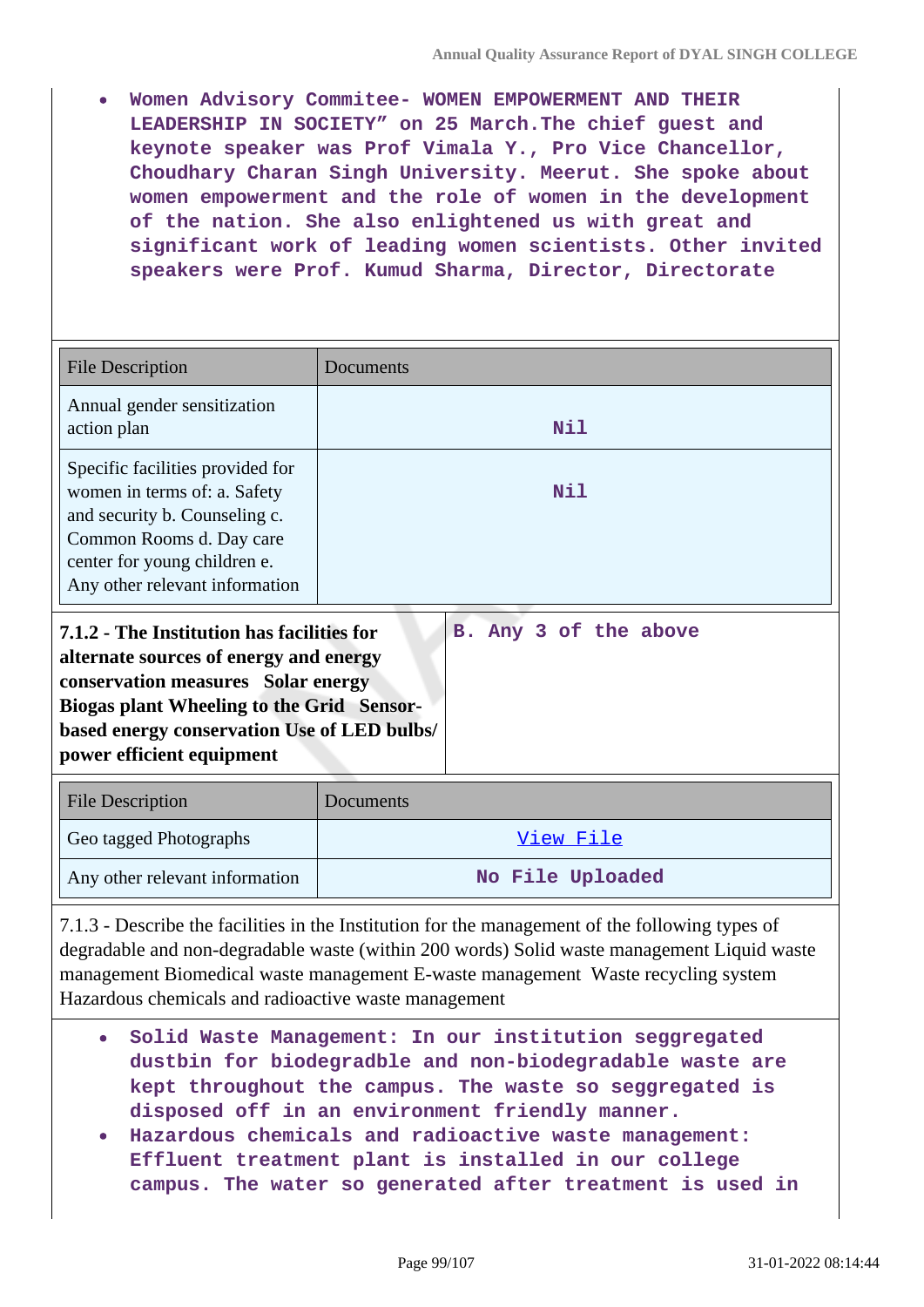**watering the plants. It can also be called as recycling of such water.**

- **Waste recycling system :The college has proper system for waste recycling. In our institution, we use paper to its full like in all official matters, double side printing of paper is encouraged unless it is ncessary to use fresh paper for such a use. Further clothes waste is being recycled by our College Enactus. Cloth bags are being made from clothes waste and they are also being distributed to NGOs.**
- **Liquid Waste management: The college has composter installed near canteen to convert waste into manure.**
- **Bio-medical waste: The college does not generate biomedical waste.**

| <b>File Description</b>                                                                                                                                                                                            | Documents |                              |
|--------------------------------------------------------------------------------------------------------------------------------------------------------------------------------------------------------------------|-----------|------------------------------|
| Relevant documents like<br>agreements/MoUs with<br>Government and other approved<br>agencies                                                                                                                       |           | No File Uploaded             |
| Geo tagged photographs of the<br>facilities                                                                                                                                                                        |           | Nil                          |
| Any other relevant information                                                                                                                                                                                     |           | View File                    |
| in the Institution: Rain water harvesting<br><b>Bore well /Open well recharge Construction</b><br>of tanks and bunds Waste water recycling<br>Maintenance of water bodies and<br>distribution system in the campus |           |                              |
| <b>File Description</b>                                                                                                                                                                                            | Documents |                              |
| Geo tagged photographs /<br>videos of the facilities                                                                                                                                                               |           | No File Uploaded             |
| Any other relevant information                                                                                                                                                                                     |           | No File Uploaded             |
| 7.1.5 - Green campus initiatives include                                                                                                                                                                           |           |                              |
| 7.1.5.1 - The institutional initiatives for<br>greening the campus are as follows:                                                                                                                                 |           | A. Any 4 or All of the above |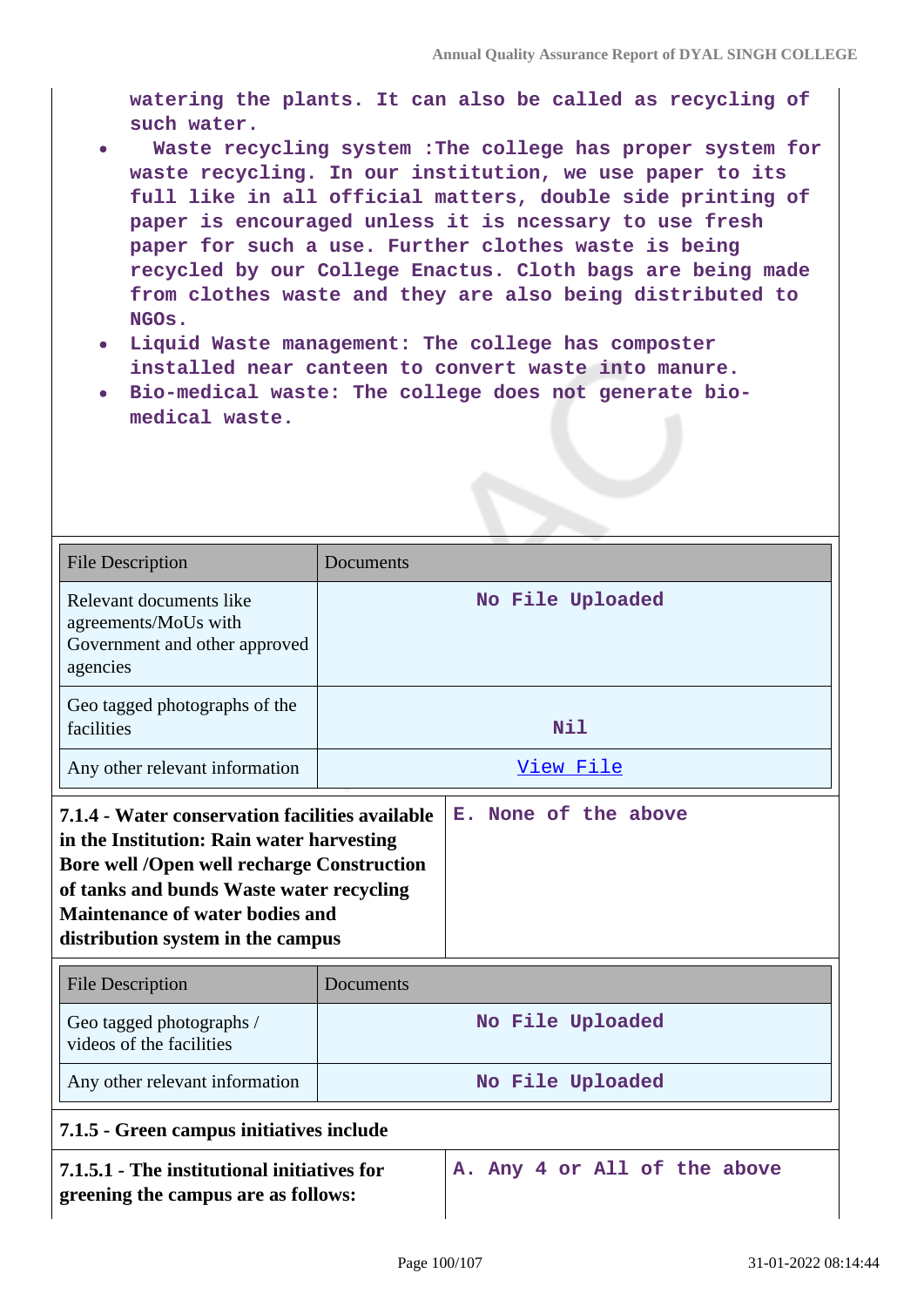| <b>1. Restricted entry of automobiles</b><br>2. Use of Bicycles/ Battery powered<br>vehicles<br>3. Pedestrian Friendly pathways<br><b>4. Ban on use of Plastic</b><br>5. landscaping with trees and plants                                                                                                                                                                                                                                                                                                                                                    |                                                                                 |           |                                                                                              |
|---------------------------------------------------------------------------------------------------------------------------------------------------------------------------------------------------------------------------------------------------------------------------------------------------------------------------------------------------------------------------------------------------------------------------------------------------------------------------------------------------------------------------------------------------------------|---------------------------------------------------------------------------------|-----------|----------------------------------------------------------------------------------------------|
|                                                                                                                                                                                                                                                                                                                                                                                                                                                                                                                                                               | <b>File Description</b>                                                         | Documents |                                                                                              |
|                                                                                                                                                                                                                                                                                                                                                                                                                                                                                                                                                               | Geo tagged photos / videos of<br>the facilities                                 |           | <u>View File</u>                                                                             |
|                                                                                                                                                                                                                                                                                                                                                                                                                                                                                                                                                               | Any other relevant documents                                                    |           | No File Uploaded                                                                             |
|                                                                                                                                                                                                                                                                                                                                                                                                                                                                                                                                                               |                                                                                 |           | 7.1.6 - Quality audits on environment and energy are regularly undertaken by the institution |
| 7.1.6.1 - The institutional environment and<br>energy initiatives are confirmed through the<br>following 1. Green audit 2. Energy audit<br>3. Environment audit 4. Clean and green<br>campus recognitions/awards 5. Beyond the<br>campus environmental promotional activities                                                                                                                                                                                                                                                                                 |                                                                                 |           | D. Any 1 of the above                                                                        |
|                                                                                                                                                                                                                                                                                                                                                                                                                                                                                                                                                               | <b>File Description</b>                                                         | Documents |                                                                                              |
|                                                                                                                                                                                                                                                                                                                                                                                                                                                                                                                                                               | Reports on environment and<br>energy audits submitted by the<br>auditing agency |           | No File Uploaded                                                                             |
| agency                                                                                                                                                                                                                                                                                                                                                                                                                                                                                                                                                        | Certification by the auditing                                                   |           | No File Uploaded                                                                             |
| received                                                                                                                                                                                                                                                                                                                                                                                                                                                                                                                                                      | Certificates of the awards                                                      |           | <u>View File</u>                                                                             |
|                                                                                                                                                                                                                                                                                                                                                                                                                                                                                                                                                               | Any other relevant information                                                  |           | No File Uploaded                                                                             |
| 7.1.7 - The Institution has disabled-friendly,<br>barrier free environment Built environment<br>with ramps/lifts for easy access to<br>classrooms. Disabled-friendly washrooms<br>Signage including tactile path, lights, display<br>boards and signposts Assistive technology<br>and facilities for persons with disabilities<br>(Divyangjan) accessible website, screen-<br>reading software, mechanized equipment<br>5. Provision for enquiry and information :<br>Human assistance, reader, scribe, soft copies<br>of reading material, screen<br>reading |                                                                                 |           | A. Any 4 or all of the above                                                                 |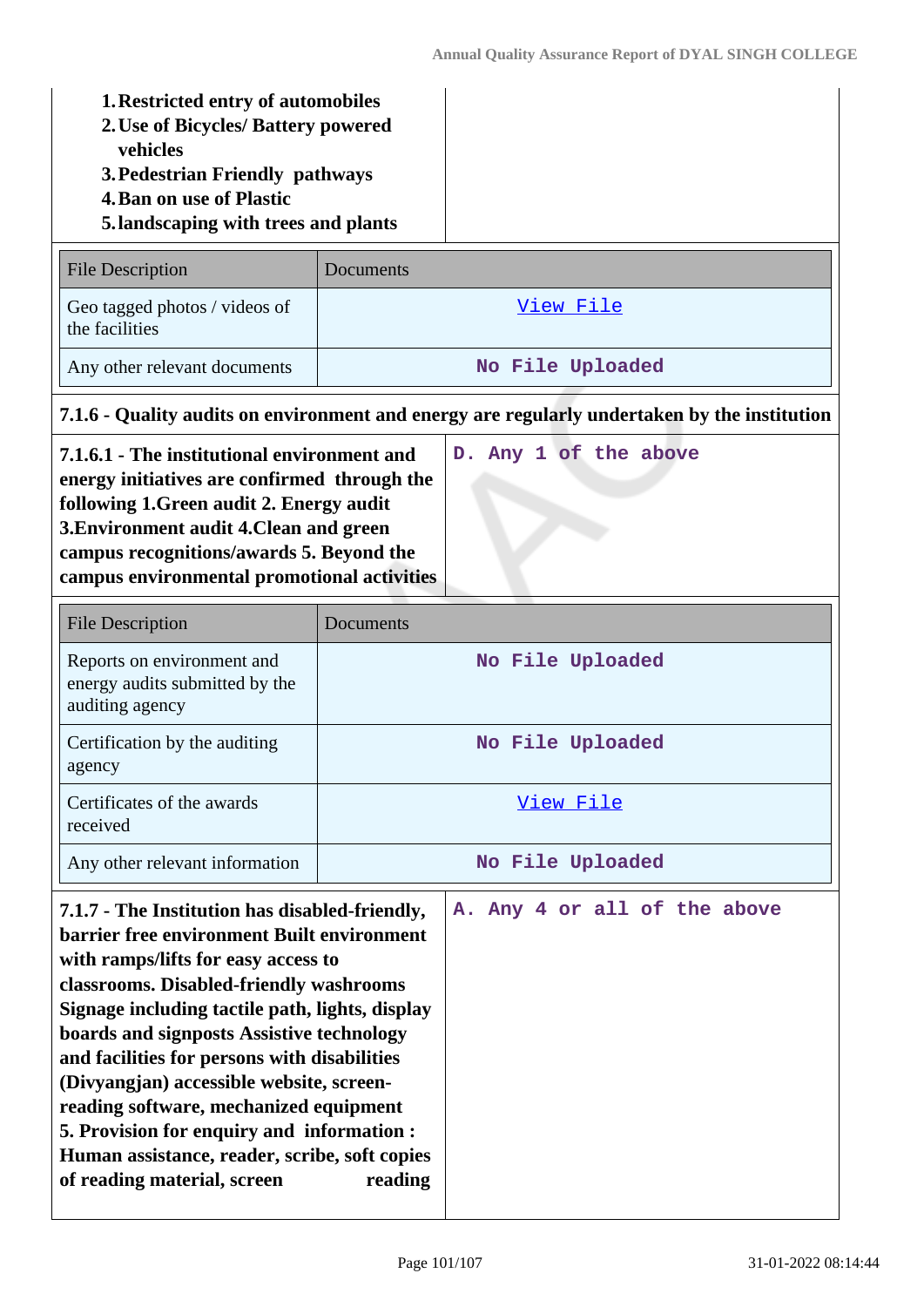| <b>File Description</b>                                                        | Documents        |
|--------------------------------------------------------------------------------|------------------|
| Geo tagged photographs /<br>videos of the facilities                           | View File        |
| Policy documents and<br>information brochures on the<br>support to be provided | No File Uploaded |
| Details of the Software<br>procured for providing the<br>assistance            | No File Uploaded |
| Any other relevant information                                                 | No File Uploaded |

7.1.8 - Describe the Institutional efforts/initiatives in providing an inclusive environment i.e., tolerance and harmony towards cultural, regional, linguistic, communal socioeconomic and other diversities (within 200 words).

**The Institutional efforts/initiatives in providing an inclusive environment i.e., tolerance and harmony towards cultural, regional, linguistic, communal socioeconomic and other diversities are as follows:**

**he institution has iniated various gender equity measures. These are as follows:**

- **The college has a Girls Common room in college where girls students can approach the medical attendant as per the need.**
- **The college has engaged a counselor who has vast experience in this field has enlightened and addressed students to solve their problems.**
- **Equal participation: Boys and girls both are encouraged to participate equally in sports and other extracurricular activities.**
- **The college also has NCC (Girls) NCC (Boys) wing too. Equal participation of boys and girls in NSS program too is observed.**
- **Girls Concession in admission by relaxation of 1% across departments.**
- **Fee Concession initiatives are equally provided to both genders to retain the student and discourage college dropout.**
- **North east cell: The college has a North East Cell headed by Prof Naveneet Manav which guides the students about admisssion , examprocess, scholarship schemes and any grievance raised by the students.**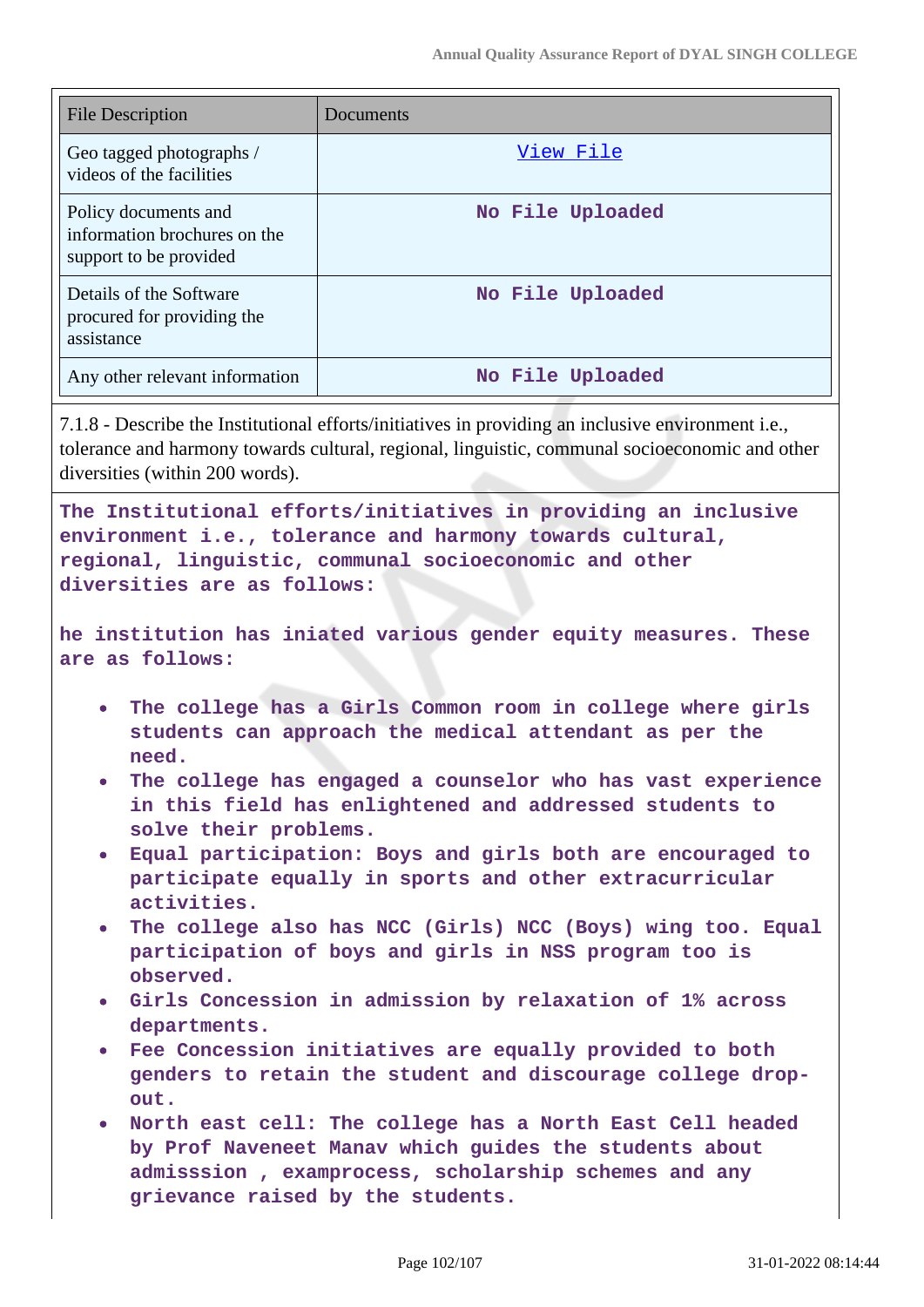- **Equal opportunity cell: In our institution , Equal Opportunity Cell caters toenhancing diversity within the campus. It looks into providing equal opportunities to disadvantaged groups and provide guidance to them as required.All are involoved in every activity, exams etc**
- **In our college, we have a culture where teaching staff, nonteaching staff and students work together in collaborative way in all activities such as sports, arts and cultural activities and other academic and non-academic activities. Students are part of every activity and are idea geneartors for new activities and programs to be organised.**

| <b>File Description</b>                                                                                                                      | Documents        |
|----------------------------------------------------------------------------------------------------------------------------------------------|------------------|
| Supporting documents on the<br>information provided (as<br>reflected in the administrative<br>and academic activities of the<br>Institution) | No File Uploaded |
| Any other relevant information                                                                                                               | No File Uploaded |

7.1.9 - Sensitization of students and employees of the Institution to the constitutional obligations: values, rights, duties and responsibilities of citizens

**The institution sensitizes teachers, non-teaching and students in the institution to the constitutional obligations in varied mannner. The college organises various constitutional days like Independence day, Republic day etc. Flag hoisting is done on 15th August every year in our college where teaching, non-teaching and students are part of the same.The college organises Constitution Day on 26th Novemeber. The Political Science department organises this event every year.**

**Ethics in research: The college strictly follows plagiriasm norms. IQAC has recommended soft copy of publication alongwith the plagiriasm report. The college has access to URKUND software as it is a constituent college of Univeristy of Delhi.**

**Various evemts like awareness about blood doantion, awareness programs for Corona, cleanliness drives etc. are regularly organised by NSS of our college.**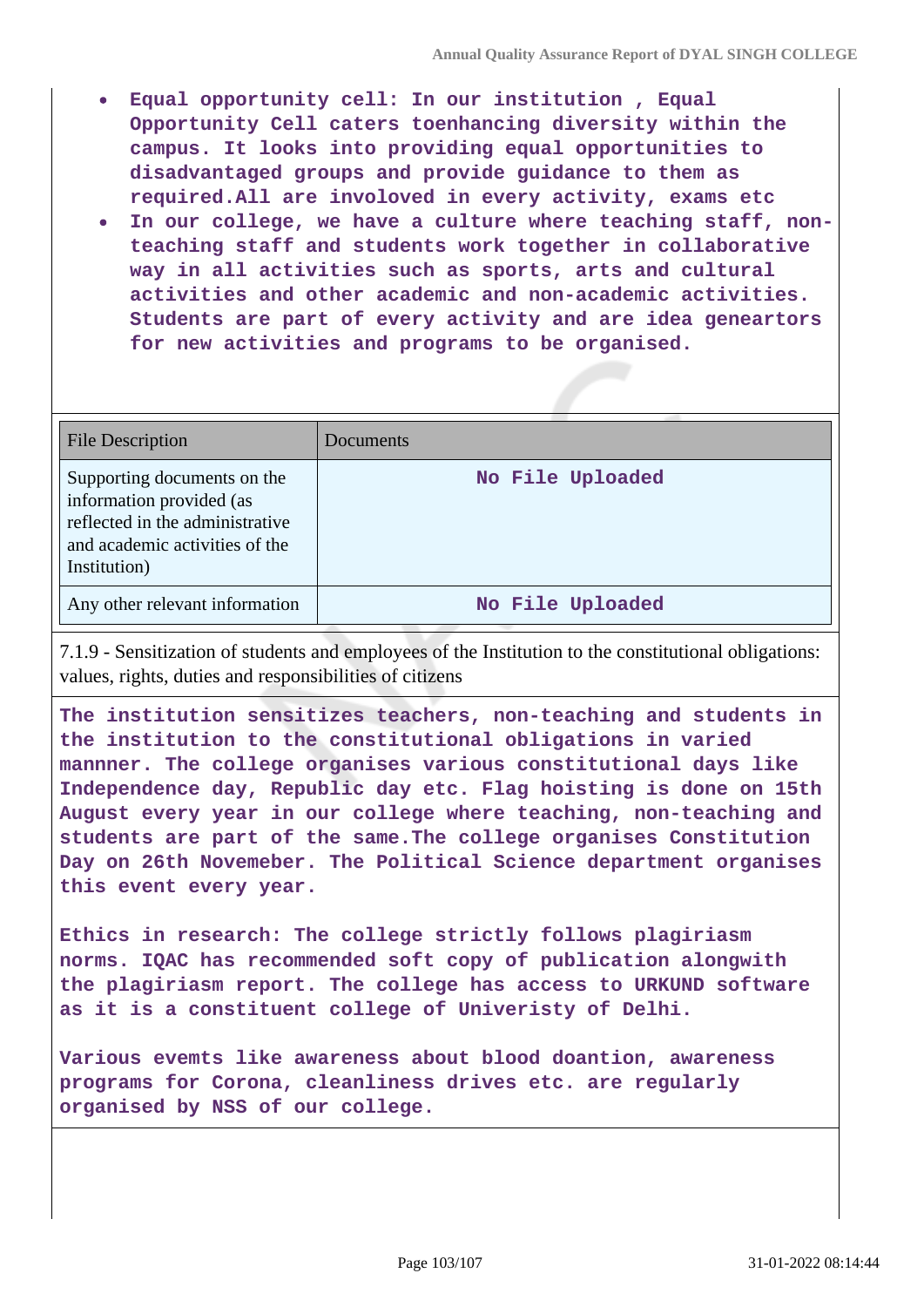| <b>File Description</b>                                                                                                                                                                                                                                                                                                                                                                                                                                                                            | Documents             |
|----------------------------------------------------------------------------------------------------------------------------------------------------------------------------------------------------------------------------------------------------------------------------------------------------------------------------------------------------------------------------------------------------------------------------------------------------------------------------------------------------|-----------------------|
| Details of activities that<br>inculcate values; necessary to<br>render students in to responsible<br>citizens                                                                                                                                                                                                                                                                                                                                                                                      | View File             |
| Any other relevant information                                                                                                                                                                                                                                                                                                                                                                                                                                                                     | No File Uploaded      |
| 7.1.10 - The Institution has a prescribed code<br>of conduct for students, teachers,<br>administrators and other staff and conducts<br>periodic programmes in this regard. The<br>Code of Conduct is displayed on the website<br>There is a committee to monitor adherence<br>to the Code of Conduct Institution organizes<br>professional ethics programmes for<br>students,<br>teachers, administrators<br>and other staff 4. Annual awareness<br>programmes on Code of Conduct are<br>organized | B. Any 3 of the above |

| <b>File Description</b>                                                                                                                                                                                | Documents        |
|--------------------------------------------------------------------------------------------------------------------------------------------------------------------------------------------------------|------------------|
| Code of ethics policy document                                                                                                                                                                         | No File Uploaded |
| Details of the monitoring<br>committee composition and<br>minutes of the committee<br>meeting, number of<br>programmes organized, reports<br>on the various programs etc., in<br>support of the claims | No File Uploaded |
| Any other relevant information                                                                                                                                                                         | No File Uploaded |

7.1.11 - Institution celebrates / organizes national and international commemorative days, events and festivals

**The institution sensitizes teachers, non-teaching and students in the institution to the constitutional obligations in varied mannner. The college organises various constitutional days like Independence day, Republic day etc. Flag hoisting is done on 15th August every year in our college where teaching, non-teaching and students are part of the same.The college organises Constitution Day on 26th Novemeber. The Political Science department organises this event every year.**

**The Geography deptt also celebrates International Rivers Day**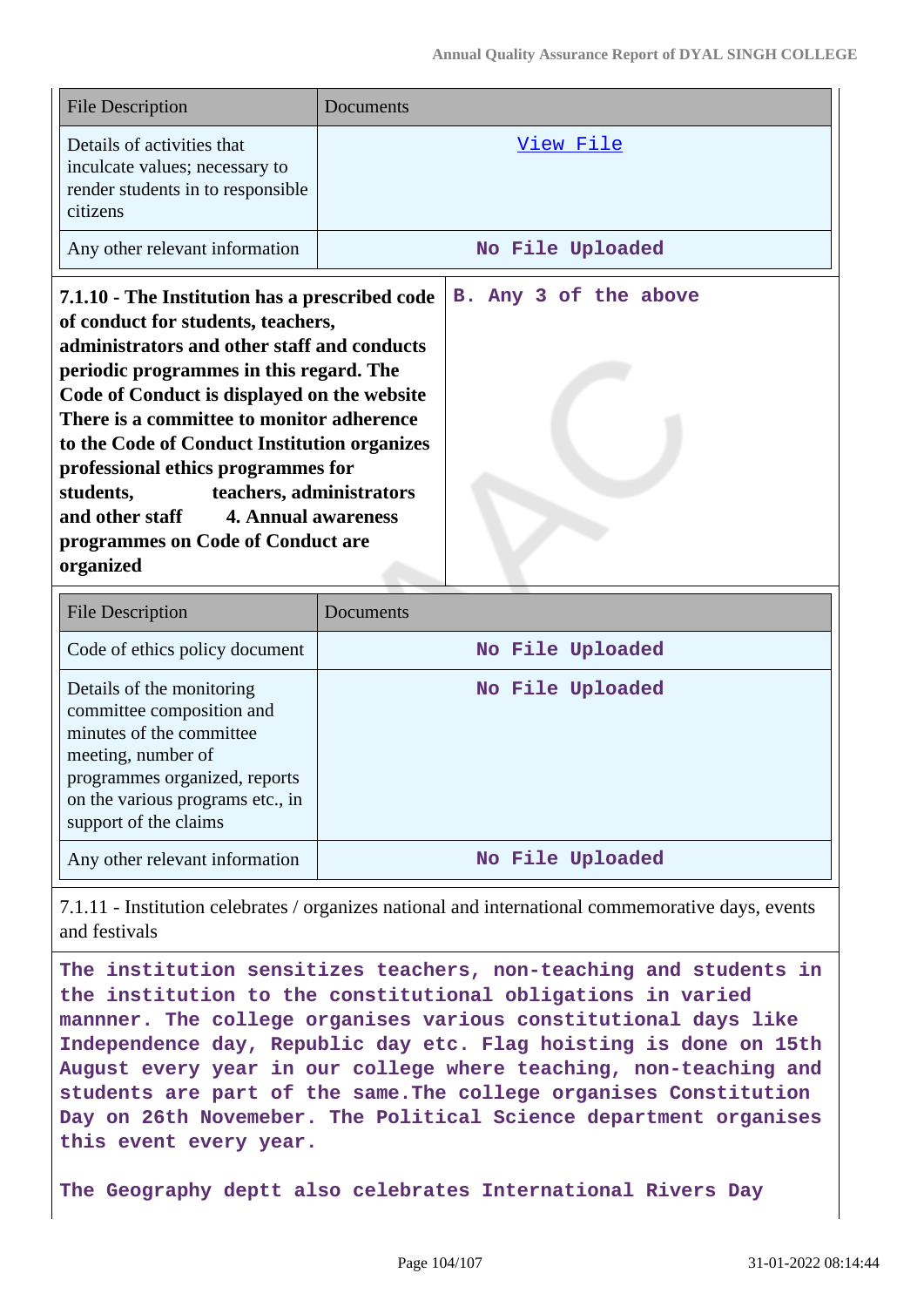**every year. The college also organises Swachchat Drives on 2nd Oct every year.**

**The International Yoga day is also celebrated every year. All festivals of religious importance were celebrated in an online manner during this period.**

**Various evemts like awareness about blood doantion, awareness programs for Corona, cleanliness drives etc. are regularly organised by NSS of our college.**

| File Description                                                                                   | Documents        |
|----------------------------------------------------------------------------------------------------|------------------|
| Annual report of the<br>celebrations and<br>commemorative events for the<br>last (During the year) | No File Uploaded |
| Geo tagged photographs of<br>some of the events                                                    | No File Uploaded |
| Any other relevant information                                                                     | No File Uploaded |

### **7.2 - Best Practices**

7.2.1 - Describe two best practices successfully implemented by the Institution as per NAAC format provided in the Manual.

**BEST PRACTICE I Title of Practice 1. Research Culture in College 2. Objective of Practice: Enhancement of research opportunities for faculty and students and research outcomes Dyal Singh College is proud of its research oriented faculty. Significant research outcomes are • Publications in Good Impact Journals. • Wide participation in Conferences and Seminars. • Extramural Research projects giving research opportunities to scholars and faculty. • Research Internship opportunities for undergraduate**

**students of college and also for students (UG and PG) of other universities. • Opportunities for PG students to pursue PhD under able supervision of teachers who have been approved by Delhi University as research guides.**

**Best Practice II 1. Title of the Practice: Social Impact 2. Objectives of the Practice Dyal Singh College through a number of extension activitieshas been contributing towards social and economic wellbeing of society. College societies, NSS, NCC, WDC and ENACTUS initiate a host of extension projects that have direct social impact and also help in inculcating ethical and**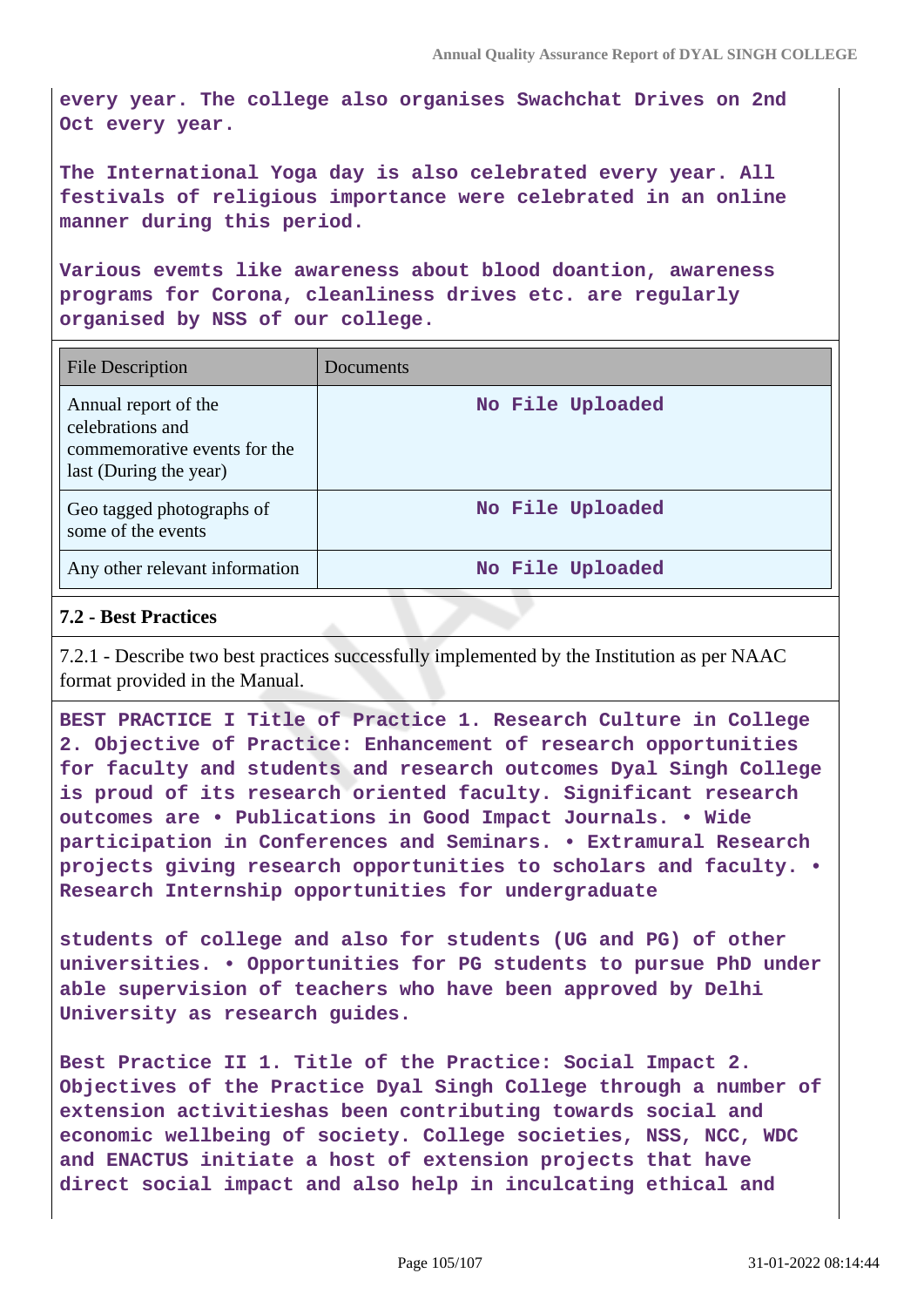#### **humanitarian values in students.**

| <b>File Description</b>                         | Documents        |
|-------------------------------------------------|------------------|
| Best practices in the<br>Institutional web site | No File Uploaded |
| Any other relevant information                  | No File Uploaded |

#### **7.3 - Institutional Distinctiveness**

7.3.1 - Portray the performance of the Institution in one area distinctive to its priority and thrust within 200 words

**We at Dyal Singh College aim to live to the vision of our founder Sardar Dyal Singh Majithia to be a truly secular college and nurture students to be responsible citizens of the country. We are continuously working towards: • Creating conducive environment for students to gain insight into their academic pursuits to make them more employable and knowledgeable. • To develop a wholesome personality of students we strive to provide more infrastructure for sports and extra curricular facilities.**

**• Providing more infrastructure and assistive technology to differently abled students. • Continuously working to establish strong placement linkages. • Conducting a large number of extension activities to impart health/ hygiene/ education to less privileged in the society. • Using our own organic manure in college gardens. • Conducting a large number of plantation drives. • Promoting research and innovation programs for students and teachers. • Safeguard our youth from the ills of tobacco smokesmoke and substance abuse. • Assisting to students for their psychological health through trained counsellors.**

| <b>File Description</b>                           | Documents        |
|---------------------------------------------------|------------------|
| Appropriate web in the<br>Institutional website   | View File        |
| Any other relevant information                    | No File Uploaded |
| 7.3.2 - Plan of action for the next academic year |                  |

**Enhancing Alumni Network by making committees/ representatives at department level who will identify**